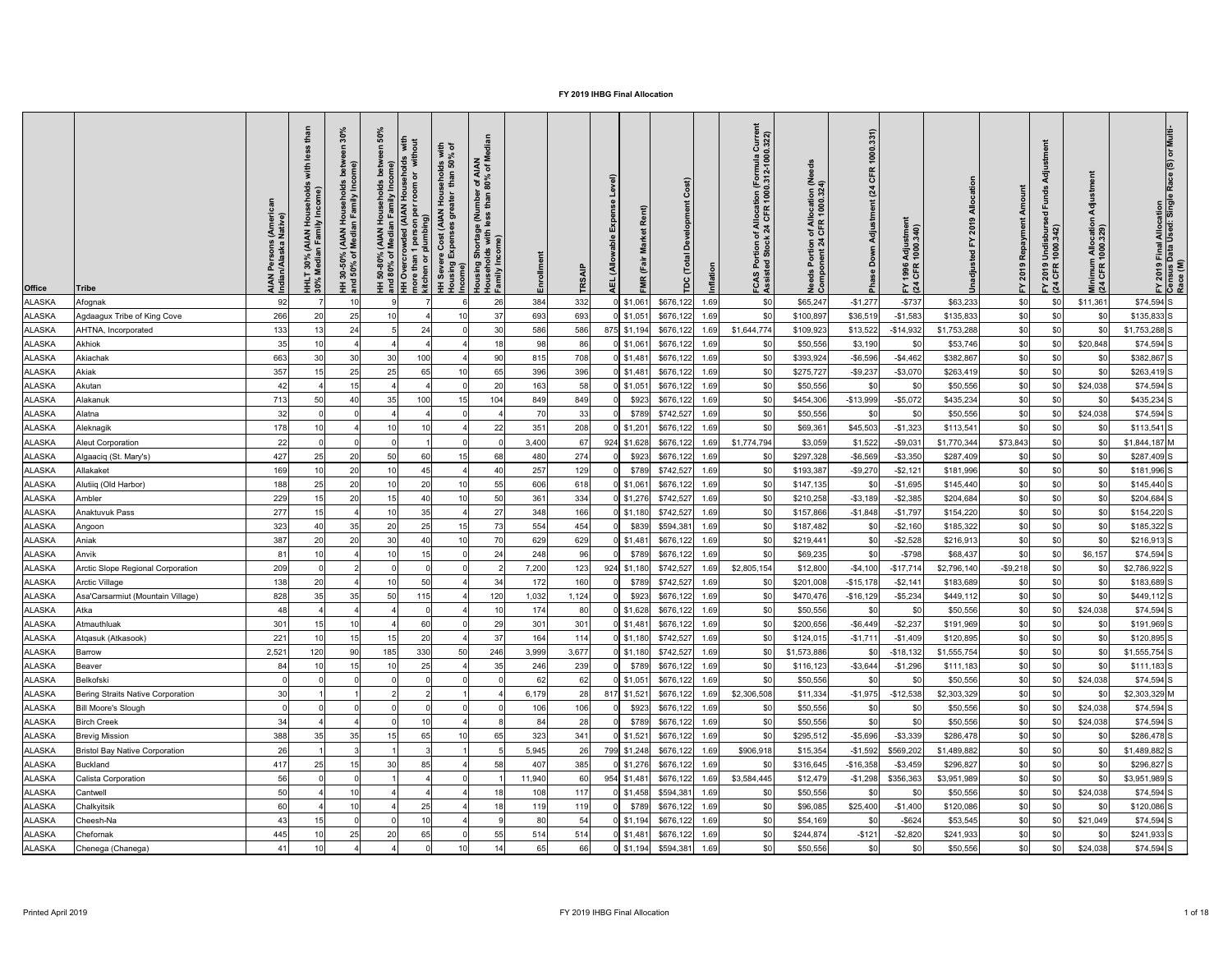| $-$ \$6,608<br>\$0<br>987<br>667<br>\$0<br>\$587,224<br>\$0<br>\$566,951 S<br><b>ALASKA</b><br>50<br>50<br>135<br>20<br>127<br>\$923<br>\$676,122<br>$-$13,665$<br>\$566,951<br>\$0<br>1,307<br>1.69<br>Chevak<br>\$0<br>508<br>1,091<br>\$594,381<br>\$0<br><b>ALASKA</b><br>254<br>\$0<br>$-$ \$395<br>$-$1,357$<br>$$116,420$ S<br>19<br>$0$ \$1,111<br>1.69<br>\$118,17<br>\$116,420<br>\$0<br>Chickaloon<br>50<br>\$0<br>227<br>$$74,594$ S<br><b>ALASKA</b><br>75<br>\$676,122<br>\$0<br>\$24,038<br>\$881<br>1.69<br>\$0<br>\$50,556<br>\$50,556<br>\$0<br>Chignik Bay Tribal Council<br>\$0<br>55<br>\$0<br>\$0<br>\$74,594 M<br>ALASKA<br>218<br>87<br>\$881<br>\$676,122<br>\$50,556<br>\$24,038<br>1.69<br>\$0<br>\$50,556<br>\$0<br>\$0<br>Chignik Lagoon<br>\$0<br>67<br>\$14,663<br>$$74,594$ S<br><b>ALASKA</b><br>275<br>144<br>\$881<br>\$676,122<br>\$0<br>\$50,556<br>\$9,375<br>\$59,931<br>\$0<br>Chignik Lake<br>1.69<br>\$0<br>80<br>80<br>\$0<br>16<br>233<br>\$842<br>\$594,381<br>\$18,494<br>$$74,594$ M<br><b>ALASKA</b><br>\$0<br>\$50,556<br>\$5,544<br>\$0<br>\$56,100<br>Chilkat (Klukwan)<br>1.69<br>250<br>48<br>393<br>393<br>\$0<br>$$102,144$ S<br>\$985<br>\$594,381<br>$-$1,190$<br>\$0<br><b>ALASKA</b><br>40<br>\$ <sub>C</sub><br>\$103,335<br>\$0<br>\$102,144<br>\$0<br>Chilkoot (Haines)<br>1.69<br>285<br>158<br>30<br>35<br>293<br>\$676,122<br>\$0<br>\$0<br>$$143,912$ S<br><b>ALASKA</b><br>$0$ \$1,521<br>$-$1,67$<br>\$143,912<br>\$0<br>Chinik (Golovin)<br>\$0<br>\$145,589<br>\$0<br>1.69<br>25<br>\$0<br><b>ALASKA</b><br>250<br>100<br>\$676,122<br>\$0<br>\$50,556<br>\$24,038<br>$$74,594$ S<br>Chitina<br>$0$ \$1,194<br>\$0<br>\$50,556<br>\$0<br><b>\$C</b><br>1.69<br>124<br>22<br>\$0<br>$$102,114$ M<br><b>ALASKA</b><br>19<br>132<br>80<br>\$676,122<br>\$0<br>\$67,696<br>\$35,608<br>$-$1,190$<br>\$102,114<br>\$0<br>Chuathbaluk (Russian Mission, Kuskokwim)<br>$0$ \$1,481<br>1.69<br>\$0<br>\$0<br>\$ <sub>0</sub><br>1,648<br>15<br>71<br>151<br>\$2,672,645 M<br><b>ALASKA</b><br>53<br>2,020<br>1,648<br>823 \$1,082<br>\$594,381<br>\$2,206,164<br>\$495,647<br>$-$ \$6,053<br>$-$ \$23,112<br>\$2,672,645<br>\$0<br>Chugach Alaska Corporation<br>42<br>1.69<br>\$0<br>ALASKA<br>89<br>\$923<br>\$24,038<br>$$74,594$ S<br>\$676,122<br>\$50,556<br>\$0<br>\$50,556<br>89<br>1.69<br>Chuloonawick<br>$$111,582$ S<br><b>ALASKA</b><br>\$789<br>\$676,122 1.69<br>\$123,640<br>$-$1,300$<br>\$0<br>Circle<br>90<br>29<br>182<br>$-$10,758$<br>\$111,582<br>\$0<br>182<br>Clark's Point<br>\$50,556<br>\$0<br>\$14,933<br>$$74,594$ S<br><b>ALASKA</b><br>59<br>138<br>74<br>$0$ \$1,201<br>\$676,122<br>\$59,661<br>\$9,105<br>1.69<br>804 \$1,337<br>\$0<br>$$15,020,175$ M<br>Cook Inlet Region, Inc.<br>38,429<br>1,279<br>5,553<br>8,934<br>35,972<br>\$594,381<br>\$4,682,140<br>$-$155,667$<br>\$15,020,175<br><b>ALASKA</b><br>1,912<br>1,511<br>2,345<br>1,604<br>\$10,493,703<br>\$ <sub>0</sub><br>1.69<br>\$676,122<br>\$0<br>\$24,038<br>$$74,594$ S<br>ALASKA<br>115<br>\$50,556<br>$0$ \$1,521<br>\$50,556<br>131<br>1.69<br>\$0<br>Council<br>ALASKA<br>\$160,522<br>\$0<br>$$160,522$ M<br>470<br>35<br>25<br>50<br>524<br>$0$ \$1,032<br>\$594,381<br>\$151,940<br>\$10,453<br>$-$1,87'$<br>\$0<br>\$0<br>Craig<br>24<br>424<br>1.69<br>\$ <sub>C</sub><br>14<br>$-$1,309$<br><b>Crooked Creek</b><br>115<br>\$676,122<br>\$35,045<br>\$112,277<br>\$0<br>\$0<br>$$112,277$ S<br><b>ALASKA</b><br>98<br>20<br>121<br>$0$ \$1,481<br>1.69<br>\$78,540<br>$-$ \$6,975<br>1,361<br>163<br>2,251<br>$0$ \$1,201<br>\$676,122 1.69<br>\$598,442<br>\$0<br>\$0<br>\$598,442 S<br><b>ALASKA</b><br>80<br>90<br>50<br>2,160<br>\$0<br>\$605,416<br>\$0<br>\$0<br>Curyung (Dillingham)<br>\$0<br>$-$1,023$<br>\$87,775<br>\$0<br>$$87,775$ S<br><b>IALASKA</b><br>111<br>178<br>$0$ \$1,276<br>\$676,122 1.69<br>\$55,289<br>\$33,509<br>186<br>Deering<br>\$0<br>\$0<br>120<br>22<br>$$112,451$ M<br><b>ALASKA</b><br>24<br>248<br>$0$ \$1,521<br>\$742,527<br>\$87,894<br>\$25,868<br>$-$1,31'$<br>\$112,451<br>Diomede (Inalik)<br>249<br>1.69<br>\$0<br>55<br>$0$ \$1,220<br>\$676,122<br>\$24,038<br>$$74,594$ S<br><b>ALASKA</b><br>22<br>\$50,556<br>\$50,556<br>Dot Lake<br>137<br>1.69<br>\$0<br>140<br>638<br>35<br>25<br>$0$ \$1,426<br>\$594,381<br>$-$46,245$<br>$- $3,48$<br>\$298,651<br>\$0<br>$$298,651$ S<br><b>ALASKA</b><br>35<br>60<br>464<br>464<br>\$348,37<br>\$0<br>\$0<br>1.69<br>\$0<br>Douglas<br>$-$7,734$<br>762<br>345<br>714<br>\$378,244<br>$-$28,796$<br>$-$ \$35,642<br>\$4,710,046<br>\$ <sub>0</sub><br>$$4,702,312$ M<br>11,843<br>529<br>529<br>1,631<br>6,971<br>6,971<br>762 \$1,368<br>\$676,122<br>\$4,396,240<br><b>ALASKA</b><br>Doyon, Ltd.<br>1.69<br>30<br>\$676,122<br>\$50,556<br>\$24,038<br>$$74,594$ M<br>ALASKA<br>30<br>$0$ \$1,220<br>\$50,556<br>\$0<br>\$0<br>Eagle<br>113<br>1.69<br>321<br>278<br>$-$ \$2,662<br>$- $3,899$<br>\$0<br><b>ALASKA</b><br>30<br>30<br>95<br>63<br>375<br>\$341,078<br>\$334,516<br>\$0<br>$$334,516$ S<br>Eek<br>$0$ \$1,481<br>\$676,122 1.69<br>\$0<br>\$0<br>326<br>109<br>\$24,038<br>$$74,594$ S<br><b>ALASKA</b><br>41<br>\$676,122 1.69<br>\$50,556<br>\$0<br>\$50,556<br>Egegik<br>\$881<br>\$0<br>25<br>33<br>$-$ \$686<br>\$0<br><b>ALASKA</b><br>47<br>246<br>191<br>\$15,775<br>$$74,594$ M<br>$0$ \$1,337<br>\$594,381 1.69<br>\$0<br>\$60,669<br>$-$1,164$<br>\$58,819<br>Eklutna<br>\$0<br>\$50,556<br>\$24,038<br>$$74,594$ S<br><b>ALASKA</b><br>122<br>\$50,556<br>\$0<br>\$676,122 1.69<br>Ekuk<br>$0$ \$1,201<br>\$0<br>\$0<br>\$0<br>ALASKA<br>111<br>130<br>\$80,772<br>\$2,974<br>$-$ \$965<br>\$82,781<br>\$82,781S<br>24<br>242<br>$0$ \$1,201<br>\$676,122 1.69<br>10<br>Ekwok<br>\$0<br>419<br>450<br>453<br>$0$ \$1,521<br>\$676,122<br>$-$ \$2,213<br>\$189,903<br>\$0<br>\$189,903 S<br><b>ALASKA</b><br>30<br>34<br>59<br>\$192,116<br>Elim<br>\$0<br>1.69<br>\$0<br>30<br>95<br>984<br>$-$4,594$<br>\$0<br>ALASKA<br>814<br>30<br>984<br>\$923<br>\$676,122<br>\$0<br>$$394,145$ S<br>\$410,49<br>$-$11,759$<br>\$394,145<br>Emmonak<br>1.69<br>$22 \,$<br>\$676,122<br>\$0<br>\$24,038<br>$$74,594$ S<br><b>ALASKA</b><br>Evansville (Bettles Field)<br>22<br>\$789<br>\$50,556<br>\$50,556<br>\$0<br>1.69<br>ALASKA<br>202<br>\$21,996<br>$-$1,646$<br>\$0<br>\$0<br>$$141,215$ S<br>Eyak<br>35<br>35<br>35<br>557<br>461<br>\$594,381<br>1.69<br>\$120,864<br>\$141,215<br>\$0<br>$0$ \$1,194<br>\$ <sub>C</sub><br>20<br>102<br>\$676,122<br>\$50,556<br>\$0<br>\$24,038<br>$$74,594$ S<br><b>ALASKA</b><br><b>False Pass</b><br>96<br>$0$ \$1,051<br>1.69<br>\$50,556<br>\$0<br><b>ALASKA</b><br>533<br>140<br>581<br>\$676,122 1.69<br>$- $5,640$<br>\$0<br>\$483,934 S<br>Fort Yukon<br>50<br>30<br>100<br>25<br>512<br>\$789<br>\$0<br>\$498,219<br>$-$ \$8,645<br>\$483,934<br>\$0<br>\$0<br>35<br>\$0<br>\$24,038<br>$$74,594$ S<br><b>ALASKA</b><br>85<br>\$594,381<br>1.69<br>\$50,556<br>\$50,556<br>$0$ \$1,194<br>\$0<br>91<br>Gakona<br>306<br>0 \$789 \$676,122 1.69<br>\$0<br>25<br>428<br>\$232,626<br>\$225,287<br>⊸ ⊾<br>$$225,287$ S<br>ALASKA Galena (Louden Village)<br>15<br>652<br>$-$4,713$<br>$-$ \$2,626<br>ፍሰ<br>45<br>10<br>vvv<br>ັບບ<br>−∪  <br><b>1 V L</b><br>ັ⊽ບ∣<br>ູບ<br>ູ∾ບ∣<br>\$0<br>711<br>20<br>100<br>90<br>$0$ \$1,521 \$742,527 1.69<br>\$0<br>$-$ \$5,676<br>\$0<br>\$0<br><b>ALASKA</b><br>40<br>25<br>762<br>597<br>\$509,323<br>$-$ \$16,616<br>\$487,031<br>$$487,031$ S<br>50<br>Gambell<br>\$0<br>$0$ \$1,481 \$676,122 1.69<br>$$74,594$ S<br>113<br>$112$<br>\$24,038<br><b>ALASKA</b><br>\$0<br>\$50,556<br>\$0<br>\$0<br>\$50,556<br>\$0<br>Georgetown | <b>Office</b> | <b>Tribe</b> | AIAN Persons (Ameri<br>Indian/Alaska Native) | sehold <del>:</del><br>ncome)<br>ily Ind<br>ily In<br>AIAN<br>an Fami<br>30%<br>Media<br><b>HHLT</b><br>30% M | 30%<br>ome)<br>amily In<br>$rac{5}{2}$ $rac{1}{2}$<br>(AIAN<br>Media<br>వి శ<br>$150\%$<br><b>Dure</b> | <b>SO</b><br>े $\overline{5}$ , | <b>Jut</b><br>$\overline{\sigma}$<br>room<br>per<br>MIA) babw<br>plumbing)<br><b>Be</b> | with<br>% of<br><b>8 8</b><br>iohol<br>than<br>Hour<br>ater<br>st (AIAN<br>ត<br>ome)<br>$\mathbf{c}$ | r of AIAN<br>80% of M<br>mber<br>than<br>Shortage (Nui<br>blds with less t<br>me)<br>ily Incor<br>sing | TR <sub>S</sub> | Level)<br>Expense<br>able<br>(Allo<br>ΤEΥ | Rent)<br>Σ | $\widehat{\mathbf{r}}$<br>$\circ$<br>o | Ë<br>Currel<br>0.322)<br>of Allocation (Formula<br>k 24 CFR 1000.312-100<br>tion<br>Sto<br>FCAS<br>Assist | eed<br>n of Allocation (Ne<br>1 CFR 1000.324)<br>Portion<br>onent 24<br>eds<br>မီ ပိ | 1000.331)<br>CFR<br>(24)<br>Adjustment<br>Down<br><b>Pha</b> | ゠<br>Adjustmer<br>1000.340)<br>1996<br>CFR<br>$E \tilde{q}$ | Amount<br>2019 Repayment | 'ਰ<br>$\overline{e}$<br>FY 2019 Undisbur<br>(24 CFR 1000.342) | $\frac{1}{2}$<br>Minimum Allocation<br>(24 CFR 1000.329) | Multi<br>FY 2019 Final Allocation<br>Census Data Used: Single<br>Race (M) |
|------------------------------------------------------------------------------------------------------------------------------------------------------------------------------------------------------------------------------------------------------------------------------------------------------------------------------------------------------------------------------------------------------------------------------------------------------------------------------------------------------------------------------------------------------------------------------------------------------------------------------------------------------------------------------------------------------------------------------------------------------------------------------------------------------------------------------------------------------------------------------------------------------------------------------------------------------------------------------------------------------------------------------------------------------------------------------------------------------------------------------------------------------------------------------------------------------------------------------------------------------------------------------------------------------------------------------------------------------------------------------------------------------------------------------------------------------------------------------------------------------------------------------------------------------------------------------------------------------------------------------------------------------------------------------------------------------------------------------------------------------------------------------------------------------------------------------------------------------------------------------------------------------------------------------------------------------------------------------------------------------------------------------------------------------------------------------------------------------------------------------------------------------------------------------------------------------------------------------------------------------------------------------------------------------------------------------------------------------------------------------------------------------------------------------------------------------------------------------------------------------------------------------------------------------------------------------------------------------------------------------------------------------------------------------------------------------------------------------------------------------------------------------------------------------------------------------------------------------------------------------------------------------------------------------------------------------------------------------------------------------------------------------------------------------------------------------------------------------------------------------------------------------------------------------------------------------------------------------------------------------------------------------------------------------------------------------------------------------------------------------------------------------------------------------------------------------------------------------------------------------------------------------------------------------------------------------------------------------------------------------------------------------------------------------------------------------------------------------------------------------------------------------------------------------------------------------------------------------------------------------------------------------------------------------------------------------------------------------------------------------------------------------------------------------------------------------------------------------------------------------------------------------------------------------------------------------------------------------------------------------------------------------------------------------------------------------------------------------------------------------------------------------------------------------------------------------------------------------------------------------------------------------------------------------------------------------------------------------------------------------------------------------------------------------------------------------------------------------------------------------------------------------------------------------------------------------------------------------------------------------------------------------------------------------------------------------------------------------------------------------------------------------------------------------------------------------------------------------------------------------------------------------------------------------------------------------------------------------------------------------------------------------------------------------------------------------------------------------------------------------------------------------------------------------------------------------------------------------------------------------------------------------------------------------------------------------------------------------------------------------------------------------------------------------------------------------------------------------------------------------------------------------------------------------------------------------------------------------------------------------------------------------------------------------------------------------------------------------------------------------------------------------------------------------------------------------------------------------------------------------------------------------------------------------------------------------------------------------------------------------------------------------------------------------------------------------------------------------------------------------------------------------------------------------------------------------------------------------------------------------------------------------------------------------------------------------------------------------------------------------------------------------------------------------------------------------------------------------------------------------------------------------------------------------------------------------------------------------------------------------------------------------------------------------------------------------------------------------------------------------------------------------------------------------------------------------------------------------------------------------------------------------------------------------------------------------------------------------------------------------------------------------------------------------------------------------------------------------------------------------------------------------------------------------------------------------------------------------------------------------------------------------------------------------------------------------------------------------------------------------------------------------------------------------------------------------------------------------|---------------|--------------|----------------------------------------------|---------------------------------------------------------------------------------------------------------------|--------------------------------------------------------------------------------------------------------|---------------------------------|-----------------------------------------------------------------------------------------|------------------------------------------------------------------------------------------------------|--------------------------------------------------------------------------------------------------------|-----------------|-------------------------------------------|------------|----------------------------------------|-----------------------------------------------------------------------------------------------------------|--------------------------------------------------------------------------------------|--------------------------------------------------------------|-------------------------------------------------------------|--------------------------|---------------------------------------------------------------|----------------------------------------------------------|---------------------------------------------------------------------------|
|                                                                                                                                                                                                                                                                                                                                                                                                                                                                                                                                                                                                                                                                                                                                                                                                                                                                                                                                                                                                                                                                                                                                                                                                                                                                                                                                                                                                                                                                                                                                                                                                                                                                                                                                                                                                                                                                                                                                                                                                                                                                                                                                                                                                                                                                                                                                                                                                                                                                                                                                                                                                                                                                                                                                                                                                                                                                                                                                                                                                                                                                                                                                                                                                                                                                                                                                                                                                                                                                                                                                                                                                                                                                                                                                                                                                                                                                                                                                                                                                                                                                                                                                                                                                                                                                                                                                                                                                                                                                                                                                                                                                                                                                                                                                                                                                                                                                                                                                                                                                                                                                                                                                                                                                                                                                                                                                                                                                                                                                                                                                                                                                                                                                                                                                                                                                                                                                                                                                                                                                                                                                                                                                                                                                                                                                                                                                                                                                                                                                                                                                                                                                                                                                                                                                                                                                                                                                                                                                                                                                                                                                                                                                                                                                                                                                                                                                                                                                                                                                                                                                                                                                                                                                                                                              |               |              |                                              |                                                                                                               |                                                                                                        |                                 |                                                                                         |                                                                                                      |                                                                                                        |                 |                                           |            |                                        |                                                                                                           |                                                                                      |                                                              |                                                             |                          |                                                               |                                                          |                                                                           |
|                                                                                                                                                                                                                                                                                                                                                                                                                                                                                                                                                                                                                                                                                                                                                                                                                                                                                                                                                                                                                                                                                                                                                                                                                                                                                                                                                                                                                                                                                                                                                                                                                                                                                                                                                                                                                                                                                                                                                                                                                                                                                                                                                                                                                                                                                                                                                                                                                                                                                                                                                                                                                                                                                                                                                                                                                                                                                                                                                                                                                                                                                                                                                                                                                                                                                                                                                                                                                                                                                                                                                                                                                                                                                                                                                                                                                                                                                                                                                                                                                                                                                                                                                                                                                                                                                                                                                                                                                                                                                                                                                                                                                                                                                                                                                                                                                                                                                                                                                                                                                                                                                                                                                                                                                                                                                                                                                                                                                                                                                                                                                                                                                                                                                                                                                                                                                                                                                                                                                                                                                                                                                                                                                                                                                                                                                                                                                                                                                                                                                                                                                                                                                                                                                                                                                                                                                                                                                                                                                                                                                                                                                                                                                                                                                                                                                                                                                                                                                                                                                                                                                                                                                                                                                                                              |               |              |                                              |                                                                                                               |                                                                                                        |                                 |                                                                                         |                                                                                                      |                                                                                                        |                 |                                           |            |                                        |                                                                                                           |                                                                                      |                                                              |                                                             |                          |                                                               |                                                          |                                                                           |
|                                                                                                                                                                                                                                                                                                                                                                                                                                                                                                                                                                                                                                                                                                                                                                                                                                                                                                                                                                                                                                                                                                                                                                                                                                                                                                                                                                                                                                                                                                                                                                                                                                                                                                                                                                                                                                                                                                                                                                                                                                                                                                                                                                                                                                                                                                                                                                                                                                                                                                                                                                                                                                                                                                                                                                                                                                                                                                                                                                                                                                                                                                                                                                                                                                                                                                                                                                                                                                                                                                                                                                                                                                                                                                                                                                                                                                                                                                                                                                                                                                                                                                                                                                                                                                                                                                                                                                                                                                                                                                                                                                                                                                                                                                                                                                                                                                                                                                                                                                                                                                                                                                                                                                                                                                                                                                                                                                                                                                                                                                                                                                                                                                                                                                                                                                                                                                                                                                                                                                                                                                                                                                                                                                                                                                                                                                                                                                                                                                                                                                                                                                                                                                                                                                                                                                                                                                                                                                                                                                                                                                                                                                                                                                                                                                                                                                                                                                                                                                                                                                                                                                                                                                                                                                                              |               |              |                                              |                                                                                                               |                                                                                                        |                                 |                                                                                         |                                                                                                      |                                                                                                        |                 |                                           |            |                                        |                                                                                                           |                                                                                      |                                                              |                                                             |                          |                                                               |                                                          |                                                                           |
|                                                                                                                                                                                                                                                                                                                                                                                                                                                                                                                                                                                                                                                                                                                                                                                                                                                                                                                                                                                                                                                                                                                                                                                                                                                                                                                                                                                                                                                                                                                                                                                                                                                                                                                                                                                                                                                                                                                                                                                                                                                                                                                                                                                                                                                                                                                                                                                                                                                                                                                                                                                                                                                                                                                                                                                                                                                                                                                                                                                                                                                                                                                                                                                                                                                                                                                                                                                                                                                                                                                                                                                                                                                                                                                                                                                                                                                                                                                                                                                                                                                                                                                                                                                                                                                                                                                                                                                                                                                                                                                                                                                                                                                                                                                                                                                                                                                                                                                                                                                                                                                                                                                                                                                                                                                                                                                                                                                                                                                                                                                                                                                                                                                                                                                                                                                                                                                                                                                                                                                                                                                                                                                                                                                                                                                                                                                                                                                                                                                                                                                                                                                                                                                                                                                                                                                                                                                                                                                                                                                                                                                                                                                                                                                                                                                                                                                                                                                                                                                                                                                                                                                                                                                                                                                              |               |              |                                              |                                                                                                               |                                                                                                        |                                 |                                                                                         |                                                                                                      |                                                                                                        |                 |                                           |            |                                        |                                                                                                           |                                                                                      |                                                              |                                                             |                          |                                                               |                                                          |                                                                           |
|                                                                                                                                                                                                                                                                                                                                                                                                                                                                                                                                                                                                                                                                                                                                                                                                                                                                                                                                                                                                                                                                                                                                                                                                                                                                                                                                                                                                                                                                                                                                                                                                                                                                                                                                                                                                                                                                                                                                                                                                                                                                                                                                                                                                                                                                                                                                                                                                                                                                                                                                                                                                                                                                                                                                                                                                                                                                                                                                                                                                                                                                                                                                                                                                                                                                                                                                                                                                                                                                                                                                                                                                                                                                                                                                                                                                                                                                                                                                                                                                                                                                                                                                                                                                                                                                                                                                                                                                                                                                                                                                                                                                                                                                                                                                                                                                                                                                                                                                                                                                                                                                                                                                                                                                                                                                                                                                                                                                                                                                                                                                                                                                                                                                                                                                                                                                                                                                                                                                                                                                                                                                                                                                                                                                                                                                                                                                                                                                                                                                                                                                                                                                                                                                                                                                                                                                                                                                                                                                                                                                                                                                                                                                                                                                                                                                                                                                                                                                                                                                                                                                                                                                                                                                                                                              |               |              |                                              |                                                                                                               |                                                                                                        |                                 |                                                                                         |                                                                                                      |                                                                                                        |                 |                                           |            |                                        |                                                                                                           |                                                                                      |                                                              |                                                             |                          |                                                               |                                                          |                                                                           |
|                                                                                                                                                                                                                                                                                                                                                                                                                                                                                                                                                                                                                                                                                                                                                                                                                                                                                                                                                                                                                                                                                                                                                                                                                                                                                                                                                                                                                                                                                                                                                                                                                                                                                                                                                                                                                                                                                                                                                                                                                                                                                                                                                                                                                                                                                                                                                                                                                                                                                                                                                                                                                                                                                                                                                                                                                                                                                                                                                                                                                                                                                                                                                                                                                                                                                                                                                                                                                                                                                                                                                                                                                                                                                                                                                                                                                                                                                                                                                                                                                                                                                                                                                                                                                                                                                                                                                                                                                                                                                                                                                                                                                                                                                                                                                                                                                                                                                                                                                                                                                                                                                                                                                                                                                                                                                                                                                                                                                                                                                                                                                                                                                                                                                                                                                                                                                                                                                                                                                                                                                                                                                                                                                                                                                                                                                                                                                                                                                                                                                                                                                                                                                                                                                                                                                                                                                                                                                                                                                                                                                                                                                                                                                                                                                                                                                                                                                                                                                                                                                                                                                                                                                                                                                                                              |               |              |                                              |                                                                                                               |                                                                                                        |                                 |                                                                                         |                                                                                                      |                                                                                                        |                 |                                           |            |                                        |                                                                                                           |                                                                                      |                                                              |                                                             |                          |                                                               |                                                          |                                                                           |
|                                                                                                                                                                                                                                                                                                                                                                                                                                                                                                                                                                                                                                                                                                                                                                                                                                                                                                                                                                                                                                                                                                                                                                                                                                                                                                                                                                                                                                                                                                                                                                                                                                                                                                                                                                                                                                                                                                                                                                                                                                                                                                                                                                                                                                                                                                                                                                                                                                                                                                                                                                                                                                                                                                                                                                                                                                                                                                                                                                                                                                                                                                                                                                                                                                                                                                                                                                                                                                                                                                                                                                                                                                                                                                                                                                                                                                                                                                                                                                                                                                                                                                                                                                                                                                                                                                                                                                                                                                                                                                                                                                                                                                                                                                                                                                                                                                                                                                                                                                                                                                                                                                                                                                                                                                                                                                                                                                                                                                                                                                                                                                                                                                                                                                                                                                                                                                                                                                                                                                                                                                                                                                                                                                                                                                                                                                                                                                                                                                                                                                                                                                                                                                                                                                                                                                                                                                                                                                                                                                                                                                                                                                                                                                                                                                                                                                                                                                                                                                                                                                                                                                                                                                                                                                                              |               |              |                                              |                                                                                                               |                                                                                                        |                                 |                                                                                         |                                                                                                      |                                                                                                        |                 |                                           |            |                                        |                                                                                                           |                                                                                      |                                                              |                                                             |                          |                                                               |                                                          |                                                                           |
|                                                                                                                                                                                                                                                                                                                                                                                                                                                                                                                                                                                                                                                                                                                                                                                                                                                                                                                                                                                                                                                                                                                                                                                                                                                                                                                                                                                                                                                                                                                                                                                                                                                                                                                                                                                                                                                                                                                                                                                                                                                                                                                                                                                                                                                                                                                                                                                                                                                                                                                                                                                                                                                                                                                                                                                                                                                                                                                                                                                                                                                                                                                                                                                                                                                                                                                                                                                                                                                                                                                                                                                                                                                                                                                                                                                                                                                                                                                                                                                                                                                                                                                                                                                                                                                                                                                                                                                                                                                                                                                                                                                                                                                                                                                                                                                                                                                                                                                                                                                                                                                                                                                                                                                                                                                                                                                                                                                                                                                                                                                                                                                                                                                                                                                                                                                                                                                                                                                                                                                                                                                                                                                                                                                                                                                                                                                                                                                                                                                                                                                                                                                                                                                                                                                                                                                                                                                                                                                                                                                                                                                                                                                                                                                                                                                                                                                                                                                                                                                                                                                                                                                                                                                                                                                              |               |              |                                              |                                                                                                               |                                                                                                        |                                 |                                                                                         |                                                                                                      |                                                                                                        |                 |                                           |            |                                        |                                                                                                           |                                                                                      |                                                              |                                                             |                          |                                                               |                                                          |                                                                           |
|                                                                                                                                                                                                                                                                                                                                                                                                                                                                                                                                                                                                                                                                                                                                                                                                                                                                                                                                                                                                                                                                                                                                                                                                                                                                                                                                                                                                                                                                                                                                                                                                                                                                                                                                                                                                                                                                                                                                                                                                                                                                                                                                                                                                                                                                                                                                                                                                                                                                                                                                                                                                                                                                                                                                                                                                                                                                                                                                                                                                                                                                                                                                                                                                                                                                                                                                                                                                                                                                                                                                                                                                                                                                                                                                                                                                                                                                                                                                                                                                                                                                                                                                                                                                                                                                                                                                                                                                                                                                                                                                                                                                                                                                                                                                                                                                                                                                                                                                                                                                                                                                                                                                                                                                                                                                                                                                                                                                                                                                                                                                                                                                                                                                                                                                                                                                                                                                                                                                                                                                                                                                                                                                                                                                                                                                                                                                                                                                                                                                                                                                                                                                                                                                                                                                                                                                                                                                                                                                                                                                                                                                                                                                                                                                                                                                                                                                                                                                                                                                                                                                                                                                                                                                                                                              |               |              |                                              |                                                                                                               |                                                                                                        |                                 |                                                                                         |                                                                                                      |                                                                                                        |                 |                                           |            |                                        |                                                                                                           |                                                                                      |                                                              |                                                             |                          |                                                               |                                                          |                                                                           |
|                                                                                                                                                                                                                                                                                                                                                                                                                                                                                                                                                                                                                                                                                                                                                                                                                                                                                                                                                                                                                                                                                                                                                                                                                                                                                                                                                                                                                                                                                                                                                                                                                                                                                                                                                                                                                                                                                                                                                                                                                                                                                                                                                                                                                                                                                                                                                                                                                                                                                                                                                                                                                                                                                                                                                                                                                                                                                                                                                                                                                                                                                                                                                                                                                                                                                                                                                                                                                                                                                                                                                                                                                                                                                                                                                                                                                                                                                                                                                                                                                                                                                                                                                                                                                                                                                                                                                                                                                                                                                                                                                                                                                                                                                                                                                                                                                                                                                                                                                                                                                                                                                                                                                                                                                                                                                                                                                                                                                                                                                                                                                                                                                                                                                                                                                                                                                                                                                                                                                                                                                                                                                                                                                                                                                                                                                                                                                                                                                                                                                                                                                                                                                                                                                                                                                                                                                                                                                                                                                                                                                                                                                                                                                                                                                                                                                                                                                                                                                                                                                                                                                                                                                                                                                                                              |               |              |                                              |                                                                                                               |                                                                                                        |                                 |                                                                                         |                                                                                                      |                                                                                                        |                 |                                           |            |                                        |                                                                                                           |                                                                                      |                                                              |                                                             |                          |                                                               |                                                          |                                                                           |
|                                                                                                                                                                                                                                                                                                                                                                                                                                                                                                                                                                                                                                                                                                                                                                                                                                                                                                                                                                                                                                                                                                                                                                                                                                                                                                                                                                                                                                                                                                                                                                                                                                                                                                                                                                                                                                                                                                                                                                                                                                                                                                                                                                                                                                                                                                                                                                                                                                                                                                                                                                                                                                                                                                                                                                                                                                                                                                                                                                                                                                                                                                                                                                                                                                                                                                                                                                                                                                                                                                                                                                                                                                                                                                                                                                                                                                                                                                                                                                                                                                                                                                                                                                                                                                                                                                                                                                                                                                                                                                                                                                                                                                                                                                                                                                                                                                                                                                                                                                                                                                                                                                                                                                                                                                                                                                                                                                                                                                                                                                                                                                                                                                                                                                                                                                                                                                                                                                                                                                                                                                                                                                                                                                                                                                                                                                                                                                                                                                                                                                                                                                                                                                                                                                                                                                                                                                                                                                                                                                                                                                                                                                                                                                                                                                                                                                                                                                                                                                                                                                                                                                                                                                                                                                                              |               |              |                                              |                                                                                                               |                                                                                                        |                                 |                                                                                         |                                                                                                      |                                                                                                        |                 |                                           |            |                                        |                                                                                                           |                                                                                      |                                                              |                                                             |                          |                                                               |                                                          |                                                                           |
|                                                                                                                                                                                                                                                                                                                                                                                                                                                                                                                                                                                                                                                                                                                                                                                                                                                                                                                                                                                                                                                                                                                                                                                                                                                                                                                                                                                                                                                                                                                                                                                                                                                                                                                                                                                                                                                                                                                                                                                                                                                                                                                                                                                                                                                                                                                                                                                                                                                                                                                                                                                                                                                                                                                                                                                                                                                                                                                                                                                                                                                                                                                                                                                                                                                                                                                                                                                                                                                                                                                                                                                                                                                                                                                                                                                                                                                                                                                                                                                                                                                                                                                                                                                                                                                                                                                                                                                                                                                                                                                                                                                                                                                                                                                                                                                                                                                                                                                                                                                                                                                                                                                                                                                                                                                                                                                                                                                                                                                                                                                                                                                                                                                                                                                                                                                                                                                                                                                                                                                                                                                                                                                                                                                                                                                                                                                                                                                                                                                                                                                                                                                                                                                                                                                                                                                                                                                                                                                                                                                                                                                                                                                                                                                                                                                                                                                                                                                                                                                                                                                                                                                                                                                                                                                              |               |              |                                              |                                                                                                               |                                                                                                        |                                 |                                                                                         |                                                                                                      |                                                                                                        |                 |                                           |            |                                        |                                                                                                           |                                                                                      |                                                              |                                                             |                          |                                                               |                                                          |                                                                           |
|                                                                                                                                                                                                                                                                                                                                                                                                                                                                                                                                                                                                                                                                                                                                                                                                                                                                                                                                                                                                                                                                                                                                                                                                                                                                                                                                                                                                                                                                                                                                                                                                                                                                                                                                                                                                                                                                                                                                                                                                                                                                                                                                                                                                                                                                                                                                                                                                                                                                                                                                                                                                                                                                                                                                                                                                                                                                                                                                                                                                                                                                                                                                                                                                                                                                                                                                                                                                                                                                                                                                                                                                                                                                                                                                                                                                                                                                                                                                                                                                                                                                                                                                                                                                                                                                                                                                                                                                                                                                                                                                                                                                                                                                                                                                                                                                                                                                                                                                                                                                                                                                                                                                                                                                                                                                                                                                                                                                                                                                                                                                                                                                                                                                                                                                                                                                                                                                                                                                                                                                                                                                                                                                                                                                                                                                                                                                                                                                                                                                                                                                                                                                                                                                                                                                                                                                                                                                                                                                                                                                                                                                                                                                                                                                                                                                                                                                                                                                                                                                                                                                                                                                                                                                                                                              |               |              |                                              |                                                                                                               |                                                                                                        |                                 |                                                                                         |                                                                                                      |                                                                                                        |                 |                                           |            |                                        |                                                                                                           |                                                                                      |                                                              |                                                             |                          |                                                               |                                                          |                                                                           |
|                                                                                                                                                                                                                                                                                                                                                                                                                                                                                                                                                                                                                                                                                                                                                                                                                                                                                                                                                                                                                                                                                                                                                                                                                                                                                                                                                                                                                                                                                                                                                                                                                                                                                                                                                                                                                                                                                                                                                                                                                                                                                                                                                                                                                                                                                                                                                                                                                                                                                                                                                                                                                                                                                                                                                                                                                                                                                                                                                                                                                                                                                                                                                                                                                                                                                                                                                                                                                                                                                                                                                                                                                                                                                                                                                                                                                                                                                                                                                                                                                                                                                                                                                                                                                                                                                                                                                                                                                                                                                                                                                                                                                                                                                                                                                                                                                                                                                                                                                                                                                                                                                                                                                                                                                                                                                                                                                                                                                                                                                                                                                                                                                                                                                                                                                                                                                                                                                                                                                                                                                                                                                                                                                                                                                                                                                                                                                                                                                                                                                                                                                                                                                                                                                                                                                                                                                                                                                                                                                                                                                                                                                                                                                                                                                                                                                                                                                                                                                                                                                                                                                                                                                                                                                                                              |               |              |                                              |                                                                                                               |                                                                                                        |                                 |                                                                                         |                                                                                                      |                                                                                                        |                 |                                           |            |                                        |                                                                                                           |                                                                                      |                                                              |                                                             |                          |                                                               |                                                          |                                                                           |
|                                                                                                                                                                                                                                                                                                                                                                                                                                                                                                                                                                                                                                                                                                                                                                                                                                                                                                                                                                                                                                                                                                                                                                                                                                                                                                                                                                                                                                                                                                                                                                                                                                                                                                                                                                                                                                                                                                                                                                                                                                                                                                                                                                                                                                                                                                                                                                                                                                                                                                                                                                                                                                                                                                                                                                                                                                                                                                                                                                                                                                                                                                                                                                                                                                                                                                                                                                                                                                                                                                                                                                                                                                                                                                                                                                                                                                                                                                                                                                                                                                                                                                                                                                                                                                                                                                                                                                                                                                                                                                                                                                                                                                                                                                                                                                                                                                                                                                                                                                                                                                                                                                                                                                                                                                                                                                                                                                                                                                                                                                                                                                                                                                                                                                                                                                                                                                                                                                                                                                                                                                                                                                                                                                                                                                                                                                                                                                                                                                                                                                                                                                                                                                                                                                                                                                                                                                                                                                                                                                                                                                                                                                                                                                                                                                                                                                                                                                                                                                                                                                                                                                                                                                                                                                                              |               |              |                                              |                                                                                                               |                                                                                                        |                                 |                                                                                         |                                                                                                      |                                                                                                        |                 |                                           |            |                                        |                                                                                                           |                                                                                      |                                                              |                                                             |                          |                                                               |                                                          |                                                                           |
|                                                                                                                                                                                                                                                                                                                                                                                                                                                                                                                                                                                                                                                                                                                                                                                                                                                                                                                                                                                                                                                                                                                                                                                                                                                                                                                                                                                                                                                                                                                                                                                                                                                                                                                                                                                                                                                                                                                                                                                                                                                                                                                                                                                                                                                                                                                                                                                                                                                                                                                                                                                                                                                                                                                                                                                                                                                                                                                                                                                                                                                                                                                                                                                                                                                                                                                                                                                                                                                                                                                                                                                                                                                                                                                                                                                                                                                                                                                                                                                                                                                                                                                                                                                                                                                                                                                                                                                                                                                                                                                                                                                                                                                                                                                                                                                                                                                                                                                                                                                                                                                                                                                                                                                                                                                                                                                                                                                                                                                                                                                                                                                                                                                                                                                                                                                                                                                                                                                                                                                                                                                                                                                                                                                                                                                                                                                                                                                                                                                                                                                                                                                                                                                                                                                                                                                                                                                                                                                                                                                                                                                                                                                                                                                                                                                                                                                                                                                                                                                                                                                                                                                                                                                                                                                              |               |              |                                              |                                                                                                               |                                                                                                        |                                 |                                                                                         |                                                                                                      |                                                                                                        |                 |                                           |            |                                        |                                                                                                           |                                                                                      |                                                              |                                                             |                          |                                                               |                                                          |                                                                           |
|                                                                                                                                                                                                                                                                                                                                                                                                                                                                                                                                                                                                                                                                                                                                                                                                                                                                                                                                                                                                                                                                                                                                                                                                                                                                                                                                                                                                                                                                                                                                                                                                                                                                                                                                                                                                                                                                                                                                                                                                                                                                                                                                                                                                                                                                                                                                                                                                                                                                                                                                                                                                                                                                                                                                                                                                                                                                                                                                                                                                                                                                                                                                                                                                                                                                                                                                                                                                                                                                                                                                                                                                                                                                                                                                                                                                                                                                                                                                                                                                                                                                                                                                                                                                                                                                                                                                                                                                                                                                                                                                                                                                                                                                                                                                                                                                                                                                                                                                                                                                                                                                                                                                                                                                                                                                                                                                                                                                                                                                                                                                                                                                                                                                                                                                                                                                                                                                                                                                                                                                                                                                                                                                                                                                                                                                                                                                                                                                                                                                                                                                                                                                                                                                                                                                                                                                                                                                                                                                                                                                                                                                                                                                                                                                                                                                                                                                                                                                                                                                                                                                                                                                                                                                                                                              |               |              |                                              |                                                                                                               |                                                                                                        |                                 |                                                                                         |                                                                                                      |                                                                                                        |                 |                                           |            |                                        |                                                                                                           |                                                                                      |                                                              |                                                             |                          |                                                               |                                                          |                                                                           |
|                                                                                                                                                                                                                                                                                                                                                                                                                                                                                                                                                                                                                                                                                                                                                                                                                                                                                                                                                                                                                                                                                                                                                                                                                                                                                                                                                                                                                                                                                                                                                                                                                                                                                                                                                                                                                                                                                                                                                                                                                                                                                                                                                                                                                                                                                                                                                                                                                                                                                                                                                                                                                                                                                                                                                                                                                                                                                                                                                                                                                                                                                                                                                                                                                                                                                                                                                                                                                                                                                                                                                                                                                                                                                                                                                                                                                                                                                                                                                                                                                                                                                                                                                                                                                                                                                                                                                                                                                                                                                                                                                                                                                                                                                                                                                                                                                                                                                                                                                                                                                                                                                                                                                                                                                                                                                                                                                                                                                                                                                                                                                                                                                                                                                                                                                                                                                                                                                                                                                                                                                                                                                                                                                                                                                                                                                                                                                                                                                                                                                                                                                                                                                                                                                                                                                                                                                                                                                                                                                                                                                                                                                                                                                                                                                                                                                                                                                                                                                                                                                                                                                                                                                                                                                                                              |               |              |                                              |                                                                                                               |                                                                                                        |                                 |                                                                                         |                                                                                                      |                                                                                                        |                 |                                           |            |                                        |                                                                                                           |                                                                                      |                                                              |                                                             |                          |                                                               |                                                          |                                                                           |
|                                                                                                                                                                                                                                                                                                                                                                                                                                                                                                                                                                                                                                                                                                                                                                                                                                                                                                                                                                                                                                                                                                                                                                                                                                                                                                                                                                                                                                                                                                                                                                                                                                                                                                                                                                                                                                                                                                                                                                                                                                                                                                                                                                                                                                                                                                                                                                                                                                                                                                                                                                                                                                                                                                                                                                                                                                                                                                                                                                                                                                                                                                                                                                                                                                                                                                                                                                                                                                                                                                                                                                                                                                                                                                                                                                                                                                                                                                                                                                                                                                                                                                                                                                                                                                                                                                                                                                                                                                                                                                                                                                                                                                                                                                                                                                                                                                                                                                                                                                                                                                                                                                                                                                                                                                                                                                                                                                                                                                                                                                                                                                                                                                                                                                                                                                                                                                                                                                                                                                                                                                                                                                                                                                                                                                                                                                                                                                                                                                                                                                                                                                                                                                                                                                                                                                                                                                                                                                                                                                                                                                                                                                                                                                                                                                                                                                                                                                                                                                                                                                                                                                                                                                                                                                                              |               |              |                                              |                                                                                                               |                                                                                                        |                                 |                                                                                         |                                                                                                      |                                                                                                        |                 |                                           |            |                                        |                                                                                                           |                                                                                      |                                                              |                                                             |                          |                                                               |                                                          |                                                                           |
|                                                                                                                                                                                                                                                                                                                                                                                                                                                                                                                                                                                                                                                                                                                                                                                                                                                                                                                                                                                                                                                                                                                                                                                                                                                                                                                                                                                                                                                                                                                                                                                                                                                                                                                                                                                                                                                                                                                                                                                                                                                                                                                                                                                                                                                                                                                                                                                                                                                                                                                                                                                                                                                                                                                                                                                                                                                                                                                                                                                                                                                                                                                                                                                                                                                                                                                                                                                                                                                                                                                                                                                                                                                                                                                                                                                                                                                                                                                                                                                                                                                                                                                                                                                                                                                                                                                                                                                                                                                                                                                                                                                                                                                                                                                                                                                                                                                                                                                                                                                                                                                                                                                                                                                                                                                                                                                                                                                                                                                                                                                                                                                                                                                                                                                                                                                                                                                                                                                                                                                                                                                                                                                                                                                                                                                                                                                                                                                                                                                                                                                                                                                                                                                                                                                                                                                                                                                                                                                                                                                                                                                                                                                                                                                                                                                                                                                                                                                                                                                                                                                                                                                                                                                                                                                              |               |              |                                              |                                                                                                               |                                                                                                        |                                 |                                                                                         |                                                                                                      |                                                                                                        |                 |                                           |            |                                        |                                                                                                           |                                                                                      |                                                              |                                                             |                          |                                                               |                                                          |                                                                           |
|                                                                                                                                                                                                                                                                                                                                                                                                                                                                                                                                                                                                                                                                                                                                                                                                                                                                                                                                                                                                                                                                                                                                                                                                                                                                                                                                                                                                                                                                                                                                                                                                                                                                                                                                                                                                                                                                                                                                                                                                                                                                                                                                                                                                                                                                                                                                                                                                                                                                                                                                                                                                                                                                                                                                                                                                                                                                                                                                                                                                                                                                                                                                                                                                                                                                                                                                                                                                                                                                                                                                                                                                                                                                                                                                                                                                                                                                                                                                                                                                                                                                                                                                                                                                                                                                                                                                                                                                                                                                                                                                                                                                                                                                                                                                                                                                                                                                                                                                                                                                                                                                                                                                                                                                                                                                                                                                                                                                                                                                                                                                                                                                                                                                                                                                                                                                                                                                                                                                                                                                                                                                                                                                                                                                                                                                                                                                                                                                                                                                                                                                                                                                                                                                                                                                                                                                                                                                                                                                                                                                                                                                                                                                                                                                                                                                                                                                                                                                                                                                                                                                                                                                                                                                                                                              |               |              |                                              |                                                                                                               |                                                                                                        |                                 |                                                                                         |                                                                                                      |                                                                                                        |                 |                                           |            |                                        |                                                                                                           |                                                                                      |                                                              |                                                             |                          |                                                               |                                                          |                                                                           |
|                                                                                                                                                                                                                                                                                                                                                                                                                                                                                                                                                                                                                                                                                                                                                                                                                                                                                                                                                                                                                                                                                                                                                                                                                                                                                                                                                                                                                                                                                                                                                                                                                                                                                                                                                                                                                                                                                                                                                                                                                                                                                                                                                                                                                                                                                                                                                                                                                                                                                                                                                                                                                                                                                                                                                                                                                                                                                                                                                                                                                                                                                                                                                                                                                                                                                                                                                                                                                                                                                                                                                                                                                                                                                                                                                                                                                                                                                                                                                                                                                                                                                                                                                                                                                                                                                                                                                                                                                                                                                                                                                                                                                                                                                                                                                                                                                                                                                                                                                                                                                                                                                                                                                                                                                                                                                                                                                                                                                                                                                                                                                                                                                                                                                                                                                                                                                                                                                                                                                                                                                                                                                                                                                                                                                                                                                                                                                                                                                                                                                                                                                                                                                                                                                                                                                                                                                                                                                                                                                                                                                                                                                                                                                                                                                                                                                                                                                                                                                                                                                                                                                                                                                                                                                                                              |               |              |                                              |                                                                                                               |                                                                                                        |                                 |                                                                                         |                                                                                                      |                                                                                                        |                 |                                           |            |                                        |                                                                                                           |                                                                                      |                                                              |                                                             |                          |                                                               |                                                          |                                                                           |
|                                                                                                                                                                                                                                                                                                                                                                                                                                                                                                                                                                                                                                                                                                                                                                                                                                                                                                                                                                                                                                                                                                                                                                                                                                                                                                                                                                                                                                                                                                                                                                                                                                                                                                                                                                                                                                                                                                                                                                                                                                                                                                                                                                                                                                                                                                                                                                                                                                                                                                                                                                                                                                                                                                                                                                                                                                                                                                                                                                                                                                                                                                                                                                                                                                                                                                                                                                                                                                                                                                                                                                                                                                                                                                                                                                                                                                                                                                                                                                                                                                                                                                                                                                                                                                                                                                                                                                                                                                                                                                                                                                                                                                                                                                                                                                                                                                                                                                                                                                                                                                                                                                                                                                                                                                                                                                                                                                                                                                                                                                                                                                                                                                                                                                                                                                                                                                                                                                                                                                                                                                                                                                                                                                                                                                                                                                                                                                                                                                                                                                                                                                                                                                                                                                                                                                                                                                                                                                                                                                                                                                                                                                                                                                                                                                                                                                                                                                                                                                                                                                                                                                                                                                                                                                                              |               |              |                                              |                                                                                                               |                                                                                                        |                                 |                                                                                         |                                                                                                      |                                                                                                        |                 |                                           |            |                                        |                                                                                                           |                                                                                      |                                                              |                                                             |                          |                                                               |                                                          |                                                                           |
|                                                                                                                                                                                                                                                                                                                                                                                                                                                                                                                                                                                                                                                                                                                                                                                                                                                                                                                                                                                                                                                                                                                                                                                                                                                                                                                                                                                                                                                                                                                                                                                                                                                                                                                                                                                                                                                                                                                                                                                                                                                                                                                                                                                                                                                                                                                                                                                                                                                                                                                                                                                                                                                                                                                                                                                                                                                                                                                                                                                                                                                                                                                                                                                                                                                                                                                                                                                                                                                                                                                                                                                                                                                                                                                                                                                                                                                                                                                                                                                                                                                                                                                                                                                                                                                                                                                                                                                                                                                                                                                                                                                                                                                                                                                                                                                                                                                                                                                                                                                                                                                                                                                                                                                                                                                                                                                                                                                                                                                                                                                                                                                                                                                                                                                                                                                                                                                                                                                                                                                                                                                                                                                                                                                                                                                                                                                                                                                                                                                                                                                                                                                                                                                                                                                                                                                                                                                                                                                                                                                                                                                                                                                                                                                                                                                                                                                                                                                                                                                                                                                                                                                                                                                                                                                              |               |              |                                              |                                                                                                               |                                                                                                        |                                 |                                                                                         |                                                                                                      |                                                                                                        |                 |                                           |            |                                        |                                                                                                           |                                                                                      |                                                              |                                                             |                          |                                                               |                                                          |                                                                           |
|                                                                                                                                                                                                                                                                                                                                                                                                                                                                                                                                                                                                                                                                                                                                                                                                                                                                                                                                                                                                                                                                                                                                                                                                                                                                                                                                                                                                                                                                                                                                                                                                                                                                                                                                                                                                                                                                                                                                                                                                                                                                                                                                                                                                                                                                                                                                                                                                                                                                                                                                                                                                                                                                                                                                                                                                                                                                                                                                                                                                                                                                                                                                                                                                                                                                                                                                                                                                                                                                                                                                                                                                                                                                                                                                                                                                                                                                                                                                                                                                                                                                                                                                                                                                                                                                                                                                                                                                                                                                                                                                                                                                                                                                                                                                                                                                                                                                                                                                                                                                                                                                                                                                                                                                                                                                                                                                                                                                                                                                                                                                                                                                                                                                                                                                                                                                                                                                                                                                                                                                                                                                                                                                                                                                                                                                                                                                                                                                                                                                                                                                                                                                                                                                                                                                                                                                                                                                                                                                                                                                                                                                                                                                                                                                                                                                                                                                                                                                                                                                                                                                                                                                                                                                                                                              |               |              |                                              |                                                                                                               |                                                                                                        |                                 |                                                                                         |                                                                                                      |                                                                                                        |                 |                                           |            |                                        |                                                                                                           |                                                                                      |                                                              |                                                             |                          |                                                               |                                                          |                                                                           |
|                                                                                                                                                                                                                                                                                                                                                                                                                                                                                                                                                                                                                                                                                                                                                                                                                                                                                                                                                                                                                                                                                                                                                                                                                                                                                                                                                                                                                                                                                                                                                                                                                                                                                                                                                                                                                                                                                                                                                                                                                                                                                                                                                                                                                                                                                                                                                                                                                                                                                                                                                                                                                                                                                                                                                                                                                                                                                                                                                                                                                                                                                                                                                                                                                                                                                                                                                                                                                                                                                                                                                                                                                                                                                                                                                                                                                                                                                                                                                                                                                                                                                                                                                                                                                                                                                                                                                                                                                                                                                                                                                                                                                                                                                                                                                                                                                                                                                                                                                                                                                                                                                                                                                                                                                                                                                                                                                                                                                                                                                                                                                                                                                                                                                                                                                                                                                                                                                                                                                                                                                                                                                                                                                                                                                                                                                                                                                                                                                                                                                                                                                                                                                                                                                                                                                                                                                                                                                                                                                                                                                                                                                                                                                                                                                                                                                                                                                                                                                                                                                                                                                                                                                                                                                                                              |               |              |                                              |                                                                                                               |                                                                                                        |                                 |                                                                                         |                                                                                                      |                                                                                                        |                 |                                           |            |                                        |                                                                                                           |                                                                                      |                                                              |                                                             |                          |                                                               |                                                          |                                                                           |
|                                                                                                                                                                                                                                                                                                                                                                                                                                                                                                                                                                                                                                                                                                                                                                                                                                                                                                                                                                                                                                                                                                                                                                                                                                                                                                                                                                                                                                                                                                                                                                                                                                                                                                                                                                                                                                                                                                                                                                                                                                                                                                                                                                                                                                                                                                                                                                                                                                                                                                                                                                                                                                                                                                                                                                                                                                                                                                                                                                                                                                                                                                                                                                                                                                                                                                                                                                                                                                                                                                                                                                                                                                                                                                                                                                                                                                                                                                                                                                                                                                                                                                                                                                                                                                                                                                                                                                                                                                                                                                                                                                                                                                                                                                                                                                                                                                                                                                                                                                                                                                                                                                                                                                                                                                                                                                                                                                                                                                                                                                                                                                                                                                                                                                                                                                                                                                                                                                                                                                                                                                                                                                                                                                                                                                                                                                                                                                                                                                                                                                                                                                                                                                                                                                                                                                                                                                                                                                                                                                                                                                                                                                                                                                                                                                                                                                                                                                                                                                                                                                                                                                                                                                                                                                                              |               |              |                                              |                                                                                                               |                                                                                                        |                                 |                                                                                         |                                                                                                      |                                                                                                        |                 |                                           |            |                                        |                                                                                                           |                                                                                      |                                                              |                                                             |                          |                                                               |                                                          |                                                                           |
|                                                                                                                                                                                                                                                                                                                                                                                                                                                                                                                                                                                                                                                                                                                                                                                                                                                                                                                                                                                                                                                                                                                                                                                                                                                                                                                                                                                                                                                                                                                                                                                                                                                                                                                                                                                                                                                                                                                                                                                                                                                                                                                                                                                                                                                                                                                                                                                                                                                                                                                                                                                                                                                                                                                                                                                                                                                                                                                                                                                                                                                                                                                                                                                                                                                                                                                                                                                                                                                                                                                                                                                                                                                                                                                                                                                                                                                                                                                                                                                                                                                                                                                                                                                                                                                                                                                                                                                                                                                                                                                                                                                                                                                                                                                                                                                                                                                                                                                                                                                                                                                                                                                                                                                                                                                                                                                                                                                                                                                                                                                                                                                                                                                                                                                                                                                                                                                                                                                                                                                                                                                                                                                                                                                                                                                                                                                                                                                                                                                                                                                                                                                                                                                                                                                                                                                                                                                                                                                                                                                                                                                                                                                                                                                                                                                                                                                                                                                                                                                                                                                                                                                                                                                                                                                              |               |              |                                              |                                                                                                               |                                                                                                        |                                 |                                                                                         |                                                                                                      |                                                                                                        |                 |                                           |            |                                        |                                                                                                           |                                                                                      |                                                              |                                                             |                          |                                                               |                                                          |                                                                           |
|                                                                                                                                                                                                                                                                                                                                                                                                                                                                                                                                                                                                                                                                                                                                                                                                                                                                                                                                                                                                                                                                                                                                                                                                                                                                                                                                                                                                                                                                                                                                                                                                                                                                                                                                                                                                                                                                                                                                                                                                                                                                                                                                                                                                                                                                                                                                                                                                                                                                                                                                                                                                                                                                                                                                                                                                                                                                                                                                                                                                                                                                                                                                                                                                                                                                                                                                                                                                                                                                                                                                                                                                                                                                                                                                                                                                                                                                                                                                                                                                                                                                                                                                                                                                                                                                                                                                                                                                                                                                                                                                                                                                                                                                                                                                                                                                                                                                                                                                                                                                                                                                                                                                                                                                                                                                                                                                                                                                                                                                                                                                                                                                                                                                                                                                                                                                                                                                                                                                                                                                                                                                                                                                                                                                                                                                                                                                                                                                                                                                                                                                                                                                                                                                                                                                                                                                                                                                                                                                                                                                                                                                                                                                                                                                                                                                                                                                                                                                                                                                                                                                                                                                                                                                                                                              |               |              |                                              |                                                                                                               |                                                                                                        |                                 |                                                                                         |                                                                                                      |                                                                                                        |                 |                                           |            |                                        |                                                                                                           |                                                                                      |                                                              |                                                             |                          |                                                               |                                                          |                                                                           |
|                                                                                                                                                                                                                                                                                                                                                                                                                                                                                                                                                                                                                                                                                                                                                                                                                                                                                                                                                                                                                                                                                                                                                                                                                                                                                                                                                                                                                                                                                                                                                                                                                                                                                                                                                                                                                                                                                                                                                                                                                                                                                                                                                                                                                                                                                                                                                                                                                                                                                                                                                                                                                                                                                                                                                                                                                                                                                                                                                                                                                                                                                                                                                                                                                                                                                                                                                                                                                                                                                                                                                                                                                                                                                                                                                                                                                                                                                                                                                                                                                                                                                                                                                                                                                                                                                                                                                                                                                                                                                                                                                                                                                                                                                                                                                                                                                                                                                                                                                                                                                                                                                                                                                                                                                                                                                                                                                                                                                                                                                                                                                                                                                                                                                                                                                                                                                                                                                                                                                                                                                                                                                                                                                                                                                                                                                                                                                                                                                                                                                                                                                                                                                                                                                                                                                                                                                                                                                                                                                                                                                                                                                                                                                                                                                                                                                                                                                                                                                                                                                                                                                                                                                                                                                                                              |               |              |                                              |                                                                                                               |                                                                                                        |                                 |                                                                                         |                                                                                                      |                                                                                                        |                 |                                           |            |                                        |                                                                                                           |                                                                                      |                                                              |                                                             |                          |                                                               |                                                          |                                                                           |
|                                                                                                                                                                                                                                                                                                                                                                                                                                                                                                                                                                                                                                                                                                                                                                                                                                                                                                                                                                                                                                                                                                                                                                                                                                                                                                                                                                                                                                                                                                                                                                                                                                                                                                                                                                                                                                                                                                                                                                                                                                                                                                                                                                                                                                                                                                                                                                                                                                                                                                                                                                                                                                                                                                                                                                                                                                                                                                                                                                                                                                                                                                                                                                                                                                                                                                                                                                                                                                                                                                                                                                                                                                                                                                                                                                                                                                                                                                                                                                                                                                                                                                                                                                                                                                                                                                                                                                                                                                                                                                                                                                                                                                                                                                                                                                                                                                                                                                                                                                                                                                                                                                                                                                                                                                                                                                                                                                                                                                                                                                                                                                                                                                                                                                                                                                                                                                                                                                                                                                                                                                                                                                                                                                                                                                                                                                                                                                                                                                                                                                                                                                                                                                                                                                                                                                                                                                                                                                                                                                                                                                                                                                                                                                                                                                                                                                                                                                                                                                                                                                                                                                                                                                                                                                                              |               |              |                                              |                                                                                                               |                                                                                                        |                                 |                                                                                         |                                                                                                      |                                                                                                        |                 |                                           |            |                                        |                                                                                                           |                                                                                      |                                                              |                                                             |                          |                                                               |                                                          |                                                                           |
|                                                                                                                                                                                                                                                                                                                                                                                                                                                                                                                                                                                                                                                                                                                                                                                                                                                                                                                                                                                                                                                                                                                                                                                                                                                                                                                                                                                                                                                                                                                                                                                                                                                                                                                                                                                                                                                                                                                                                                                                                                                                                                                                                                                                                                                                                                                                                                                                                                                                                                                                                                                                                                                                                                                                                                                                                                                                                                                                                                                                                                                                                                                                                                                                                                                                                                                                                                                                                                                                                                                                                                                                                                                                                                                                                                                                                                                                                                                                                                                                                                                                                                                                                                                                                                                                                                                                                                                                                                                                                                                                                                                                                                                                                                                                                                                                                                                                                                                                                                                                                                                                                                                                                                                                                                                                                                                                                                                                                                                                                                                                                                                                                                                                                                                                                                                                                                                                                                                                                                                                                                                                                                                                                                                                                                                                                                                                                                                                                                                                                                                                                                                                                                                                                                                                                                                                                                                                                                                                                                                                                                                                                                                                                                                                                                                                                                                                                                                                                                                                                                                                                                                                                                                                                                                              |               |              |                                              |                                                                                                               |                                                                                                        |                                 |                                                                                         |                                                                                                      |                                                                                                        |                 |                                           |            |                                        |                                                                                                           |                                                                                      |                                                              |                                                             |                          |                                                               |                                                          |                                                                           |
|                                                                                                                                                                                                                                                                                                                                                                                                                                                                                                                                                                                                                                                                                                                                                                                                                                                                                                                                                                                                                                                                                                                                                                                                                                                                                                                                                                                                                                                                                                                                                                                                                                                                                                                                                                                                                                                                                                                                                                                                                                                                                                                                                                                                                                                                                                                                                                                                                                                                                                                                                                                                                                                                                                                                                                                                                                                                                                                                                                                                                                                                                                                                                                                                                                                                                                                                                                                                                                                                                                                                                                                                                                                                                                                                                                                                                                                                                                                                                                                                                                                                                                                                                                                                                                                                                                                                                                                                                                                                                                                                                                                                                                                                                                                                                                                                                                                                                                                                                                                                                                                                                                                                                                                                                                                                                                                                                                                                                                                                                                                                                                                                                                                                                                                                                                                                                                                                                                                                                                                                                                                                                                                                                                                                                                                                                                                                                                                                                                                                                                                                                                                                                                                                                                                                                                                                                                                                                                                                                                                                                                                                                                                                                                                                                                                                                                                                                                                                                                                                                                                                                                                                                                                                                                                              |               |              |                                              |                                                                                                               |                                                                                                        |                                 |                                                                                         |                                                                                                      |                                                                                                        |                 |                                           |            |                                        |                                                                                                           |                                                                                      |                                                              |                                                             |                          |                                                               |                                                          |                                                                           |
|                                                                                                                                                                                                                                                                                                                                                                                                                                                                                                                                                                                                                                                                                                                                                                                                                                                                                                                                                                                                                                                                                                                                                                                                                                                                                                                                                                                                                                                                                                                                                                                                                                                                                                                                                                                                                                                                                                                                                                                                                                                                                                                                                                                                                                                                                                                                                                                                                                                                                                                                                                                                                                                                                                                                                                                                                                                                                                                                                                                                                                                                                                                                                                                                                                                                                                                                                                                                                                                                                                                                                                                                                                                                                                                                                                                                                                                                                                                                                                                                                                                                                                                                                                                                                                                                                                                                                                                                                                                                                                                                                                                                                                                                                                                                                                                                                                                                                                                                                                                                                                                                                                                                                                                                                                                                                                                                                                                                                                                                                                                                                                                                                                                                                                                                                                                                                                                                                                                                                                                                                                                                                                                                                                                                                                                                                                                                                                                                                                                                                                                                                                                                                                                                                                                                                                                                                                                                                                                                                                                                                                                                                                                                                                                                                                                                                                                                                                                                                                                                                                                                                                                                                                                                                                                              |               |              |                                              |                                                                                                               |                                                                                                        |                                 |                                                                                         |                                                                                                      |                                                                                                        |                 |                                           |            |                                        |                                                                                                           |                                                                                      |                                                              |                                                             |                          |                                                               |                                                          |                                                                           |
|                                                                                                                                                                                                                                                                                                                                                                                                                                                                                                                                                                                                                                                                                                                                                                                                                                                                                                                                                                                                                                                                                                                                                                                                                                                                                                                                                                                                                                                                                                                                                                                                                                                                                                                                                                                                                                                                                                                                                                                                                                                                                                                                                                                                                                                                                                                                                                                                                                                                                                                                                                                                                                                                                                                                                                                                                                                                                                                                                                                                                                                                                                                                                                                                                                                                                                                                                                                                                                                                                                                                                                                                                                                                                                                                                                                                                                                                                                                                                                                                                                                                                                                                                                                                                                                                                                                                                                                                                                                                                                                                                                                                                                                                                                                                                                                                                                                                                                                                                                                                                                                                                                                                                                                                                                                                                                                                                                                                                                                                                                                                                                                                                                                                                                                                                                                                                                                                                                                                                                                                                                                                                                                                                                                                                                                                                                                                                                                                                                                                                                                                                                                                                                                                                                                                                                                                                                                                                                                                                                                                                                                                                                                                                                                                                                                                                                                                                                                                                                                                                                                                                                                                                                                                                                                              |               |              |                                              |                                                                                                               |                                                                                                        |                                 |                                                                                         |                                                                                                      |                                                                                                        |                 |                                           |            |                                        |                                                                                                           |                                                                                      |                                                              |                                                             |                          |                                                               |                                                          |                                                                           |
|                                                                                                                                                                                                                                                                                                                                                                                                                                                                                                                                                                                                                                                                                                                                                                                                                                                                                                                                                                                                                                                                                                                                                                                                                                                                                                                                                                                                                                                                                                                                                                                                                                                                                                                                                                                                                                                                                                                                                                                                                                                                                                                                                                                                                                                                                                                                                                                                                                                                                                                                                                                                                                                                                                                                                                                                                                                                                                                                                                                                                                                                                                                                                                                                                                                                                                                                                                                                                                                                                                                                                                                                                                                                                                                                                                                                                                                                                                                                                                                                                                                                                                                                                                                                                                                                                                                                                                                                                                                                                                                                                                                                                                                                                                                                                                                                                                                                                                                                                                                                                                                                                                                                                                                                                                                                                                                                                                                                                                                                                                                                                                                                                                                                                                                                                                                                                                                                                                                                                                                                                                                                                                                                                                                                                                                                                                                                                                                                                                                                                                                                                                                                                                                                                                                                                                                                                                                                                                                                                                                                                                                                                                                                                                                                                                                                                                                                                                                                                                                                                                                                                                                                                                                                                                                              |               |              |                                              |                                                                                                               |                                                                                                        |                                 |                                                                                         |                                                                                                      |                                                                                                        |                 |                                           |            |                                        |                                                                                                           |                                                                                      |                                                              |                                                             |                          |                                                               |                                                          |                                                                           |
|                                                                                                                                                                                                                                                                                                                                                                                                                                                                                                                                                                                                                                                                                                                                                                                                                                                                                                                                                                                                                                                                                                                                                                                                                                                                                                                                                                                                                                                                                                                                                                                                                                                                                                                                                                                                                                                                                                                                                                                                                                                                                                                                                                                                                                                                                                                                                                                                                                                                                                                                                                                                                                                                                                                                                                                                                                                                                                                                                                                                                                                                                                                                                                                                                                                                                                                                                                                                                                                                                                                                                                                                                                                                                                                                                                                                                                                                                                                                                                                                                                                                                                                                                                                                                                                                                                                                                                                                                                                                                                                                                                                                                                                                                                                                                                                                                                                                                                                                                                                                                                                                                                                                                                                                                                                                                                                                                                                                                                                                                                                                                                                                                                                                                                                                                                                                                                                                                                                                                                                                                                                                                                                                                                                                                                                                                                                                                                                                                                                                                                                                                                                                                                                                                                                                                                                                                                                                                                                                                                                                                                                                                                                                                                                                                                                                                                                                                                                                                                                                                                                                                                                                                                                                                                                              |               |              |                                              |                                                                                                               |                                                                                                        |                                 |                                                                                         |                                                                                                      |                                                                                                        |                 |                                           |            |                                        |                                                                                                           |                                                                                      |                                                              |                                                             |                          |                                                               |                                                          |                                                                           |
|                                                                                                                                                                                                                                                                                                                                                                                                                                                                                                                                                                                                                                                                                                                                                                                                                                                                                                                                                                                                                                                                                                                                                                                                                                                                                                                                                                                                                                                                                                                                                                                                                                                                                                                                                                                                                                                                                                                                                                                                                                                                                                                                                                                                                                                                                                                                                                                                                                                                                                                                                                                                                                                                                                                                                                                                                                                                                                                                                                                                                                                                                                                                                                                                                                                                                                                                                                                                                                                                                                                                                                                                                                                                                                                                                                                                                                                                                                                                                                                                                                                                                                                                                                                                                                                                                                                                                                                                                                                                                                                                                                                                                                                                                                                                                                                                                                                                                                                                                                                                                                                                                                                                                                                                                                                                                                                                                                                                                                                                                                                                                                                                                                                                                                                                                                                                                                                                                                                                                                                                                                                                                                                                                                                                                                                                                                                                                                                                                                                                                                                                                                                                                                                                                                                                                                                                                                                                                                                                                                                                                                                                                                                                                                                                                                                                                                                                                                                                                                                                                                                                                                                                                                                                                                                              |               |              |                                              |                                                                                                               |                                                                                                        |                                 |                                                                                         |                                                                                                      |                                                                                                        |                 |                                           |            |                                        |                                                                                                           |                                                                                      |                                                              |                                                             |                          |                                                               |                                                          |                                                                           |
|                                                                                                                                                                                                                                                                                                                                                                                                                                                                                                                                                                                                                                                                                                                                                                                                                                                                                                                                                                                                                                                                                                                                                                                                                                                                                                                                                                                                                                                                                                                                                                                                                                                                                                                                                                                                                                                                                                                                                                                                                                                                                                                                                                                                                                                                                                                                                                                                                                                                                                                                                                                                                                                                                                                                                                                                                                                                                                                                                                                                                                                                                                                                                                                                                                                                                                                                                                                                                                                                                                                                                                                                                                                                                                                                                                                                                                                                                                                                                                                                                                                                                                                                                                                                                                                                                                                                                                                                                                                                                                                                                                                                                                                                                                                                                                                                                                                                                                                                                                                                                                                                                                                                                                                                                                                                                                                                                                                                                                                                                                                                                                                                                                                                                                                                                                                                                                                                                                                                                                                                                                                                                                                                                                                                                                                                                                                                                                                                                                                                                                                                                                                                                                                                                                                                                                                                                                                                                                                                                                                                                                                                                                                                                                                                                                                                                                                                                                                                                                                                                                                                                                                                                                                                                                                              |               |              |                                              |                                                                                                               |                                                                                                        |                                 |                                                                                         |                                                                                                      |                                                                                                        |                 |                                           |            |                                        |                                                                                                           |                                                                                      |                                                              |                                                             |                          |                                                               |                                                          |                                                                           |
|                                                                                                                                                                                                                                                                                                                                                                                                                                                                                                                                                                                                                                                                                                                                                                                                                                                                                                                                                                                                                                                                                                                                                                                                                                                                                                                                                                                                                                                                                                                                                                                                                                                                                                                                                                                                                                                                                                                                                                                                                                                                                                                                                                                                                                                                                                                                                                                                                                                                                                                                                                                                                                                                                                                                                                                                                                                                                                                                                                                                                                                                                                                                                                                                                                                                                                                                                                                                                                                                                                                                                                                                                                                                                                                                                                                                                                                                                                                                                                                                                                                                                                                                                                                                                                                                                                                                                                                                                                                                                                                                                                                                                                                                                                                                                                                                                                                                                                                                                                                                                                                                                                                                                                                                                                                                                                                                                                                                                                                                                                                                                                                                                                                                                                                                                                                                                                                                                                                                                                                                                                                                                                                                                                                                                                                                                                                                                                                                                                                                                                                                                                                                                                                                                                                                                                                                                                                                                                                                                                                                                                                                                                                                                                                                                                                                                                                                                                                                                                                                                                                                                                                                                                                                                                                              |               |              |                                              |                                                                                                               |                                                                                                        |                                 |                                                                                         |                                                                                                      |                                                                                                        |                 |                                           |            |                                        |                                                                                                           |                                                                                      |                                                              |                                                             |                          |                                                               |                                                          |                                                                           |
|                                                                                                                                                                                                                                                                                                                                                                                                                                                                                                                                                                                                                                                                                                                                                                                                                                                                                                                                                                                                                                                                                                                                                                                                                                                                                                                                                                                                                                                                                                                                                                                                                                                                                                                                                                                                                                                                                                                                                                                                                                                                                                                                                                                                                                                                                                                                                                                                                                                                                                                                                                                                                                                                                                                                                                                                                                                                                                                                                                                                                                                                                                                                                                                                                                                                                                                                                                                                                                                                                                                                                                                                                                                                                                                                                                                                                                                                                                                                                                                                                                                                                                                                                                                                                                                                                                                                                                                                                                                                                                                                                                                                                                                                                                                                                                                                                                                                                                                                                                                                                                                                                                                                                                                                                                                                                                                                                                                                                                                                                                                                                                                                                                                                                                                                                                                                                                                                                                                                                                                                                                                                                                                                                                                                                                                                                                                                                                                                                                                                                                                                                                                                                                                                                                                                                                                                                                                                                                                                                                                                                                                                                                                                                                                                                                                                                                                                                                                                                                                                                                                                                                                                                                                                                                                              |               |              |                                              |                                                                                                               |                                                                                                        |                                 |                                                                                         |                                                                                                      |                                                                                                        |                 |                                           |            |                                        |                                                                                                           |                                                                                      |                                                              |                                                             |                          |                                                               |                                                          |                                                                           |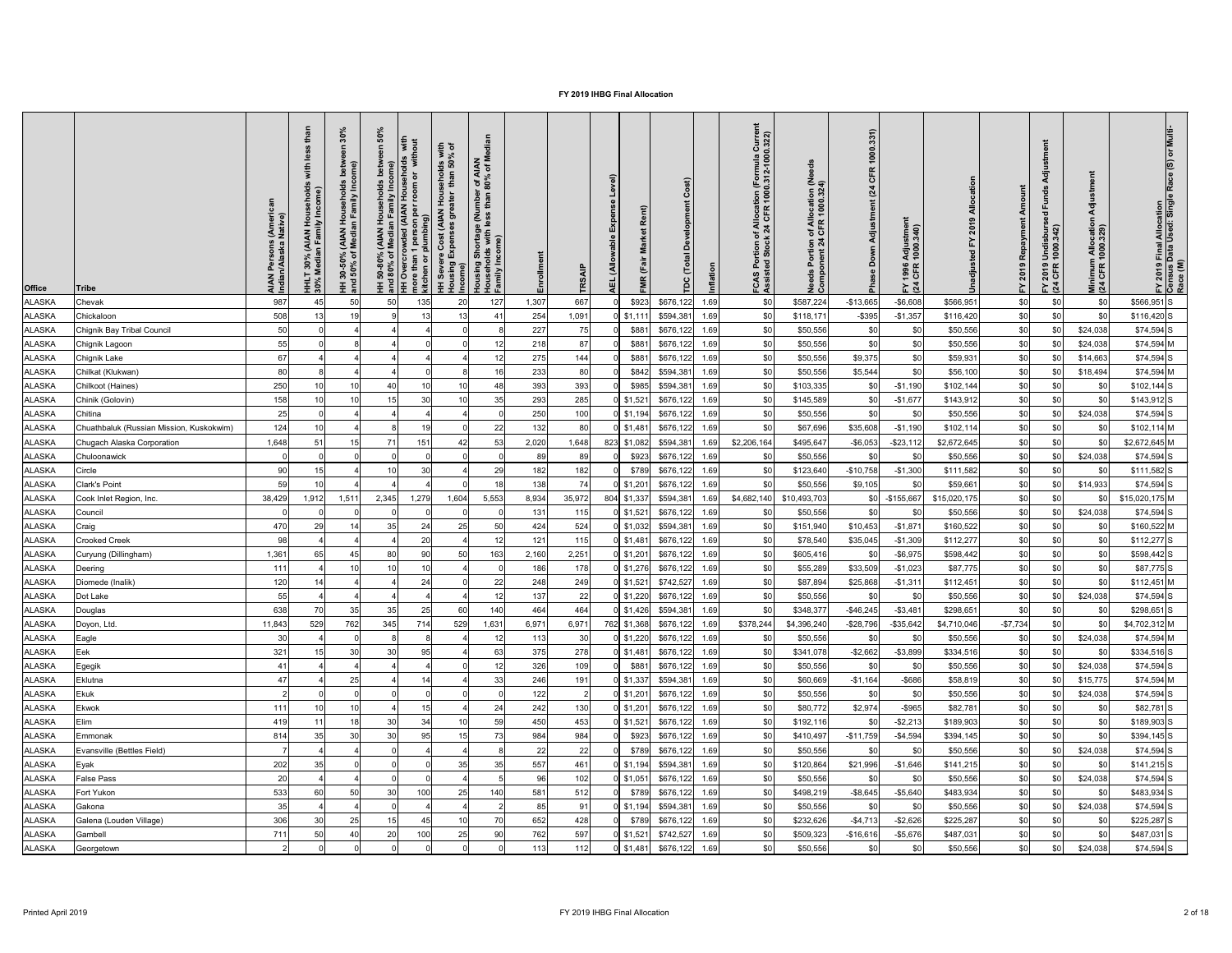| <b>Office</b> | <b>Tribe</b>                 | AIAN Persons (Ameri<br>Indian/Alaska Native) | ouseholds<br>'Income)<br>. 30% (AIAN Hous<br>Median Family Ino<br><b>HHLT</b><br>30% M | $\delta$<br>ome)<br>mily Inco<br>Hou:<br>In Fa<br>(AIAN)<br>Media<br>$\geqslant 5$<br>င္စ<br>HH 30-50<br>and 50% | <b>SO</b> | out<br>with<br>$\overline{a}$<br>$\overline{\sigma}$<br>more<br>kitch<br>$rac{2}{5}$ $\equiv$ | with<br>% of<br>seholds<br>than 50°<br>Housing Expenses greater<br>  Housing Expenses greater<br>  Income) | r of AIAN<br>80% of M<br>Housing Shortage (Number<br>Households with less than 8<br>Family Income) | 띧     | <b>TRSAIP</b> | $\widehat{e}$<br>⊐<br>nse<br>Expe<br>(Allo<br><b>AEL</b> | Rent)<br>arket<br>Σ<br>ιів<br>۴<br>œ | $\widehat{\mathbf{r}}$<br>$ \vec{C} $<br>$\Omega$ | t<br>of Allocation (Formula Curre<br>k 24 CFR 1000.312-1000.322)<br>rtion<br>Stoc<br>FCAS<br>Assist | eeds<br>Needs Portion of Allocation (N<br>Component 24 CFR 1000.324) | 1000.331)<br>CFR<br>(24)<br>Adjustment<br>Down<br>Pha | <u>ដ</u><br>Adjustmer<br>: 1000.340)<br>1996<br>CFR<br>$E \times 4$ |             | Amount<br>2019 Repayment<br>노 | 'ਰ<br>und<br>ட<br>$\overline{e}$<br>FY 2019 Undisbur<br>(24 CFR 1000.342) | Adju<br>Minimum Allocation<br>(24 CFR 1000.329) | Multi<br>$\widehat{\mathbf{S}}$<br>FY 2019 Final Allocation<br>Census Data Used: Single<br>Race (M) |
|---------------|------------------------------|----------------------------------------------|----------------------------------------------------------------------------------------|------------------------------------------------------------------------------------------------------------------|-----------|-----------------------------------------------------------------------------------------------|------------------------------------------------------------------------------------------------------------|----------------------------------------------------------------------------------------------------|-------|---------------|----------------------------------------------------------|--------------------------------------|---------------------------------------------------|-----------------------------------------------------------------------------------------------------|----------------------------------------------------------------------|-------------------------------------------------------|---------------------------------------------------------------------|-------------|-------------------------------|---------------------------------------------------------------------------|-------------------------------------------------|-----------------------------------------------------------------------------------------------------|
| ALASKA        | Goodnews Bay                 | 256                                          | 30                                                                                     | 15                                                                                                               |           | -40                                                                                           |                                                                                                            |                                                                                                    | 344   | 338           |                                                          | $0$ \$1,481                          | \$676,122<br>1.69                                 | \$0                                                                                                 | \$182,187                                                            | $-$ \$9,255                                           | $-$1,992$                                                           | \$170,940   | \$0                           | \$0                                                                       | \$0                                             | $$170,940$ S                                                                                        |
| ALASKA        | Grayling (Hokikachuk)        | 173                                          |                                                                                        |                                                                                                                  |           | 30                                                                                            |                                                                                                            | 35                                                                                                 | 403   | 171           |                                                          | \$789                                | \$676,122<br>1.69                                 | \$0                                                                                                 | \$136,254                                                            | \$0                                                   | $-$1,570$                                                           | \$134,684   | $\$0$                         | \$0                                                                       | \$0                                             | $$134,684$ S                                                                                        |
| <b>ALASKA</b> | Gulkana                      | 100                                          |                                                                                        |                                                                                                                  |           | 10                                                                                            |                                                                                                            |                                                                                                    | 132   | 142           |                                                          | $0$ \$1,194                          | \$594,381<br>1.69                                 | \$0                                                                                                 | \$50,556                                                             | $-$1,227$                                             | \$0                                                                 | \$49,329    | \$0                           | \$0                                                                       | \$25,265                                        | $$74,594$ S                                                                                         |
| ALASKA        | Hamilton                     |                                              |                                                                                        |                                                                                                                  |           |                                                                                               |                                                                                                            |                                                                                                    | 29    | 21            |                                                          | \$923                                | \$676,122<br>1.69                                 | \$0                                                                                                 | \$50,556                                                             | \$0                                                   | \$0                                                                 | \$50,556    | \$0                           | \$0                                                                       | \$24,038                                        | $$74,594$ S                                                                                         |
| ALASKA        | <b>Healy Lake</b>            | 12                                           |                                                                                        |                                                                                                                  |           |                                                                                               |                                                                                                            |                                                                                                    | 34    | 27            |                                                          | $0$ \$1,220                          | \$676,122<br>1.69                                 | \$0                                                                                                 | \$50,556                                                             | \$0                                                   | \$0                                                                 | \$50,556    | \$0                           | \$ <sub>0</sub>                                                           | \$24,038                                        | $$74,594$ S                                                                                         |
| ALASKA        | <b>Holy Cross</b>            | 167                                          |                                                                                        | 20                                                                                                               | 20        | 30                                                                                            |                                                                                                            | 50                                                                                                 | 528   | 219           |                                                          | \$789                                | \$676,122<br>1.69                                 | \$0                                                                                                 | \$147,529                                                            | \$0                                                   | $-$1,700$                                                           | \$145,830   | \$0                           |                                                                           | \$0                                             | $$145,830$ S                                                                                        |
| ALASKA        | Hoonah                       | 370                                          |                                                                                        | 30                                                                                                               | 40        |                                                                                               |                                                                                                            | 103                                                                                                | 589   | 589           |                                                          | \$839                                | \$594,381<br>1.69                                 | \$C                                                                                                 | \$167,215                                                            | \$46,535                                              | $-$2,462$                                                           | \$211,288   | \$0                           | \$0                                                                       | \$0                                             | $$211,288$ S                                                                                        |
| ALASKA        | Hooper Bay                   | 1,146                                        |                                                                                        | 50                                                                                                               | 45        | 205                                                                                           |                                                                                                            | 145                                                                                                | 1,356 | 1,011         |                                                          | \$923                                | \$676,122<br>1.69                                 | \$0                                                                                                 | \$779,755                                                            | $-$ \$22,027                                          | $-$ \$8,729                                                         | \$748,999   | \$0                           | \$0                                                                       | \$0                                             | \$748,999 S                                                                                         |
| ALASKA        | Hughes                       | 77                                           |                                                                                        |                                                                                                                  |           | 10                                                                                            |                                                                                                            | 12                                                                                                 | 139   | 61            |                                                          | \$789                                | \$742,527<br>1.69                                 | \$0                                                                                                 | \$50,556                                                             | \$0                                                   | \$0                                                                 | \$50,556    | \$0                           | \$0                                                                       | \$24,038                                        | $$74,594$ S                                                                                         |
| <b>ALASKA</b> | Huslia                       | 260                                          | <b>20</b>                                                                              | 20                                                                                                               | 20        | -40                                                                                           |                                                                                                            | 59                                                                                                 | 609   | 274           |                                                          | \$789                                | \$742,527<br>1.69                                 | \$0                                                                                                 | \$208,225                                                            | $-$ \$907                                             | $-$2,388$                                                           | \$204,930   | \$0                           |                                                                           | \$0                                             | $$204,930$ S                                                                                        |
| ALASKA        | Hydaburg                     | 302                                          |                                                                                        | 35                                                                                                               | 40        |                                                                                               |                                                                                                            | 85                                                                                                 | 341   | 274           |                                                          | 0 \$1,032                            | \$594,381<br>1.69                                 | \$0                                                                                                 | \$99,926                                                             | \$22,496                                              | $-$1,410$                                                           | \$121,011   | \$0                           |                                                                           | \$0                                             | $$121,011$ S                                                                                        |
| ALASKA        | Igiugig                      | 19                                           |                                                                                        |                                                                                                                  |           |                                                                                               |                                                                                                            |                                                                                                    | 64    |               |                                                          | \$881                                | \$676,122<br>1.69                                 | \$0                                                                                                 | \$50,556                                                             | \$0                                                   |                                                                     | \$50,556    | \$0                           |                                                                           | \$24,038                                        | $$74,594$ S                                                                                         |
| <b>ALASKA</b> | lliamna                      | 57                                           |                                                                                        |                                                                                                                  |           |                                                                                               |                                                                                                            |                                                                                                    | 128   | -91           |                                                          | \$881                                | \$676,122 1.69                                    |                                                                                                     | \$50,556                                                             | \$0                                                   | \$0                                                                 | \$50,556    | \$0                           |                                                                           | \$24,038                                        | $$74,594$ S                                                                                         |
| <b>ALASKA</b> | Iqurmuit Traditional Council | 335                                          |                                                                                        | 2 <sup>2</sup>                                                                                                   |           | 50                                                                                            |                                                                                                            | 26                                                                                                 | 374   | 278           |                                                          | \$923                                | \$676,122<br>1.69                                 |                                                                                                     | \$173,544                                                            | $-$7,768$                                             | $-$1,910$                                                           | \$163,866   | \$0                           | \$0                                                                       | \$0                                             | $$163,866$ M                                                                                        |
| <b>ALASKA</b> | Ivanof Bay                   |                                              |                                                                                        |                                                                                                                  |           |                                                                                               |                                                                                                            |                                                                                                    |       |               |                                                          | \$881                                | \$676,122<br>1.69                                 |                                                                                                     | \$50,556                                                             | \$0                                                   |                                                                     | \$50,556    | \$0                           |                                                                           | \$24,038                                        | $$74,594$ S                                                                                         |
| <b>ALASKA</b> |                              |                                              |                                                                                        |                                                                                                                  |           |                                                                                               |                                                                                                            |                                                                                                    |       |               |                                                          | $0$ \$1,061                          | \$676,122<br>1.69                                 |                                                                                                     | \$50,556                                                             | \$0                                                   |                                                                     | \$50,556    | \$0                           |                                                                           | \$24,038                                        | $$74,594$ S                                                                                         |
| <b>ALASKA</b> | Kaguyak<br>Kake              | 401                                          | 35                                                                                     | 4(                                                                                                               | 35        |                                                                                               |                                                                                                            | 8.                                                                                                 | 465   | 465           |                                                          | $0$ \$1,032                          | \$594,381<br>1.69                                 | \$C                                                                                                 | \$177,140                                                            | \$39,461                                              | $-$2,495$                                                           | \$214,105   | \$0                           | \$0                                                                       | \$0                                             | $$214,105$ S                                                                                        |
| <b>ALASKA</b> | Kaktovik                     | 218                                          |                                                                                        |                                                                                                                  |           | 25                                                                                            |                                                                                                            | 27                                                                                                 | 227   | 258           |                                                          | $0$ \$1,180                          | \$742,527<br>1.69                                 | \$0                                                                                                 | \$123,75                                                             | \$31,100                                              | $-$1,784$                                                           | \$153,067   | \$0                           |                                                                           | \$0                                             | $$153,067$ S                                                                                        |
|               |                              |                                              |                                                                                        |                                                                                                                  |           |                                                                                               |                                                                                                            |                                                                                                    |       |               |                                                          |                                      |                                                   |                                                                                                     |                                                                      |                                                       |                                                                     |             |                               |                                                                           |                                                 |                                                                                                     |
| <b>ALASKA</b> | Kalskag                      | 190                                          |                                                                                        |                                                                                                                  | 25        |                                                                                               |                                                                                                            | 32                                                                                                 | 220   | 226           |                                                          | $0$ \$1,481                          | \$676,122 1.69                                    | \$0                                                                                                 | \$170,614                                                            | \$14,108                                              | $-$2,128$                                                           | \$182,594   | \$0                           | \$0                                                                       | \$0                                             | $$182,594$ S                                                                                        |
| <b>ALASKA</b> | Kaltag                       | 178                                          |                                                                                        |                                                                                                                  |           | 25                                                                                            |                                                                                                            |                                                                                                    | 404   | 194           |                                                          | \$789                                | \$676,122<br>1.69                                 | -\$C                                                                                                | \$127,612                                                            | $-$ \$279                                             | $-$1,467$                                                           | \$125,866   | \$0                           | \$0                                                                       | \$0                                             | $$125,866$ S                                                                                        |
| <b>ALASKA</b> | Kanatak                      |                                              |                                                                                        |                                                                                                                  |           |                                                                                               |                                                                                                            |                                                                                                    | 133   | 57            |                                                          |                                      | \$676,122<br>1.69                                 | \$0                                                                                                 | \$50,556                                                             | \$0                                                   |                                                                     | \$50,556    | \$0                           |                                                                           | \$24,038                                        | $$74,594$ S                                                                                         |
| <b>ALASKA</b> | Karluk                       | 34                                           |                                                                                        |                                                                                                                  |           |                                                                                               |                                                                                                            |                                                                                                    | 83    | 44            |                                                          | $0$ \$1,061                          | \$676,122<br>1.69                                 |                                                                                                     | \$50,556                                                             | \$0                                                   |                                                                     | \$50,556    | \$0                           |                                                                           | \$24,038                                        | $$74,594$ S                                                                                         |
| <b>ALASKA</b> | Kasaan                       | 23                                           |                                                                                        |                                                                                                                  |           |                                                                                               |                                                                                                            |                                                                                                    | 28    | 28            |                                                          | $0$ \$1,032                          | \$594,381<br>1.69                                 |                                                                                                     | \$50,556                                                             | \$0                                                   |                                                                     | \$50,556    | \$0                           |                                                                           | \$24,038                                        | $$74,594$ M                                                                                         |
| <b>ALASKA</b> | Kasigluk                     | 600                                          |                                                                                        | 25                                                                                                               | 25        | 85                                                                                            |                                                                                                            | 75                                                                                                 | 607   | 603           |                                                          | $0$ \$1,481                          | \$676,122<br>1.69                                 |                                                                                                     | \$340,548                                                            | \$0                                                   | $- $3,923$                                                          | \$336,625   | \$0                           |                                                                           | \$0                                             | \$336,625 S                                                                                         |
| <b>ALASKA</b> | Kenaitze                     | 2,203                                        | 100                                                                                    | 130                                                                                                              | 100       | 55                                                                                            | 75                                                                                                         | 306                                                                                                | 1,224 | 3,512         |                                                          | $0$ \$1,082                          | \$594,381<br>1.69                                 |                                                                                                     | \$678,212                                                            | \$0                                                   | $- $7,813$                                                          | \$670,399   | \$0                           | \$0                                                                       | \$0                                             | \$670,399 S                                                                                         |
| <b>ALASKA</b> | Ketchikan                    | 2,680                                        |                                                                                        | 155                                                                                                              | 220       | 60                                                                                            | 165                                                                                                        | 545                                                                                                | 4,660 | 3,100         |                                                          | $0$ \$1,255                          | \$594,381<br>1.69                                 |                                                                                                     | \$864,670                                                            | \$0                                                   | $-$9,96$                                                            | \$854,709   | \$C                           | \$0                                                                       | \$0                                             | \$854,709 M                                                                                         |
| <b>ALASKA</b> | Kiana                        | 344                                          |                                                                                        | 20                                                                                                               | 20        |                                                                                               |                                                                                                            | 63                                                                                                 | 683   | 356           |                                                          | $0$ \$1,276                          | \$676,122<br>1.69                                 |                                                                                                     | \$229,594                                                            | \$0                                                   | $-$2,645$                                                           | \$226,949   | \$C                           | \$0                                                                       | \$0                                             | \$226,949 S                                                                                         |
| <b>ALASKA</b> | King Island                  | 392                                          |                                                                                        | 17                                                                                                               | 28        | 32                                                                                            |                                                                                                            | 56                                                                                                 | 615   | 424           |                                                          | $0$ \$1,521                          | \$676,122 1.69                                    |                                                                                                     | \$179,856                                                            | \$0                                                   | $-$2,072$                                                           | \$177,784   | \$0                           | \$0                                                                       | \$0                                             | $$177,784$ S                                                                                        |
| <b>ALASKA</b> | King Salmon                  | 83                                           |                                                                                        |                                                                                                                  |           |                                                                                               |                                                                                                            |                                                                                                    | 85    | 85            |                                                          | $0$ \$1,248                          | \$676,122<br>1.69                                 |                                                                                                     | \$50,556                                                             | \$0                                                   | \$0                                                                 | \$50,556    | \$0                           |                                                                           | \$24,038                                        | $$74,594$ S                                                                                         |
| <b>ALASKA</b> | Kipnuk                       | 694                                          |                                                                                        | 4(                                                                                                               | 45        | 155                                                                                           |                                                                                                            | 130                                                                                                | 809   | 784           |                                                          | $0$ \$1,481                          | \$676,122<br>1.69                                 |                                                                                                     | \$593,814                                                            | $-$ \$23,662                                          | $-$ \$6,568                                                         | \$563,584   | \$0                           |                                                                           | \$0                                             | \$563,584 S                                                                                         |
| <b>ALASKA</b> | Kivalina                     | 373                                          |                                                                                        |                                                                                                                  | 25        | 100                                                                                           |                                                                                                            |                                                                                                    | 389   | 370           |                                                          | $0$ \$1,276                          | \$676,122<br>1.69                                 |                                                                                                     | \$354,436                                                            | $-$11,560$                                            | $- $3,950$                                                          | \$338,925   | \$C                           |                                                                           | \$0                                             | \$338,925 S                                                                                         |
| <b>ALASKA</b> | Klawock                      | 406                                          |                                                                                        |                                                                                                                  | 24        |                                                                                               |                                                                                                            | 30                                                                                                 | 497   | 497           |                                                          | $0$ \$1,032                          | \$594,381<br>1.69                                 |                                                                                                     | \$103,09                                                             | \$49,903                                              | $-$1,763$                                                           | \$151,231   | \$0                           |                                                                           | \$0                                             | $$151,231$ M                                                                                        |
| <b>ALASKA</b> | Kluti Kaah (Copper Center)   | 173                                          |                                                                                        |                                                                                                                  |           | 25                                                                                            |                                                                                                            | 26                                                                                                 | 302   | 326           |                                                          | $0$ \$1,194                          | \$594,381<br>1.69                                 |                                                                                                     | \$138,510                                                            | $-$6,186$                                             | $-$1,524$                                                           | \$130,800   | \$0                           | \$0                                                                       | \$0                                             | \$130,800 S                                                                                         |
| <b>ALASKA</b> | Knik                         | 4,518                                        | 224                                                                                    | 206                                                                                                              | 210       | 133                                                                                           | 151                                                                                                        | 640                                                                                                | 2,259 | 4,228         |                                                          | $0$ \$1,111                          | \$594,381<br>1.69                                 |                                                                                                     | \$1,415,05                                                           | \$0                                                   | $-$16,302$                                                          | \$1,398,749 | \$0                           | \$0                                                                       | \$ <sub>0</sub>                                 | $$1,398,749$ S                                                                                      |
| <b>ALASKA</b> | Kobuk                        | 143                                          |                                                                                        |                                                                                                                  |           | 15                                                                                            |                                                                                                            |                                                                                                    | 172   | 74            |                                                          | $0$ \$1,276                          | \$742,527<br>1.69                                 |                                                                                                     | \$87,723                                                             | \$27,890                                              | $-$1,332$                                                           | \$114,282   | \$0                           | \$0                                                                       | \$0                                             | $$114,282$ S                                                                                        |
| <b>ALASKA</b> | Kokhanok                     | 132                                          |                                                                                        |                                                                                                                  |           | 10                                                                                            |                                                                                                            | 26                                                                                                 | 190   | 174           |                                                          | \$881                                | \$676,122 1.69                                    | \$0                                                                                                 | \$73,39                                                              | \$27,19                                               | $-$1,159$                                                           | \$99,423    | \$0                           | \$0                                                                       | \$0                                             | $$99,423$ S                                                                                         |
| <b>ALASKA</b> | Kongiganak                   | 467                                          |                                                                                        |                                                                                                                  | 20        | 65                                                                                            |                                                                                                            |                                                                                                    | 490   | 349           |                                                          | $0$ \$1,481                          | \$676,122<br>1.69                                 |                                                                                                     | \$276,358                                                            | $- $3,062$                                            | $- $3,148$                                                          | \$270,148   | \$0                           |                                                                           |                                                 | $$270,148$ S                                                                                        |
| ALASKA        | Koniag, Incorporated         | 814                                          | <u>، ن</u>                                                                             | 56                                                                                                               | 73        | 42                                                                                            | 45                                                                                                         | 103                                                                                                | 3,300 | 1,882         |                                                          |                                      |                                                   | $802$ \$1,061 \$676,122 1.69 \$3,188,367                                                            | \$333,733                                                            |                                                       | $-$ \$5,916 $-$ \$29,081                                            | \$3,487,104 | \$0                           | $\mathbf{C}$<br>ູບ                                                        | ፍሰ<br>ΨΥΙ                                       | \$3,487,104 M                                                                                       |
| <b>ALASKA</b> | Kotlik                       | 622                                          | 35                                                                                     | 35                                                                                                               | 35        | 90                                                                                            |                                                                                                            | 86                                                                                                 | 590   | 590           |                                                          |                                      |                                                   | \$0                                                                                                 | \$374,941                                                            | \$0                                                   | $-$ \$4,319                                                         | \$370,622   | \$0                           | \$0                                                                       | \$0                                             | $$370,622$ S                                                                                        |
| <b>ALASKA</b> | Kotzebue                     | 2,357                                        | 55                                                                                     | 65                                                                                                               | 105       | 260                                                                                           | 45                                                                                                         | 144                                                                                                | 2,712 | 1,575         |                                                          |                                      | $0$ \$1,276 \$676,122 1.69                        | \$0                                                                                                 | \$1,078,402                                                          | $-$ \$15,379                                          | $-$ \$12,246                                                        | \$1,050,776 | \$0                           | \$0                                                                       | \$0                                             | $$1,050,776$ S                                                                                      |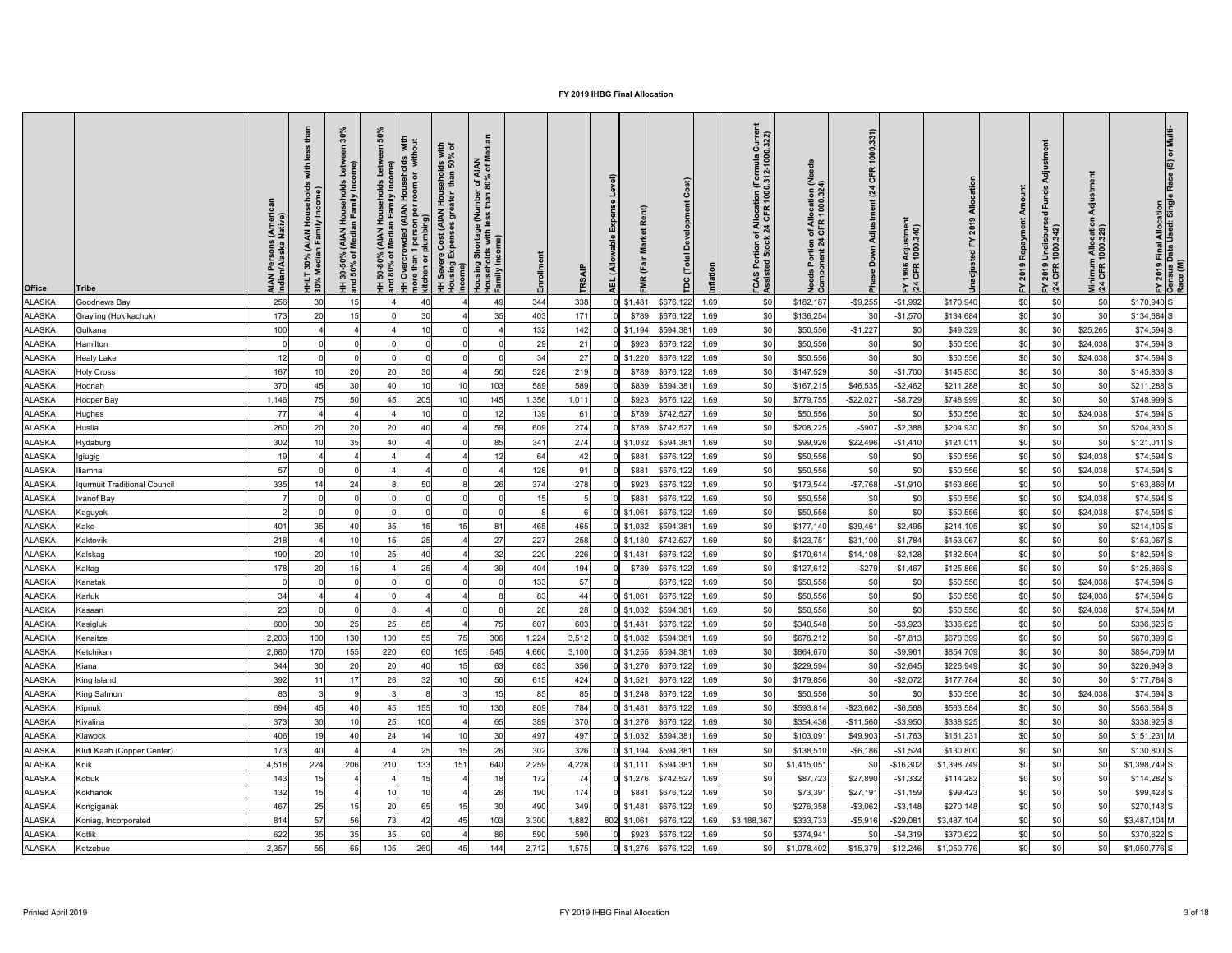| <b>Office</b>  | <b>Tribe</b>                | AIAN Persons (Ameri<br>Indian/Alaska Native) | ehold<br>Income)<br>(AIAN Ho<br>an Family<br>30%<br>ledia<br>$\overline{1}$ $\frac{5}{2}$ | న్<br>$\circ$<br>mily Inc<br>$rac{\overline{a}}{\overline{b}}$ $rac{\overline{a}}{\overline{b}}$<br><b>AIAN</b><br>Media<br>ঁ০<br>င္စ<br>$30 - 50$<br>$-50\%$<br><b>王 흥</b> | $\overline{2}$<br>of Median Family Incc<br>rowded (AIAN House<br>11 person per room c<br>r plumbing)<br>50-80%<br>80% of<br>$rac{8}{6}$ $\equiv$ | with<br>% of<br>with<br>8 g<br>seholo<br>than<br>$\overline{\sigma}$<br>Hou<br>st (AIAN<br>ნ<br>ა<br>Overci<br>re than 1<br>chen or pl<br>more<br>kitch<br><u> 王 훈</u> | r of AIAN<br>80% of M<br>Housing Shortage (Number<br>Households with less than 8<br>Family Income)<br>) ost.<br>Income Expense<br>Income | 띧      | TRS.           | $\widehat{e}$<br>Rent)<br>arket<br>Σ<br>irā<br>(Allo<br>と<br>$\alpha$ | $\overline{5}$<br>$\Omega$ | tion (Formula Curre<br>1000.312-1000.322)<br>of Allocat<br>:k 24 CFR<br>es<br>Sp<br>FCAS<br>Assist | eed<br>n of Allocation (Ne<br>4 CFR 1000.324)<br>Needs Portion<br>Component 24 | 1000.331)<br>CFR<br>(24)<br>Adjustment<br>Down<br>$\frac{1}{2}$ | Ξ.<br>Adjustmer<br>1000.340)<br>1996<br>CFR<br>$F\overline{2}$ |             | 2019 Repayment<br>놊 | 'ਰ<br>P2<br>$\overline{e}$<br>FY 2019 Undisbur<br>(24 CFR 1000.342) | 등<br>Minimum Allocatio<br>(24 CFR 1000.329) | Multi<br>FY 2019 Final Allocation<br>Census Data Used: Single<br>Race (M) |
|----------------|-----------------------------|----------------------------------------------|-------------------------------------------------------------------------------------------|-----------------------------------------------------------------------------------------------------------------------------------------------------------------------------|--------------------------------------------------------------------------------------------------------------------------------------------------|------------------------------------------------------------------------------------------------------------------------------------------------------------------------|------------------------------------------------------------------------------------------------------------------------------------------|--------|----------------|-----------------------------------------------------------------------|----------------------------|----------------------------------------------------------------------------------------------------|--------------------------------------------------------------------------------|-----------------------------------------------------------------|----------------------------------------------------------------|-------------|---------------------|---------------------------------------------------------------------|---------------------------------------------|---------------------------------------------------------------------------|
| ALASKA         | Koyuk                       | 322                                          | 25                                                                                        | 15                                                                                                                                                                          |                                                                                                                                                  | 30                                                                                                                                                                     | 28<br>10                                                                                                                                 | 402    | 345            | $0$ \$1,521                                                           | \$676,122<br>1.69          | \$0                                                                                                | \$163,269                                                                      | $-$ \$6,613                                                     | $-$1,805$                                                      | \$154,851   | \$0                 | \$0                                                                 | $\$0$                                       | $$154,851$ S                                                              |
| ALASKA         | Koyukuk                     | 95                                           | 20                                                                                        |                                                                                                                                                                             |                                                                                                                                                  | 30                                                                                                                                                                     | 28                                                                                                                                       | 280    | 92             | \$789                                                                 | 1.69<br>\$676,122          | \$0                                                                                                | \$124,638                                                                      | $-$ \$8,785                                                     | $-$1,335$                                                      | \$114,518   | \$0                 | \$0                                                                 | \$0                                         | $$114,518$ S                                                              |
| <b>ALASKA</b>  | Kwethluk                    | 755                                          | 30                                                                                        |                                                                                                                                                                             | 55                                                                                                                                               | 135                                                                                                                                                                    | 130                                                                                                                                      | 1,285  | 881            | $0$ \$1,481                                                           | \$676,122<br>1.69          | \$0                                                                                                | \$517,751                                                                      | \$0                                                             | $-$ \$5,965                                                    | \$511,786   | \$0                 | \$0                                                                 | \$0                                         | \$511,786 S                                                               |
| ALASKA         | Kwigillingok                | 339                                          |                                                                                           | 20                                                                                                                                                                          |                                                                                                                                                  |                                                                                                                                                                        | 25                                                                                                                                       | 408    | 266            | $0$ \$1,481                                                           | \$676,122<br>1.69          | \$0                                                                                                | \$166,913                                                                      | \$0                                                             | $-$1,923$                                                      | \$164,990   | \$0                 | \$0                                                                 | \$0                                         | $$164,990$ S                                                              |
| ALASKA         | Kwinhagak (Quinhagak)       | 695                                          | 35                                                                                        | 45                                                                                                                                                                          | 30                                                                                                                                               | 110                                                                                                                                                                    | 110                                                                                                                                      | 808    |                | $0$ \$1,481                                                           | \$676,122<br>1.69          | \$0                                                                                                | \$457,673                                                                      | $-$1,920$                                                       | $- $5,250$                                                     | \$450,502   | \$0                 | \$0                                                                 | \$0                                         | $$450,502$ S                                                              |
| ALASKA         | Larsen Bay                  | 61                                           |                                                                                           |                                                                                                                                                                             |                                                                                                                                                  |                                                                                                                                                                        |                                                                                                                                          | 484    | 51             | $0$ \$1,061                                                           | \$676,122<br>1.69          | \$0                                                                                                | \$50,556                                                                       | \$0                                                             | \$0                                                            | \$50,556    | \$0                 |                                                                     | \$24,038                                    | $$74,594$ S                                                               |
| ALASKA         | Levelock                    | 56                                           |                                                                                           |                                                                                                                                                                             |                                                                                                                                                  |                                                                                                                                                                        | 29                                                                                                                                       | 209    | 124            | \$881                                                                 | \$676,122<br>1.69          | \$0                                                                                                | \$74,358                                                                       | \$8,722                                                         | $-$ \$957                                                      | \$82,123    | \$0                 | \$0                                                                 | \$0                                         | $$82,123$ S                                                               |
| ALASKA         | Lime Village                | 30                                           |                                                                                           |                                                                                                                                                                             |                                                                                                                                                  |                                                                                                                                                                        |                                                                                                                                          | 44     | -43            | $0$ \$1,481                                                           | \$742,527<br>1.69          | \$0                                                                                                | \$50,556                                                                       | \$0                                                             | \$0                                                            | \$50,556    | \$0                 |                                                                     | \$24,038                                    | $$74,594$ S                                                               |
| <b>ALASKA</b>  | Lower Kalskag               | 289                                          | 20                                                                                        | 30                                                                                                                                                                          | 10                                                                                                                                               | 50                                                                                                                                                                     | 60                                                                                                                                       | 294    | 259            | $0$ \$1,481                                                           | \$676,122<br>1.69          | \$0                                                                                                | \$218,106                                                                      | \$0                                                             | $-$2,513$                                                      | \$215,594   | \$0                 | \$0                                                                 | \$0                                         | $$215,594$ S                                                              |
| <b>ALASKA</b>  | <b>Manley Hot Springs</b>   | 26                                           |                                                                                           |                                                                                                                                                                             |                                                                                                                                                  |                                                                                                                                                                        | 16                                                                                                                                       | 77     |                | \$789                                                                 | \$676,122<br>1.69          | \$0                                                                                                | \$50,556                                                                       | \$0                                                             | \$0                                                            | \$50,556    | \$0                 |                                                                     | \$24,038                                    | $$74,594$ M                                                               |
| ALASKA         | Manokotak                   | 452                                          | 20                                                                                        | 45                                                                                                                                                                          | 30                                                                                                                                               | 65                                                                                                                                                                     | 10<br>95                                                                                                                                 | 515    | 404            | $0$ \$1,201                                                           | \$676,122<br>1.69          |                                                                                                    | \$313,022                                                                      | $-$4,428$                                                       | $-$ \$3,555                                                    | \$305,039   | \$0                 |                                                                     | \$0                                         | $$305,039$ S                                                              |
| ALASKA         | Marshall (Fortuna Ledge)    | 435                                          |                                                                                           | 30                                                                                                                                                                          | 20                                                                                                                                               | 55                                                                                                                                                                     | 65                                                                                                                                       | 377    | 377            | \$923                                                                 | \$676,122<br>1.69          |                                                                                                    | \$240,36                                                                       | \$23,248                                                        | $- $3,037$                                                     | \$260,573   | \$0                 |                                                                     | \$0                                         | $$260,573$ S                                                              |
| <b>ALASKA</b>  | Mary's Igloo                |                                              |                                                                                           |                                                                                                                                                                             |                                                                                                                                                  |                                                                                                                                                                        |                                                                                                                                          | 108    | -61            | $0$ \$1,521                                                           | \$676,122<br>1.69          |                                                                                                    | \$50,556                                                                       | \$0                                                             | \$0                                                            | \$50,556    | \$0                 |                                                                     | \$24,038                                    | $$74,594$ S                                                               |
| <b>ALASKA</b>  | <b>McGrath</b>              | 195                                          |                                                                                           |                                                                                                                                                                             |                                                                                                                                                  |                                                                                                                                                                        |                                                                                                                                          | 322    | 176            | \$789                                                                 | \$742,527<br>1.69          |                                                                                                    | \$99,20                                                                        | \$5,290                                                         | $-$1,204$                                                      | \$103,288   | \$0                 |                                                                     | \$0                                         | $$103,288$ M                                                              |
| <b>ALASKA</b>  | Mekoryuk                    | 198                                          |                                                                                           |                                                                                                                                                                             |                                                                                                                                                  | 3 <sub>0</sub>                                                                                                                                                         | 27                                                                                                                                       | 454    | 170            | $0$ \$1,481                                                           | \$676,122<br>1.69          |                                                                                                    | \$138,238                                                                      | $-$4,01'$                                                       | $-$1,546$                                                      | \$132,681   | \$0                 |                                                                     | \$0                                         | $$132,681$ S                                                              |
| <b>ALASKA</b>  | Mentasta                    | 88                                           | 20                                                                                        |                                                                                                                                                                             |                                                                                                                                                  |                                                                                                                                                                        | 31                                                                                                                                       | 500    | 90             | $0$ \$1,194                                                           | \$676,122<br>1.69          |                                                                                                    | \$84,306                                                                       | $-$1,047$                                                       | $-$ \$959                                                      | \$82,300    | \$C                 | \$0                                                                 | \$0                                         | \$82,300 S                                                                |
| <b>ALASKA</b>  | Metlakatla (Annette Island) | 1,321                                        |                                                                                           | 90                                                                                                                                                                          | 100                                                                                                                                              |                                                                                                                                                                        | 155                                                                                                                                      | 2,292  | 1,230          | 771 \$1,032                                                           | \$594,381<br>1.69          | \$1,085,636                                                                                        | \$347,675                                                                      | $- $5,860$                                                      | $-$16,445$                                                     | \$1,411,006 | \$C                 | \$0                                                                 | \$ <sub>0</sub>                             | $$1,411,006$ S                                                            |
| ALASKA         | Minto                       | 195                                          |                                                                                           | 20                                                                                                                                                                          | 20                                                                                                                                               | 35                                                                                                                                                                     | 55                                                                                                                                       | 424    | 237            | \$789                                                                 | \$676,122<br>1.69          |                                                                                                    | \$167,969                                                                      | \$0                                                             | $-$1,935$                                                      | \$166,034   | \$C                 | \$0                                                                 | \$0                                         | $$166,034$ S                                                              |
| <b>ALASKA</b>  | <b>Naknek</b>               | 265                                          |                                                                                           |                                                                                                                                                                             | 14                                                                                                                                               |                                                                                                                                                                        | 38                                                                                                                                       | 642    | 335            | $0$ \$1,248                                                           | 1.69<br>\$676,122          | \$0                                                                                                | \$74,460                                                                       | \$11,641                                                        | $-$ \$992                                                      | \$85,109    | \$C                 | \$0                                                                 | \$0                                         | \$85,109 M                                                                |
| <b>ALASKA</b>  | <b>NANA Corporation</b>     | 198                                          |                                                                                           |                                                                                                                                                                             |                                                                                                                                                  |                                                                                                                                                                        |                                                                                                                                          | 10,406 |                | 933 \$1,276                                                           | \$742,527<br>1.69          | \$2,947,59                                                                                         | \$19,379                                                                       | \$499                                                           | $-$16,141$                                                     | \$2,951,329 | \$C                 | \$0                                                                 | \$ <sub>0</sub>                             | $$2,951,329$ S                                                            |
| <b>ALASKA</b>  | Nanwelek (English Bay)      | 225                                          |                                                                                           | 20                                                                                                                                                                          |                                                                                                                                                  | 20                                                                                                                                                                     |                                                                                                                                          | 288    | 295            | 0 \$1,082                                                             | \$594,381<br>1.69          |                                                                                                    | \$87,607                                                                       | $-$2,731$                                                       | $-$ \$978                                                      | \$83,898    | \$C                 | \$0                                                                 | \$0                                         | $$83,898$ S                                                               |
| <b>ALASKA</b>  | Napaimute                   |                                              |                                                                                           |                                                                                                                                                                             |                                                                                                                                                  |                                                                                                                                                                        |                                                                                                                                          | 84     | 9 <sub>0</sub> | $0$ \$1,481                                                           | \$676,122<br>1.69          |                                                                                                    | \$50,556                                                                       | \$0                                                             |                                                                | \$50,556    | \$C                 |                                                                     | \$24,038                                    | $$74,594$ S                                                               |
| <b>ALASKA</b>  | Napakiak                    | 383                                          |                                                                                           | 20                                                                                                                                                                          | 25                                                                                                                                               |                                                                                                                                                                        | 80<br>15                                                                                                                                 | 510    | 303            | $0$ \$1,481                                                           | \$676,122<br>1.69          |                                                                                                    | \$334,602                                                                      | $-$ \$6,127                                                     | $- $3,784$                                                     | \$324,691   | \$0                 |                                                                     | \$0                                         | $$324,691$ S                                                              |
| <b>ALASKA</b>  | Napaskiak                   | 435                                          |                                                                                           | 30                                                                                                                                                                          |                                                                                                                                                  | 50                                                                                                                                                                     | 65                                                                                                                                       | 534    | 399            | $0$ \$1,481                                                           | \$676,122<br>1.69          |                                                                                                    | \$221,732                                                                      | \$29,014                                                        | $-$2,889$                                                      | \$247,857   | \$0                 | \$0                                                                 | \$0                                         | $$247,857$ S                                                              |
| <b>ALASKA</b>  | Nelson Lagoon               | 28                                           |                                                                                           |                                                                                                                                                                             |                                                                                                                                                  |                                                                                                                                                                        |                                                                                                                                          | 50     | -47            | $0$ \$1,051                                                           | \$676,122<br>1.69          |                                                                                                    | \$50,556                                                                       | \$0                                                             | \$0                                                            | \$50,556    | \$C                 | \$0                                                                 | \$24,038                                    | $$74,594$ S                                                               |
| <b>ALASKA</b>  | Nenana                      | 164                                          |                                                                                           |                                                                                                                                                                             | 14                                                                                                                                               | 25                                                                                                                                                                     |                                                                                                                                          | 717    | 165            | \$789                                                                 | \$676,122<br>1.69          | \$0                                                                                                | \$122,778                                                                      | \$17,562                                                        | $-$1,617$                                                      | \$138,723   | \$C                 | \$0                                                                 | \$0                                         | $$138,723$ M                                                              |
| <b>ALASKA</b>  | New Koliganek               | 214                                          |                                                                                           |                                                                                                                                                                             | 15                                                                                                                                               | 20                                                                                                                                                                     |                                                                                                                                          | 262    | 174            | $0$ \$1,201                                                           | \$742,527<br>1.69          |                                                                                                    | \$99,029                                                                       | \$33,108                                                        | $-$1,522$                                                      | \$130,615   | \$C                 | \$0                                                                 | \$0                                         | $$130,615$ S                                                              |
| <b>ALASKA</b>  | New Stuyahok                | 510                                          |                                                                                           | 30                                                                                                                                                                          | 25                                                                                                                                               |                                                                                                                                                                        | 83                                                                                                                                       | 598    | 400            | $0$ \$1,201                                                           | \$742,527<br>1.69          |                                                                                                    | \$349,097                                                                      | \$0                                                             | $-$4,022$                                                      | \$345,075   | \$0                 | \$0                                                                 | \$0                                         | $$345,075$ S                                                              |
| <b>ALASKA</b>  | Newhalen                    | 148                                          |                                                                                           | 1 <sup>C</sup>                                                                                                                                                              |                                                                                                                                                  |                                                                                                                                                                        | 26                                                                                                                                       | 219    | 219            | \$881                                                                 | \$676,122<br>1.69          |                                                                                                    | \$100,448                                                                      | $-$4,179$                                                       | $-$1,109$                                                      | \$95,160    | \$0                 |                                                                     | \$0                                         | $$95,160$ S                                                               |
| <b>ALASKA</b>  | Newtok                      | 378                                          |                                                                                           |                                                                                                                                                                             |                                                                                                                                                  | 60                                                                                                                                                                     | 50                                                                                                                                       | 429    | 421            | $0$ \$1,481                                                           | \$676,122<br>1.69          |                                                                                                    | \$235,950                                                                      | $-$ \$13,573                                                    | $-$2,562$                                                      | \$219,815   | \$0                 | \$0                                                                 | \$0                                         | $$219,815$ S                                                              |
| <b>ALASKA</b>  | Nightmute                   | 286                                          |                                                                                           |                                                                                                                                                                             |                                                                                                                                                  |                                                                                                                                                                        | 25                                                                                                                                       | 221    | 188            | $0$ \$1,481                                                           | \$676,122<br>1.69          |                                                                                                    | \$161,848                                                                      | $-$ \$8,963                                                     | $-$1,761$                                                      | \$151,123   | \$C                 |                                                                     | \$0                                         | $$151,123$ S                                                              |
| ALASKA         | Nikolai                     | 78                                           |                                                                                           |                                                                                                                                                                             |                                                                                                                                                  | 20                                                                                                                                                                     | 24                                                                                                                                       | 167    | 81             | \$789                                                                 | \$742,527<br>1.69          |                                                                                                    | \$100,088                                                                      | $-$1,012$                                                       | $-$1,141$                                                      | \$97,934    | \$0                 | \$0                                                                 | \$0                                         | $$97,934$ S                                                               |
| <b>ALASKA</b>  | Nikolski                    |                                              |                                                                                           |                                                                                                                                                                             |                                                                                                                                                  |                                                                                                                                                                        |                                                                                                                                          | 85     |                | $0$ \$1,628                                                           | \$676,122<br>1.69          |                                                                                                    | \$50,556                                                                       | \$0                                                             |                                                                | \$50,556    | \$C                 |                                                                     | \$24,038                                    | $$74,594$ S                                                               |
| <b>ALASKA</b>  | Ninilchik                   | 1,240                                        | 130                                                                                       | 65                                                                                                                                                                          | 75                                                                                                                                               | 55                                                                                                                                                                     | 80<br>260                                                                                                                                | 649    | 992            | $0$ \$1,082                                                           | \$594,381<br>1.69          | \$0                                                                                                | \$481,557                                                                      | $-$ \$32,303                                                    | $- $5,176$                                                     | \$444,079   | \$0                 | \$0                                                                 | \$0                                         | \$444,079 M                                                               |
| <b>ALASKA</b>  | Noatak                      | 511                                          |                                                                                           | 25                                                                                                                                                                          | 15                                                                                                                                               | 50                                                                                                                                                                     | 34                                                                                                                                       | 558    | 564            | $0$ \$1,276                                                           | \$742,527<br>1.69          |                                                                                                    | \$227,505                                                                      | \$0                                                             | $-$ \$2,621                                                    | \$224,884   | \$0                 | \$0                                                                 | \$0                                         | $$224,884$ S                                                              |
| <b>ALASKA</b>  | Nome Eskimo Community       | 1,592                                        |                                                                                           | 70                                                                                                                                                                          | 113                                                                                                                                              | 128                                                                                                                                                                    | 39<br>180                                                                                                                                | 2,229  | 1,720          | $0$ \$1,521                                                           | \$676,122<br>1.69          | \$0                                                                                                | \$707,673                                                                      | \$0                                                             | $-$ \$8,153                                                    | \$699,521   | \$0                 | \$0                                                                 | \$0                                         | $$699,521$ S                                                              |
| <b>ALASKA</b>  | Nondalton                   | 101                                          |                                                                                           |                                                                                                                                                                             |                                                                                                                                                  | 25                                                                                                                                                                     |                                                                                                                                          | 445    | 332            | \$881                                                                 | 1.69<br>\$676,122          |                                                                                                    | \$119,164                                                                      | \$5,035                                                         | $-$1,431$                                                      | \$122,768   | \$0                 |                                                                     | \$0                                         | $$122,768$ S                                                              |
| ALASKA Noorvik |                             | 619                                          | 25<br>ี่∠ี                                                                                | 25                                                                                                                                                                          | 30                                                                                                                                               | 80<br>ິບບ                                                                                                                                                              | 15<br>62<br>ັບບ                                                                                                                          | 1,018  | 1,071          |                                                                       | 0 \$1,276 \$676,122 1.69   | ູ∾∨∣                                                                                               | \$347,487                                                                      | $-$15,407$                                                      | $-$ \$3,826                                                    | \$328,255   | \$0                 | $\mathbf{C}$<br>ູ∾∨                                                 | ፍሰ<br>ັ⊽ບ∣                                  | \$328,255 S                                                               |
| ALASKA         | Northway                    | 338                                          |                                                                                           | 22                                                                                                                                                                          | 10                                                                                                                                               | 20                                                                                                                                                                     | 15<br>47                                                                                                                                 | 470    | 199            |                                                                       | 0 \$1,365 \$676,122 1.69   | \$0                                                                                                | \$126,139                                                                      | $-$ \$837                                                       | $-$1,444$                                                      | \$123,859   | \$0                 | \$0                                                                 | \$0                                         | \$123,859 M                                                               |
| <b>ALASKA</b>  | Nuiqsut (Nooiksut)          | 359                                          |                                                                                           | 10                                                                                                                                                                          | 20                                                                                                                                               | 40                                                                                                                                                                     | 27                                                                                                                                       | 349    | 419            |                                                                       | $0$ \$1,180 \$742,527 1.69 | \$0                                                                                                | \$161,259                                                                      | \$86,891                                                        | $-$ \$2,859                                                    | \$245,291   | \$0                 | \$0                                                                 | \$0                                         | $$245,291$ S                                                              |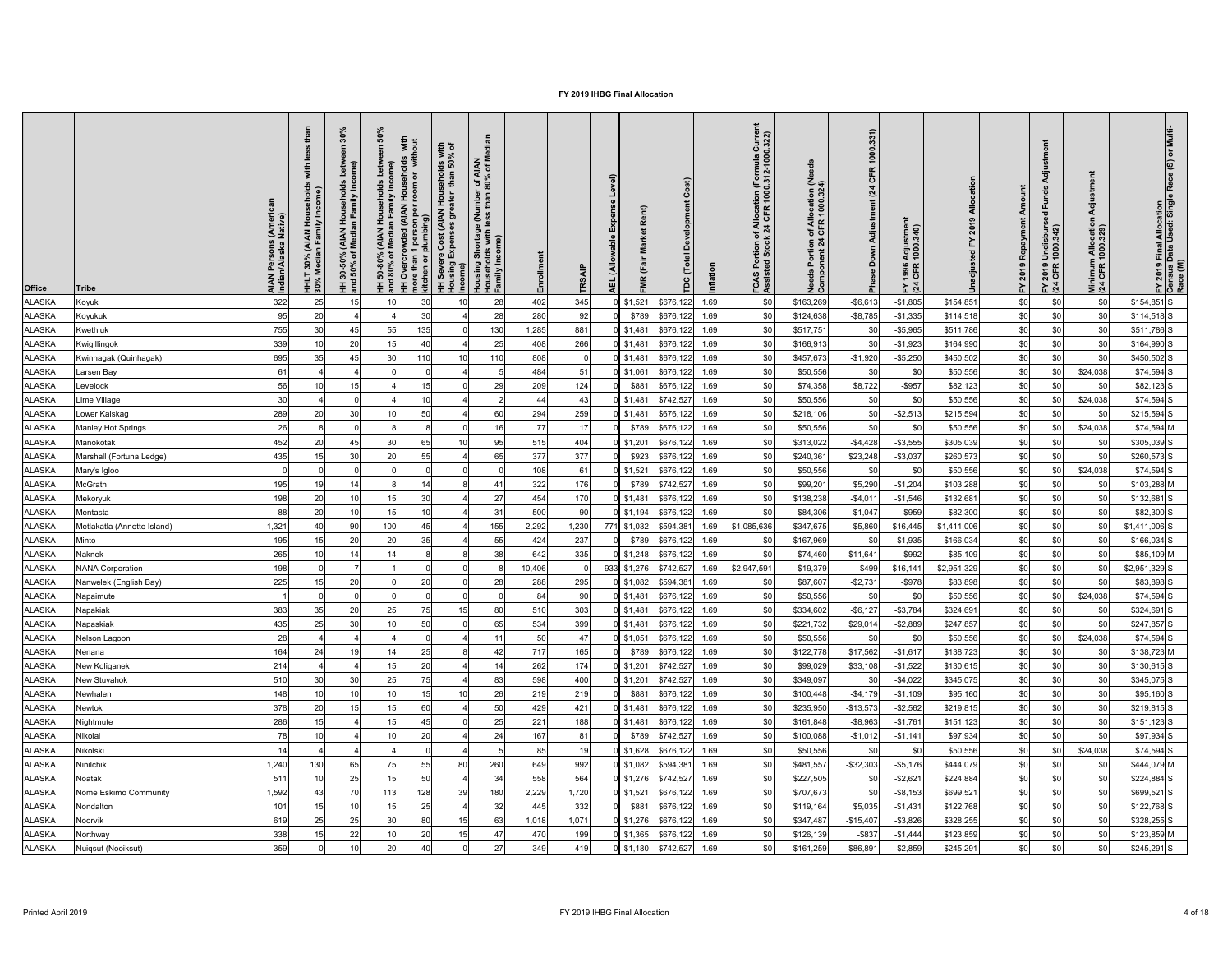| <b>Office</b> | <b>Tribe</b>                  | AIAN Persons (Ameri<br>Indian/Alaska Native) | ousehold:<br><sup>-</sup> Income)<br><b>UOH</b><br>: 30% (AIAN Ho<br>Median Family I<br><b>HHLT</b><br>30% M | $\bullet$<br>mily In<br>훈일<br>(AIAN<br>Media<br>$\frac{1}{6}$<br>$30 - 50$<br>$150%$<br>Ξ Ξ | <u>ငွ</u><br>ঁচ $\vert$<br>80% | out<br>with<br>$\overline{\sigma}$<br>room<br>person per i<br>lumbing)<br>Cost (AIAN<br><b>WHA</b><br>Med (AIAN<br>Over<br>re than 1<br>:hen or p<br>more<br>kitch<br>IŦ. | with<br>% of<br>8 g<br>sehole<br>than<br>Hou<br>ater<br>ნ<br>ა<br>) st:<br>Income( Expense<br>Income | r of AIAN<br>80% of M<br>ig Shortage (Number<br>holds with less than {<br>Housing Shortag<br>Households with<br>Family Income) | 띧     | <b>TRSAIP</b> | $\widehat{e}$<br>ᆜ<br>nse<br>Expe<br>(Allo<br><b>AEL</b> | Rent)<br><b>Irket</b><br>Σ<br>ー<br>あ<br>۴<br>œ | $\widehat{\mathbf{r}}$<br>$\overline{5}$<br>$\Omega$ | Curre<br>0.322)<br>of Allocation (Formula<br>k 24 CFR 1000.312-100<br>$\frac{5}{5}$ $\frac{6}{5}$<br>FCAS<br>Assist | eed<br>Needs Portion of Allocation (N<br>Component 24 CFR 1000.324) | 1000.331)<br>CFR<br>(24)<br>Adjustment<br>Down<br>Pha | Ξ.<br>Adjustmer<br>1000.340)<br>1996<br>CFR<br>$F \times 4$ |             | Amount<br>2019 Repayment<br>놊 | 'ਰ<br>ğun<br>$\overline{e}$<br>FY 2019 Undisbur<br>(24 CFR 1000.342) | 등<br>Minimum Allocatio<br>(24 CFR 1000.329) | Multi<br>FY 2019 Final Allocation<br>Census Data Used: Single<br>Race (M) |
|---------------|-------------------------------|----------------------------------------------|--------------------------------------------------------------------------------------------------------------|---------------------------------------------------------------------------------------------|--------------------------------|---------------------------------------------------------------------------------------------------------------------------------------------------------------------------|------------------------------------------------------------------------------------------------------|--------------------------------------------------------------------------------------------------------------------------------|-------|---------------|----------------------------------------------------------|------------------------------------------------|------------------------------------------------------|---------------------------------------------------------------------------------------------------------------------|---------------------------------------------------------------------|-------------------------------------------------------|-------------------------------------------------------------|-------------|-------------------------------|----------------------------------------------------------------------|---------------------------------------------|---------------------------------------------------------------------------|
| ALASKA        | Nulato                        | 255                                          | 20                                                                                                           | 15                                                                                          | 15                             | 25                                                                                                                                                                        |                                                                                                      | 50                                                                                                                             | 769   | 672           |                                                          | \$789                                          | \$676,122<br>1.69                                    | \$0                                                                                                                 | \$141,567                                                           | \$0                                                   | $-$1,631$                                                   | \$139,936   | \$0                           | \$0                                                                  | \$0                                         | $$139,936$ S                                                              |
| ALASKA        | Nunakauyarmiut (Toksook Bay)  | 576                                          |                                                                                                              | 35                                                                                          | 25                             | 105                                                                                                                                                                       |                                                                                                      |                                                                                                                                | 732   | 567           |                                                          | $0$ \$1,481                                    | \$676,122<br>1.69                                    | \$0                                                                                                                 | \$383,874                                                           | $-$10,975$                                            | $-$4,296$                                                   | \$368,603   | \$0                           | \$0                                                                  | \$0                                         | \$368,603 S                                                               |
| ALASKA        | Nunam Iqua (Sheldon's Point)  | 190                                          |                                                                                                              |                                                                                             |                                | 15                                                                                                                                                                        |                                                                                                      |                                                                                                                                | 263   | 198           |                                                          | \$923                                          | \$676,122<br>1.69                                    | \$0                                                                                                                 | \$65,925                                                            | \$23,814                                              | $-$1,034$                                                   | \$88,705    | \$0                           | \$0                                                                  | \$0                                         | $$88,705$ S                                                               |
| <b>ALASKA</b> | Nunapitchuk                   | 528                                          |                                                                                                              | 30                                                                                          | 20                             | 65                                                                                                                                                                        |                                                                                                      |                                                                                                                                | 755   | 480           |                                                          | $0$ \$1,481                                    | \$676,122<br>1.69                                    | \$0                                                                                                                 | \$269,945                                                           | $- $769$                                              | $- $3,101$                                                  | \$266,075   | \$0                           | \$0                                                                  | \$0                                         | $$266,075$ S                                                              |
| <b>ALASKA</b> | Ohogamiut                     |                                              |                                                                                                              |                                                                                             |                                |                                                                                                                                                                           |                                                                                                      |                                                                                                                                | 150   | 81            |                                                          | \$923                                          | \$676,122<br>1.69                                    | \$0                                                                                                                 | \$50,556                                                            | \$0                                                   | \$0                                                         | \$50,556    | \$0                           | \$0                                                                  | \$24,038                                    | $$74,594$ S                                                               |
| <b>ALASKA</b> | Orutsararmuit (Bethel)        | 4,193                                        |                                                                                                              | 125                                                                                         | 160                            | 340                                                                                                                                                                       | 145                                                                                                  | 392                                                                                                                            | 2,454 | 3,631         |                                                          | $0$ \$1,481                                    | \$676,122<br>1.69                                    |                                                                                                                     | \$1,874,114                                                         | $-$44,002$                                            | $-$ \$21,083                                                | \$1,809,028 | \$0                           | \$0                                                                  | \$0                                         | $$1,809,028$ S                                                            |
| ALASKA        | Oscarville                    | 71                                           |                                                                                                              |                                                                                             |                                |                                                                                                                                                                           |                                                                                                      |                                                                                                                                | 54    | 59            |                                                          | $0$ \$1,481                                    | \$676,122<br>1.69                                    |                                                                                                                     | \$50,556                                                            | \$8,666                                               | \$0                                                         | \$59,222    | \$0                           | \$0                                                                  | \$15,372                                    | $$74,594$ S                                                               |
| <b>ALASKA</b> | Ouzinkie                      | 132                                          |                                                                                                              | 15                                                                                          | 15                             | 10                                                                                                                                                                        |                                                                                                      | 36                                                                                                                             | 562   | 428           |                                                          | $0$ \$1,061                                    | \$676,122<br>1.69                                    | \$0                                                                                                                 | \$78,05                                                             | $-$2,754$                                             | $-$ \$867                                                   | \$74,430    | \$0                           | \$0                                                                  | \$164                                       | $$74,594$ S                                                               |
| <b>ALASKA</b> | Paimiut                       |                                              |                                                                                                              |                                                                                             |                                |                                                                                                                                                                           |                                                                                                      |                                                                                                                                | 78    | 78            |                                                          | \$923                                          | \$676,122<br>1.69                                    | \$0                                                                                                                 | \$50,556                                                            | \$0                                                   | \$0                                                         | \$50,556    | \$0                           | \$0                                                                  | \$24,038                                    | $$74,594$ S                                                               |
| <b>ALASKA</b> | <b>Pauloff Harbor Village</b> | 10                                           |                                                                                                              |                                                                                             |                                |                                                                                                                                                                           |                                                                                                      |                                                                                                                                | 51    | 51            |                                                          | $0$ \$1,051                                    | \$676,122<br>1.69                                    | \$0                                                                                                                 | \$50,556                                                            | \$0                                                   | \$0                                                         | \$50,556    | \$0                           | -\$C                                                                 | \$24,038                                    | $$74,594$ S                                                               |
| ALASKA        | Pedro Bay                     | 27                                           |                                                                                                              |                                                                                             |                                |                                                                                                                                                                           |                                                                                                      |                                                                                                                                | 135   | 130           |                                                          | \$881                                          | \$676,122<br>1.69                                    | \$0                                                                                                                 | \$50,556                                                            | \$0                                                   | \$0                                                         | \$50,556    | \$0                           |                                                                      | \$24,038                                    | $$74,594$ S                                                               |
| ALASKA        | Perryville                    | 105                                          |                                                                                                              | 15                                                                                          |                                | 20                                                                                                                                                                        |                                                                                                      | 29                                                                                                                             | 269   | 110           |                                                          | \$881                                          | \$676,122<br>1.69                                    |                                                                                                                     | \$98,623                                                            | $-$2,969$                                             | $-$1,102$                                                   | \$94,551    | \$0                           |                                                                      | \$0                                         | $$94,551$ S                                                               |
| <b>ALASKA</b> | Petersburg                    | 385                                          | 30 <sup>1</sup>                                                                                              |                                                                                             | 69                             |                                                                                                                                                                           | 14                                                                                                   | 100                                                                                                                            | 417   | 417           |                                                          | $0$ \$1,085                                    | \$594,381<br>1.69                                    |                                                                                                                     | \$130,107                                                           | \$57,842                                              | $-$2,165$                                                   | \$185,784   | \$0                           |                                                                      | \$0                                         | $$185,784$ M                                                              |
| <b>ALASKA</b> | <b>Pilot Point</b>            | 55                                           |                                                                                                              |                                                                                             |                                |                                                                                                                                                                           |                                                                                                      |                                                                                                                                | 156   | 96            |                                                          | \$881                                          | \$676,122<br>1.69                                    |                                                                                                                     | \$50,556                                                            | \$2,798                                               |                                                             | \$53,354    | \$0                           |                                                                      | \$21,240                                    | \$74,594 M                                                                |
| <b>ALASKA</b> | <b>Pilot Station</b>          | 618                                          |                                                                                                              | 35                                                                                          | 30                             | 95                                                                                                                                                                        |                                                                                                      | 95                                                                                                                             | 711   | 663           |                                                          | \$923                                          | \$676,122<br>1.69                                    |                                                                                                                     | \$384,635                                                           | $-$5,027$                                             | $-$4,373$                                                   | \$375,235   | \$0                           |                                                                      | \$0                                         | $$375,235$ S                                                              |
| ALASKA        | Pitka's Point                 | 118                                          |                                                                                                              |                                                                                             |                                | 25                                                                                                                                                                        |                                                                                                      |                                                                                                                                | 137   | 136           |                                                          | \$923                                          | \$676,122<br>1.69                                    |                                                                                                                     | \$99,923                                                            | $-$ \$3,462                                           | $-$1,111$                                                   | \$95,350    | \$0                           | \$0                                                                  | \$0                                         | $$95,350$ S                                                               |
| <b>ALASKA</b> | Platinum                      | 57                                           |                                                                                                              |                                                                                             |                                |                                                                                                                                                                           |                                                                                                      |                                                                                                                                | 70    | 71            |                                                          | $0$ \$1,481                                    | \$676,122<br>1.69                                    | \$C                                                                                                                 | \$50,556                                                            | $-$1,391$                                             | \$0                                                         | \$49,165    | \$0                           |                                                                      | \$25,429                                    | $$74,594$ S                                                               |
| <b>ALASKA</b> | Point Hope                    | 619                                          |                                                                                                              | 25                                                                                          | 45                             | 90                                                                                                                                                                        |                                                                                                      | 80                                                                                                                             | 873   | 859           |                                                          | $0$ \$1,180                                    | \$742,527<br>1.69                                    | \$0                                                                                                                 | \$388,389                                                           | \$0                                                   | $-$4,474$                                                   | \$383,915   | \$0                           |                                                                      | \$0                                         | $$383,915$ S                                                              |
| <b>ALASKA</b> | Point Lay                     | 172                                          |                                                                                                              |                                                                                             | 25                             | 39                                                                                                                                                                        |                                                                                                      |                                                                                                                                | 184   | 184           |                                                          | $0$ \$1,180                                    | \$742,527<br>1.69                                    | \$0                                                                                                                 | \$150,460                                                           | \$7,428                                               | $-$1,819$                                                   | \$156,069   | \$0                           | \$0                                                                  | \$0                                         | \$156,069 M                                                               |
| <b>ALASKA</b> | Port Graham                   | 139                                          |                                                                                                              | 20                                                                                          |                                | 1 <sup>1</sup>                                                                                                                                                            |                                                                                                      | 33                                                                                                                             | 296   | 99            |                                                          | $0$ \$1,082                                    | \$594,381<br>1.69                                    | \$0                                                                                                                 | \$82,612                                                            | \$2,979                                               | $-$ \$986                                                   | \$84,605    | \$0                           | \$0                                                                  | \$0                                         | \$84,605 S                                                                |
| <b>ALASKA</b> | Port Heiden                   | 83                                           |                                                                                                              |                                                                                             |                                |                                                                                                                                                                           |                                                                                                      |                                                                                                                                | 118   | 116           |                                                          | \$881                                          | \$676,122<br>1.69                                    | \$0                                                                                                                 | \$50,556                                                            | \$0                                                   | \$0                                                         | \$50,556    | \$0                           |                                                                      | \$24,038                                    | $$74,594$ S                                                               |
| <b>ALASKA</b> | Port Lions                    | 120                                          |                                                                                                              |                                                                                             |                                |                                                                                                                                                                           |                                                                                                      |                                                                                                                                | 354   | 139           |                                                          | 0   \$1,061                                    | \$676,122<br>1.69                                    |                                                                                                                     | \$58,443                                                            | \$20,862                                              | $-$ \$914                                                   | \$78,392    | \$0                           |                                                                      | \$0                                         | $$78,392$ M                                                               |
| <b>ALASKA</b> | Portage Creek                 |                                              |                                                                                                              |                                                                                             |                                |                                                                                                                                                                           |                                                                                                      |                                                                                                                                | 60    | 33            |                                                          | $0$ \$1,201                                    | \$676,122<br>1.69                                    |                                                                                                                     | \$50,556                                                            | \$0                                                   | \$0                                                         | \$50,556    | \$0                           |                                                                      | \$24,038                                    | $$74,594$ S                                                               |
| <b>ALASKA</b> | Qagan Tayagungin (Sand Point) | 270                                          |                                                                                                              | 25                                                                                          | 40                             | 15                                                                                                                                                                        | 20                                                                                                   |                                                                                                                                | 745   | 629           |                                                          | $0$ \$1,051                                    | \$676,122<br>1.69                                    |                                                                                                                     | \$184,322                                                           | \$0                                                   | $- $2,123$                                                  | \$182,199   | \$0                           | \$0                                                                  | \$0                                         | $$182,199$ S                                                              |
| <b>ALASKA</b> | Qawalangin (Unalaska)         | 211                                          | 25                                                                                                           |                                                                                             | 15                             | 10                                                                                                                                                                        |                                                                                                      |                                                                                                                                | 657   | 659           |                                                          | $0$ \$1,628                                    | \$676,122<br>1.69                                    | -\$C                                                                                                                | \$93,643                                                            | \$0                                                   | $-$1,079$                                                   | \$92,565    | \$0                           | \$0                                                                  | \$0                                         | \$92,565 S                                                                |
| <b>ALASKA</b> | Rampart                       | 50                                           |                                                                                                              |                                                                                             |                                | 18                                                                                                                                                                        |                                                                                                      |                                                                                                                                | 322   |               |                                                          | \$789                                          | \$676,122<br>1.69                                    | \$0                                                                                                                 | \$75,784                                                            | \$0                                                   | $-$ \$873                                                   | \$74,911    | \$0                           | \$0                                                                  | \$0                                         | $$74,911$ S                                                               |
| <b>ALASKA</b> | Red Devil                     |                                              |                                                                                                              |                                                                                             |                                |                                                                                                                                                                           |                                                                                                      |                                                                                                                                | 26    | 22            |                                                          | $0$ \$1,481                                    | \$676,122<br>1.69                                    |                                                                                                                     | \$50,556                                                            | \$0                                                   | \$0                                                         | \$50,556    | \$0                           |                                                                      | \$24,038                                    | $$74,594$ S                                                               |
| <b>ALASKA</b> | Ruby                          | 151                                          |                                                                                                              | 20                                                                                          |                                |                                                                                                                                                                           |                                                                                                      |                                                                                                                                | 418   | 156           |                                                          | \$789                                          | \$742,527<br>1.69                                    | \$C                                                                                                                 | \$193,676                                                           | $-$5,082$                                             | $-$2,173$                                                   | \$186,421   | \$0                           | \$0                                                                  | \$0                                         | $$186,421$ S                                                              |
| <b>ALASKA</b> | Saint George Island           | 74                                           |                                                                                                              |                                                                                             |                                |                                                                                                                                                                           |                                                                                                      |                                                                                                                                | 131   | 110           |                                                          | $0$ \$1,628                                    | \$676,122<br>1.69                                    |                                                                                                                     | \$50,556                                                            | \$0                                                   | \$0                                                         | \$50,556    | \$0                           |                                                                      | \$24,038                                    | $$74,594$ S                                                               |
| <b>ALASKA</b> | Saint Michael                 | 392                                          |                                                                                                              | 25                                                                                          |                                | 50                                                                                                                                                                        |                                                                                                      | 56                                                                                                                             | 430   | 429           |                                                          | $0$ \$1,521                                    | \$676,122<br>1.69                                    |                                                                                                                     | \$256,375                                                           | $-$2,862$                                             | $-$2,921$                                                   | \$250,593   | \$0                           | \$0                                                                  | \$0                                         | $$250,593$ S                                                              |
| <b>ALASKA</b> | Saint Paul Island             | 311                                          |                                                                                                              | 25                                                                                          | 20                             |                                                                                                                                                                           |                                                                                                      |                                                                                                                                | 653   | 450           |                                                          | $0$ \$1,628                                    | \$676,122<br>1.69                                    |                                                                                                                     | \$129,619                                                           | \$98,912                                              | $-$ \$2,633                                                 | \$225,899   | \$0                           |                                                                      | \$0                                         | \$225,899 S                                                               |
| <b>ALASKA</b> | Salamatoff                    | 193                                          |                                                                                                              |                                                                                             |                                |                                                                                                                                                                           |                                                                                                      |                                                                                                                                | 149   | 149           |                                                          | $0$ \$1,082                                    | \$594,381<br>1.69                                    |                                                                                                                     | \$50,556                                                            | \$0                                                   |                                                             | \$50,556    | \$0                           |                                                                      | \$24,038                                    | $$74,594$ S                                                               |
| <b>ALASKA</b> | Savoonga                      | 693                                          |                                                                                                              | 55                                                                                          | 30                             | 130                                                                                                                                                                       | 20                                                                                                   | 131                                                                                                                            | 803   | 815           |                                                          | $0$ \$1,521                                    | \$742,527<br>1.69                                    | \$C                                                                                                                 | \$629,51                                                            | $-$ \$3,484                                           | $- $7,212$                                                  | \$618,821   | \$0                           |                                                                      | \$0                                         | \$618,821S                                                                |
| <b>ALASKA</b> | Saxman                        | 279                                          |                                                                                                              | 39                                                                                          | 14                             | 19                                                                                                                                                                        |                                                                                                      |                                                                                                                                | 324   | 203           |                                                          | $0$ \$1,255                                    | \$594,381<br>1.69                                    | \$0                                                                                                                 | \$104,057                                                           | $-$4,867$                                             | $-$1,143$                                                   | \$98,047    | \$0                           | \$0                                                                  | \$0                                         | \$98,047 M                                                                |
| <b>ALASKA</b> | Scammon Bay                   | 522                                          |                                                                                                              | 20                                                                                          | 25                             | 80                                                                                                                                                                        |                                                                                                      | 85                                                                                                                             | 619   | 619           |                                                          | \$923                                          | \$676,122<br>1.69                                    | \$0                                                                                                                 | \$348,300                                                           | $-$11,467$                                            | $- $3,880$                                                  | \$332,953   | \$0                           | \$0                                                                  | \$0                                         | \$332,953 S                                                               |
| <b>ALASKA</b> | Selawik                       | 743                                          |                                                                                                              | 4(                                                                                          | 35                             | 115                                                                                                                                                                       | 25                                                                                                   | 76                                                                                                                             | 1,057 | 1,057         |                                                          | $0$ \$1,276                                    | \$676,122<br>1.69                                    | \$0                                                                                                                 | \$496,180                                                           | $-$14,743$                                            | $-$5,546$                                                   | \$475,891   | \$0                           | \$0                                                                  | \$0                                         | $$475,891$ S                                                              |
| <b>ALASKA</b> | Seldovia                      | 132                                          |                                                                                                              | 2 <sup>0</sup>                                                                              |                                |                                                                                                                                                                           |                                                                                                      |                                                                                                                                | 427   | 110           |                                                          | $0 \mid $1,082$                                | \$594,381<br>1.69                                    |                                                                                                                     | \$54,967                                                            | \$0                                                   | $-$ \$633                                                   | \$54,334    | \$0                           |                                                                      | \$20,260                                    | $$74,594$ M                                                               |
| ALASKA        | Shageluk                      | 77                                           |                                                                                                              |                                                                                             |                                | ク斥                                                                                                                                                                        |                                                                                                      | າາ                                                                                                                             | 249   | 125           |                                                          |                                                | $0$ \$789 \$676,122 1.69                             |                                                                                                                     | \$104,610                                                           | $-$ \$1,342                                           | $-$1,190$                                                   | \$102,078   | \$0                           |                                                                      | ፍሰ                                          | $$102,078$ S                                                              |
| ALASKA        | Shaktoolik                    | 263                                          | ו טו                                                                                                         | 10                                                                                          | 10                             | ້<br>25                                                                                                                                                                   |                                                                                                      | ∠∪<br>31                                                                                                                       | 380   | 338           |                                                          |                                                | 0 \$1,521 \$676,122 1.69                             | ູບປ<br>\$0                                                                                                          | \$127,701                                                           | \$0                                                   | $-$ \$1,471                                                 | \$126,230   | \$0                           | ູ∾∨∣<br>\$0                                                          | ັ⊽ບ∣<br>\$0                                 | $$126,230$ S                                                              |
| <b>ALASKA</b> | Shishmaref                    | 583                                          |                                                                                                              | 30                                                                                          | 45                             | 125                                                                                                                                                                       | 20                                                                                                   | 115                                                                                                                            | 729   | 698           |                                                          |                                                | $0$ \$1,521 \$676,122 1.69                           | \$0                                                                                                                 | \$518,801                                                           | $-$14,087$                                            | $-$ \$5,814                                                 | \$498,899   | \$0                           | \$0                                                                  | \$0                                         | $$498,899$ S                                                              |
|               |                               |                                              |                                                                                                              |                                                                                             |                                |                                                                                                                                                                           |                                                                                                      |                                                                                                                                |       |               |                                                          |                                                |                                                      |                                                                                                                     |                                                                     |                                                       |                                                             |             |                               |                                                                      |                                             |                                                                           |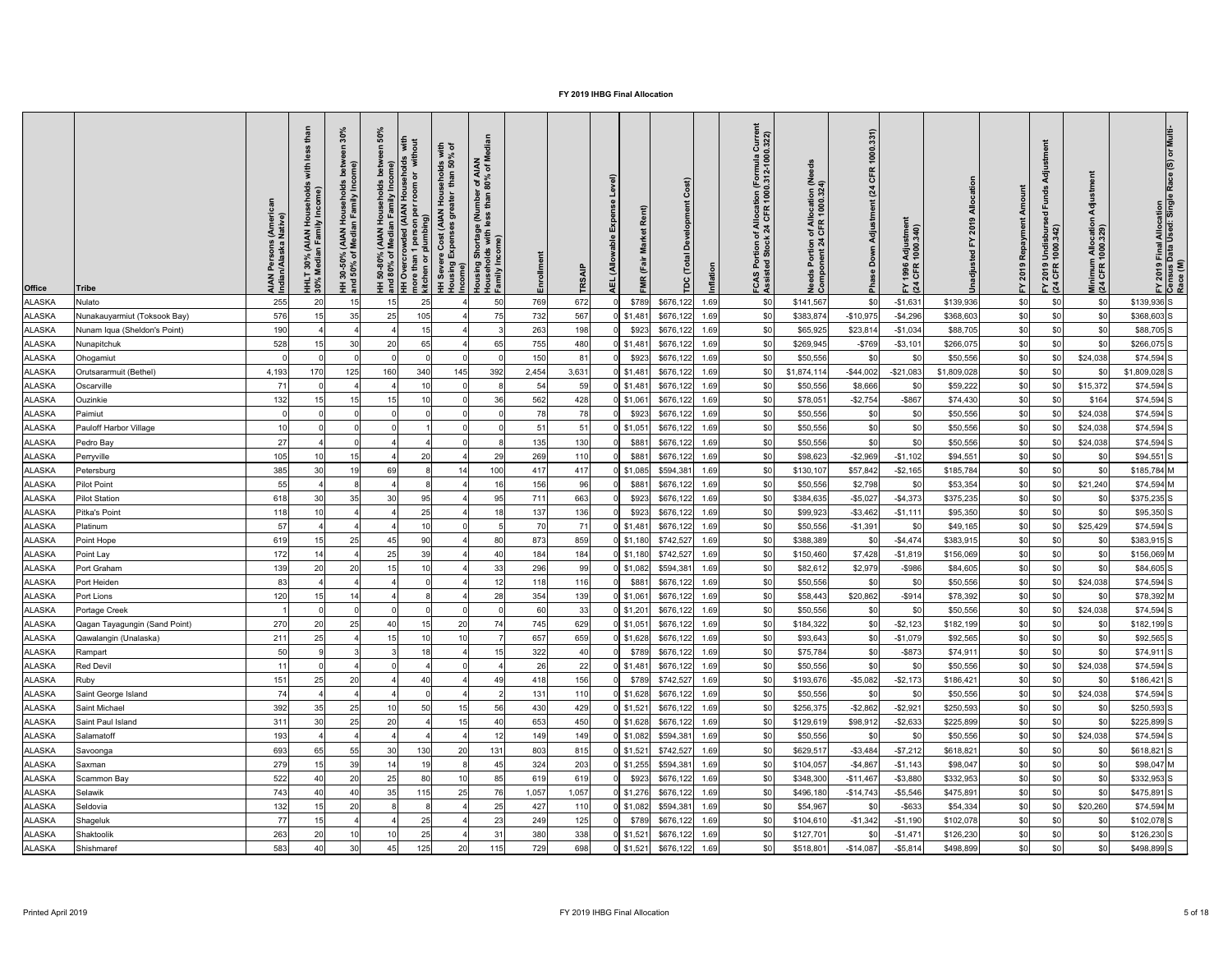| <b>Office</b>                  | <b>Tribe</b>                                   | rsons (Ameri<br>laska Native)<br>ב<br>ה≱<br>ר<br>AIAN<br>Indiar | ehold<br>Income)<br>(AIAN Ho<br>In Family<br>30%<br>ledia<br>$\overline{\Xi}$ $\stackrel{\sim}{\mathbf{S}}$ | $\circ$<br>로 드<br><b>AIAN</b><br>Media<br>ঁ০<br>នួ<br>$30 - 50$<br>$-50\%$<br><u> 王 흥</u> | င္ဟ<br>with<br>$\bar{\circ}$<br>$\overline{5}$<br>room<br>rowded (AIAN I<br>1 person per r<br>1 plumbing)<br>$\sigma$<br>e than<br>hen or <sub>l</sub><br>more<br>kitch<br>IŦ. | with<br>% of<br><b>8 8</b><br>sehol<br>than<br>Hou<br>st (AIAN<br>ნ<br>ა<br>ost ( <br> Income <br> Income <br><u> 王 훈</u> | r of AIAN<br>80% of M<br>Housing Shortage (Nur<br>Households with less t<br>Family Income) | 띧      | TR <sub>S</sub> | $\widehat{a}$<br>Rent)<br>Expe<br>arket<br>Σ<br>irā<br>(Allo<br>۴<br>$\alpha$<br>핒 | $\overline{\circ}$ l<br>$\Omega$ |              | Curre<br>0.322)<br>ition (Formula<br>.1000.312-1000<br>of Allocat<br>k 24 CFR<br>ຸ ອິສ<br>S<br>A<br><u>ር</u> ጀ | eed<br>n of Allocation (Ne<br>1 CFR 1000.324)<br>ntion<br>nt 24<br>gp<br>Nee<br>Con | 1000.331)<br><b>CFR</b><br>(24)<br>Adjustment<br>Down<br>$\frac{1}{2}$ | Ξ.<br>Adjustmer<br>1000.340)<br>1996<br>CFR<br>$F\overline{a}$ |                       | 2019<br>놊  | 'ਰ<br>짇<br>$\overline{e}$<br>′ 2019 Undisburs<br>1 CFR 1000.342)<br>$F \times 4$ | 등<br>Minimum Allocatio<br>(24 CFR 1000.329) | <b>Multi</b><br>FY 2019 Final Allocation<br>Census Data Used: Single<br>Race (M)                                             |
|--------------------------------|------------------------------------------------|-----------------------------------------------------------------|-------------------------------------------------------------------------------------------------------------|-------------------------------------------------------------------------------------------|--------------------------------------------------------------------------------------------------------------------------------------------------------------------------------|---------------------------------------------------------------------------------------------------------------------------|--------------------------------------------------------------------------------------------|--------|-----------------|------------------------------------------------------------------------------------|----------------------------------|--------------|----------------------------------------------------------------------------------------------------------------|-------------------------------------------------------------------------------------|------------------------------------------------------------------------|----------------------------------------------------------------|-----------------------|------------|----------------------------------------------------------------------------------|---------------------------------------------|------------------------------------------------------------------------------------------------------------------------------|
| ALASKA                         | Shungnak                                       | 259                                                             |                                                                                                             |                                                                                           | 25                                                                                                                                                                             |                                                                                                                           | 36                                                                                         | 266    | 253             | $0$ \$1,276                                                                        | \$742,527                        | 1.69         | \$0                                                                                                            | \$183,746                                                                           | $-$10,321$                                                             | $-$1,998$                                                      | \$171,427             | \$0        | \$0                                                                              | \$0                                         | $$171,427$ S                                                                                                                 |
| <b>ALASKA</b>                  | Sitka Tribe (Baranof Island)                   | 2,026                                                           | 165                                                                                                         | 165                                                                                       | 155<br>50                                                                                                                                                                      | 220                                                                                                                       | 448                                                                                        | 4,006  | 3,834           | 1,000 \$1,261                                                                      | \$594,381                        | 1.69         | \$555,978                                                                                                      | \$856,498                                                                           | $-$20,879$                                                             | $-$14,459$                                                     | \$1,377,138           | \$0        | \$0                                                                              | \$0                                         | $$1,377,138$ M                                                                                                               |
| <b>ALASKA</b>                  | Skagway                                        | 122                                                             |                                                                                                             | 11                                                                                        | 10                                                                                                                                                                             |                                                                                                                           | 27                                                                                         | 83     | 26              | $0$ \$1,001                                                                        | \$594,381                        | 1.69         | \$0                                                                                                            | \$59,551                                                                            | $-$ \$940                                                              | $-$ \$675                                                      | \$57,936              | \$0        | \$0                                                                              | \$16,658                                    | $$74,594$ S                                                                                                                  |
| <b>ALASKA</b>                  | Sleetmute                                      | 73                                                              |                                                                                                             | 15                                                                                        | 15                                                                                                                                                                             |                                                                                                                           | 29                                                                                         | 126    | 111             | $0$   \$1,481                                                                      | \$676,122                        | 1.69         | \$0                                                                                                            | \$84,519                                                                            | \$14,474                                                               | $-$1,140$                                                      | \$97,853              | \$0        | \$0                                                                              | \$0                                         | $$97,853$ S                                                                                                                  |
| <b>ALASKA</b>                  | Solomon                                        |                                                                 |                                                                                                             |                                                                                           |                                                                                                                                                                                |                                                                                                                           |                                                                                            | 131    | 68              | $0$ \$1,521                                                                        | \$676,122                        | 1.69         | \$0                                                                                                            | \$50,556                                                                            | \$0                                                                    | \$0                                                            | \$50,556              | \$0        | \$0                                                                              | \$24,038                                    | $$74,594$ S                                                                                                                  |
| <b>ALASKA</b>                  | South Naknek                                   | 63                                                              |                                                                                                             |                                                                                           |                                                                                                                                                                                |                                                                                                                           |                                                                                            | 245    | 137             | $0$ \$1,248                                                                        | \$676,122                        | 1.69         | \$0                                                                                                            | \$50,556                                                                            | \$2,393                                                                |                                                                | \$52,949              | \$0        |                                                                                  | \$21,645                                    | $$74,594$ S                                                                                                                  |
| <b>ALASKA</b>                  | <b>Stebbins Community Association</b>          | 579                                                             |                                                                                                             | 40                                                                                        | 25<br>115                                                                                                                                                                      | 15                                                                                                                        | 58                                                                                         | 1,037  | 701             | $0$ \$1,521                                                                        | \$676,122                        | 1.69         |                                                                                                                | \$447,947                                                                           | $-$ \$5,047                                                            | $-$ \$5,102                                                    | \$437,799             | \$0        | \$0                                                                              | \$0                                         | \$437,799 S                                                                                                                  |
| ALASKA                         | <b>Stevens Village</b>                         | 68                                                              |                                                                                                             |                                                                                           |                                                                                                                                                                                |                                                                                                                           |                                                                                            | 364    | 109             | \$789                                                                              | \$676,122                        | 1.69         | \$0                                                                                                            | \$51,426                                                                            | \$19,678                                                               | $-$ \$819                                                      | \$70,285              | \$0        | \$0                                                                              | \$4,309                                     | $$74,594$ S                                                                                                                  |
| <b>ALASKA</b>                  | <b>Stony River</b>                             | 50                                                              | 15                                                                                                          |                                                                                           | 15                                                                                                                                                                             |                                                                                                                           | 19 <sup>l</sup>                                                                            | 63     | 39              | $0$ \$1,481                                                                        | \$742,527                        | 1.69         | \$0                                                                                                            | \$81,424                                                                            | \$0                                                                    | $-$ \$938                                                      | \$80,486              | \$0        | \$0 <sub>l</sub>                                                                 | \$0                                         | \$80,486 S                                                                                                                   |
| <b>ALASKA</b>                  | Sun'aq Tribe of Kodiak (Shoonaq')              | 524                                                             |                                                                                                             | 56                                                                                        | 51<br>-42                                                                                                                                                                      | 31                                                                                                                        | 149                                                                                        | 1,379  | 1,892           | $0$ \$1,061                                                                        | \$594,381                        | 1.69         | \$0                                                                                                            | \$324,472                                                                           | $-$ \$6,157                                                            | $-$3,667$                                                      | \$314,647             | \$0        | \$0 <sub>l</sub>                                                                 | \$0                                         | $$314,647$ S                                                                                                                 |
| <b>ALASKA</b>                  | Takotna                                        | 25                                                              |                                                                                                             |                                                                                           |                                                                                                                                                                                |                                                                                                                           | 12                                                                                         | 42     | 21              | \$789                                                                              | \$742,527                        | 1.69         | \$0                                                                                                            | \$50,556                                                                            | \$0                                                                    | \$0                                                            | \$50,556              | \$0        | \$0                                                                              | \$24,038                                    | $$74,594$ M                                                                                                                  |
| <b>ALASKA</b>                  | Tanacross                                      | 117                                                             |                                                                                                             |                                                                                           |                                                                                                                                                                                |                                                                                                                           | 29                                                                                         | 169    | 124             | $0$ \$1,220                                                                        | \$676,122                        | 1.69         |                                                                                                                | \$87,537                                                                            | \$42,633                                                               | $-$1,500$                                                      | \$128,670             | \$0        |                                                                                  | \$0                                         | \$128,670 S                                                                                                                  |
| <b>ALASKA</b>                  | Tanana                                         | 218                                                             |                                                                                                             |                                                                                           | 20                                                                                                                                                                             |                                                                                                                           | 45                                                                                         | 1,014  | 183             | \$789                                                                              | \$742,527                        | 1.69         |                                                                                                                | \$176,070                                                                           | \$31,297                                                               | $-$2,389$                                                      | \$204,978             | \$0        |                                                                                  | \$0                                         | $$204,978$ S                                                                                                                 |
| <b>ALASKA</b>                  | Tangirnaq (Lesnoi)                             |                                                                 |                                                                                                             |                                                                                           |                                                                                                                                                                                |                                                                                                                           |                                                                                            | 432    | 50              | $0$ \$1,061                                                                        | \$676,122                        | 1.69         |                                                                                                                | \$50,556                                                                            | \$0                                                                    |                                                                | \$50,556              | \$0        |                                                                                  | \$24,038                                    | $$74,594$ S                                                                                                                  |
| <b>ALASKA</b>                  | <b>Tatitlek</b>                                | 55                                                              |                                                                                                             |                                                                                           |                                                                                                                                                                                |                                                                                                                           | 21                                                                                         | 90     | 85              | $0$ \$1,194                                                                        | \$594,381                        | 1.69         |                                                                                                                | \$50,556                                                                            | \$1,680                                                                |                                                                | \$52,236              | \$0        |                                                                                  | \$22,358                                    | $$74,594$ S                                                                                                                  |
| <b>ALASKA</b>                  | <b>Tazlina</b>                                 | 136                                                             |                                                                                                             |                                                                                           |                                                                                                                                                                                |                                                                                                                           | 21                                                                                         | 147    | 159             | $0$ \$1,194                                                                        | \$594,381                        | 1.69         |                                                                                                                | \$50,556<br>\$50,556                                                                | \$0                                                                    |                                                                | \$50,556              | \$0        |                                                                                  | \$24,038                                    | \$74,594 M                                                                                                                   |
| ALASKA                         | Telida<br>Teller                               | 240                                                             |                                                                                                             |                                                                                           | 55                                                                                                                                                                             |                                                                                                                           | 50                                                                                         | 202    | 312             | \$789<br>$0$ \$1,521                                                               | \$742,527<br>\$676,122           | 1.69<br>1.69 | \$0                                                                                                            | \$218,816                                                                           | \$0<br>\$0                                                             | $-$ \$2,52 $\cdot$                                             | \$50,556<br>\$216,296 | \$0<br>\$0 |                                                                                  | \$24,038<br>\$0                             | $$74,594$ S<br>\$216,296 S                                                                                                   |
| <b>ALASKA</b><br><b>ALASKA</b> | <b>Tetlin</b>                                  | 126                                                             | 25                                                                                                          |                                                                                           | 30                                                                                                                                                                             |                                                                                                                           | 23                                                                                         | 281    | 109             | $0$ \$1,220                                                                        |                                  | 1.69         | \$0                                                                                                            |                                                                                     | \$14,263                                                               | $-$1,54'$                                                      | \$132,208             | \$0        |                                                                                  | \$0                                         | $$132,208$ S                                                                                                                 |
| <b>ALASKA</b>                  | Tlingit and Haida Indian Tribes Central Counci | 5,633                                                           | 322                                                                                                         | 262                                                                                       | 256<br>237                                                                                                                                                                     | 279                                                                                                                       | 775                                                                                        | 25,949 | 13,255          | 757 \$1,426                                                                        | \$676,122<br>\$594,381           | 1.69         | \$3,942,686                                                                                                    | \$119,486<br>\$1,736,262                                                            | \$C                                                                    | $-$41,755$                                                     | \$5,637,193           | \$C        | \$0                                                                              | \$ <sub>0</sub>                             | \$5,637,193 M                                                                                                                |
| <b>ALASKA</b>                  | Togiak                                         | 681                                                             |                                                                                                             | 35                                                                                        | 45                                                                                                                                                                             | 15                                                                                                                        | 105                                                                                        | 915    | 808             | $0$ \$1,201                                                                        | \$676,122                        | 1.69         |                                                                                                                | \$374,647                                                                           | \$93,786                                                               | $- $5,396$                                                     | \$463,037             | \$C        | \$0                                                                              | \$0                                         | \$463,037 S                                                                                                                  |
| ALASKA                         | Tuluksak                                       | 394                                                             |                                                                                                             | 20                                                                                        |                                                                                                                                                                                |                                                                                                                           |                                                                                            | 464    | 504             | $0$ \$1,481                                                                        | \$676,122                        | 1.69         |                                                                                                                | \$308,695                                                                           | $-$4,453$                                                              | $- $3,505$                                                     | \$300,738             | \$C        |                                                                                  | \$0                                         | $$300,738$ S                                                                                                                 |
| <b>ALASKA</b>                  | Tuntutuliak                                    | 408                                                             |                                                                                                             | 25                                                                                        | 35<br>95                                                                                                                                                                       |                                                                                                                           | 80                                                                                         | 602    | 425             | $0$ \$1,481                                                                        | \$676,122                        | 1.69         |                                                                                                                | \$356,169                                                                           | $-$12,783$                                                             | $- $3,956$                                                     | \$339,430             | \$0        |                                                                                  | \$0                                         | \$339,430 S                                                                                                                  |
| <b>ALASKA</b>                  | Tununak                                        | 344                                                             |                                                                                                             | 25                                                                                        | 20<br>60                                                                                                                                                                       |                                                                                                                           | 65                                                                                         | 350    | 350             | $0$ \$1,481                                                                        | \$676,122                        | 1.69         |                                                                                                                | \$240,666                                                                           | $-$ \$303                                                              | $-$2,769$                                                      | \$237,595             | \$0        | \$0                                                                              | \$0                                         | $$237,595$ S                                                                                                                 |
| <b>ALASKA</b>                  | <b>Twin Hills</b>                              | 75                                                              |                                                                                                             | 10                                                                                        | 15                                                                                                                                                                             |                                                                                                                           | 24                                                                                         | 96     | 70              | $0$ \$1,201                                                                        | \$676,122                        | 1.69         |                                                                                                                | \$67,679                                                                            | $-$2,248$                                                              | $-$ \$754                                                      | \$64,678              | \$0        |                                                                                  | \$9,916                                     | $$74,594$ S                                                                                                                  |
| <b>ALASKA</b>                  | <b>Tyonek</b>                                  | 174                                                             |                                                                                                             |                                                                                           |                                                                                                                                                                                |                                                                                                                           | 39                                                                                         | 674    | 185             | $0$ \$1,082                                                                        | \$676,122                        | 1.69         | <b>SC</b>                                                                                                      | \$90,423                                                                            | $-$1,207$                                                              | $-$1,028$                                                      | \$88,188              | \$C        | \$0                                                                              | \$0                                         | \$88,188 S                                                                                                                   |
| <b>ALASKA</b>                  | Ugashik                                        |                                                                 |                                                                                                             |                                                                                           |                                                                                                                                                                                |                                                                                                                           |                                                                                            | 81     |                 | \$881                                                                              | \$676,122                        | 1.69         |                                                                                                                | \$50,556                                                                            | \$0                                                                    |                                                                | \$50,556              | \$C        |                                                                                  | \$24,038                                    | $$74,594$ S                                                                                                                  |
| <b>ALASKA</b>                  | Umkumiut                                       | 56                                                              |                                                                                                             |                                                                                           |                                                                                                                                                                                |                                                                                                                           |                                                                                            | 61     | 60              | $0$ \$1,481                                                                        | \$676,122                        | 1.69         |                                                                                                                | \$50,556                                                                            | \$0                                                                    |                                                                | \$50,556              | \$0        |                                                                                  | \$24,038                                    | $$74,594$ S                                                                                                                  |
| <b>ALASKA</b>                  | Unalakleet                                     | 580                                                             |                                                                                                             | 25                                                                                        | 50                                                                                                                                                                             | 15                                                                                                                        | 78                                                                                         | 1,185  | 868             | $0$ \$1,521                                                                        | \$676,122                        | 1.69         |                                                                                                                | \$273,74                                                                            | \$50,688                                                               | $- $3,738$                                                     | \$320,692             | \$C        | \$0                                                                              | \$0                                         | \$320,692 S                                                                                                                  |
| <b>ALASKA</b>                  | Unga                                           | 18                                                              |                                                                                                             |                                                                                           |                                                                                                                                                                                |                                                                                                                           |                                                                                            | 87     | -87             | $0$ \$1,051                                                                        | \$676,122                        | 1.69         |                                                                                                                | \$50,556                                                                            | \$0                                                                    |                                                                | \$50,556              | \$C        |                                                                                  | \$24,038                                    | $$74,594$ S                                                                                                                  |
| <b>ALASKA</b>                  | Venetie                                        | 403                                                             |                                                                                                             | 26                                                                                        | 24                                                                                                                                                                             | 18                                                                                                                        | 56                                                                                         | 237    | 237             | \$789                                                                              | \$676,122                        | 1.69         |                                                                                                                | \$150,112                                                                           | $-$ \$994                                                              | $-$1,718$                                                      | \$147,400             | \$C        |                                                                                  | \$0                                         | $$147,400$ M                                                                                                                 |
| <b>ALASKA</b>                  | Wainwright                                     | 514                                                             |                                                                                                             | 20                                                                                        | 30                                                                                                                                                                             |                                                                                                                           |                                                                                            | 593    | 613             | $0$ \$1,180                                                                        | \$742,527                        | 1.69         |                                                                                                                | \$294,815                                                                           | \$0                                                                    | $- $3,396$                                                     | \$291,419             | \$C        |                                                                                  | \$0                                         | $$291,419$ S                                                                                                                 |
| <b>ALASKA</b>                  | Wales                                          | 134                                                             |                                                                                                             | 20                                                                                        | 55                                                                                                                                                                             |                                                                                                                           | 50                                                                                         | 236    | 215             | $0$ \$1,521                                                                        | \$676,122                        | 1.69         |                                                                                                                | \$211,282                                                                           | $-$2,347$                                                              | $-$2,407$                                                      | \$206,527             | \$C        |                                                                                  | \$0                                         | \$206,527 S                                                                                                                  |
| <b>ALASKA</b>                  | White Mountain                                 | 169                                                             | 20                                                                                                          | 15                                                                                        | 25                                                                                                                                                                             | 15                                                                                                                        | 36                                                                                         | 316    | 316             | $0$ \$1,521                                                                        | \$676,122                        | 1.69         |                                                                                                                | \$151,719                                                                           | \$36,969                                                               | $-$2,174$                                                      | \$186,514             | \$0        | \$0                                                                              | \$0                                         | $$186,514$ S                                                                                                                 |
| <b>ALASKA</b>                  | Wrangell                                       | 382                                                             |                                                                                                             | 35                                                                                        | 14                                                                                                                                                                             | 24                                                                                                                        | 90                                                                                         | 538    | 538             | \$962                                                                              | \$594,381                        | 1.69         |                                                                                                                | \$147,983                                                                           | $- $5,61$                                                              | $-$1,640$                                                      | \$140,732             | \$0        | \$0                                                                              | \$0                                         | $$140,732$ M                                                                                                                 |
| <b>ALASKA</b>                  | Yakutat                                        | 288                                                             |                                                                                                             | 15                                                                                        | 35<br>20                                                                                                                                                                       |                                                                                                                           | 52                                                                                         | 435    | 352             | $0$ \$1,118                                                                        | \$594,381                        | 1.69         | \$0                                                                                                            | \$107,413                                                                           | \$737                                                                  | $-$1,246$                                                      | \$106,904             | \$0        | \$0                                                                              | \$0                                         | $$106,904$ M                                                                                                                 |
| <b>ALASKA</b>                  | Yupiit of Andreafski                           | 88                                                              |                                                                                                             |                                                                                           |                                                                                                                                                                                |                                                                                                                           |                                                                                            | 248    | 134             | \$923                                                                              | \$676,122                        | 1.69         |                                                                                                                | \$50,556                                                                            | \$60,558                                                               |                                                                | \$111,114             | \$C        |                                                                                  |                                             | $$111,114$ S                                                                                                                 |
| ALASKA                         | <b>TOTAL</b>                                   |                                                                 |                                                                                                             |                                                                                           |                                                                                                                                                                                |                                                                                                                           |                                                                                            |        |                 |                                                                                    |                                  |              |                                                                                                                |                                                                                     |                                                                        |                                                                |                       |            |                                                                                  |                                             | $\frac{1}{2}$ \$32,009,398   \$61,926,796   \$681,983   \$74,348   \$94,692,522   \$56,891   \$0  \$1,652,024   \$96,401,437 |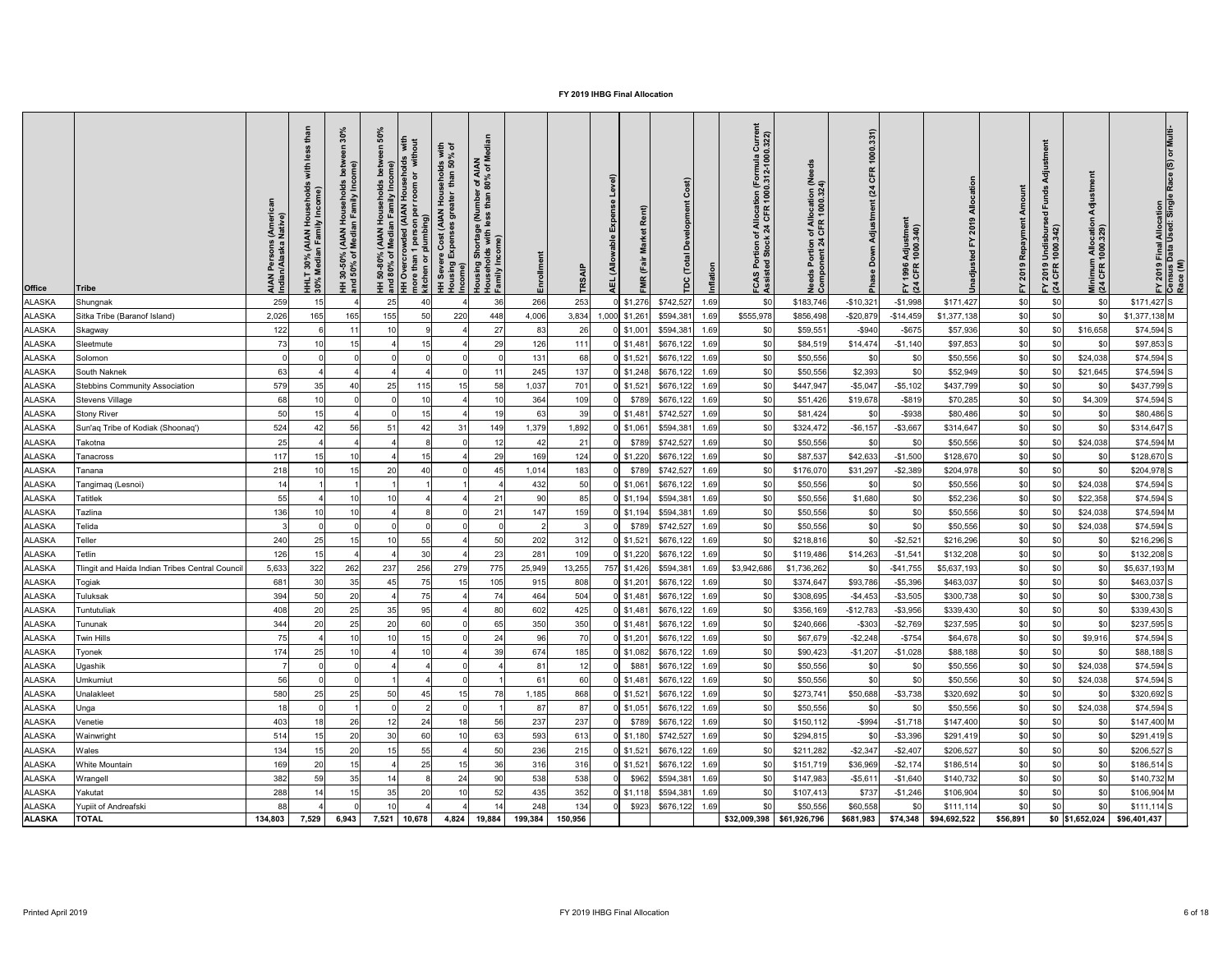| <b>Office</b>  | <b>Tribe</b>                                   | AIAN<br>Indiar | 드<br>(AIAN<br>In Fami<br>30%<br>ledia<br>$\overline{1}$ $\overline{8}$ | $\circ$<br>$\vec{a}$<br>₹Σ<br>ঁ০<br>$30 - 8$<br>Ŧ. | $\frac{1}{\sigma}$ | with<br>ehol<br>room<br>$\epsilon$<br><b>Be</b><br>noi<br>Kitc | with<br>% of<br><b>IAN</b><br>of M<br><b>8 Sp</b><br>. of A<br>80%<br>Ĕ<br>៑<br>e (N.<br><b>ortage</b><br>with<br>င္တ<br>sing<br>Income)<br>우 | 로 필             |                 | <b>TRS</b> | $\breve{\mathbf{z}}$     | Rent) |                            | iurre<br>322)<br>rmula<br>2-100<br>Allo<br>CF<br>ပ | of Allocation (Ne<br>  CFR 1000.324)<br><u>စီ</u> ပိ | 1000.331)<br>CFR<br>(24)<br>Adjustment<br>å | Adjustmeı<br>1000.340)<br>1996<br>CFR<br>$F\overline{a}$ |              |             | $\overline{g}$<br>Undisburs<br>1000.342)<br>2019<br>CFR<br>$F \times 4$ | Minimum Allocatio<br>(24 CFR 1000.329) | <b>Il Allocation</b><br>I Used: Singli<br>Final<br>Data l<br>FY 2019 I<br>Census I<br>Race (M) |
|----------------|------------------------------------------------|----------------|------------------------------------------------------------------------|----------------------------------------------------|--------------------|----------------------------------------------------------------|-----------------------------------------------------------------------------------------------------------------------------------------------|-----------------|-----------------|------------|--------------------------|-------|----------------------------|----------------------------------------------------|------------------------------------------------------|---------------------------------------------|----------------------------------------------------------|--------------|-------------|-------------------------------------------------------------------------|----------------------------------------|------------------------------------------------------------------------------------------------|
| CHICAGO        | <b>Aroostook Band of Micmacs</b>               | 1,309          | 160                                                                    | -6                                                 | 146                |                                                                | 136                                                                                                                                           | 281             | 1,100           | 999        | 193                      | \$697 | \$370,114<br>1.69          | \$496,997                                          | \$327,788                                            | $-$10,791$                                  | $-$ \$9,377                                              | \$804,616    | \$0         | \$0                                                                     | \$0                                    | \$804,616 M                                                                                    |
| <b>CHICAGO</b> | Bad River Band of the Lake Superior Tribe of C | 2,397          | 193                                                                    | 209                                                | 158                |                                                                | 154                                                                                                                                           | 393             | 8,236           | 2,338      | 204<br>\$689             |       | \$387,776<br>1.69          | \$1,091,119                                        | \$567,876                                            | $-$ \$32,895                                | $-$10,417$                                               | \$1,615,683  | \$0         |                                                                         | \$0                                    | $$1,615,683$ M                                                                                 |
| <b>CHICAGO</b> | Bay Mills Indian Community                     | 1,017          |                                                                        | 59                                                 | 81                 |                                                                | 57                                                                                                                                            | 83              | 1,646           | 1,216      | 194                      | \$701 | \$358,544<br>1.69          | \$564,611                                          | \$156,670                                            | $-$ \$3,621                                 | $-$7,485$                                                | \$710, 175   | \$C         | \$0                                                                     | \$0                                    | \$710,175 M                                                                                    |
| <b>CHICAGO</b> | Boise Forte Band, Minnesota Chippewa Tribe     | 678            |                                                                        | 40                                                 | 34                 |                                                                |                                                                                                                                               |                 | 2,988           | 1,996      | 231<br>\$826             |       | \$393,625<br>1.69          | \$840,293                                          | \$137,431                                            | $-$ \$8,232                                 | \$60,469                                                 | \$1,029,961  | \$0         | \$0                                                                     | \$0                                    | $$1,029,961$ S                                                                                 |
| <b>CHICAGO</b> | Catawba Indian Nation                          | 6,498          | 426                                                                    | 302                                                | 448                | 120                                                            | 381                                                                                                                                           | 1,117           | 3,249           | 1,836      | \$878                    |       | \$341,299<br>1.69          | \$327,309                                          | \$1,401,60'                                          | \$0                                         | $-$19,917$                                               | \$1,708,993  | $-$ \$3,412 | \$0                                                                     | \$0                                    | $$1,705,581$ S                                                                                 |
| <b>CHICAGO</b> | Cayuga Nation                                  | 950            | 104                                                                    | 59                                                 | 81                 |                                                                | 92                                                                                                                                            | 244             | 475             | 475        | \$799                    |       | \$456,556<br>1.69          |                                                    | \$301,526                                            | \$0                                         | $- $3,474$                                               | \$298,052    | \$C         | \$0                                                                     | \$0                                    | \$298,052 M                                                                                    |
| <b>CHICAGO</b> | Chickahominy Indian Tribe                      | 1,734          |                                                                        | 73                                                 | 140                |                                                                | 111                                                                                                                                           | 287             | 867             | 4,367      | $0$ \$1,050              |       | \$378,128<br>1.69          |                                                    | \$297,464                                            | \$0                                         | $-$ \$3,427                                              | \$294,037    | \$0         | \$0                                                                     | \$0                                    | \$294,037 M                                                                                    |
| <b>CHICAGO</b> | Chickahominy Indian Tribe-Eastern Division     | 350            | 15                                                                     | 15                                                 | 28                 |                                                                | 22                                                                                                                                            | 58              | 175             | 452        | $0$ \$1,051              |       | \$378,128<br>1.69          |                                                    | \$60,521                                             | \$0                                         | $-$ \$697                                                | \$59,823     | \$0         |                                                                         | \$14,771                               | $$74,594$ M                                                                                    |
| <b>CHICAGO</b> | Coharie Tribe                                  | 1,906          | 88                                                                     | 165                                                | 104                |                                                                | 129                                                                                                                                           | 337             | 1,600           | 1,600      | 170<br>\$744             |       | \$349,81<br>1.69           | \$127,520                                          | \$322,030                                            | \$70,070                                    | \$20,691                                                 | \$540,310    | \$0         | <b>\$01</b>                                                             | \$0                                    | \$540,310 M                                                                                    |
| <b>CHICAGO</b> | Eastern Band of Cherokee Indians               | 7,438          | 640                                                                    | 445                                                | 495                | 100                                                            | 465                                                                                                                                           | 1,326           | 15,705          | 13,562     | \$683<br>219             |       | \$351,799<br>1.69          | \$1,826,728                                        | \$1,746,628                                          | $-$ \$69,455                                | $-$13,664$                                               | \$3,490,238  | $-$ \$6,568 |                                                                         | \$0                                    | \$3,483,670 S                                                                                  |
| <b>CHICAGO</b> | Fond Du Lac Band, Minnesota Chippewa Tribe     | 6,300          | 786                                                                    | 271                                                | 425                | 261                                                            | 461                                                                                                                                           | 1,234           | 3,902           | 3,379      | 203<br>\$848             |       | \$401,417<br>1.69          | \$1,757,76                                         | \$2,162,157                                          | $-$ \$68,498                                | $-$ \$33,449                                             | \$3,817,971  | \$C         |                                                                         | \$0                                    | $$3,817,971$ S                                                                                 |
| <b>CHICAGO</b> | <b>Forest County Potawatomi Community</b>      | 710            |                                                                        | 28                                                 | 48                 |                                                                | 28                                                                                                                                            | 82              | 1,295           | 1,352      |                          | \$689 | \$387,773<br>1.69          | \$255,323                                          | \$154,016                                            | $-$16,868$                                  | $- $3,773$                                               | \$388,698    | $-$19,541$  |                                                                         | \$0                                    | $$369,157$ S                                                                                   |
| <b>CHICAGO</b> | Grand Portage Band, Minnesota Chippewa Tr      | 537            |                                                                        | 50                                                 | 54                 | 55                                                             | 15                                                                                                                                            | 149             | 1,107           | 477        | \$766                    |       | \$401,41<br>1.69           | \$205,340                                          | \$185,612                                            | $-$14,098$                                  | $-$2,595$                                                | \$374,260    | \$0         |                                                                         | \$0                                    | \$374,260 M                                                                                    |
| <b>CHICAGO</b> | Grand Traverse Band of Ottawa and Chippewa     | 4,84'          | 267                                                                    | 253                                                | 366                | -6                                                             | 227                                                                                                                                           | 813             | 4,101           | 3,204      | \$814                    |       | \$356,59<br>1.69           | \$455,642                                          | \$758,223                                            | \$C                                         | $-$13,954$                                               | \$1,199,91   | \$C         |                                                                         | \$0                                    | $$1,199,911$ M                                                                                 |
| <b>CHICAGO</b> | Haliwa-Saponi Indian Tribe                     | 2,639          | 260                                                                    | 180                                                | 185                | 35                                                             | 255                                                                                                                                           | 595             | 3,719           | 3,604      | 170<br>\$691             |       | \$353,77<br>1.69           | \$185,286                                          | \$787,350                                            | $-$39,715$                                  | $-$10,747$                                               | \$922,174    | \$C         | \$0                                                                     | \$0                                    | $$922,174$ S                                                                                   |
| <b>CHICAGO</b> | Hannahville Indian Community                   | 502            |                                                                        | 34                                                 | 40                 |                                                                | 20                                                                                                                                            | 78              | 780             | 611        | \$697                    |       | \$358,54<br>1.69           | \$93,643                                           | \$89,695                                             | $-$1,819$                                   | $-$2,09$                                                 | \$179,428    | \$C         |                                                                         | \$0                                    | $$179,428$ M                                                                                   |
| <b>CHICAGO</b> | <b>Ho-Chunk Nation</b>                         | 15,646         | 1,087                                                                  | 722                                                | 1,319              | 462                                                            | 905                                                                                                                                           | 2,968           | 7,823           | 6,61'      | 237<br>\$829             |       | \$389,72<br>1.69           | \$1,148,174                                        | \$3,346,509                                          | $-$77,454$                                  | $-$40,67$                                                | \$4,376,559  | \$C         |                                                                         | \$ <sub>0</sub>                        | \$4,376,559 M                                                                                  |
| <b>CHICAGO</b> | <b>Houlton Band of Maliseet Indians</b>        | 616            |                                                                        | 29                                                 | 69                 |                                                                | 64                                                                                                                                            |                 | 1,335           | 470        | \$697<br>193             |       | \$370,11<br>1.69           | \$462,720                                          | \$147,958                                            | $-$4,826$                                   | $- $3,768$                                               | \$602,084    | \$C         |                                                                         | \$0                                    | \$602,084 M                                                                                    |
| <b>CHICAGO</b> | Keweenaw Bay Indian Community                  | 2,366          | 134                                                                    | 137                                                | 187                | 31                                                             | 133                                                                                                                                           | 210             | 3,315           | 2,829      | 16 <sup>′</sup><br>\$727 |       | \$362,44<br>1.69           | \$1,589,937                                        | \$370,759                                            | $-$ \$8,852                                 | $-$15,224$                                               | \$1,936,621  | \$C         | \$0                                                                     | \$ <sub>0</sub>                        | \$1,936,621 M                                                                                  |
| <b>CHICAGO</b> | Lac Courte Oreilles Band of Lake Superior Chi  | 2,985          | 245                                                                    | 215                                                | 305                | 105                                                            | 90                                                                                                                                            | 424             | 6,230           | 8,062      | 159<br>\$766             |       | \$387,776<br>1.69          | \$2,318,186                                        | \$748,237                                            | $-$ \$34,18                                 | $-$16,131$                                               | \$3,016,111  | \$C         |                                                                         | \$ <sub>0</sub>                        | $$3,016,111$ S                                                                                 |
| <b>CHICAGO</b> | Lac Du Flambeau Band of Lake Superior Chipp    | 2,513          | 340                                                                    | 190                                                | 140                | 3 <sub>0</sub>                                                 | 205                                                                                                                                           | 51 <sub>4</sub> | 3,432           | 2,178      | 160<br>\$689             |       | \$387,77<br>1.69           | \$1,008,28                                         | \$794,042                                            | $-$64,469$                                  | $-$ \$6,20                                               | \$1,731,658  | \$C         | \$0                                                                     | \$ <sub>0</sub>                        | $$1,731,658$ S                                                                                 |
| <b>CHICAGO</b> | Lac Vieux Desert Band of Lake Superior Chipp   | 134            |                                                                        |                                                    |                    |                                                                |                                                                                                                                               |                 | 672             | <b>310</b> | 180<br>\$697             |       | \$362,44<br>1.69           | \$219,696                                          | \$34,006                                             | \$17,286                                    | $-$2,200$                                                | \$268,787    | \$C         |                                                                         | \$0                                    | \$268,787 S                                                                                    |
| <b>CHICAGO</b> | Leech Lake Band, Minnesota Chippewa Tribe      | 6,851          | 610                                                                    | 450                                                | 479                | 230                                                            | 354                                                                                                                                           | ,198            | 8,937           | 8,875      | \$760                    |       | \$378,030<br>1.69          | \$2,195,398                                        | \$1,851,845                                          | $-$ \$51,41                                 | $-$28,816$                                               | \$3,967,016  | \$C         |                                                                         | \$ <sub>0</sub>                        | $$3,967,016$ S                                                                                 |
| <b>CHICAGO</b> | Little River Band of Ottawa Indians            | 1,367          |                                                                        | 118                                                | 118                |                                                                | 113                                                                                                                                           | 324             | 3,396           | 1,540      | \$762                    |       | \$356,59<br>1.69           |                                                    | \$327,215                                            | \$0                                         | $-$3,770$                                                | \$323,446    | \$C         |                                                                         | \$0                                    | \$323,446 M                                                                                    |
| <b>CHICAGO</b> | ittle Traverse Bay Band of Odawa Indians       | 3,525          | 194                                                                    | 185                                                | 266                |                                                                | 166                                                                                                                                           | 645             | 4,073           | 2,333      | \$770                    |       | \$364,388<br>1.69          |                                                    | \$574,008                                            | \$0                                         | $-$ \$6,613                                              | \$567,396    | \$C         | \$0                                                                     | \$0                                    | \$567,396 M                                                                                    |
| <b>CHICAGO</b> | ower Sioux Indian Community                    | 726            |                                                                        | 15                                                 | 20                 | 15                                                             |                                                                                                                                               | 105             | 1,084           | 729        | 232<br>\$697             |       | \$385,825<br>1.69          |                                                    | \$166,693                                            | \$0                                         | $-$1,574$                                                | \$165,119    | \$C         |                                                                         | \$0                                    | $$165, 119$ S                                                                                  |
| <b>CHICAGO</b> | umbee Tribe of North Carolina                  | 67,312         | 4,47                                                                   | 3,61                                               | 4,120              | 1,560                                                          | 3,280                                                                                                                                         | 12,094          | 62,61           | 32,076     | 170<br>\$702             |       | \$349,81<br>1.69           | \$693,22                                           | \$14,651,310                                         | $-$436,080$                                 | $-$171,749$                                              | \$14,736,710 | \$C         | -\$0                                                                    | \$ <sub>6</sub>                        | $$14,736,710$ S                                                                                |
| <b>CHICAGO</b> | Mashantucket Pequot Indian Tribe               | 238            |                                                                        |                                                    | 20                 |                                                                |                                                                                                                                               | 28              | 1,021           | 796        | $0$ \$1,200              |       | \$448,163<br>1.69          |                                                    | \$50,556                                             | \$11,078                                    |                                                          | \$61,634     | \$C         |                                                                         | \$12,960                               | \$74,594 M                                                                                     |
| <b>CHICAGO</b> | Mashpee Wampanoag Tribe                        | 2,768          | 300                                                                    | 140                                                | 300                |                                                                | 390                                                                                                                                           | 740             | 2,830           |            | $0$ \$1,441              |       | \$460,57<br>1.69           |                                                    | \$1,033,745                                          | $-$ \$26,63                                 | $-$11,602$                                               | \$995,512    | \$C         |                                                                         | \$ <sub>0</sub>                        | \$995,512 M                                                                                    |
| <b>CHICAGO</b> | Match-e-be-nash-she-wish Band of Pottawaton    | 836            |                                                                        | 59                                                 | 84                 |                                                                | 50                                                                                                                                            | 181             | 418             | 192        | \$840                    |       | \$362,442<br>1.69          |                                                    | \$213,253                                            | $-$ \$8,370                                 | $-$2,360$                                                | \$202,522    | \$C         |                                                                         | \$0                                    | \$202,522 S                                                                                    |
| <b>CHICAGO</b> | Menominee Indian Tribe                         | 3,159          | 235                                                                    | 130                                                | 160                | 130                                                            |                                                                                                                                               | 246             | 9,090           | 5,291      | \$689                    |       | \$407,26<br>1.69           | \$2,058,055                                        | \$705,44                                             | $- $5,158$                                  | $-$14,620$                                               | \$2,743,724  | \$C         |                                                                         | \$ <sub>0</sub>                        | $$2,743,724$ S                                                                                 |
| <b>CHICAGO</b> | Miccosukee Tribe                               |                |                                                                        |                                                    |                    |                                                                |                                                                                                                                               |                 | 40 <sub>C</sub> | 589        | $\frac{1}{2}$ \$1,088    |       | \$336,306<br>1.69          |                                                    | \$50,556                                             | \$0                                         |                                                          | \$50,556     | \$C         |                                                                         | \$24,038                               | $$74,594$ S                                                                                    |
| <b>CHICAGO</b> | Mille Lacs Band, Minnesota Chippewa Tribe      | 4,44'          | 325                                                                    | 215                                                | 275                | 143                                                            | 225                                                                                                                                           | 706             | 3,800           | 2,337      | 228<br>\$825             |       | \$409,21<br>1.69           | \$791,004                                          | \$939,915                                            | $-$37,903$                                  | $-$13,86$                                                | \$1,679,154  | \$C         |                                                                         | \$ <sub>0</sub>                        | \$1,679,154 M                                                                                  |
| <b>CHICAGO</b> | Mississippi Band of Choctaw Indians            | 11,363         | 540                                                                    | 324                                                | 648                | 493                                                            | 284                                                                                                                                           | ,191            | 9,483           | 8,313      | 152<br>\$677             |       | \$313,843<br>1.69          | \$1,623,40                                         | \$1,492,66                                           | $-$26,516$                                  | $-$15,83'$                                               | \$3,073,716  | $-$15,687$  |                                                                         | \$ <sub>0</sub>                        | \$3,058,029 M                                                                                  |
| <b>CHICAGO</b> | Monacan Indian Nation                          | 2,245          | 269                                                                    | 85                                                 | 193                | 39                                                             | 254                                                                                                                                           | 547             | 2,400           | 2,245      | \$807                    |       | \$355,13<br>1.69           |                                                    | \$575,77                                             | \$C                                         | $-$ \$6,633                                              | \$569,138    | \$C         |                                                                         | \$0                                    | \$569,138 M                                                                                    |
| <b>CHICAGO</b> | <b>MOWA Band of Choctaw Indians</b>            | 12,659         | 720                                                                    | 706                                                | 1,014              | 160                                                            | 653                                                                                                                                           | 2,375           | 7,699           | 3,011      | 161<br>\$796             |       | \$331,723<br>1.69          | \$377,528                                          | \$1,963,382                                          |                                             | $-$24,629$                                               | \$2,316,281  | \$C         |                                                                         | \$ <sub>0</sub>                        | \$2,316,281 M                                                                                  |
| <b>CHICAGO</b> | Nansemond Indian Tribe                         | 740            |                                                                        |                                                    | 65                 |                                                                |                                                                                                                                               | 126             | 370             | 6,332      | $0$ \$1,095              |       | \$361,546<br>1.69          |                                                    | \$163,348                                            |                                             | $-$1,882$                                                | \$161,466    | \$C         |                                                                         |                                        | $$161,466$ S                                                                                   |
| <b>CHICAGO</b> | Narragansett Indian Tribe                      | 2,076          | 190                                                                    | 125<br>∣∠J                                         | 34<br>ັ∪−          |                                                                |                                                                                                                                               | 310<br>ັບ⊤ບ     | 2,732           | 2,732      |                          |       | $0$ \$1,063 \$440,247 1.69 | ΨΨ                                                 | \$413,223                                            | \$38,983                                    | $-$ \$5,210                                              | \$446,997    | ፍሰ<br>ΨΨ    | ັ⊽ບ∣                                                                    | ፍሰ<br>ΨΨΙ                              | \$446,997 M                                                                                    |
| <b>CHICAGO</b> | Nottawaseppi Huron Band of Potawatomi          | 2,189          | 125                                                                    | 110                                                | 215                | 55                                                             | 180                                                                                                                                           | 450             | 1,449           | 372        |                          |       | $$737$ $$372,182$ 1.69     | \$0                                                | \$491,165                                            | $-$18,703$                                  | $-$5,443$                                                | \$467,019    | \$0         |                                                                         | \$0                                    | \$467,019 M                                                                                    |
| <b>CHICAGO</b> | Oneida Indian Nation of New York               | 2,000          | 168                                                                    | 114                                                | 137                | 25                                                             | 161                                                                                                                                           | 389             | 1,000           | 650        | 251                      |       | $$869$ $$422,584$<br>1.69  | \$227,071                                          | \$619,626                                            | $-$34,970$                                  | $-$ \$8,775                                              | \$802,951    | \$0         |                                                                         | \$0                                    | \$802,951 S                                                                                    |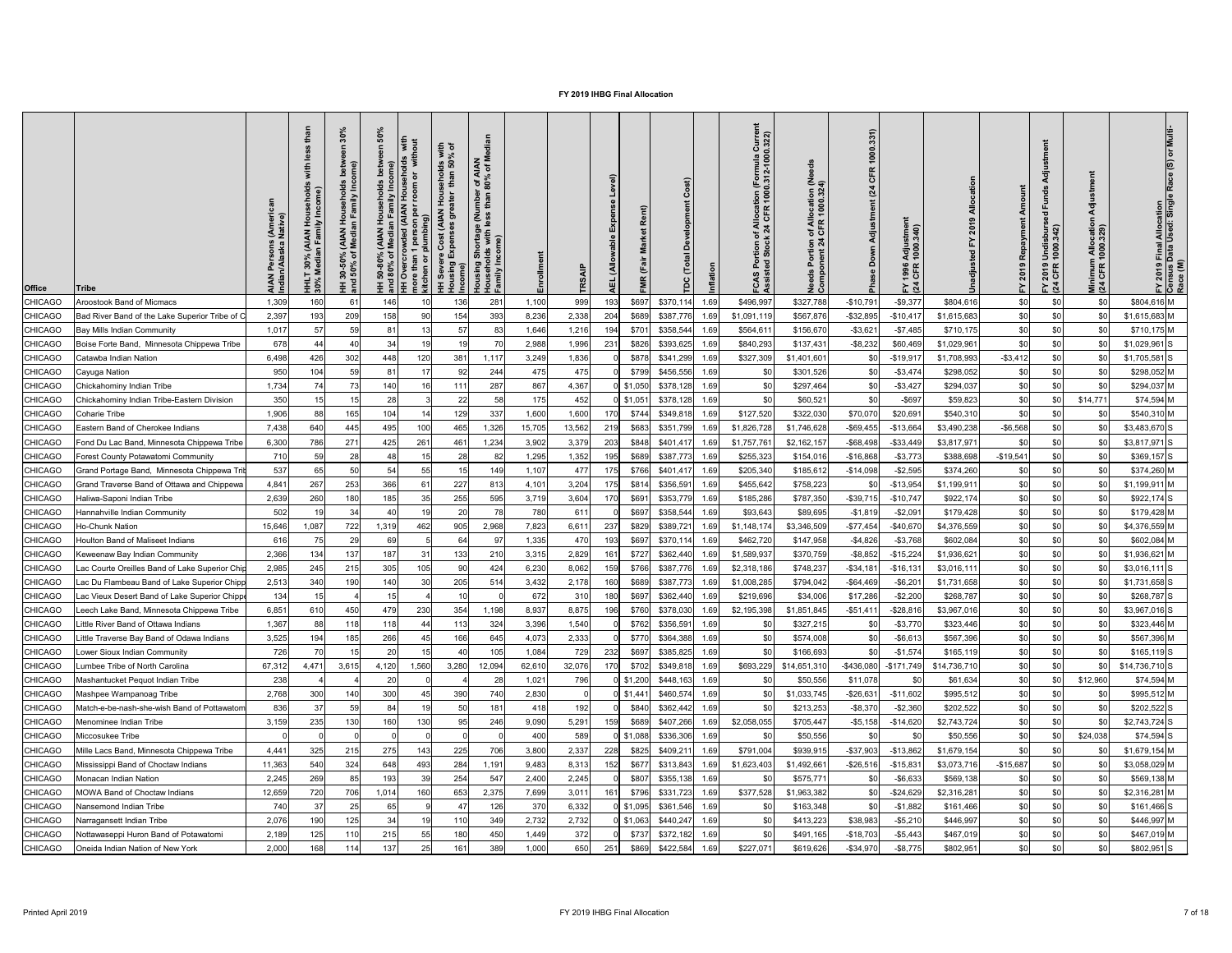| <b>Office</b>  | <b>Tribe</b>                               | AIAN Persons (Amer<br>Indian/Alaska Native) | ehold<br>come:<br>nl vii<br>iiv In<br>AIAN<br>an Fami<br>30%<br>Media<br><b>HHLT</b><br>30% M | 30%<br>ome)<br>mily<br>$rac{5}{2}$ $rac{1}{2}$<br>(AIAN<br>Media<br>ని స<br>$30 - 50^{\circ}$<br>50% | <u>ငွ</u><br>ঁ০ | room  | with<br>% of<br><b>9 8</b><br>ehol<br>흕<br><b>Hou</b><br>of ar | <b>IAN</b><br>of M<br>r of A<br>80%<br>mbei<br>than<br>rtage (Nu<br>with less<br>န္တ<br>guis |         | TR <sub>S</sub> | evel)<br>(Allo<br>刯 | Rent)       |                  |      | Currel<br>0.322)<br>ation (Formula<br>१ 1000.312-1000<br>of Allocat<br>:k 24 CFR<br>ပ္ပ | n of Allocation (Ne<br>1 CFR 1000.324)<br>$5\frac{4}{1}$<br><b>DE</b><br>D | 1000.331)<br>CFR<br>(24)<br>Adjustme<br>Down | ั⊏<br>Adjustmeı<br>1000.340)<br>1996<br>CFR<br>$E\overline{a}$ |              |                          | ය<br>ම<br>′ 2019 Undisburs<br>1 CFR 1000.342)<br>$F \times 3$ | ᇹ<br>Minimum Allocatio<br>(24 CFR 1000.329) | <b>TEIN</b><br>) Final Allocation<br>Data Used: Single<br>FY 2019 F<br>Census D<br>Race (M)<br>$rac{2019}{\sqrt{15}}$ |
|----------------|--------------------------------------------|---------------------------------------------|-----------------------------------------------------------------------------------------------|------------------------------------------------------------------------------------------------------|-----------------|-------|----------------------------------------------------------------|----------------------------------------------------------------------------------------------|---------|-----------------|---------------------|-------------|------------------|------|-----------------------------------------------------------------------------------------|----------------------------------------------------------------------------|----------------------------------------------|----------------------------------------------------------------|--------------|--------------------------|---------------------------------------------------------------|---------------------------------------------|-----------------------------------------------------------------------------------------------------------------------|
| <b>CHICAGO</b> | Oneida Nation, Wisconsin                   | 14,406                                      | 895                                                                                           | 605                                                                                                  | 815             | 235   | 739                                                            | 2,119                                                                                        | 17,129  | 5,382           | 184                 | \$797       | \$403,370        | 1.69 | \$1,382,330                                                                             | \$2,558,307                                                                | $-$ \$85,884                                 | $-$ \$37,112                                                   | \$3,817,640  | $-$30,789$               | \$0                                                           | \$0                                         | \$3,786,851 M                                                                                                         |
| <b>CHICAGO</b> | Onondaga Nation                            |                                             |                                                                                               |                                                                                                      |                 |       |                                                                |                                                                                              |         |                 |                     | \$906       | \$422,584        | 1.69 | \$0                                                                                     | \$50,556                                                                   | \$0                                          | \$0                                                            | \$50,556     | \$0                      | \$0                                                           | \$24,038                                    | $$74,594$ M                                                                                                           |
| <b>CHICAGO</b> | Pamunkey Indian Tribe                      | 37                                          |                                                                                               |                                                                                                      |                 |       |                                                                | 26                                                                                           | 398     | 38              |                     | $0$ \$1,042 | \$378,128        | 1.69 | \$ <sub>C</sub>                                                                         | \$50,556                                                                   | \$0                                          | \$0                                                            | \$50,556     | \$0                      | \$0                                                           | \$24,038                                    | $$74,594$ M                                                                                                           |
| <b>CHICAGO</b> | Passamaquoddy Tribe                        | 619                                         |                                                                                               | 50                                                                                                   |                 |       | 20                                                             | 77                                                                                           | 1,364   | 707             | 193                 | \$764       | \$388,373        | 1.69 | \$876,316                                                                               | \$142,394                                                                  | $-$ \$8,265                                  | $-$ \$8,27                                                     | \$1,002,174  | \$0                      |                                                               | \$0                                         | $$1,002,174$ S                                                                                                        |
| <b>CHICAGO</b> | <b>Penobscot Nation</b>                    | 3,176                                       | 360                                                                                           | 165                                                                                                  | 260             |       | 255                                                            | 733                                                                                          | 2,367   | 640             | 181                 | \$847       | \$388,373        | 1.69 | \$372,988                                                                               | \$728,294                                                                  | $-$ \$39,026                                 | $-$11,005$                                                     | \$1,051,252  | \$0                      | \$0                                                           | \$0                                         | $$1,051,252$ M                                                                                                        |
| <b>CHICAGO</b> | <b>Pleasant Point</b>                      | 1,493                                       | 120                                                                                           | 70                                                                                                   | 75              |       | 56                                                             | 194                                                                                          | 2,014   | 906             | 181                 | \$764       | \$388,373        | 1.69 | \$567,398                                                                               | \$234,485                                                                  | \$0                                          | $-$4,905$                                                      | \$796,978    | \$0                      | \$0                                                           | \$0                                         | \$796,978 M                                                                                                           |
| <b>CHICAGO</b> | Poarch Band of Creeks                      | 6,134                                       | 349                                                                                           | 342                                                                                                  | 491             | 78    | 317                                                            | 1,096                                                                                        | 3,067   | 1,567           | 157                 | \$818       | \$331,723        | 1.69 | \$503,231                                                                               | \$942,636                                                                  | $-$21,298$                                   | $-$ \$11,53 $\degree$                                          | \$1,413,038  | $- $3,376$               |                                                               | \$0                                         | $$1,409,662$ M                                                                                                        |
| <b>CHICAGO</b> | Pokagon Band of Potawatomi Indians         | 8,110                                       | 364                                                                                           | 574                                                                                                  | 817             | 181   | 488                                                            | 1,740                                                                                        | 4,055   | 1,712           | 238                 | \$792       | \$409,205        | 1.69 | \$65,626                                                                                | \$2,325,645                                                                | $-$ \$89,987                                 | $-$ \$26,51                                                    | \$2,274,773  | \$0                      | \$0                                                           | \$0                                         | $$2,274,773$ S                                                                                                        |
| <b>CHICAGO</b> | Rappahannock Tribe, Inc.                   | 434                                         |                                                                                               | 18                                                                                                   | 35              |       | 28                                                             | 72                                                                                           | 217     | 850             |                     | \$997       | \$378,128        | 1.69 | \$0                                                                                     | \$74,90                                                                    | \$0                                          | $-$ \$863                                                      | \$74,039     | \$0                      | \$0                                                           | \$555                                       | $$74,594$ M                                                                                                           |
| <b>CHICAGO</b> | Red Cliff Band of Lake Superior Chippewa   | 1,067                                       | 85                                                                                            | 85                                                                                                   | 65              | 20    | 40                                                             | 118                                                                                          | 7,311   | 2,504           | 144                 | \$700       | \$387,776        | 1.69 | \$903,068                                                                               | \$233,116                                                                  | $-$11,154$                                   | $-$ \$6,599                                                    | \$1,118,431  | \$0                      | \$0                                                           | \$0                                         | $$1,118,431$ S                                                                                                        |
| <b>CHICAGO</b> | Red Lake Band of Chippewa Indians          | 7,045                                       | 1,057                                                                                         | 301                                                                                                  | 428             | 433   | 516                                                            | 1,472                                                                                        | 11,806  | 10,338          | 186                 | \$765       | \$378,030        | 1.6  | \$2,055,843                                                                             | \$2,571,843                                                                | $-$16,189$                                   | $-$36,349$                                                     |              | $$4,575,148$ \$1,074,880 |                                                               | \$0                                         | $$5,650,028$ S                                                                                                        |
| <b>CHICAGO</b> | Sac & Fox Tribe of the Mississippi, IA     | 1,001                                       |                                                                                               | 25                                                                                                   | 65              |       |                                                                | 115                                                                                          | 1,334   | 1,384           |                     | \$685       | \$374,138        |      | \$126,522                                                                               | \$149,623                                                                  | \$0                                          | $-$2,933$                                                      | \$273,212    | \$0                      |                                                               | \$0                                         | $$273,212$ S                                                                                                          |
| <b>CHICAGO</b> | Saginaw Chippewa Indian Tribe              | 6,554                                       | 404                                                                                           | 399                                                                                                  | 384             | 111   | 536                                                            | 1,135                                                                                        | 3,277   | 1,799           | 188                 | \$743       | \$378,029        | 1.69 | \$337,443                                                                               | \$1,355,588                                                                | $-$ \$149,21                                 | $-$ \$16,394                                                   | \$1,527,425  | \$0                      |                                                               | \$0                                         | $$1,527,425$ M                                                                                                        |
| <b>CHICAGO</b> | Saint Croix Chippewa Indians               | 1,116                                       | 215                                                                                           | 57                                                                                                   | 119             | 15    | 124                                                            | 196                                                                                          | 1,054   | 2,909           | 171                 | \$701       | \$387,776        | 1.69 | \$1,209,954                                                                             | \$429,504                                                                  | $-$30,696$                                   | $-$15,390$                                                     | \$1,593,372  | \$0                      |                                                               | \$0                                         | $$1,593,372$ S                                                                                                        |
| <b>CHICAGO</b> | Sault Ste. Marie Tribe of Chippewa Indians | 13,729                                      | 776                                                                                           | 797                                                                                                  | 1,087           | 180   | 770                                                            | 2,224                                                                                        | 44,084  | 16,415          | 238                 | \$706       | \$358,544<br>1.6 |      | \$2,841,470                                                                             | \$2,305,067                                                                | $-$57,124$                                   | $-$ \$44,654                                                   | \$5,044,759  | \$0                      |                                                               | \$0                                         | \$5,044,759 M                                                                                                         |
| <b>CHICAGO</b> | Seminole Tribe of Florida                  | 1,805                                       | 135                                                                                           | 68                                                                                                   | 74              | 33    | 69                                                             | 277                                                                                          | 3,991   | 3,165           | 196                 | \$1,000     | \$336,481        | 1.69 |                                                                                         | \$322,597                                                                  | $-$ \$25,543                                 | \$703,154                                                      | \$1,000,208  | \$0                      | \$0                                                           | \$ <sub>0</sub>                             | $$1,000,208$ S                                                                                                        |
| <b>CHICAGO</b> | Seneca Nation of New York                  | 3,923                                       | 339                                                                                           | 305                                                                                                  | 334             | 110   | 154                                                            | 797                                                                                          | 8,124   | 3,794           | 159                 | \$742       | \$456,556        | 1.69 | \$1,321,699                                                                             | \$1,234,958                                                                | \$0                                          | $-$ \$27,218                                                   | \$2,529,438  | \$0                      | \$0                                                           | \$0                                         | $$2,529,438$ S                                                                                                        |
| <b>CHICAGO</b> | Shakopee Mdewakanton Sioux Community       | 289                                         |                                                                                               |                                                                                                      | 20              |       | 30                                                             |                                                                                              | 391     | 655             |                     | 232 \$1,089 | \$432,595        | 1.69 |                                                                                         | \$85,650                                                                   | \$15,610                                     | $-$1,167$                                                      | \$100,094    | \$0                      | \$0                                                           | \$0                                         | $$100,094$ S                                                                                                          |
| <b>CHICAGO</b> | Shinnecock Indian Nation                   | 557                                         |                                                                                               |                                                                                                      |                 |       |                                                                |                                                                                              | 1,292   | 368             |                     | $0$ \$1,878 | \$531,660        | 1.69 | \$0                                                                                     | \$100,288                                                                  | \$82,597                                     | $-$2,107$                                                      | \$180,778    | \$0                      | \$0                                                           | \$0                                         | $$180,778$ S                                                                                                          |
| <b>CHICAGO</b> | Sokaogon Chippewa Community                | 669                                         |                                                                                               | 27                                                                                                   | 46              |       | 27                                                             |                                                                                              | 1,541   | 1,274           | 205                 | \$689       | \$387,773        | 1.69 | \$846,763                                                                               | \$125,392                                                                  | $-$7,022$                                    | $- $7,148$                                                     | \$957,986    | \$0                      |                                                               | \$0                                         | \$957,986 S                                                                                                           |
| <b>CHICAGO</b> | St. Regis Mohawk Tribe                     | 5,021                                       | 435                                                                                           | 185                                                                                                  | 335             | 130   | 265                                                            | 853                                                                                          | 11,703  | 11,702          | 228                 | \$747       | \$398,239        | 1.69 | \$733,148                                                                               | \$1,307,779                                                                | $-$ \$88,279                                 | $-$ \$21,158                                                   | \$1,931,490  | \$0                      |                                                               | \$ <sub>0</sub>                             | $$1,931,490$ S                                                                                                        |
| <b>CHICAGO</b> | Stockbridge-Munsee Community               | 551                                         |                                                                                               | 60                                                                                                   | 90              |       | 20                                                             | 166                                                                                          | 1,569   | 681             | 162                 | \$689       | \$397,878        | 1.69 | \$359,698                                                                               | \$167,117                                                                  | $- $3,854$                                   | $-$1,800$                                                      | \$521,162    | \$0                      | \$0                                                           | \$0                                         | $$521,162$ S                                                                                                          |
| <b>CHICAGO</b> | Tonawanda Band of Seneca                   |                                             |                                                                                               |                                                                                                      |                 |       |                                                                |                                                                                              |         |                 |                     | \$776       | \$456,556        | 1.69 | \$0                                                                                     | \$50,556                                                                   | \$0                                          | \$0                                                            | \$50,556     | \$0                      | \$ <sub>6</sub>                                               | \$24,038                                    | $$74,594$ M                                                                                                           |
| <b>CHICAGO</b> | Tuscarora Nation                           |                                             |                                                                                               |                                                                                                      |                 |       |                                                                |                                                                                              |         |                 |                     | \$799       | \$444,622        | 1.69 |                                                                                         | \$50,556                                                                   | \$0                                          |                                                                | \$50,556     | \$0                      |                                                               | \$24,038                                    | $$74,594$ M                                                                                                           |
| <b>CHICAGO</b> | Upper Mattaponi Tribe                      | 1,210                                       |                                                                                               | 5 <sup>1</sup>                                                                                       | 98              |       | 78                                                             | 200                                                                                          | 605     | 1,284           |                     | $0$ \$1,036 | \$378,128        | 1.69 |                                                                                         | \$207,754                                                                  | \$0                                          | $-$2,393$                                                      | \$205,361    | \$0                      |                                                               | \$0                                         | $$205,361$ M                                                                                                          |
| <b>CHICAGO</b> | <b>Upper Sioux Indian Community</b>        | 674                                         |                                                                                               | 39                                                                                                   | 30              | 30    |                                                                | 72                                                                                           | 483     | 439             | 232                 | \$697       | \$417,011        | 1.69 | \$66,344                                                                                | \$140,615                                                                  | \$59,674                                     | $-$ \$3,072                                                    | \$263,561    | \$0                      | \$0                                                           | \$0                                         | $$263,561$ S                                                                                                          |
| <b>CHICAGO</b> | Waccamaw Siouan Tribe                      | 1,307                                       |                                                                                               | 55                                                                                                   | 94              | 25    |                                                                | 198                                                                                          | 1,450   | 1,450           | 170                 | \$683       | \$349,818        | 1.69 |                                                                                         | \$233,699                                                                  | \$0                                          | $-$2,692$                                                      | \$231,006    | \$0                      | \$0                                                           | \$0                                         | $$231,006$ S                                                                                                          |
| <b>CHICAGO</b> | Wampanoag Tribe of Gay Head (Aquinnah)     | 417                                         |                                                                                               | 19                                                                                                   |                 | 10    |                                                                | 18                                                                                           | 1,065   | 304             | 644                 | \$1,531     | \$575,866        | 1.69 | \$373,227                                                                               | \$71,127                                                                   | \$40,518                                     | $-$2,663$                                                      | \$482,209    | \$0                      |                                                               | \$0                                         | \$482,209 M                                                                                                           |
| <b>CHICAGO</b> | White Earth Band, Minnesota Chippewa Tribe | 5,997                                       | 600                                                                                           | 380                                                                                                  | 330             | 190   | 340                                                            | 1,029                                                                                        | 19,506  | 7,926           | 195                 | \$703       | \$372,185        | 1.69 | \$1,911,114                                                                             | \$1,615,424                                                                | $-$ \$65,573                                 | $-$ \$28,48                                                    | \$3,432,483  | \$C                      |                                                               | \$ <sub>0</sub>                             | $$3,432,483$ S                                                                                                        |
| <b>CHICAGO</b> | <b>TOTAL</b>                               | 275,898                                     | 20,116                                                                                        | 14,663                                                                                               | 19,175          | 6,408 | 15,349                                                         | 48,073                                                                                       | 347,741 | 220,534         |                     |             |                  |      | \$39,794,439                                                                            |                                                                            | $\mid$ \$61,047,850 $\mid$ (\$1,464,804)     | (\$80,734)                                                     | \$99,296,748 | \$995,507                | \$0                                                           |                                             |                                                                                                                       |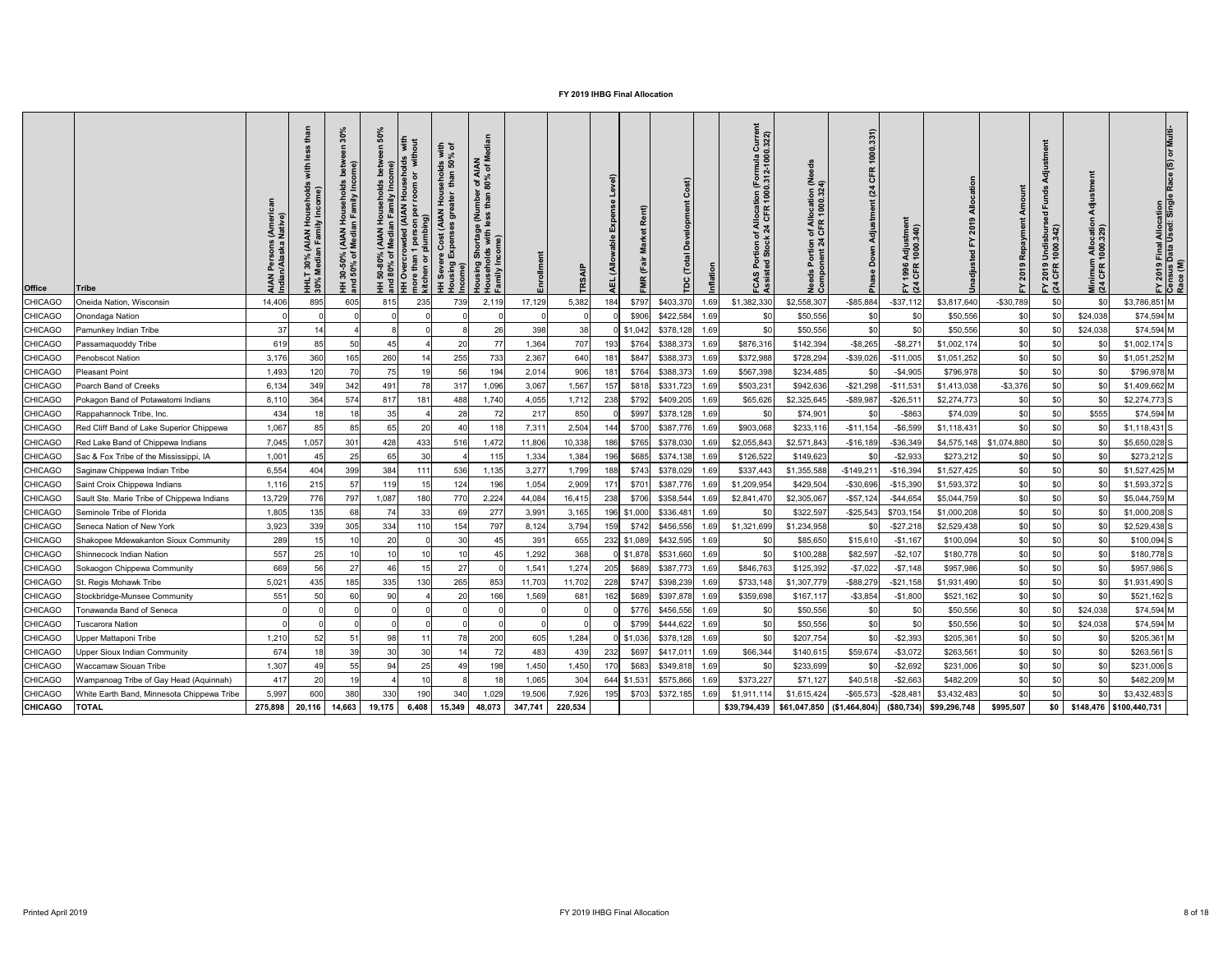| <b>Office</b> | Tribe                                          | AIAN Persons (Ameri<br>Indian/Alaska Native) | (AIAN<br>In Fami<br>30%<br><sup>1</sup> edia<br><b>HHLT</b><br>30% M | $\overline{\mathbf{S}}$<br>ome)<br>mily<br>$\circ$ $\mathsf{L}$<br><b>AIAI<br/>Medi</b><br>ঁ০<br>30-50<br>50% |       | <b>AIAN</b> | $\frac{1}{2}$ $\frac{1}{2}$<br>$rac{9}{5}$<br>ehol<br>than<br>$\frac{5}{10}$ | r of AIAN<br>80% of M<br>mbel<br>than<br>rtage (Nu<br>with less 1<br><u>ທ</u><br>puis |         | <b>TRS</b> | evel)<br>(Allo<br>可 |             |           |      | Currel<br>0.322)<br>rmula<br>12-100<br>$(Fe)$<br>0.31<br>tion<br>100<br>of Alloca<br>k 24 CFF<br>$\mathbf C$ | ∩of Allocation (Ne<br>↓CFR 1000.324)<br>မီ ပိ | 331)<br>000<br>$\overline{\phantom{0}}$<br>CFR<br>(24)<br>å<br>운 | Ξ.<br>Adjustmeı<br>1000.340)<br>1996<br>CFR<br>$\sum \alpha$ |              |               | sbur<br>.342)<br>Undis<br>1000<br>2019<br>CFR<br>$E \overline{a}$ | 릉<br>Minimum Allocatio<br>(24 CFR 1000.329) | ation<br>Singl<br><b>I Alloca</b><br>Used:<br>Final<br>Data l<br>FY 2019 I<br>Census D<br>Race (M) |
|---------------|------------------------------------------------|----------------------------------------------|----------------------------------------------------------------------|---------------------------------------------------------------------------------------------------------------|-------|-------------|------------------------------------------------------------------------------|---------------------------------------------------------------------------------------|---------|------------|---------------------|-------------|-----------|------|--------------------------------------------------------------------------------------------------------------|-----------------------------------------------|------------------------------------------------------------------|--------------------------------------------------------------|--------------|---------------|-------------------------------------------------------------------|---------------------------------------------|----------------------------------------------------------------------------------------------------|
| DENVER        | Apsaalooke Nation (Crow)                       | 7,620                                        | 329                                                                  | 204                                                                                                           | 205   | 320         | 165                                                                          | 532                                                                                   | 11,407  | 8,058      | 206                 | \$755       | \$358,465 | 1.69 | \$1,278,328                                                                                                  | \$1,217,347                                   | \$0                                                              | $- $7,899$                                                   | \$2,487,776  | $-$ \$255,203 | \$0                                                               | \$0                                         | $$2,232,573$ S                                                                                     |
| DENVER        | Arapaho Tribe of the Wind River Reservation    | 5,864                                        | 247                                                                  | 230                                                                                                           | 368   | 270         | 127                                                                          | 679                                                                                   | 10,236  | 6,068      | 149                 | \$784       | \$346,730 | 1.6  | \$1,083,297                                                                                                  | \$1,074,525                                   | \$0                                                              | $-$12,907$                                                   | \$2,144,915  | \$0           |                                                                   | \$0                                         | $$2,144,915$ S                                                                                     |
| <b>DENVER</b> | Assiniboine & Sioux Tribes of Ft. Peck         | 7,394                                        | 515                                                                  | 365                                                                                                           | 340   | 130         | 134                                                                          | 657                                                                                   | 13,249  | 7,656      | 145                 | \$697       | \$356,516 | 1.69 | \$3,426,964                                                                                                  | \$1,116,571                                   | \$9,775                                                          | $- $7,962$                                                   | \$4,545,348  | \$554,764     |                                                                   | \$0                                         | $$5,100,112$ S                                                                                     |
| <b>DENVER</b> | <b>Blackfeet Tribe</b>                         | 9,299                                        | 745                                                                  | 500                                                                                                           | 430   | 350         | 280                                                                          | 950                                                                                   | 17,138  | 9,088      | 148                 | \$697       | \$354,488 |      | \$4,753,368                                                                                                  | \$1,868,705                                   | $-$43,983$                                                       | $-$29,012$                                                   | \$6,549,078  | \$0           |                                                                   | \$0                                         | \$6,549,078 S                                                                                      |
| <b>DENVER</b> | <b>Cheyenne River Sioux</b>                    | 6,468                                        | 565                                                                  | 305                                                                                                           | 330   | 290         | 190                                                                          | 469                                                                                   | 15,376  | 15,376     | 153                 | \$677       | \$331,261 | 1.6  | \$4,246,083                                                                                                  | \$1,239,225                                   |                                                                  | $-$19,939$                                                   | \$5,465,368  | \$0           |                                                                   | \$0                                         | $$5,465,368$ S                                                                                     |
| DENVER        | Chippewa Cree Indians of the Rocky Boy's Res   | 3,429                                        | 280                                                                  | 140                                                                                                           | 190   | 90          |                                                                              | 314                                                                                   | 6,871   | 3,379      | 217                 | \$697       | \$346,691 | 1.6  | \$1,881,985                                                                                                  | \$577,058                                     | \$125,361                                                        | $-$9,936$                                                    | \$2,574,468  | \$0           | \$0                                                               | \$0                                         | $$2,574,468$ S                                                                                     |
| <b>DENVER</b> | <b>Crow Creek Sioux Tribe</b>                  | 1,960                                        | 144                                                                  | 99                                                                                                            | 105   | 124         | 65                                                                           | 139                                                                                   | 3,507   | 3,002      | 158                 | \$772       | \$331,261 | 1.6  | \$1,294,578                                                                                                  | \$420,645                                     | \$0                                                              | $-$7,302$                                                    | \$1,707,921  | $-$41,997$    |                                                                   | \$0                                         | $$1,665,924$ S                                                                                     |
| DENVER        | Eastern Shoshone Tribe of the Wind River Res   | 3,144                                        | 132                                                                  | 124                                                                                                           | 197   | 144         | 68                                                                           | 294                                                                                   | 3,994   | 4,036      | 149                 | \$784       | \$342,955 |      | \$901,150                                                                                                    | \$554,20                                      | \$0                                                              | $-$4,814$                                                    | \$1,450,536  | \$5,838       |                                                                   | \$0                                         | $$1,456,374$ S                                                                                     |
| <b>DENVER</b> | Flandreau Santee Sioux Tribe                   | 362                                          |                                                                      | 15                                                                                                            | 40    | 15          |                                                                              | 25                                                                                    | 723     | 1,922      | 204                 | \$660       | \$348,805 | 1.6  | \$310,079                                                                                                    | \$63,498                                      | $-$1,944$                                                        | $-$2,297$                                                    | \$369,336    | \$0           | \$0                                                               | \$0                                         | \$369,336 S                                                                                        |
| <b>DENVER</b> | Fort Belknap Indian Community                  | 2,863                                        | 189                                                                  | 140                                                                                                           | 155   | 54          | 79                                                                           | 195                                                                                   | 6,304   | 6,035      | 184                 | \$697       | \$346,691 | 1.69 | \$1,659,952                                                                                                  | \$445,740                                     | \$59,588                                                         | $-$4,228$                                                    | \$2,161,053  | \$0           |                                                                   | \$0                                         | $$2,161,053$ S                                                                                     |
| <b>DENVER</b> | <b>Goshute Reservation Confederated Tribes</b> | 1,060                                        | 60                                                                   | 47                                                                                                            | 68    | 24          | 66                                                                           | 148                                                                                   | 530     | 185        | 402                 | \$868       | \$356,593 | 1.69 | \$250,680                                                                                                    | \$184,155                                     | \$0                                                              | $-$4,022$                                                    | \$430,812    | \$0           |                                                                   | \$0                                         | \$430,812 M                                                                                        |
| DENVER        | Lower Brule Sioux Tribe                        | 1,500                                        |                                                                      | 80                                                                                                            | 89    |             |                                                                              | 68                                                                                    | 3,036   | 1,496      | 177                 | \$661       | \$341,008 |      | \$1,006,469                                                                                                  | \$256,490                                     | \$20,600                                                         | $-$ \$3,364                                                  | \$1,280,195  | \$0           |                                                                   | \$0                                         | $$1,280,195$ S                                                                                     |
| <b>DENVER</b> | Northern Cheyenne Tribe                        | 5,026                                        | 320                                                                  | 205                                                                                                           | 165   | 220         | 160                                                                          | 393                                                                                   | 10,496  | 4,986      |                     | \$715       | \$358,465 | 1.69 | \$1,845,915                                                                                                  | \$967,531                                     | \$3,972                                                          | $-$ \$889                                                    | \$2,816,529  | \$0           |                                                                   | \$0                                         | $$2,816,529$ S                                                                                     |
| <b>DENVER</b> | Northwestern Band of the Shoshone Nation       | 529                                          | 29                                                                   | 45                                                                                                            |       | 15          | 30                                                                           | 69                                                                                    | 466     | 357        |                     | \$705       | \$362,597 | 1.69 | \$94,688                                                                                                     | \$119,534                                     | \$23,746                                                         | $-$ \$2,74 $\cdot$                                           | \$235,227    | \$0           |                                                                   | \$0                                         | $$235,227$ S                                                                                       |
| <b>DENVER</b> | Oglala Lakota Sioux Tribe                      | 17,453                                       | 1,235                                                                | 700                                                                                                           | 585   | 1,375       | 460                                                                          | 1,239                                                                                 | 43,146  | 43,146     | 151                 | \$660       | \$350,752 | 1.6  | \$7,415,666                                                                                                  | \$3,999,485                                   | \$0                                                              | $-$ \$65,382                                                 | \$11,349,769 | \$0           |                                                                   | \$0                                         | $$11,349,769$ S                                                                                    |
| <b>DENVER</b> | Omaha Tribe                                    | 2,520                                        | 135                                                                  | 80                                                                                                            | 125   | 100         |                                                                              | 177                                                                                   | 5,853   | 1,634      | 194                 | \$653       | \$358,549 | 1.6  | \$996,421                                                                                                    | \$446,32                                      | \$31,491                                                         | $-$4,340$                                                    | \$1,469,893  | \$0           | \$0                                                               | \$0                                         | $$1,469,893$ S                                                                                     |
| <b>DENVER</b> | Paiute Indian Tribe of Utah                    | 1,682                                        | 89                                                                   | 65                                                                                                            | 92    | 98          | 82                                                                           | 86                                                                                    | 841     | 841        | 218                 | \$794       | \$350,668 | 1.6  | \$1,544,996                                                                                                  | \$372,809                                     | $-$14,072$                                                       | $-$10,199$                                                   | \$1,893,533  | \$0           | \$0                                                               | \$ <sub>0</sub>                             | $$1,893,533$ S                                                                                     |
| <b>DENVER</b> | Ponca Tribe of Nebraska                        | 8,380                                        | 699                                                                  | 497                                                                                                           | 437   | 192         | 585                                                                          | 1,573                                                                                 | 4,190   | 1,059      | 256                 | \$862       | \$358,549 | 1.69 | \$356,378                                                                                                    | \$2,163,407                                   | $-$42,938$                                                       | $-$ \$28,534                                                 | \$2,448,312  | \$0           |                                                                   | \$0                                         | $$2,448,312$ S                                                                                     |
| <b>DENVER</b> | Rosebud Sioux Tribe                            | 10,543                                       | 855                                                                  | 454                                                                                                           | 444   | 564         | 345                                                                          | 877                                                                                   | 26,237  | 22,293     | 127                 | \$662       | \$341,008 | 1.6  | \$5,062,058                                                                                                  | \$2,196,51                                    | \$219,933                                                        | $-$44,465$                                                   | \$7,434,040  | \$0           | \$0                                                               | \$ <sub>0</sub>                             | $$7,434,040$ S                                                                                     |
| DENVER        | Salish and Kootenai Tribes                     | 8,350                                        | 775                                                                  | 459                                                                                                           | 749   | 234         | 429                                                                          | 1,569                                                                                 | 8,102   | 9,924      | 211                 | \$756       | \$344,905 | 1.6  | \$2,894,697                                                                                                  | \$2,048,522                                   | $-$ \$99,18                                                      | $-$26,277$                                                   | \$4,817,761  | \$0           |                                                                   | \$0                                         | $$4,817,761$ S                                                                                     |
| <b>DENVER</b> | Santee Sioux Nation                            | 734                                          |                                                                      | 40                                                                                                            | 75    | 30          | 20                                                                           | 73                                                                                    | 2,766   | 732        | 169                 | \$653       | \$352,704 | 1.6  | \$750,615                                                                                                    | \$159,06                                      | $-$1,610$                                                        | \$41,645                                                     | \$949,710    | \$0           | \$0                                                               | \$0                                         | $$949,710$ S                                                                                       |
| <b>DENVER</b> | Sisseton-Wahpeton Oyate                        | 4,556                                        | 329                                                                  | 164                                                                                                           | 233   | 78          | 214                                                                          | 248                                                                                   | 11,763  | 11,763     | 133                 | \$660       | \$325,415 | 1.69 | \$2,766,955                                                                                                  | \$732,367                                     | $-$ \$5,455                                                      | $-$ \$15,916                                                 | \$3,477,950  | $-$287,264$   |                                                                   | \$ <sub>0</sub>                             | $$3,190,686$ S                                                                                     |
| <b>DENVER</b> | Skull Valley Band of Goshute Indians           | 28                                           |                                                                      |                                                                                                               |       |             |                                                                              |                                                                                       | 162     | 26         |                     | \$849       | \$356,593 | 1.69 | \$C                                                                                                          | \$50,556                                      | \$0                                                              | \$0                                                          | \$50,556     | \$0           |                                                                   | \$24,038                                    | $$74,594$ S                                                                                        |
| <b>DENVER</b> | Southern Ute Indian Tribe                      | 1,815                                        | 170                                                                  | 65                                                                                                            | 89    | 50          |                                                                              | 191                                                                                   | 1,420   | 2,780      |                     | 160 \$1,037 | \$342,676 | 1.69 | \$952,224                                                                                                    | \$403,992                                     | $-$24,612$                                                       | $-$7,422$                                                    | \$1,324,182  | $-$ \$27,753  | \$0                                                               | \$ <sub>0</sub>                             | $$1,296,429$ S                                                                                     |
| <b>DENVER</b> | Spirit Lake Tribe                              | 3,819                                        | 365                                                                  | 180                                                                                                           | 150   | 210         | 80                                                                           | 361                                                                                   | 5,927   | 5,759      | 166                 | \$697       | \$368,289 |      | \$2,099,057                                                                                                  | \$848,709                                     | $-$1,960$                                                        | $-$15,168$                                                   | \$2,930,639  | \$C           | \$0                                                               | \$ <sub>0</sub>                             | $$2,930,639$ S                                                                                     |
| <b>DENVER</b> | Standing Rock Sioux Tribe                      | 6,600                                        | 565                                                                  | 275                                                                                                           | 280   | 290         | 215                                                                          | 408                                                                                   | 14,170  | 11,054     | 164                 | \$681       | \$372,184 | 1.6  | \$4,205,757                                                                                                  | \$1,388,183                                   | $-$ \$38,400                                                     | $-$ \$27,168                                                 | \$5,528,371  | $-$10,466$    | \$0                                                               | \$0                                         | $$5,517,905$ S                                                                                     |
| <b>DENVER</b> | Three Affiliated Tribes of Fort Berthold       | 5,907                                        | 474                                                                  | 276                                                                                                           | 290   | 425         | 223                                                                          | 574                                                                                   | 15,013  | 8,773      | 159                 | \$956       | \$362,441 | 1.6  | \$3,301,974                                                                                                  | \$1,530,225                                   | \$141,715                                                        | $-$ \$33,014                                                 | \$4,940,899  | \$C           | \$0                                                               | \$0                                         | $$4,940,899$ S                                                                                     |
| <b>DENVER</b> | Turtle Mountain Band of Chippewa Indians       | 13,617                                       | 1,520                                                                | 522                                                                                                           | 674   | 324         | 498                                                                          | 2,026                                                                                 | 29,852  | 34,398     | 188                 | \$735       | \$368,289 | 1.69 | \$4,438,913                                                                                                  | \$2,987,667                                   | $-$ \$51,502                                                     | $-$ \$32,233                                                 | \$7,342,844  | $-$509,979$   |                                                                   | \$0                                         | $$6,832,865$ S                                                                                     |
| <b>DENVER</b> | Ute Indian Tribe of the Uintah & Ouray Reserva | 3,330                                        | 330                                                                  | 130                                                                                                           | 175   |             | 150                                                                          | 523                                                                                   | 3,174   | 3,174      | 136                 | \$921       | \$356,593 | 1.6  | \$910,413                                                                                                    | \$681,500                                     | \$81,234                                                         | $-$10,482$                                                   | \$1,662,664  | $-$ \$607     |                                                                   | \$0                                         | $$1,662,057$ S                                                                                     |
| <b>DENVER</b> | Ute Mountain Ute Tribe                         | 2,080                                        | 130                                                                  | 70                                                                                                            | 105   | 15          | 29                                                                           | 147                                                                                   | 2,070   | 1,855      | 167                 | \$722       | \$346,575 | 1.69 | \$967,262                                                                                                    | \$243,765                                     | \$52,534                                                         | $-$4,964$                                                    | \$1,258,596  | \$0           | \$0                                                               | \$0                                         | $$1,258,596$ S                                                                                     |
| <b>DENVER</b> | Winnebago Tribe                                | 1,869                                        | 90                                                                   | 65                                                                                                            | 90    | 95          | 35                                                                           | 60                                                                                    | 5,246   | 1,490      | 140                 | \$653       | \$358,549 | 1 F  | \$1,118,863                                                                                                  | \$317,866                                     | \$16,254                                                         | $-$9,232$                                                    | \$1,443,751  | \$0           |                                                                   | \$0                                         | $$1,443,751$ S                                                                                     |
| <b>DENVER</b> | <b>Yankton Sioux Tribe</b>                     | 3,095                                        | 250                                                                  | 140                                                                                                           | 160   | 115         |                                                                              | 263                                                                                   | 8,300   | 2,800      | 189                 | \$660       | \$334,957 | 1.6  | \$1,602,293                                                                                                  | \$584,945                                     | \$16,841                                                         | $-$11,369$                                                   | \$2,192,711  | \$0           |                                                                   | \$ <sub>0</sub>                             | $$2,192,711$ S                                                                                     |
| <b>DENVER</b> | <b>TOTAL</b>                                   | 152,895                                      | 11,722                                                               | 6,685                                                                                                         | 7,448 | 6,355       | 5,123                                                                        | 15,335                                                                                | 291,565 | 235,145    |                     |             |           |      | \$65,418,075                                                                                                 | \$31,261,115                                  | \$477,386                                                        | (\$421,833)                                                  | \$96,734,743 | (\$572,667)   | \$0                                                               | \$24,038                                    | \$96,186,114                                                                                       |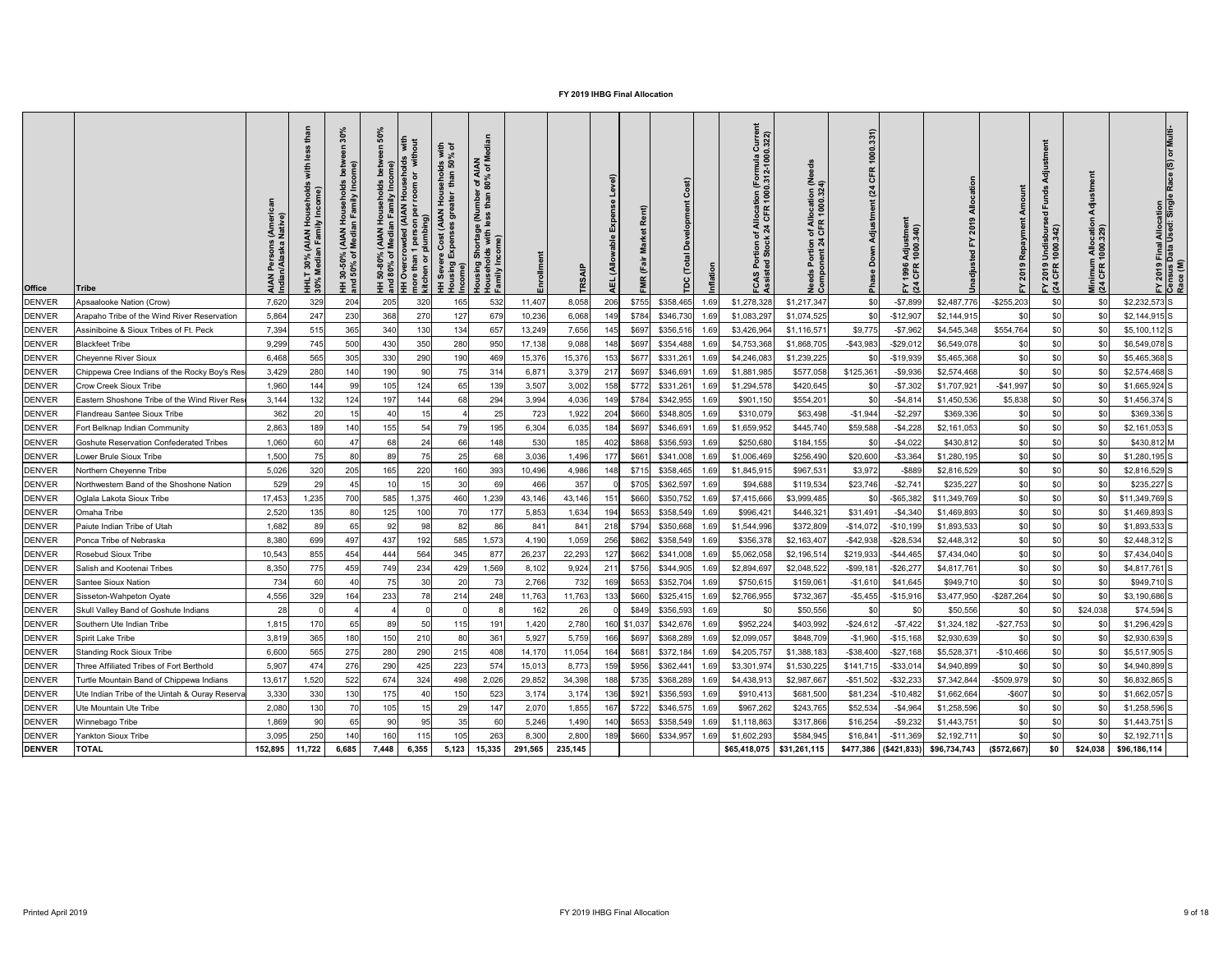| <b>Office</b><br><b>Tribe</b>                       | <b>AIAN</b><br>Indian | $\mathbf{E}$<br>30%<br>ledia<br>$\overline{\Xi}$ $\frac{8}{5}$ | 그 ㄷ<br>$\vec{a}$<br>₹Σ<br>ঁ০<br>$30 - 50$<br>$-50\%$<br>王 흥 | $\sigma$ | with<br>room<br>person per 1<br>lumbing)<br>mor<br>kitcl | with<br>% of<br><b>8 Sp</b><br>ehol<br>than<br>Hou<br><b>AIAN</b><br>້ວ<br>$\sigma$<br>Income) | r of AIAN<br>80% of M<br>e (Nu<br>sing Shortage<br>seholds with I<br>ilv Income)<br>Housing<br>로 절 |           | <b>TRS</b> | $\tilde{\bar{\mathbf{z}}}$ | Rent) |                          |      | Curre<br>0.322)<br>rmula<br>2-100<br>Alo<br>4 Ci<br>$\mathbf c$ | of Allocation (Ne<br>  CFR 1000.324)<br>$5\frac{a}{b}$<br>ਠ<br>Nee<br>Con | 1000.331)<br>CFR<br>(24)<br>djustment<br>å<br>eka<br>La | Adjustmer<br>1000.340)<br>1996<br>CFR<br>$E \overline{a}$ |              |              | Undisburs<br>1000.342)<br>2019<br>CFR<br>$F \times 4$ | Minimum Allocatio<br>(24 CFR 1000.329) | l Final Allocation<br>Data Used: Single<br>FY 2019 I<br>Census I<br>Race (M) |
|-----------------------------------------------------|-----------------------|----------------------------------------------------------------|-------------------------------------------------------------|----------|----------------------------------------------------------|------------------------------------------------------------------------------------------------|----------------------------------------------------------------------------------------------------|-----------|------------|----------------------------|-------|--------------------------|------|-----------------------------------------------------------------|---------------------------------------------------------------------------|---------------------------------------------------------|-----------------------------------------------------------|--------------|--------------|-------------------------------------------------------|----------------------------------------|------------------------------------------------------------------------------|
| <b>OKLAHOMA</b><br>Absentee-Shawnee Tribe           | 8,708                 | 315                                                            | 280                                                         | 498      | 188                                                      | 280                                                                                            | 747                                                                                                | 4,354     | 25,583     | 138                        | \$830 | \$317,653                | 1.69 | \$1,793,191                                                     | \$1,204,123                                                               | \$0                                                     | $-$19,996$                                                | \$2,977,318  | $-$ \$22,347 | \$0                                                   | \$0                                    | $$2,954,971$ S                                                               |
| OKLAHOMA Alabama-Coushatta Tribe of Texas           | 642                   | 25                                                             | 20                                                          | 35       |                                                          |                                                                                                | 50                                                                                                 | 1,113     | 511        |                            | \$750 | \$308,287                | 1.69 | \$102,695                                                       | \$62,936                                                                  | $-$ \$3,952                                             | $-$1,484$                                                 | \$160, 195   | \$0          | \$0                                                   | \$0                                    | $$160, 195$ S                                                                |
| OKLAHOMA Alabama-Quassarte Tribal Town              | 672                   | 29                                                             | 28                                                          | 40       |                                                          | 23                                                                                             | 97                                                                                                 | 336       | 988        |                            | \$842 | \$315,748                | 1.69 | <b>SC</b>                                                       | \$103,163                                                                 | -\$830                                                  | $-$1,179$                                                 | \$101,155    | \$0          | \$0                                                   | \$0                                    | $$101,155$ S                                                                 |
| <b>OKLAHOMA</b> Apache Tribe                        | 1,984                 | 121                                                            | 86                                                          | 122      |                                                          | 83                                                                                             | 278                                                                                                | 2,562     | 2,978      |                            | \$722 | \$306,38                 | 1.69 | \$193,355                                                       | \$269,321                                                                 | $-$ \$2,816                                             | \$686,952                                                 | \$1,146,812  | \$C          | \$0                                                   | \$0                                    | $$1,146,812$ M                                                               |
| <b>OKLAHOMA</b> Caddo Nation                        | 3,272                 | 199                                                            | 142                                                         | 201      |                                                          | 136                                                                                            | 521                                                                                                | 4,911     | 4,911      | 143                        | \$699 | \$306,38                 | 1.69 | \$115,860                                                       | \$453,310                                                                 | $-$5,258$                                               | $-$5,644$                                                 | \$558,268    | \$0          | \$0                                                   | \$0                                    | \$558,268 M                                                                  |
| OKLAHOMA Cherokee Nation                            | 122,361               | 6,243                                                          | 6,467                                                       | 8,877    | 2,371                                                    | 4,602                                                                                          | 20,309                                                                                             | 319,558   | 197,684    |                            | \$745 | \$315,748                | 1.69 | \$14,179,48                                                     | \$16,657,736                                                              | $-$115,983$                                             | $-$ \$298,418                                             | \$30,422,815 | \$4,286      |                                                       | \$0                                    | $$30,427,101$ M                                                              |
| OKLAHOMA Cheyenne and Arapaho Tribes                | 19,537                | 660                                                            | 872                                                         | 990      | 370                                                      | 597                                                                                            | 2,481                                                                                              | 12,545    | 7,440      |                            | \$795 | \$324,994                | 1.69 | \$148,127                                                       | \$2,260,616                                                               | $-$ \$373                                               | -\$19,404                                                 | \$2,388,965  | \$C          |                                                       | \$0                                    | \$2,388,965 M                                                                |
| <b>OKLAHOMA</b> Chickasaw Nation                    | 44,970                | 2,084                                                          | 2,315                                                       | 2,774    | 808                                                      | 1,787                                                                                          | 6,403                                                                                              | 38,740    | 38,740     | 171                        | \$739 | \$302,73'                | 1.69 | \$6,943,962                                                     | \$5,553,980                                                               | \$0 <sub>1</sub>                                        | $-$108,57$                                                | \$12,389,371 | \$0          |                                                       | \$0                                    | $$12,389,371$ M                                                              |
| <b>OKLAHOMA</b> Chitimacha Tribe                    | 944                   | 55                                                             |                                                             | 30       | 34                                                       | 36                                                                                             | 92 <sub>l</sub>                                                                                    | 1,102     | 565        |                            | \$786 | \$321,103                | 1.69 | \$19,027                                                        | \$123,558                                                                 | $-$14,603$                                              | $-$1,139$                                                 | \$126,843    | $-$473$      | \$0 <sub>l</sub>                                      | \$0                                    | \$126,370 M                                                                  |
| <b>OKLAHOMA</b> Choctaw Nation                      | 49,535                | 2,704                                                          | 2,704                                                       | 3,839    | 1,048                                                    | 2,099                                                                                          | 8,806                                                                                              | 224,981   | 99,37'     | 137                        | \$719 | \$313,923                | 1.69 | \$3,971,866                                                     | \$7,197,852                                                               | $-$21,480$                                              | $-$90,711$                                                | \$11,057,528 | $-$ \$8,121  |                                                       | \$0                                    | \$11,049,407 M                                                               |
| <b>OKLAHOMA</b> Citizen Potawatomi Nation           | 17,540                | 683                                                            | 653                                                         | 1,036    | 332                                                      | 671                                                                                            | 2,347                                                                                              | 34,145    | 24,786     |                            | \$831 | \$317,653                | 1.69 | \$162,00                                                        | \$2,136,68                                                                | \$0                                                     | $-$ \$26,48 $\degree$                                     | \$2,272,206  | \$C          |                                                       | \$0                                    | \$2,272,206 M                                                                |
| <b>OKLAHOMA</b> Comanche Nation                     | 10,203                | 620                                                            | 442                                                         | 626      | 250                                                      | 425                                                                                            | 1,487                                                                                              | 12,514    | 15,312     |                            | \$722 | \$310,032                | 1.69 | \$1,035,745                                                     | \$1,407,438                                                               | $-$15,396$                                              | $-$ \$19,314                                              | \$2,408,473  | $-$ \$35,895 |                                                       | \$0 <sub>1</sub>                       | \$2,372,578 M                                                                |
| OKLAHOMA Coushatta Tribe                            | 76                    |                                                                |                                                             |          |                                                          |                                                                                                |                                                                                                    | 924       | 805        |                            | \$680 | \$319,237                | 1.69 | <b>SC</b>                                                       | \$50,556                                                                  | \$0                                                     | \$0                                                       | \$50,556     | \$0          |                                                       | \$24,038                               | \$74,594 M                                                                   |
| <b>OKLAHOMA</b> Delaware Nation (Western)           | 392                   |                                                                |                                                             | 24       |                                                          |                                                                                                | 53                                                                                                 | 1,462     | 589        |                            | \$699 | \$306,38                 | 1.69 | \$40,284                                                        | \$53,425                                                                  | $-$ \$586                                               | $-$1,073$                                                 | \$92,051     | \$C          |                                                       | \$0                                    | \$92,051 M                                                                   |
| <b>OKLAHOMA</b> Delaware Tribe of Indians (Eastern) |                       |                                                                |                                                             |          |                                                          |                                                                                                |                                                                                                    | 11,014    |            | 158                        | \$745 | \$315,748                | 1.69 | \$344,936                                                       | \$0                                                                       | \$C                                                     | \$231,50'                                                 | \$576,437    | \$C          |                                                       | \$0                                    | \$576,437 M                                                                  |
| OKLAHOMA Eastern Shawnee Tribe                      | 221                   |                                                                |                                                             | 29       |                                                          |                                                                                                | 39                                                                                                 | 3,048     | 644        |                            | \$747 | \$315,748                | 1.69 | \$41,828                                                        | \$50,556                                                                  | \$0                                                     |                                                           | \$92,384     | \$C          |                                                       | \$0                                    | \$92,384 M                                                                   |
| OKLAHOMA   Fort Sill Apache Tribe                   | 406                   |                                                                | 18                                                          | 25       |                                                          | 17                                                                                             | 58                                                                                                 | 769       | 610        |                            | \$722 | \$306,381                | 1.69 | \$30,41                                                         | \$55,834                                                                  | $-$ \$614                                               | $-$ \$987                                                 | \$84,650     | \$C          | \$0                                                   | \$0                                    | \$84,650 M                                                                   |
| OKLAHOMA   lowa Tribe of Kansas and Nebraska        | 826                   |                                                                | 84                                                          | 71       |                                                          | 34                                                                                             | 156                                                                                                | 4,455     | 2,729      | 170                        | \$689 | \$359,71                 | 1.69 | \$324,056                                                       | \$146,106                                                                 | \$3,88                                                  | $-$4,56'$                                                 | \$469,482    | \$C          |                                                       | \$0                                    | \$469,482 M                                                                  |
| OKLAHOMA lowa Tribe of Oklahoma                     | 708                   |                                                                | 33                                                          | 48       |                                                          | 33                                                                                             | 112                                                                                                | 748       | 2,824      | 131                        | \$733 | \$323,129                | 1.69 | \$7,074                                                         | \$105,453                                                                 | $-$ \$834                                               | $-$1,287$                                                 | \$110,407    | \$C          | \$0                                                   | \$0                                    | \$110,407 M                                                                  |
| <b>OKLAHOMA</b> Jena Band of Choctaw Indians        |                       |                                                                |                                                             |          |                                                          |                                                                                                |                                                                                                    | 243       | 133        |                            | \$715 | \$311,937                | 1.69 |                                                                 | \$50,556                                                                  | \$7,606                                                 |                                                           | \$58,162     | \$C          |                                                       | \$16,432                               | $$74,594$ S                                                                  |
| OKLAHOMA Kaw Nation                                 | 3,018                 | 137                                                            | 160                                                         | 167      |                                                          | 132                                                                                            | 441                                                                                                | 3,403     | 4,295      |                            | \$712 | \$321,344                | 1.69 | \$358,374                                                       | \$433,465                                                                 | \$C                                                     | $-$1,912$                                                 | \$789,927    | $-$ \$2,388  | \$0                                                   | \$0                                    | \$787,539 M                                                                  |
| <b>OKLAHOMA</b> Kialegee Tribal Town                | 712                   |                                                                | 29                                                          | 42       |                                                          | 24                                                                                             | 102                                                                                                | 356       | 350        |                            | \$842 | \$313,923                | 1.69 |                                                                 | \$108,640                                                                 | $-$ \$883                                               | $-$1,241$                                                 | \$106,515    | \$C          |                                                       | \$0                                    | $$106,515$ S                                                                 |
| OKLAHOMA Kickapoo Traditional Tribe of Texas        | 918                   |                                                                | 54                                                          | 39       |                                                          | 44                                                                                             | 122                                                                                                | 459       | 366        | 180                        | \$702 | \$305,843                | 1.69 | \$116,068                                                       | \$151,278                                                                 | $-$14,072$                                              | $-$2,440$                                                 | \$250,834    | \$C          |                                                       | \$0                                    | $$250,834$ S                                                                 |
| <b>OKLAHOMA</b> Kickapoo Tribe of Kansas            | 683                   |                                                                | 60                                                          | 79       |                                                          | 30                                                                                             | 140                                                                                                | 1,654     | 1,178      | 128                        | \$700 | \$335,985                | 1.69 | \$717,490                                                       | \$152,727                                                                 | $-$ \$6,622                                             | $-$ \$497                                                 | \$863,098    | \$C          | \$0                                                   | \$0                                    | \$863,098 S                                                                  |
| OKLAHOMA Kickapoo Tribe of Oklahoma                 | 3,216                 | 150                                                            | 145 <sub>1</sub>                                            | 130      | 28                                                       | 80                                                                                             | 407                                                                                                | 2,675     | 2,675      |                            | \$727 | \$313,923                | 1.69 | \$107,700                                                       | \$318,30                                                                  | \$0                                                     | $-$4,908$                                                 | \$421,093    | \$C          | \$0                                                   | \$0                                    | \$421,093 M                                                                  |
| <b>OKLAHOMA</b> Kiowa Indian Tribe                  | 7,28'                 | 442                                                            | 315                                                         | 447      | 178                                                      | 303                                                                                            | 1,161                                                                                              | 11,000    | 10,927     |                            | \$722 | \$306,381                | 1.69 | \$198,204                                                       | \$1,008,113                                                               | $-$11,654$                                              | $-$13,244$                                                | \$1,181,419  | \$C          | \$0                                                   | \$ <sub>0</sub>                        | $$1,181,419$ M                                                               |
| OKLAHOMA Miami Tribe                                | 427                   |                                                                | 26                                                          | 26       |                                                          |                                                                                                |                                                                                                    | 4,099     | 575        |                            | \$747 | \$315,748                | 1.69 |                                                                 | \$60,145                                                                  | $-$2,492$                                               | $-$ \$664                                                 | \$56,988     | \$C          |                                                       | \$17,606                               | \$74,594 M                                                                   |
| <b>OKLAHOMA</b> Modoc Tribe                         | 143                   |                                                                |                                                             |          |                                                          |                                                                                                |                                                                                                    | 181       | 181        | 152                        | \$747 | \$315,748                | 1.69 | \$91,35                                                         | \$50,556                                                                  | \$0                                                     |                                                           | \$141,913    | \$C          |                                                       | \$0                                    | $$141,913$ M                                                                 |
| OKLAHOMA Muscogee (Creek) Nation                    | 104,587               | 5,383                                                          | 5,164                                                       | 7,457    | 1,689                                                    | 4,477                                                                                          | 17,530                                                                                             | 72,169    | 55,817     | 144                        | \$802 | \$315,748                | 1.69 | \$2,566,76                                                      | \$14,248,07                                                               | $-$ \$222,113                                           | $-$138,408$                                               | \$16,454,315 | $-$18,144$   |                                                       | \$0                                    | $$16,436,171$ M                                                              |
| <b>OKLAHOMA Osage Nation</b>                        | 10,733                | 670                                                            | 420                                                         | 825      | 125                                                      | 345                                                                                            | 1,915                                                                                              | 19,929    | 11,960     |                            | \$842 | \$311,937                | 1.69 |                                                                 | \$1,345,170                                                               | $-$ \$8,466                                             | $-$5,336$                                                 | \$1,331,369  | \$C          | \$0                                                   | \$0                                    | $$1,331,369$ M                                                               |
| OKLAHOMA Otoe-Missouria Tribe                       | 393                   |                                                                | 2 <sup>2</sup>                                              | 30       |                                                          |                                                                                                |                                                                                                    | 3,107     | 1,903      | 146                        | \$697 | \$321,344                | 1.69 | \$307,620                                                       | \$56,653                                                                  | \$10,337                                                | $- $3,696$                                                | \$370,914    | \$C          |                                                       | \$0                                    | $$370,914$ S                                                                 |
| OKLAHOMA Ottawa Tribe                               | 1,398                 | 100                                                            | 70                                                          | 115      |                                                          |                                                                                                | 285                                                                                                | 2,536     | 911        |                            | \$747 | \$315,748                | 1.69 |                                                                 | \$226,97                                                                  | \$0                                                     | $-$2,615$                                                 | \$224,356    | \$C          |                                                       | \$0                                    | \$224,356 M                                                                  |
| OKLAHOMA   Pawnee Nation                            | 3,035                 | 105                                                            | 135                                                         | 205      |                                                          |                                                                                                | 420                                                                                                | 3,526     | 1,361      | 138                        | \$697 | \$324,994                | 1.69 | \$178,145                                                       | \$362,533                                                                 | \$0                                                     | $-$5,543$                                                 | \$535,134    | \$C          |                                                       | \$0                                    | $$535,134$ M                                                                 |
| OKLAHOMA Peoria Tribe                               | 2,050                 | 106                                                            | 127                                                         | 123      |                                                          | 77                                                                                             | 168                                                                                                | 2,761     | 2,761      | 137                        | \$747 | \$315,748                | 1.69 | \$1,271,998                                                     | \$256,849                                                                 | $-$10,802$                                              | $-$10,039$                                                | \$1,508,006  | $- $3,166$   | \$0                                                   | \$ <sub>0</sub>                        | $$1,504,840$ M                                                               |
| <b>OKLAHOMA</b> Ponca Tribe of Indians of Oklahoma  | 2,21'                 | 101                                                            | 117                                                         | 123      | 60                                                       | 96                                                                                             | 305                                                                                                | 3,195     | 3,146      | 129                        | \$711 | \$321,344                | 1.69 | \$620,36                                                        | \$314,867                                                                 |                                                         | $-$10,292$                                                | \$924,936    | \$C          |                                                       | \$0                                    | \$924,936 M                                                                  |
| <b>OKLAHOMA</b> Prairie Band Potawatomi Nation      | 747                   |                                                                | 50                                                          | 40       | 20                                                       | 25                                                                                             | 113                                                                                                | 4,841     | 2,622      | 166                        | \$786 | \$335,985                | 1.69 | \$109,502                                                       | \$139,750                                                                 | $-$7,474$                                               | \$7,652                                                   | \$249,430    | \$C          | \$0                                                   | \$0                                    | $$249,430$ S                                                                 |
| OKLAHOMA Quapaw Tribe                               | 1,351                 | 100                                                            |                                                             | 145      | 25                                                       | 39                                                                                             | 310                                                                                                | 5,321     | 1,765      |                            | \$747 | \$315,748                | 1.69 |                                                                 | \$204,47                                                                  | \$19,457                                                | $-$ \$2,580                                               | \$221,348    | \$C          |                                                       |                                        | \$221,348 M                                                                  |
| OKLAHOMA Sac and Fox Nation of Missouri             | 66                    | . . U I                                                        |                                                             |          |                                                          |                                                                                                |                                                                                                    | 482<br>−™ | 442        |                            |       | 163 \$683 \$335,985 1.69 |      | \$168,006                                                       | \$50,556                                                                  | ፍ∩l<br>ັ⊽ບ                                              | ΨΥΙ                                                       | \$218,562    | ፍሰ<br>ັ⊽ບ    | ⊸ ⊾<br>ູ∾∨∣                                           | ፍሰ<br>ΨΨΙ                              | $$218,562$ S                                                                 |
| OKLAHOMA Sac and Fox Nation, Oklahoma               | 6,304                 | 465                                                            | 340                                                         | 440      | 195                                                      | 320                                                                                            | 1,162                                                                                              | 3,949     | 9,277      | 131                        |       | \$741 \$317,653          | 1.69 | \$452,937                                                       | \$1,357,154                                                               | $-$44,077$                                              | $-$ \$11,816                                              | \$1,754,199  | $- $3,169$   | \$0                                                   | \$0                                    | $$1,751,030$ S                                                               |
| <b>OKLAHOMA</b> Seminole Nation                     | 5,866                 | 290                                                            | 255                                                         | 465      | 164                                                      | 150                                                                                            | 963                                                                                                | 15,123    | 4,504      | 157                        |       | \$697 \$313,923          | 1.69 | \$1,047,778                                                     | \$780,960                                                                 | $-$ \$3,174                                             | $-$ \$19,628                                              | \$1,805,935  | \$0          | \$0                                                   | \$0                                    | \$1,805,935 M                                                                |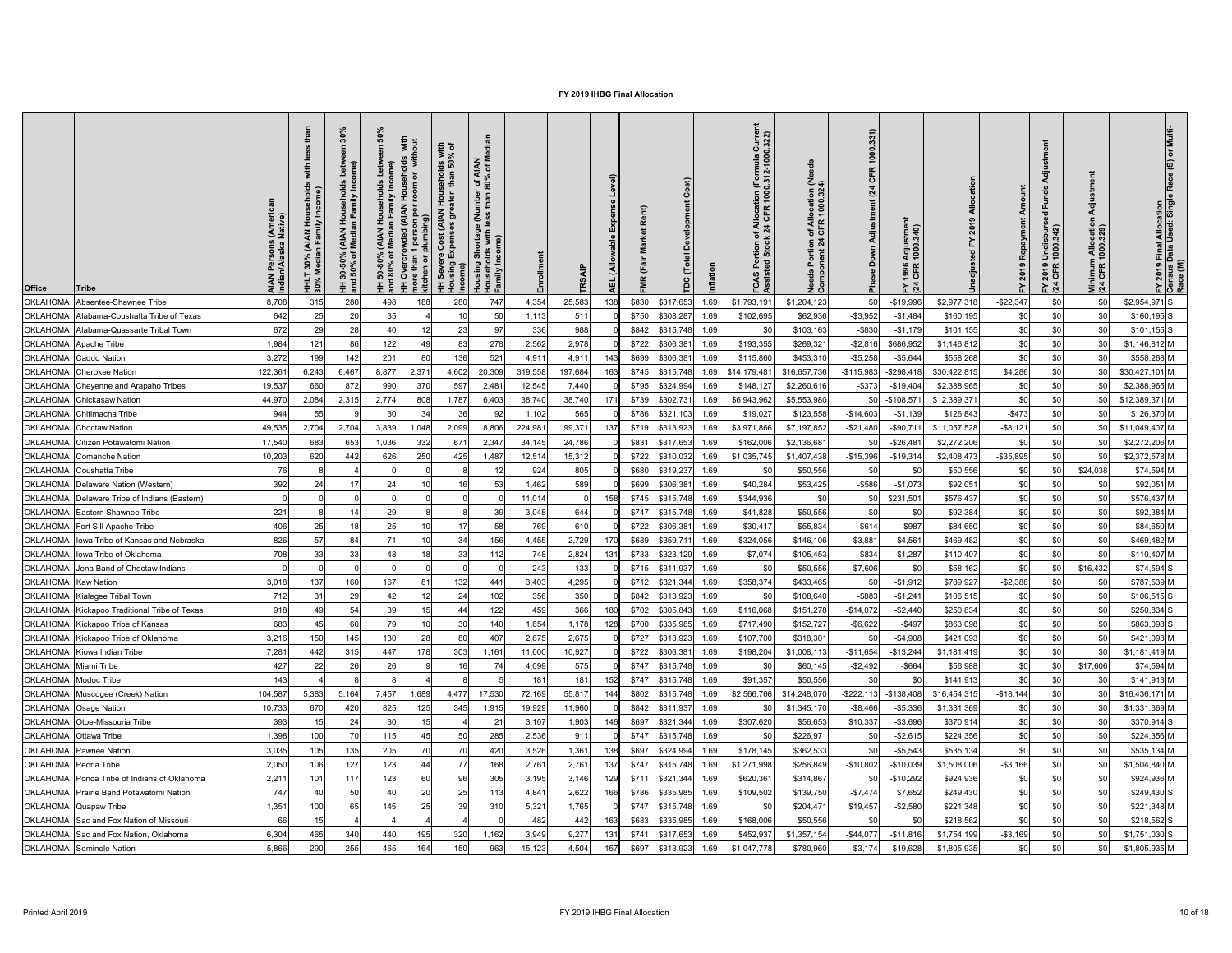| <b>Office</b>         | <b>Tribe</b>                              | AIAN Persons (Ameri<br>Indian/Alaska Native) | ehold:<br>:ome)<br>HHLT 30% (AIAN Hou<br>30% Median Family In | 30%<br>ome)<br>Households<br>In Family Inc<br><b>D% (AIAN<br/>of Media</b><br>HH 30-50°<br>and 50% o | <u>င်္</u> ဂ<br>Media)<br>ళ 'ర<br>80% | $\exists$<br><b>NAIA) pap</b><br>1 person<br>plumbing | $\frac{1}{2}$ $\frac{1}{2}$<br>seholds w<br>than 50%<br>$\frac{1}{2}$<br>KN<br>$\overline{5}$<br>re S<br>Exp | r of AIAN<br>80% of Mo<br><b>Imbel</b><br>than<br>ortage (Nu<br>with less <sub>1</sub><br>me)<br>Sho<br>Jds<br>sing<br>이 로<br>그<br>모르 | 띹       | TRSAIP  | Level)<br>Expense<br>able<br>(Allow<br>AEL | $\hat{E}$<br>œ | €<br>$\overline{c}$<br>ě |      | of Allocation (Formula Current<br>k 24 CFR 1000.312-1000.322)<br>FCAS<br>A | n of Allocation (Ne<br>4 CFR 1000.324)<br>Portion<br>onent 24<br>Needs<br>Compo | 331)<br>000<br>$\overline{\phantom{0}}$<br>$\alpha$<br><br>5<br>stme<br>Adju<br>Down<br>Pha | Adjustment<br>1000.340)<br>1996<br>CFR<br>$F \times 3$ |                        | Amount<br>2019 Repayment | $\overline{6}$<br>FY 2019 Undisburs<br>(24 CFR 1000.342) | 름<br>Minimum Allocation<br>(24 CFR 1000.329) | ΙĒ<br>FY 2019 Final Allocation<br>Census Data Used: Single I<br>Race (M) |
|-----------------------|-------------------------------------------|----------------------------------------------|---------------------------------------------------------------|------------------------------------------------------------------------------------------------------|---------------------------------------|-------------------------------------------------------|--------------------------------------------------------------------------------------------------------------|---------------------------------------------------------------------------------------------------------------------------------------|---------|---------|--------------------------------------------|----------------|--------------------------|------|----------------------------------------------------------------------------|---------------------------------------------------------------------------------|---------------------------------------------------------------------------------------------|--------------------------------------------------------|------------------------|--------------------------|----------------------------------------------------------|----------------------------------------------|--------------------------------------------------------------------------|
| <b>OKLAHOMA</b>       | Seneca-Cayuga Nation                      | 592                                          | 25                                                            | 25                                                                                                   | 85                                    |                                                       |                                                                                                              | 135                                                                                                                                   | 5,557   | 1,290   |                                            | \$714          | \$315,748                | 1.69 | \$0                                                                        | \$116,270                                                                       | \$0                                                                                         | $-$1,339$                                              | \$114,930              | \$0                      | \$0                                                      | \$0                                          | $$114,930$ S                                                             |
|                       | OKLAHOMA Shawnee Tribe                    |                                              |                                                               |                                                                                                      |                                       |                                                       |                                                                                                              |                                                                                                                                       | 2,113   | 912     |                                            |                | \$315,748                | 1.69 | \$0                                                                        | \$50,556                                                                        | \$0                                                                                         | \$0                                                    | \$50,556               | \$0                      |                                                          | \$24,038                                     | $$74,594$ S                                                              |
|                       | OKLAHOMA   Thlopthlocco Tribal Town       | 1,668                                        |                                                               | 68                                                                                                   | 99                                    | 29                                                    | 57                                                                                                           | 240                                                                                                                                   | 834     | 25,097  |                                            | \$842          | \$313,923                | 1.69 | \$0                                                                        | \$253,705                                                                       | $-$2,052$                                                                                   | $-$2,899$                                              | \$248,755              | \$0                      |                                                          | \$0                                          | $$248,755$ S                                                             |
|                       | <b>OKLAHOMA</b> Tonkawa Tribe             | 641                                          |                                                               | 30                                                                                                   | 45                                    |                                                       | 35                                                                                                           | 53                                                                                                                                    | 576     | 959     | 169                                        | \$712          | \$321,344                | 1.69 | \$465,320                                                                  | \$97,961                                                                        | \$1,319                                                                                     | $-$ \$4,935                                            | \$559,665              | \$0                      |                                                          | \$0                                          | \$559,665 M                                                              |
|                       | OKLAHOMA Tunica-Biloxi Tribe              | 2,080                                        | 39                                                            | 141                                                                                                  | 138                                   | 2 <sup>1</sup>                                        | 76I                                                                                                          | 318                                                                                                                                   | 1,040   | 332     |                                            | \$733          | \$311,937                | 1.69 | <b>\$0</b>                                                                 | \$237,715                                                                       | \$0                                                                                         | $-$2,739$                                              | \$234,977              | \$0                      | \$0                                                      | \$0                                          | \$234,977 M                                                              |
| <b>OKLAHOMA</b>       | United Keetoowah Band of Cherokee Indians | 8,858                                        | 452                                                           | 468                                                                                                  | 643                                   | 172                                                   | 333                                                                                                          | 1,563                                                                                                                                 | 14,034  | 14,311  |                                            | \$697          | \$315,748                | 1.69 | \$0                                                                        | \$1,221,066                                                                     | $-$ \$8,941                                                                                 | $-$13,964$                                             | \$1,198,161            | \$0                      | \$0                                                      | \$0                                          | $$1,198,161$ M                                                           |
|                       | OKLAHOMA Wichita and Affiliated Tribes    | 1,143                                        | 69                                                            | 49                                                                                                   | 70                                    | 28                                                    |                                                                                                              | 114                                                                                                                                   | 3,279   | 1,715   |                                            | \$699          | \$306,381                | 1.69 | \$349,215                                                                  | \$148,278                                                                       | $-$1,397$                                                                                   | $-$ \$5,715                                            | \$490,380              | \$110                    |                                                          | \$0                                          | \$490,490 M                                                              |
|                       | OKLAHOMA Wyandotte Nation                 | 3,034                                        | 149                                                           | 140                                                                                                  | 210                                   | 23                                                    | 204                                                                                                          | 484                                                                                                                                   | 4,279   | 2,179   |                                            | \$769          | \$315,748                | 1.69 | \$52,603                                                                   | \$435,986                                                                       | \$0                                                                                         | $-$5,629$                                              | \$482,961              | \$0                      |                                                          | \$0                                          | $$482,961$ M                                                             |
| <b>OKLAHOMA TOTAL</b> |                                           | 456,155                                      | 23,010                                                        | 22,678                                                                                               | 31,465                                | 8,701                                                 | 17,931                                                                                                       | 72,599                                                                                                                                | 872,002 | 591,014 |                                            |                |                          |      | \$38,633,352                                                               | \$62,131,966                                                                    | (\$484,342)                                                                                 |                                                        | \$53,779 \$100,334,754 | (\$89,307)               | \$0                                                      |                                              | \$82,114   \$100,327,561                                                 |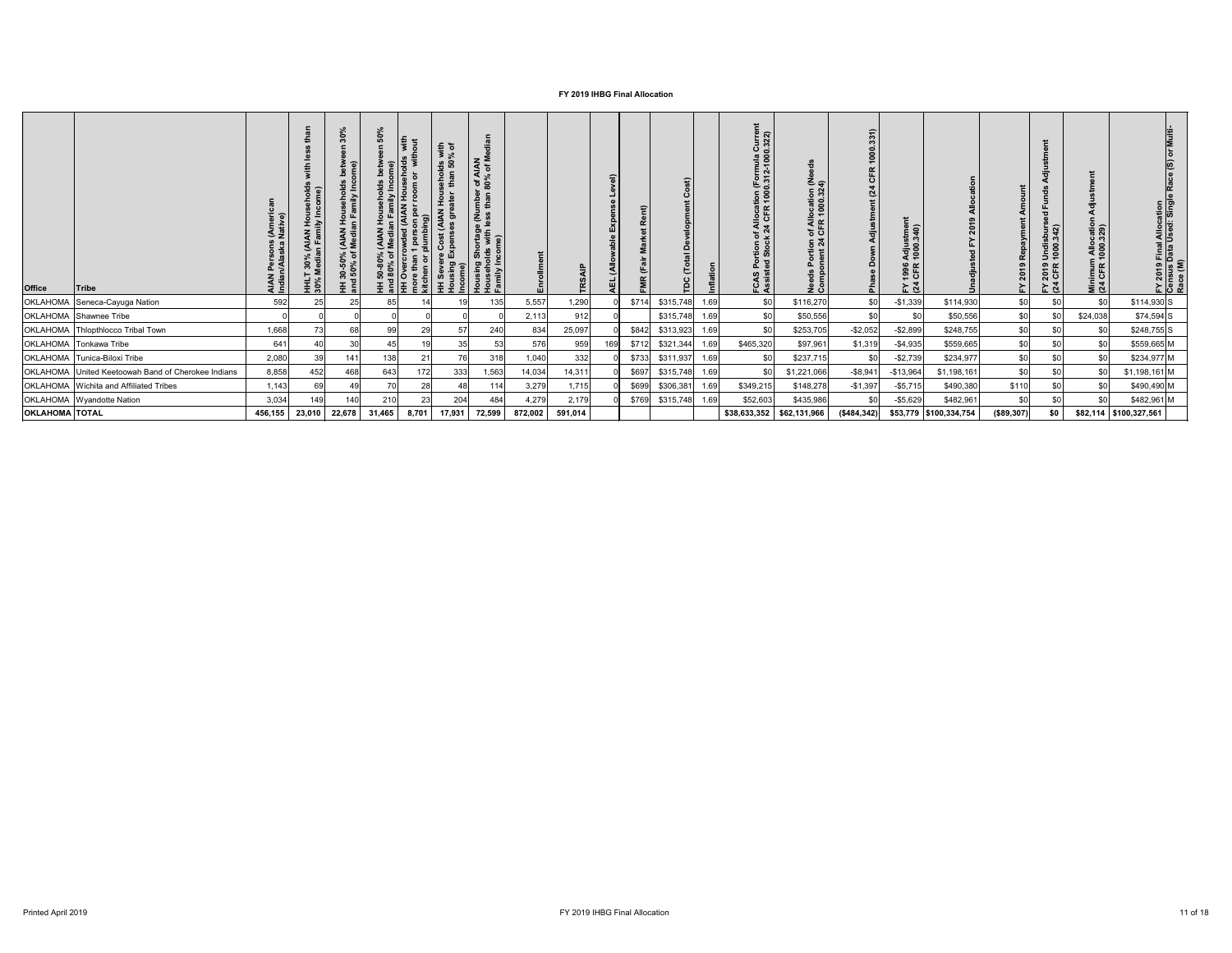| <b>Office</b>  | <b>Tribe</b>                                  | AIAN<br>Indian | È<br>(AIAN)<br>In Fami<br>30%<br>ledia<br>$\overline{\Xi}$ $\frac{8}{5}$ | $\circ$<br>그 ㄷ<br><b>THAN</b><br>Medi<br>ঁ০<br>$30 - 50$<br>$-50\%$<br>Ŧ. | $\sigma$ | with<br>% of<br>with<br><b>8 Sp</b><br>ehol<br>room<br><b>UOH</b><br>per<br><b>AIAN</b><br>person p<br>umbing)<br>mor<br>kitc | r of AIAN<br>80% of M<br>Ĕ<br>e (Nu<br>ັອ<br>Shortage<br>Ids with I<br>sing<br>Income)<br>윤<br>.<br>고 도 |                 | TR <sub>S</sub> | $\widehat{a}$<br>Rent)<br>(Allo |                               | iurre<br>322)<br>rmula<br>2-100<br>of Allo<br>k 24 CF<br>ة ن | beg<br>of Allocation (Ne<br>LCFR 1000.324)<br>$5\frac{4}{10}$<br><b>Ped</b><br>Cor | 1000.331)<br>CFR<br>(24)<br>Adjustment<br>Down<br>$\frac{1}{2}$ | Adjustmer<br>1000.340)<br>1996<br>CFR<br>$F\overline{a}$ |             |              | 'ਰ<br>$\overline{g}$<br>Undisburs<br>1000.342)<br>2019<br>CFR<br>$F \times 3$ | Minimum Allocatio<br>(24 CFR 1000.329) | l Final Allocation<br>Data Used: Singk<br>FY 2019 I<br>Census I<br>Race (M) |
|----------------|-----------------------------------------------|----------------|--------------------------------------------------------------------------|---------------------------------------------------------------------------|----------|-------------------------------------------------------------------------------------------------------------------------------|---------------------------------------------------------------------------------------------------------|-----------------|-----------------|---------------------------------|-------------------------------|--------------------------------------------------------------|------------------------------------------------------------------------------------|-----------------------------------------------------------------|----------------------------------------------------------|-------------|--------------|-------------------------------------------------------------------------------|----------------------------------------|-----------------------------------------------------------------------------|
| PHOENIX        | Acoma Pueblo                                  | 3,161          | 120                                                                      | 85                                                                        | 180      | 120                                                                                                                           | 25<br>304                                                                                               | 4,819           | 4,762           | 278<br>\$697                    | \$346,691<br>1.69             | \$572,140                                                    | \$456,640                                                                          | \$0                                                             | $- $7,130$                                               | \$1,021,650 | \$0          | \$0                                                                           | \$0                                    | $$1,021,650$ S                                                              |
| PHOENIX        | Agua Caliente Band of Cahuilla Indians        | 514            |                                                                          | 30                                                                        | 30       |                                                                                                                               | 70<br>100                                                                                               | 418             | 418             | $0$ \$1,156                     | \$438,413                     | 1.69<br>\$0                                                  | \$168,367                                                                          | $-$ \$6,635                                                     | $-$1,863$                                                | \$159,869   | \$0          | \$0                                                                           | \$0                                    | \$159,869 M                                                                 |
| PHOENIX        | Ak-Chin Indian Community                      | 850            | 120                                                                      | 70                                                                        | 70       | 30                                                                                                                            | 229                                                                                                     | 730             | 984             | 329 \$1,013                     | \$352,539                     | \$252,278<br>1.69                                            | \$208,943                                                                          | $-$16,452$                                                      | $-$4,074$                                                | \$440,695   | \$0          | \$0                                                                           | \$0                                    | \$440,695 S                                                                 |
| PHOENIX        | Alturas Indian Rancheria                      |                |                                                                          |                                                                           |          |                                                                                                                               |                                                                                                         | 11              |                 | \$697                           | \$476,433<br>1.69             | \$0                                                          | \$50,556                                                                           | \$0                                                             |                                                          | \$50,562    | \$0          | \$0                                                                           | \$24,038                               | $$74,600$ S                                                                 |
| PHOENIX        | Augustine Band of Cahuilla Indians            |                |                                                                          |                                                                           |          |                                                                                                                               |                                                                                                         |                 |                 | $0$ \$1,156                     | \$438,413<br>1.69             | <b>SC</b>                                                    | \$50,556                                                                           | \$0                                                             | \$0                                                      | \$50,556    | \$0          | \$0                                                                           | \$24,038                               | $$74,594$ S                                                                 |
| PHOENIX        | Bear River Band of the Rohnerville Rancheria  | 14             |                                                                          |                                                                           |          |                                                                                                                               |                                                                                                         | 291             | 231             | \$956                           | \$492,261<br>1.69             |                                                              | \$50,556                                                                           | \$4,821                                                         |                                                          | \$55,377    | \$0          |                                                                               | \$19,217                               | $$74,594$ S                                                                 |
| <b>PHOENIX</b> | Berry Creek Rancheria of Maidu Indians        | 1,252          |                                                                          | 102                                                                       | 114      | 30                                                                                                                            | 122<br>255                                                                                              | 626             | 427             | \$992<br>380                    | \$474,484                     | \$195,247<br>1.69                                            | \$383,523                                                                          | $-$1,572$                                                       | $-$4,932$                                                | \$572,265   | \$0          | \$0                                                                           | \$0                                    | \$572,265 M                                                                 |
| <b>PHOENIX</b> | Big Lagoon Rancheria                          | 19             |                                                                          |                                                                           |          |                                                                                                                               |                                                                                                         | 17 <sup>1</sup> |                 | \$956                           | \$492,261<br>1.69             |                                                              | \$50,556                                                                           | \$0                                                             |                                                          | \$50,556    | \$0          |                                                                               | \$24,038                               | $$74,594$ S                                                                 |
| <b>PHOENIX</b> | Big Pine Paiute Tribe of the Owens Valley     | 450            |                                                                          | 20                                                                        | 35       |                                                                                                                               | 15                                                                                                      | 627<br>71       | 414             | 233<br>\$917                    | \$458,890                     | \$305,423<br>1.69                                            | \$110,602                                                                          | $-$ \$168                                                       | $-$1,277$                                                | \$414,580   | \$0          | \$0                                                                           | \$0                                    | \$414,580 S                                                                 |
| <b>PHOENIX</b> | Big Sandy Rancheria of Western Mono Indians   | 1,032          | 36                                                                       | 28                                                                        | 56       | 26                                                                                                                            | 54<br>121                                                                                               | 516             | 405             | \$956                           | \$488,479                     | 1.69<br>\$0                                                  | \$268,890                                                                          | \$4,558                                                         | $- $3,150$                                               | \$270,297   | \$0          | <b>\$01</b>                                                                   | \$0                                    | \$270,297 S                                                                 |
| <b>PHOENIX</b> | Big Valley Band of Pomo Indians               | 1,624          | 110                                                                      | 88                                                                        | 101      |                                                                                                                               | 142<br>299                                                                                              | 812             | 382             | \$914                           | \$488,129                     | 1.69                                                         | \$480,68                                                                           | $-$5,839$                                                       | $-$5,470$                                                | \$469,372   | \$0          | \$0                                                                           | \$0                                    | \$469,372 M                                                                 |
| PHOENIX        | <b>Bishop Paiute Tribe</b>                    | 1,215          |                                                                          | 50                                                                        | 90       |                                                                                                                               | 30 <sub>l</sub><br>176                                                                                  | 1,895           | 1,651           | 233<br>\$917                    | \$458,890                     | \$749,87<br>1.69                                             | \$272,429                                                                          | \$543,68                                                        | $-$ \$10,692                                             | \$1,555,289 | \$0          |                                                                               | \$0                                    | $$1,555,289$ S                                                              |
| PHOENIX        | Blue Lake Rancheria                           | 37             |                                                                          |                                                                           |          |                                                                                                                               |                                                                                                         |                 | 84              | \$956                           | \$492,261<br>1.69             |                                                              | \$50,556                                                                           | \$0                                                             |                                                          | \$50,556    | \$0          |                                                                               | \$24,038                               | $$74,594$ S                                                                 |
| <b>PHOENIX</b> | <b>Bridgeport Indian Colony</b>               | 38             |                                                                          |                                                                           |          |                                                                                                                               |                                                                                                         | 111             | 85              | 233<br>\$1,229                  | \$458,890<br>1.69             | \$199,277                                                    | \$50,556                                                                           | \$0                                                             |                                                          | \$249,833   | \$0          |                                                                               | \$0                                    | $$249,833$ S                                                                |
| <b>PHOENIX</b> | Buena Vista Rancheria of Me-Wuk Indians       | 16             |                                                                          |                                                                           |          |                                                                                                                               |                                                                                                         |                 |                 | $\frac{1}{31,055}$              | \$480,332                     | 1.69                                                         | \$50,556                                                                           | \$0                                                             |                                                          | \$50,556    | \$0          |                                                                               | \$24,038                               | \$74,594 M                                                                  |
| <b>PHOENIX</b> | Cabazon Band of Mission Indians               | 35             |                                                                          |                                                                           |          |                                                                                                                               |                                                                                                         | 30              |                 | $\frac{1}{31,156}$              | \$438,41<br>1.69              |                                                              | \$50,556                                                                           | \$0                                                             |                                                          | \$50,556    | \$C          |                                                                               | \$24,038                               | \$74,594 M                                                                  |
| <b>PHOENIX</b> | Cachil DeHe Band of Wintun Indians, Colusa R  | 57             |                                                                          |                                                                           |          |                                                                                                                               |                                                                                                         | 69              | 109             | \$856                           | \$474,484                     | 1.69                                                         | \$50,556                                                                           | \$0                                                             |                                                          | \$50,556    | \$C          |                                                                               | \$24,038                               | $$74,594$ S                                                                 |
| PHOENIX        | Cahto Tribe of the Laytonville Rancheria      | 262            |                                                                          |                                                                           |          |                                                                                                                               |                                                                                                         | 131             | 293             | 380<br>\$1,033                  | \$488,129                     | \$333,645<br>1.69                                            | \$74,526                                                                           | $-$290$                                                         | $-$3,079$                                                | \$404,801   | \$C          |                                                                               | \$ <sub>0</sub>                        | \$404,801 S                                                                 |
| <b>PHOENIX</b> | Cahuilla Band of Indians                      | 170            |                                                                          |                                                                           |          |                                                                                                                               |                                                                                                         | 397             | 293             | 395<br>\$1,156                  | \$438,41<br>1.69              | \$0                                                          | \$50,556                                                                           | \$0                                                             |                                                          | \$50,556    | \$4,696      |                                                                               | \$24,038                               | \$79,290 S                                                                  |
| <b>PHOENIX</b> | California Valley Miwok Tribe                 | 20             |                                                                          |                                                                           |          |                                                                                                                               |                                                                                                         |                 |                 | \$902                           | 1.69<br>\$472,535             | $\Re$                                                        | \$50,556                                                                           | \$0                                                             |                                                          | \$50,556    | \$C          |                                                                               | \$24,038                               | $$74,594$ S                                                                 |
| <b>PHOENIX</b> | Campo Band of Diegueno Mission Indians        | 258            |                                                                          | 25                                                                        |          |                                                                                                                               |                                                                                                         | 302             | 304             | 391<br>\$1,816                  | \$423,498<br>1.69             | \$304,948                                                    | \$83,315                                                                           | \$14,708                                                        | \$265,284                                                | \$668,255   | \$C          |                                                                               | \$0                                    | \$668,255 S                                                                 |
| <b>PHOENIX</b> | Capitan Grande Band of Diegueno Mission Indi  | 607            |                                                                          |                                                                           |          |                                                                                                                               |                                                                                                         | 539             | 550             | 395<br>\$1,816                  | \$423,498<br>1.69             | \$38,213                                                     | \$69,102                                                                           | $-$4,031$                                                       | \$73,543                                                 | \$176,828   | \$C          |                                                                               | \$0                                    | $$176,828$ S                                                                |
| <b>PHOENIX</b> | Cedarville Rancheria                          |                |                                                                          |                                                                           |          |                                                                                                                               |                                                                                                         | 33              | 37              | \$697                           | \$476,433                     | 1.69                                                         | \$50,556                                                                           | \$C                                                             |                                                          | \$50,556    | \$C          |                                                                               | \$24,038                               | \$74,594 M                                                                  |
| <b>PHOENIX</b> | Chemehuevi Indian Tribe                       | 200            |                                                                          |                                                                           | 30       |                                                                                                                               |                                                                                                         | 20<br>1,137     | 226             | 374<br>\$1,156                  | \$438,41<br>1.69              | \$789,80                                                     | \$67,490                                                                           | $- $3,194$                                                      | \$9,192                                                  | \$863,289   | \$C          |                                                                               | \$ <sub>0</sub>                        | \$863,289 S                                                                 |
| <b>PHOENIX</b> | Cher-Ae Heights Indian Community (Trinidad R  | 115            |                                                                          | 15                                                                        |          |                                                                                                                               | 10                                                                                                      | 23<br>241       | 186             | \$956                           | \$492,26<br>1.69              |                                                              | \$50,556                                                                           | \$0                                                             | \$0                                                      | \$50,556    | \$C          |                                                                               | \$24,038                               | $$74,594$ S                                                                 |
| <b>PHOENIX</b> | Cloverdale Rancheria of Pomo Indians          | 872            |                                                                          | 46                                                                        | 53       | 23                                                                                                                            | 145<br>56                                                                                               | 436             | 436             | $0$ \$1,843                     | \$498,07<br>1.69              |                                                              | \$287,788                                                                          | $-$2,828$                                                       | $-$ \$3,283                                              | \$281,677   | \$C          |                                                                               | \$0                                    | \$281,677 S                                                                 |
| <b>PHOENIX</b> | Cochiti Pueblo                                | 968            |                                                                          | 20                                                                        | 35       |                                                                                                                               |                                                                                                         | 1,180<br>62     | 64 <sup>′</sup> | 300<br>\$873                    | \$346,69                      | \$152,590<br>1.69                                            | \$93,116                                                                           | \$C                                                             | $-$1,824$                                                | \$243,881   | $-$18,392$   |                                                                               | \$0                                    | $$225,489$ S                                                                |
| <b>PHOENIX</b> | Cocopah Tribe                                 | 638            |                                                                          |                                                                           | 55       | 20                                                                                                                            |                                                                                                         | 940<br>80       | 1,081           | 376<br>\$800                    | \$356,47<br>1.69              | \$775,399                                                    | \$120,989                                                                          | \$2,058                                                         | $-$7,730$                                                | \$890,716   | \$C          |                                                                               | \$0                                    | \$890,716 S                                                                 |
| <b>PHOENIX</b> | Cold Springs Rancheria of Mono Indians        | 176            |                                                                          |                                                                           |          |                                                                                                                               |                                                                                                         | 213             | 213             | 378<br>\$958                    | \$488,47<br>1.69              | \$388,748                                                    | \$43,203                                                                           | $-$ \$42                                                        | $- $3,396$                                               | \$428,513   | \$C          |                                                                               | \$0                                    | $$428,513$ S                                                                |
| <b>PHOENIX</b> | Colorado River Indian Tribes                  | 2,846          | 170                                                                      | 154                                                                       | 304      | 145                                                                                                                           | 65<br>396                                                                                               | 4,443           | 2,304           | \$776<br>194                    | \$438,41<br>1.69              | \$1,670,273                                                  | \$794,25'                                                                          | $-$47,899$                                                      | $-$13,086$                                               | \$2,403,539 | $-$ \$55,884 |                                                                               | \$0                                    | $$2,347,655$ S                                                              |
| <b>PHOENIX</b> | Coyote Valley Band of Pomo Indians            | 746            |                                                                          |                                                                           | 46       | $2^{\circ}$                                                                                                                   | 65<br>107                                                                                               | 373             | 320             | 222<br>\$1,61                   | \$488,12                      | \$343,40<br>1.69                                             | \$213,81                                                                           | \$C                                                             | $-$ \$5,148                                              | \$552,064   | \$C          |                                                                               | \$0                                    | \$552,064 M                                                                 |
| <b>PHOENIX</b> | Death Valley Timba-sha Shoshone Tribe         | 407            |                                                                          |                                                                           |          | 33                                                                                                                            | 22                                                                                                      | 391             | 273             | \$917                           | \$458,890<br>1.69             |                                                              | \$170,859                                                                          | $-$2,926$                                                       | $-$1,935$                                                | \$165,998   | \$C          |                                                                               | \$0                                    | \$165,998 S                                                                 |
| <b>PHOENIX</b> | Dry Creek Rancheria Band of Pomo Indians      | 2,376          | 160                                                                      | 129                                                                       | 148      | 66                                                                                                                            | 207<br>437                                                                                              | 1,188           | 591             | 380<br>\$1,843                  | \$498,07                      | 1.69                                                         | \$717,289                                                                          | $-$ \$8,244                                                     | $-$ \$8,168                                              | \$700,877   | \$C          |                                                                               | \$0                                    | \$700,877 M                                                                 |
| <b>PHOENIX</b> | Duck Valley Shoshone-Paiute Tribes            | 4,060          | 24 <sup>′</sup>                                                          | 185                                                                       | 238      | 113                                                                                                                           | 236<br>582                                                                                              | 2,030           | 1,427           | 377<br>\$873                    | \$397,995<br>1.69             | \$1,093,64                                                   | \$1,017,910                                                                        | \$0                                                             | $-$15,385$                                               | \$2,096,172 | $-$ \$917    | \$0                                                                           | \$ <sub>0</sub>                        | $$2,095,255$ S                                                              |
| <b>PHOENIX</b> | Duckwater Shoshone Tribe                      | 774            |                                                                          | 34                                                                        | 49       |                                                                                                                               | 111                                                                                                     | 387             | 114             | 402<br>\$873                    | \$415,539                     | \$347,864<br>1.69                                            | \$157,349                                                                          | $-$1,519$                                                       | $-$3,670$                                                | \$500,024   | \$C          |                                                                               | \$0                                    | \$500,024 M                                                                 |
| <b>PHOENIX</b> | Elem Indian Colony of Pomo Indians (Sulphur I | 238            |                                                                          |                                                                           | 14       |                                                                                                                               |                                                                                                         | 119             | 246             | \$914                           | \$488,129<br>1.69             |                                                              | \$77,419                                                                           | $-$ \$762                                                       | $-$ \$883                                                | \$75,774    | \$C          | \$0                                                                           | \$0                                    | $$75,774$ S                                                                 |
| <b>PHOENIX</b> | <b>Elk Valley Rancheria</b>                   | 55             |                                                                          |                                                                           |          |                                                                                                                               |                                                                                                         | 93              |                 | \$893                           | \$480,33<br>1.69              |                                                              | \$50,556                                                                           |                                                                 |                                                          | \$50,556    | \$C          |                                                                               | \$24,038                               | \$74,594 M                                                                  |
| PHOENIX        | Ely Shoshone Tribe                            | 1,169          | ,,,,                                                                     | 53<br>ັບບ                                                                 | 68       | つつ<br>ັບ∠                                                                                                                     | 6 <sub>R</sub><br>162<br>ັບບ<br>∣∪∠                                                                     | 599             | 300<br>ູບບບ     | 102<br>−∪∠∣                     |                               | \$349,388                                                    | \$301,995                                                                          | $-$1,700$                                                       | $-$4,301$                                                | \$645,382   | ፍሰ<br>ΨΨ     | $\mathfrak{c}_0$<br>ັ⊽ບ∣                                                      | ፍሰ<br>ັ⊽ບ∣                             | $$645,382$ S                                                                |
| PHOENIX        | Enterprise Rancheria of Maidu Indians         | 1,729          |                                                                          | 140                                                                       | 157      | 41                                                                                                                            | 169<br>364                                                                                              | 916             | 438             |                                 | $$992$ $$474,484$<br>1.69     | \$81,797                                                     | \$532,079                                                                          | $-$2,234$                                                       | $-$7,046$                                                | \$604,596   | \$0          | \$0                                                                           | \$0                                    | \$604,596 M                                                                 |
| PHOENIX        | Ewiiaapaayp Band of Kumeyaay Indians          |                |                                                                          |                                                                           |          |                                                                                                                               |                                                                                                         |                 |                 |                                 | $0$ \$1,816 \$423,498<br>1.69 | \$0                                                          | \$50,556                                                                           | \$0                                                             | \$0                                                      | \$50,556    | \$0          | \$0                                                                           | \$24,038                               | $$74,594$ S                                                                 |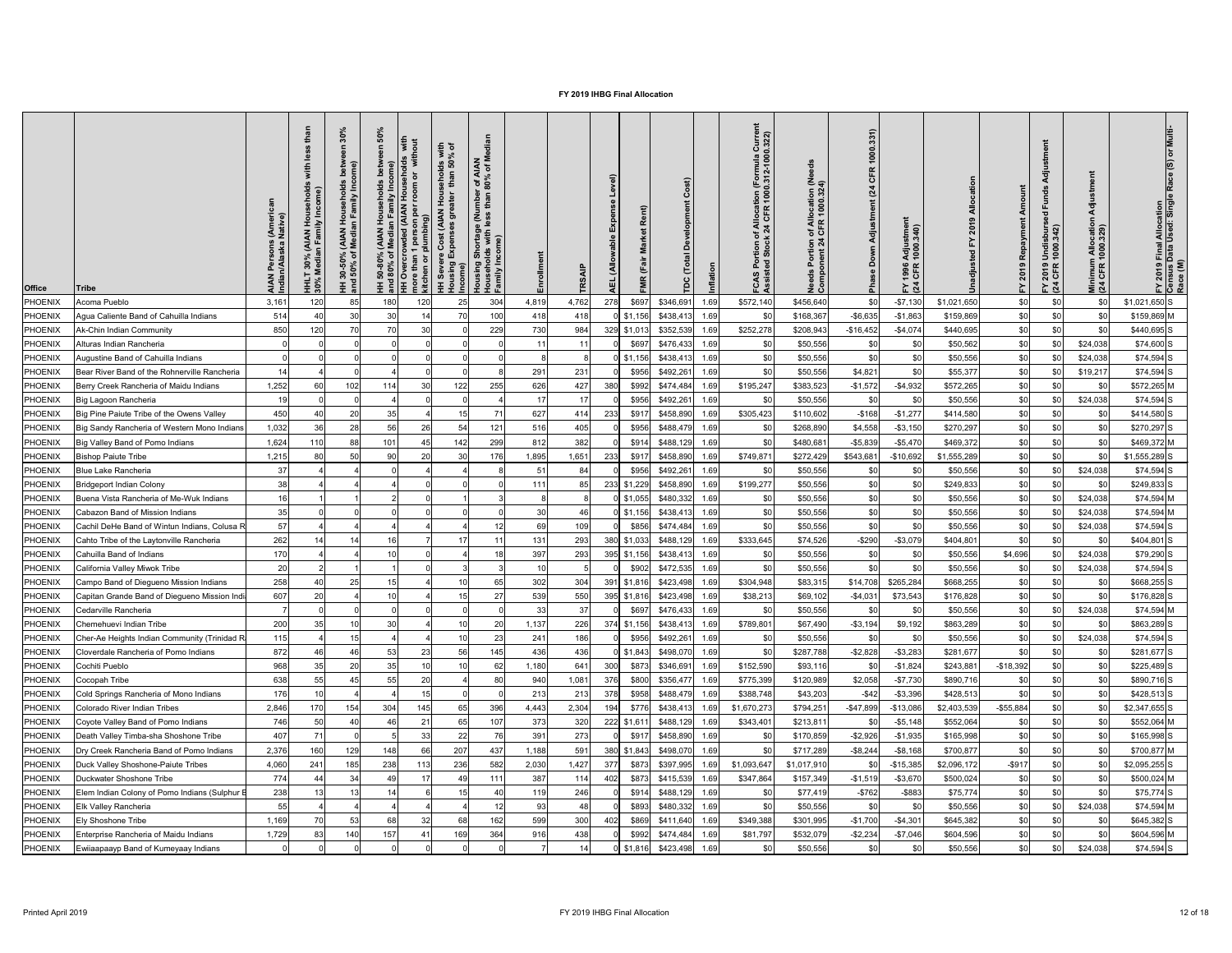| <b>Office</b>  | <b>Tribe</b>                                   | AIAN<br>Indian | 흑<br>(AIAN)<br>In Fami<br>30%<br>ledia<br>$\overline{\Xi}$ $\frac{8}{5}$ | $\circ$<br>그 ㄷ<br>$\vec{A}$ $\vec{B}$<br>₹Σ<br>ঁ০<br>$30 - 8$<br>퓦 | $\frac{1}{\sigma}$ | with<br>room<br>per<br>noi<br>kitc | with<br>% of<br><b>8 Sp</b><br>ehol<br>Ĕ<br>$\epsilon$<br><b>AIAN</b><br>ັອ<br>Income)<br>王 | <b>IAN</b><br>of M<br>$r$ of A<br>$80\%$<br>e (Nu<br><b>prtage</b><br>with<br><b>Sho</b><br>sing<br>로<br>도<br>로 로 |            | <b>TRS</b>     | $\widehat{a}$<br>Rent)<br>$\tilde{a}$ |                            |      | iurre<br>322)<br>rmula<br>2-100<br>Allo<br>CF<br>$\mathbf c$ | of Allocation (Ne<br>  CFR 1000.324)<br><u>ီ</u> ၁၀ | 1000.331)<br>CFR<br>(24)<br>Adjustment<br>å<br><b>Pha</b> | Adjustmer<br>1000.340)<br>1996<br>CFR<br>$E \overline{a}$ |             |              | 'ਰ<br>$\overline{g}$<br>Undisburs<br>1000.342)<br>2019<br>CFR<br>$F \times 4$ | Minimum Allocatio<br>(24 CFR 1000.329) | <b>Il Allocation</b><br>I Used: Singli<br>Final<br>Data l<br>FY 2019 I<br>Census I<br>Race (M) |
|----------------|------------------------------------------------|----------------|--------------------------------------------------------------------------|--------------------------------------------------------------------|--------------------|------------------------------------|---------------------------------------------------------------------------------------------|-------------------------------------------------------------------------------------------------------------------|------------|----------------|---------------------------------------|----------------------------|------|--------------------------------------------------------------|-----------------------------------------------------|-----------------------------------------------------------|-----------------------------------------------------------|-------------|--------------|-------------------------------------------------------------------------------|----------------------------------------|------------------------------------------------------------------------------------------------|
| PHOENIX        | Fallon Paiute-Shoshone Tribe                   | 3,016          | 179                                                                      | 138                                                                | 177                | 84                                 | 175                                                                                         | 438                                                                                                               | 1,508      | 1,692          | 336<br>\$884                          | \$376,242                  | 1.69 | \$683,705                                                    | \$716,232                                           | \$0                                                       | $-$ \$4,860                                               | \$1,395,077 | \$36,626     | \$0                                                                           | \$0                                    | $$1,431,703$ S                                                                                 |
| PHOENIX        | Fort Bidwell Indian Community                  | 620            | 38                                                                       | 36                                                                 | 42                 |                                    | 50                                                                                          |                                                                                                                   | 345        | 306            | 387<br>\$759                          | \$468,480                  | 1.69 | \$258,328                                                    | \$211,182                                           | $-$1,793$                                                 | $-$2,786$                                                 | \$464,931   | \$0          | \$0                                                                           | \$0                                    | $$464,931$ S                                                                                   |
| PHOENIX        | Fort Independence Indian Community of Paiute   | 56             |                                                                          | 10                                                                 |                    |                                    |                                                                                             | 24                                                                                                                | 101        | 90             | 233<br>\$917                          | \$458,890                  | 1.69 | \$37,337                                                     | \$50,556                                            | \$0                                                       | \$0                                                       | \$87,893    | \$0          | \$0                                                                           | \$0                                    | \$87,893 S                                                                                     |
| PHOENIX        | Fort McDermitt Paiute and Shoshone Tribes      | 2,058          | 122                                                                      | -94                                                                | 121                | 57                                 | 120                                                                                         | 337                                                                                                               | 1,029      | 846            | \$959                                 | \$397,839                  | 1.69 | <b>SC</b>                                                    | \$526,992                                           | \$0                                                       | $-$ \$6,071                                               | \$520,921   | \$0          | \$0                                                                           | \$0                                    | $$520,921$ S                                                                                   |
| PHOENIX        | Fort McDowell Yavapai Nation                   | 1,065          |                                                                          | 25                                                                 | 50                 | 20                                 | 20                                                                                          | 115                                                                                                               | 927        | 1,120          | 315 \$1,013                           | \$352,539                  | 1.69 | -\$C                                                         | \$142,651                                           | $-$9,602$                                                 | $-$1,332$                                                 | \$131,718   | \$0          | \$0                                                                           | \$0                                    | $$131,718$ S                                                                                   |
| PHOENIX        | Fort Mojave Indian Tribe                       | 711            |                                                                          | 80                                                                 | 50                 | 25                                 | 59                                                                                          | 55                                                                                                                | 1,196      | 1,102          | 359<br>\$910                          | \$392,342                  | 1.69 | \$1,335,838                                                  | \$212,465                                           | $-$4,628$                                                 | $-$11,730$                                                | \$1,531,946 | \$0          | \$0                                                                           | \$0                                    | $$1,531,946$ S                                                                                 |
| PHOENIX        | Gila River Indian Community                    | 12,907         | 1,215                                                                    | 320                                                                | 540                | 505                                | 210                                                                                         | 1,407                                                                                                             | 20,479     | 14,966         | \$1,013                               | \$354,488                  | 1.69 | \$5,061,109                                                  | \$2,360,020                                         | \$0                                                       | $-$ \$47,656                                              | \$7,373,473 | \$0          | \$0                                                                           | \$0                                    | $$7,373,473$ S                                                                                 |
| <b>PHOENIX</b> | Graton Rancheria Federated Indians             | 2,568          | 183                                                                      | 56                                                                 | 95                 |                                    | 165                                                                                         | 334                                                                                                               | 1,284      | 445            | $0$ \$3,121                           | \$522,233                  | 1.69 |                                                              | \$546,087                                           | \$16,052                                                  | $-$ \$6,476                                               | \$555,662   | \$0          | \$0                                                                           | \$0                                    | \$555,662 M                                                                                    |
| <b>PHOENIX</b> | Greenville Rancheria                           | 380            |                                                                          | 23                                                                 |                    |                                    | 39                                                                                          |                                                                                                                   | 190        | 103            | \$887                                 | \$474,484                  | 1.69 | <b>SC</b>                                                    | \$121,814                                           | \$28,275                                                  | $-$1,729$                                                 | \$148,361   | \$0          | \$0 <sub>l</sub>                                                              | \$0                                    | $$148,361$ S                                                                                   |
| <b>PHOENIX</b> | Grindstone Rancheria of Wintun-Wailaki Indian  | 274            |                                                                          | 33                                                                 |                    |                                    | 25                                                                                          |                                                                                                                   | 137        | 168            | 387<br>\$813                          | \$466,531                  | 1.69 | \$310,944                                                    | \$60,245                                            | \$32,558                                                  | $-$2,791$                                                 | \$400,955   | \$0          | <b>\$01</b>                                                                   | \$0                                    | \$400,955 M                                                                                    |
| <b>PHOENIX</b> | Guidiville Rancheria                           | 38             |                                                                          |                                                                    |                    |                                    |                                                                                             |                                                                                                                   | 143        | 114            | 380<br>\$1,033                        | \$488,129                  | 1.69 | \$171,878                                                    | \$50,556                                            | \$37,541                                                  |                                                           | \$259,975   | \$C          |                                                                               | \$0                                    | $$259,975$ S                                                                                   |
| PHOENIX        | Habematolel Pomo of Upper Lake                 | 534            |                                                                          | 29                                                                 | 33                 |                                    | 47                                                                                          |                                                                                                                   | 267        | 151            | \$914                                 | \$488,129                  | 1.69 |                                                              | \$158,459                                           | $-$1,879$                                                 | $-$1,804$                                                 | \$154,777   | \$0          |                                                                               | \$0                                    | \$154,777 M                                                                                    |
| <b>PHOENIX</b> | Havasupai Tribe                                | 473            |                                                                          |                                                                    |                    |                                    |                                                                                             |                                                                                                                   | 734        | 679            | $0$ \$1,129                           | \$619,530                  | 1.69 | <b>SC</b>                                                    | \$67,138                                            | \$138,067                                                 | $-$2,364$                                                 | \$202,842   | \$C          |                                                                               | \$0                                    | $$202,842$ S                                                                                   |
| <b>PHOENIX</b> | Hoopa Valley Tribe                             | 2,789          | 230                                                                      | 125                                                                | 180                | 105                                | 100                                                                                         | 398                                                                                                               | 3,370      | 1,983          | 38 <sup>2</sup><br>\$956              | \$492,26                   | 1.69 | \$997,408                                                    | \$854,232                                           | $-$9,365$                                                 | $-$13,812$                                                | \$1,828,464 | $-$57,725$   |                                                                               | \$ <sub>0</sub>                        | $$1,770,739$ S                                                                                 |
| <b>PHOENIX</b> | Hopi Tribe                                     | 26,015         | ,38                                                                      | 1,002                                                              | 1,420              | 1,510                              | 1,261                                                                                       | 3,758                                                                                                             | 14,422     | 8,160          | \$761<br>31'                          | \$364,429                  | 1.69 | \$313,23                                                     | \$6,568,244                                         | $-$218,978$                                               | $-$ \$64,012                                              | \$6,598,489 | $-$137,284$  |                                                                               | \$0                                    | \$6,461,205 S                                                                                  |
| <b>PHOENIX</b> | <b>Hopland Band of Pomo Indians</b>            | 1,852          |                                                                          | 101                                                                | 115                |                                    | 161                                                                                         | 321                                                                                                               | 926        | 52'            | 380<br>\$1,841                        | \$488,12                   | 1.69 | \$249,393                                                    | \$543,203                                           | $-$6,498$                                                 | $-$ \$8,074                                               | \$778,024   | \$C          |                                                                               | \$0                                    | \$778,024 M                                                                                    |
| <b>PHOENIX</b> | Hualapai Indian Tribe                          | 1,510          |                                                                          | 30                                                                 | 35                 | 3 <sub>0</sub>                     |                                                                                             |                                                                                                                   | 2,133      | 1,504          | 358<br>\$798                          | \$362,480                  | 1.69 | \$1,209,129                                                  | \$118,57                                            | \$322,699                                                 | $-$1,648$                                                 | \$1,648,757 | $-$ \$84,928 | \$0                                                                           | \$ <sub>0</sub>                        | $$1,563,829$ S                                                                                 |
| <b>PHOENIX</b> | lipay Nation of Santa Ysabel                   | 311            |                                                                          | 25                                                                 | 25                 |                                    |                                                                                             |                                                                                                                   | 768        | 768            | 0 \$1,816                             | \$423,498                  | 1.69 |                                                              | \$100,46                                            | $-$ \$3,215                                               | $-$1,120$                                                 | \$96,126    | \$C          | \$0                                                                           | \$0                                    | $$96,126$ S                                                                                    |
| <b>PHOENIX</b> | Inaja Band of Diegueno Mission Indians         |                |                                                                          |                                                                    |                    |                                    |                                                                                             |                                                                                                                   |            | 20             | 0 \$1,816                             | \$423,498                  | 1.69 | <b>SC</b>                                                    | \$50,556                                            | \$0                                                       | \$0                                                       | \$50,556    | \$C          |                                                                               | \$24,038                               | $$74,594$ S                                                                                    |
| <b>PHOENIX</b> | Ione Band of Miwok Indians                     | 1,421          | 119                                                                      | .54                                                                | 133                |                                    | 99                                                                                          | 306                                                                                                               | 768        | 652            | $0$ \$1,055                           | \$480,33                   | 1.69 | \$0                                                          | \$352,556                                           | $-$37,395$                                                | $- $3,631$                                                | \$311,531   | \$C          |                                                                               | \$0                                    | \$311,531 M                                                                                    |
| <b>PHOENIX</b> | Isleta Pueblo                                  | 3,738          | 265                                                                      | 129                                                                | 240                | 85                                 | 60                                                                                          | 579                                                                                                               | 3,980      | 3,980          | \$873                                 | \$342,71                   | 1.69 | \$380,393                                                    | \$615,99                                            | \$C                                                       | $-$ \$8,209                                               | \$988,176   | \$C          | \$0                                                                           | \$ <sub>0</sub>                        | \$988,176 S                                                                                    |
| PHOENIX        | Jackson Band of Miwuk Indians                  |                |                                                                          |                                                                    |                    |                                    |                                                                                             |                                                                                                                   | ЗC         | 3 <sub>0</sub> | $0$ \$1,055                           | \$480,332                  | 1.69 |                                                              | \$50,556                                            | \$0                                                       |                                                           | \$50,556    | \$C          |                                                                               | \$24,038                               | $$74,594$ S                                                                                    |
| <b>PHOENIX</b> | Jamul Indian Village                           |                |                                                                          |                                                                    |                    |                                    |                                                                                             |                                                                                                                   | 63         | 63             | $0$ \$1,816                           | \$423,498                  | 1.69 |                                                              | \$50,556                                            | \$0                                                       |                                                           | \$50,556    | \$C          |                                                                               | \$24,038                               | $$74,594$ S                                                                                    |
| <b>PHOENIX</b> | Jemez Pueblo                                   | 2,135          |                                                                          | 55                                                                 | 85                 | 105                                | 30                                                                                          | 185                                                                                                               | 3,825      | 3,776          | \$873                                 | \$346,69                   | 1.69 | \$160,658                                                    | \$335,739                                           | \$36,972                                                  | $- $3,996$                                                | \$529,374   | \$C          |                                                                               | \$ <sub>0</sub>                        | $$529,374$ S                                                                                   |
| <b>PHOENIX</b> | Jicarilla Apache Nation                        | 3,353          | 169                                                                      | 80                                                                 | 115                | 80                                 | 55                                                                                          | 220                                                                                                               | 3,964      | 3,578          | 225<br>\$698                          | \$346,69'                  | 1.69 | \$981,254                                                    | \$428,707                                           | $-$ \$8,508                                               | $-$7,119$                                                 | \$1,394,334 | \$C          |                                                                               | \$ <sub>0</sub>                        | $$1,394,334$ S                                                                                 |
| <b>PHOENIX</b> | Kaibab Band of Paiute Indians                  | 408            | 22                                                                       | 16                                                                 | 22                 | 2 <sup>1</sup>                     | 20                                                                                          | 22                                                                                                                | 288        | 128            | \$824<br>346                          | \$364,429                  | 1.69 | \$323,204                                                    | \$94,644                                            | $-$2,969$                                                 | $-$2,424$                                                 | \$412,456   | \$C          | \$0                                                                           | \$0                                    | $$412,456$ S                                                                                   |
| <b>PHOENIX</b> | <b>Karuk Tribe</b>                             | 6,734          | 41                                                                       | 394                                                                | 457                | 157                                | 549                                                                                         | ,089                                                                                                              | 3,748      | 13,197         | 380<br>\$919                          | \$492,26                   | 1.69 | \$1,765,96                                                   | \$2,411,770                                         | $-$20,580$                                                | $-$40,042$                                                | \$4,117,109 | \$C          |                                                                               | \$ <sub>0</sub>                        | $$4,117,109$ S                                                                                 |
| <b>PHOENIX</b> | Kashia Band of Pomo Indians, Stewarts Point    | 1,910          | 129                                                                      | 104                                                                | 119                | 53                                 | 167                                                                                         | 351                                                                                                               | 955        | 565            | 380<br>\$1,843                        | \$498,07                   | 1.69 |                                                              | \$576,727                                           | $-$7,044$                                                 | $-$6,563$                                                 | \$563,120   | \$C          |                                                                               | \$0                                    | \$563,120 M                                                                                    |
| <b>PHOENIX</b> | Kewa Pueblo (Santo Domingo)                    | 3,809          | 125                                                                      | 85                                                                 | 130                | 250                                | 25                                                                                          | 303                                                                                                               | 4,492      | 4,807          | 278<br>\$873                          | \$346,69'                  | 1.69 | \$243,41                                                     | \$629,650                                           | $-$172$                                                   | $-$10,056$                                                | \$862,84    | $-$ \$43,125 |                                                                               | \$0                                    | \$819,716 S                                                                                    |
| <b>PHOENIX</b> | Kletsel Dehe Band of Wintun Indians (Cortina F | 304            |                                                                          | 22                                                                 | 24                 |                                    | 29                                                                                          |                                                                                                                   | 152        | 164            | $0$ \$1,202                           | \$480,332                  | 1.69 |                                                              | \$141,705                                           | $-$ \$8,874                                               | $-$1,530$                                                 | \$131,301   | \$C          | \$0                                                                           | \$ <sub>0</sub>                        | $$131,301$ S                                                                                   |
| <b>PHOENIX</b> | Koi Nation of Northern California (Lower Lake) |                |                                                                          |                                                                    |                    |                                    |                                                                                             |                                                                                                                   |            |                | $\frac{1}{2}$ \$1,843                 | \$493,00                   | 1.69 |                                                              | \$50,556                                            | \$0                                                       |                                                           | \$50,556    | \$C          |                                                                               | \$24,038                               | \$74,594 M                                                                                     |
| <b>PHOENIX</b> | La Jolla Band of Luiseno Indians               | 417            |                                                                          |                                                                    |                    |                                    |                                                                                             |                                                                                                                   | 604        | 293            | 395<br>\$1,816                        | \$423,498                  | 1.69 | \$202,420                                                    | \$82,305                                            | \$0                                                       | $-$1,080$                                                 | \$283,645   | \$C          |                                                                               | \$ <sub>0</sub>                        | \$283,645 S                                                                                    |
| <b>PHOENIX</b> | a Posta Band of Diegueno Mission Indians       | 32             |                                                                          |                                                                    |                    |                                    |                                                                                             |                                                                                                                   |            |                | \$1,816                               | \$430,798                  | 1.69 |                                                              | \$50,556                                            | \$0                                                       |                                                           | \$50,556    | \$C          |                                                                               | \$24,038                               | $$74,594$ S                                                                                    |
| <b>PHOENIX</b> | Laguna Pueblo                                  | 4,187          | 170                                                                      | 185                                                                | 265                | 185                                | 95                                                                                          | 537                                                                                                               | 8,092      | 4,289          | \$697<br>203                          | \$342,715                  | 1.69 | \$498,152                                                    | \$770,54                                            | \$0                                                       | \$241,429                                                 | \$1,510,121 | \$C          |                                                                               | \$ <sub>0</sub>                        | $$1,510,121$ S                                                                                 |
| <b>PHOENIX</b> | Las Vegas Tribe of Paiute Indians              | 103            |                                                                          |                                                                    |                    |                                    |                                                                                             |                                                                                                                   | 54         | 1,810          | \$973                                 | \$415,539                  | 1.69 |                                                              | \$50,556                                            | \$0                                                       |                                                           | \$50,556    | \$C          |                                                                               | \$24,038                               | $$74,594$ S                                                                                    |
| <b>PHOENIX</b> | Lone Pine Paiute-Shoshone Tribe                | 546            |                                                                          |                                                                    | 37                 |                                    | 124                                                                                         | 129                                                                                                               | 295        | 350            | 233 \$1,129                           | \$450,937                  | 1.69 | \$152,564                                                    | \$248,482                                           | $-$26,998$                                                | $-$ \$2,265                                               | \$371,783   | $-$140,138$  |                                                                               | \$ <sub>0</sub>                        | \$231,645 M                                                                                    |
| <b>PHOENIX</b> | Los Coyotes Band of Cahuilla and Cupeno Indi   | 80             |                                                                          |                                                                    |                    |                                    |                                                                                             |                                                                                                                   | 349        | 288            | 0 \$1,816                             | \$423,498                  | 1.69 |                                                              | \$50,556                                            |                                                           |                                                           | \$50,556    | \$C          |                                                                               | \$24,038                               | \$74,594 M                                                                                     |
| PHOENIX        | Lovelock Paiute Tribe                          | 564            | ັ∪−                                                                      | 26                                                                 | 33<br>ັບບ          | 1 <sup>2</sup>                     | ৭৭<br>ັບບ                                                                                   | ◡←                                                                                                                | 282<br>202 | 268            |                                       |                            |      | ΨΨ                                                           | \$142,795                                           | $-$ \$2                                                   | $-$ \$1,645                                               | \$141,147   | ፍር<br>ΨΨ     | ູ∾∨∣                                                                          | ึ๊<br>Ψ∪μ                              | $$141,147$ $S$                                                                                 |
| PHOENIX        | Lytton Rancheria of California                 | 546            | 29                                                                       | 29                                                                 | 33                 |                                    | 35                                                                                          | 91                                                                                                                | 273        | 273            |                                       | $0$ \$1,843 \$498,070 1.69 |      | <b>\$0</b>                                                   | \$180,422                                           | $-$1,776$                                                 | $-$ \$2,058                                               | \$176,588   | \$0          | \$0                                                                           | \$0                                    | $$176,588$ S                                                                                   |
| PHOENIX        | Manchester Band of Pomo Indians                | 1,981          | 105                                                                      | 105                                                                | 120                | 52                                 | 127                                                                                         | 294                                                                                                               | 1,074      | 923            | 380 \$1,033 \$488,129 1.69            |                            |      | \$363,977                                                    | \$628,331                                           | \$0                                                       | $-$ \$9,150                                               | \$983,158   | \$0          | \$0                                                                           | \$0                                    | $$983,158$ S                                                                                   |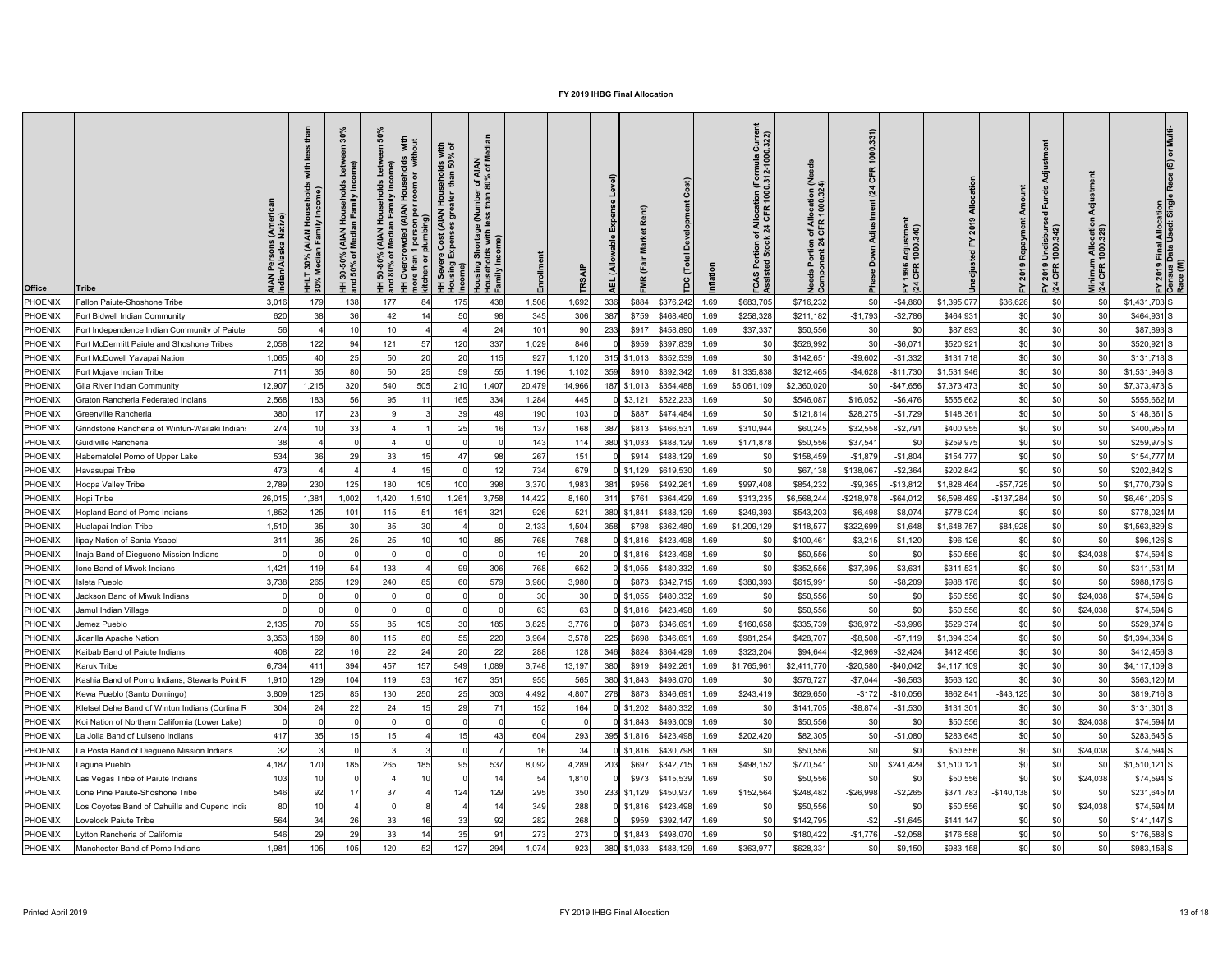| <b>Office</b>  | <b>Tribe</b>                                | AIAN<br>Indian         | 흑<br>(AIAN<br>In Fami<br>30%<br>ledia<br>$\overline{\Xi}$ $\frac{8}{5}$ | $\circ$<br>Ι.<br>⊻ ≥<br>≤ž<br>ঁ০<br>$30 - 50$<br>$-50\%$<br>풒 | $\frac{1}{\sigma}$ | with<br>room<br>$\epsilon$<br>8<br>mor<br>kitcl | with<br>% of<br><b>8 Sp</b><br>ehol<br>៑<br>င်္တ<br>sing<br>Income)<br>王 | <b>IAN</b><br>of M<br>. of A<br>80%<br>e (N.<br><b>rtage</b><br>with<br><u>로</u> |         | TRS.    | $\widehat{a}$<br>Rent)<br>$\tilde{\bar{\mathbf{z}}}$ |                            |      | ະ ລັ<br>rmula<br>2-100<br>Alo<br>4 Ci<br>ပ္ ဖ | of Allocation (Ne<br>  CFR 1000.324)<br>$rac{6}{2}$ $rac{6}{2}$ | 1000.331)<br>CFR<br>(24)<br>Adjustment<br>å<br>$\frac{1}{2}$ | Adjustmeı<br>1000.340)<br>1996<br>CFR<br>$E\overline{a}$ |                            |             | $\overline{g}$<br>Undisburs<br>1000.342)<br>2019<br>CFR<br>$F \times 4$ | Minimum Allocatio<br>(24 CFR 1000.329) | ll Allocation<br>Used: Singli<br>Final<br>Data l<br>FY 2019 I<br>Census I<br>Race (M) |
|----------------|---------------------------------------------|------------------------|-------------------------------------------------------------------------|---------------------------------------------------------------|--------------------|-------------------------------------------------|--------------------------------------------------------------------------|----------------------------------------------------------------------------------|---------|---------|------------------------------------------------------|----------------------------|------|-----------------------------------------------|-----------------------------------------------------------------|--------------------------------------------------------------|----------------------------------------------------------|----------------------------|-------------|-------------------------------------------------------------------------|----------------------------------------|---------------------------------------------------------------------------------------|
| PHOENIX        | Manzanita Band of Diegueno Mission Indians  | 63                     |                                                                         |                                                               |                    |                                                 |                                                                          |                                                                                  | 105     | 105     | $0$ \$1,816                                          | \$423,498                  | 1.69 | \$0                                           | \$50,556                                                        | \$0                                                          | \$0                                                      | \$50,556                   | \$0         | \$0                                                                     | \$24,038                               | $$74,594$ S                                                                           |
| <b>PHOENIX</b> | Mechoopda Indian Tribe of Chico Rancheria   | 1,184                  |                                                                         | 96                                                            | 108                | 28                                              | 116                                                                      | 260                                                                              | 592     | 442     | \$992                                                | \$474,484                  | 1.69 | \$0                                           | \$367,211                                                       | $-$1,578$                                                    | $-$4,212$                                                | \$361,421                  | \$0         |                                                                         | \$0                                    | $$361,421$ M                                                                          |
| PHOENIX        | Mesa Grande Band of Diegueno Mission Indian | 100                    |                                                                         |                                                               |                    |                                                 |                                                                          |                                                                                  | 690     | 117     | 391<br>\$1,816                                       | \$423,498                  | 1.69 | \$259,411                                     | \$21,938                                                        | \$507                                                        | $-$2,605$                                                | \$279,251                  | \$C         | \$0                                                                     | \$0                                    | $$279,251$ S                                                                          |
| PHOENIX        | Mescalero Apache Tribe                      | 3,970                  | 185                                                                     | 105                                                           | 180                | 105                                             | 75                                                                       | 215                                                                              | 4,309   | 4,447   | 287<br>\$697                                         | \$332,774                  | 1.69 | \$1,867,236                                   | \$509,290                                                       | $-$17,656$                                                   | $-$2,914$                                                | \$2,355,956                | $-$137,579$ | \$0                                                                     | \$0                                    | $$2,218,377$ S                                                                        |
| PHOENIX        | Middletown Rancheria of Pomo Indians        | 452                    |                                                                         | 25                                                            | 28                 |                                                 | 39                                                                       | 83                                                                               | 226     | 163     | \$914                                                | \$488,129                  | 1.69 | -\$0                                          | \$134,219                                                       | $-$1,635$                                                    | $-$1,527$                                                | \$131,056                  | \$0         | \$0                                                                     | \$0                                    | $$131,056$ M                                                                          |
| PHOENIX        | Moapa Band of Paiute Indians                | 272                    |                                                                         | 15                                                            |                    |                                                 |                                                                          |                                                                                  | 311     | 313     | \$973<br>388                                         | \$415,539                  | 1.69 | \$374,194                                     | \$36,047                                                        | $-$1,733$                                                    | $-$4,706$                                                | \$403,802                  | \$0         | \$0                                                                     | \$0                                    | $$403,802$ S                                                                          |
| <b>PHOENIX</b> | Mooretown Rancheria of Maidu Indians        | 2,264                  | 108                                                                     | 184                                                           | 206                | 53                                              | 221                                                                      | 477                                                                              | 1,132   | 1,002   | 380<br>\$992                                         | \$474,484                  | 1.69 | \$209,809                                     | \$696,640                                                       | \$0                                                          | $- $8,161$                                               | \$898,288                  | \$C         |                                                                         | \$0                                    | \$898,288 M                                                                           |
| <b>PHOENIX</b> | Morongo Band of Mission Indians             | 630                    | 30                                                                      | 20                                                            |                    |                                                 | 10                                                                       | 54                                                                               | 1,015   | 2,443   | 395<br>\$1,156                                       | \$440,317                  | 1.69 |                                               | \$82,942                                                        | $-$1,166$                                                    | \$277,031                                                | \$358,806                  | \$C         |                                                                         | \$0                                    | \$358,806 S                                                                           |
| <b>PHOENIX</b> | Nambe Pueblo                                | 558                    | 20                                                                      | 40                                                            | 55                 | 15                                              | 10                                                                       | 81                                                                               | 643     | 448     | 300 \$1,006                                          | \$352,61                   | 1.69 | \$211,004                                     | \$101,499                                                       | \$70,363                                                     | $-$ \$603                                                | \$382,263                  | $- $3,516$  | \$0                                                                     | \$0                                    | $$378,747$ S                                                                          |
| <b>PHOENIX</b> | Navajo Nation                               | 181,025                | 12,690                                                                  | 6,684                                                         | 7,419              | 15,409                                          | 2,765                                                                    | 22,908                                                                           | 277,840 | 192,067 | 293<br>\$774                                         | \$364,429                  | 1.69 | \$28,938,63                                   | \$44,662,969                                                    | \$0 <sub>1</sub>                                             | -\$566,213                                               | \$73,035,395 - \$1,542,878 |             | \$0                                                                     | \$0                                    | $$71,492,517$ S                                                                       |
| PHOENIX        | Northfork Rancheria of Mono Indians         | 4,360                  | 153                                                                     | 119                                                           | 237                | 109                                             | 230                                                                      | 509                                                                              | 2,180   | 1,377   | \$957                                                | \$470,585                  | 1.69 |                                               | \$1,092,553                                                     | \$19,544                                                     | $-$ \$12,812                                             | \$1,099,285                | \$0         | \$0                                                                     | \$0                                    | $$1,099,285$ S                                                                        |
| PHOENIX        | Ohkay Owingeh (San Juan Pueblo)             | 2,283                  | 205                                                                     |                                                               | 111                |                                                 | 55                                                                       | 351                                                                              | 2,791   | 2,721   | \$697                                                | \$348,641                  | 1.69 | \$391,669                                     | \$439,896                                                       | $-$26,323$                                                   | $-$4,778$                                                | \$800,464                  | \$0         |                                                                         | \$0                                    | \$800,464 S                                                                           |
| <b>PHOENIX</b> | Pala Band of Mission Indians                | 667                    |                                                                         |                                                               |                    |                                                 | 30                                                                       | 52                                                                               | 906     | 1,049   | 395<br>\$1,816                                       | \$423,498                  | 1.69 | \$428,542                                     | \$125,275                                                       | \$30,607                                                     | $-$2,659$                                                | \$581,766                  | \$0         |                                                                         | \$0                                    | \$581,766 S                                                                           |
| <b>PHOENIX</b> | Pascua Yaqui Tribe                          | 8,319                  | 450                                                                     | 370                                                           | 429                | 329                                             | 369                                                                      | 879                                                                              | 18,440  | 14,787  | 356<br>\$916                                         | \$348,602                  | 1.69 | \$3,148,74                                    | \$1,705,819                                                     | $-$2,192$                                                    | $-$19,084$                                               | \$4,833,283                | \$C         |                                                                         | \$ <sub>0</sub>                        | \$4,833,283 S                                                                         |
| <b>PHOENIX</b> | Paskenta Band of Nomlaki Indians            | 540                    |                                                                         |                                                               | 25                 |                                                 |                                                                          | 108                                                                              | 270     | 206     | \$820                                                | \$482,28'                  | 1.69 |                                               | \$192,707                                                       | $-$7,631$                                                    | $-$2,132$                                                | \$182,945                  | \$C         |                                                                         | \$0                                    | $$182,945$ S                                                                          |
| <b>PHOENIX</b> | Pauma Band of Luiseno Mission Indians       | 162                    |                                                                         |                                                               |                    |                                                 |                                                                          |                                                                                  | 189     | 132     | 395<br>\$1,816                                       | \$423,49                   | 1.69 | \$5,45                                        | \$50,556                                                        | \$C                                                          | \$8,043                                                  | \$64,058                   | \$C         |                                                                         | \$10,536                               | $$74,594$ S                                                                           |
| PHOENIX        | Pechanga Band of Luiseno Mission Indians    | 273                    |                                                                         | 15                                                            | 10                 |                                                 |                                                                          | 35                                                                               | 1,342   | 1,032   | $0$ \$1,156                                          | \$438,41                   | 1.69 | \$ <sub>6</sub>                               | \$55,553                                                        | \$39,875                                                     | $-$1,099$                                                | \$94,329                   | \$C         | \$0                                                                     | \$ <sub>0</sub>                        | \$94,329 S                                                                            |
| PHOENIX        | Picayune Rancheria of Chukchansi Indians    | 2,632                  |                                                                         | 72                                                            | 143                |                                                 | 139                                                                      | 283                                                                              | 1,316   | 798     | 378<br>\$957                                         | \$470,585                  | 1.69 | \$219,838                                     | \$652,319                                                       | \$11,535                                                     | $-$9,01$                                                 | \$874,680                  | \$C         |                                                                         | \$0                                    | \$874,680 S                                                                           |
| <b>PHOENIX</b> | Picuris Pueblo                              | 213                    | 30                                                                      | 25                                                            | 15                 |                                                 |                                                                          |                                                                                  | 311     | 309     | \$790                                                | \$348,64                   | 1.69 | \$0                                           | \$70,470                                                        | \$0                                                          | \$13,47                                                  | \$83,947                   | \$C         |                                                                         | \$0                                    | \$83,947 S                                                                            |
| <b>PHOENIX</b> | <b>Pinoleville Pomo Nation</b>              | 600                    |                                                                         | 33                                                            | 37                 |                                                 | 52                                                                       | 105                                                                              | 300     | 237     | \$1,033<br>380                                       | \$488,129                  | 1.69 | \$50,552                                      | \$176,750                                                       | \$0                                                          | $-$2,619$                                                | \$224,684                  | \$C         |                                                                         | \$0                                    | \$224,684 M                                                                           |
| <b>PHOENIX</b> | Pit River Tribe                             | 4,747                  | 27 <sup>5</sup>                                                         | 202                                                           | 239                |                                                 | 376                                                                      | 712                                                                              | 3,109   | 5,634   | \$904                                                | \$490,234                  | 1.69 |                                               | \$1,127,172                                                     | \$C                                                          | $-$12,985$                                               | \$1,114,187                | \$C         |                                                                         | \$ <sub>0</sub>                        | $$1,114,187$ M                                                                        |
| <b>PHOENIX</b> | Pojoaque Pueblo                             | 475                    |                                                                         |                                                               | 45                 |                                                 |                                                                          |                                                                                  | 482     | 376     | $0$ \$1,006                                          | \$352,61                   | 1.69 |                                               | \$73,637                                                        | \$1,144                                                      | \$54,884                                                 | \$129,665                  | $-$19,433$  |                                                                         | \$0                                    | $$110,232$ S                                                                          |
| <b>PHOENIX</b> | Potter Valley Tribe                         | 12                     |                                                                         |                                                               |                    |                                                 |                                                                          |                                                                                  |         |         | $\frac{1}{2}$ \$1,033                                | \$488,129                  | 1.69 |                                               | \$50,556                                                        | \$0                                                          |                                                          | \$50,556                   | \$C         |                                                                         | \$24,038                               | $$74,594$ S                                                                           |
| <b>PHOENIX</b> | <b>Pyramid Lake Paiute Tribe</b>            | 5,494                  | 313                                                                     | 242                                                           | 350                | 123                                             | 345                                                                      | 823                                                                              | 2,747   | 1,054   | 379<br>\$960                                         | \$386,18                   | 1.69 | \$598,936                                     | \$1,042,094                                                     | \$0                                                          | $-$7,114$                                                | \$1,633,916                | \$C         |                                                                         | \$ <sub>0</sub>                        | $$1,633,916$ M                                                                        |
| <b>PHOENIX</b> | Quartz Valley Indian Community              | 622                    | 38                                                                      | 36                                                            | 42                 |                                                 | 51                                                                       | 91                                                                               | 346     | 104     | 387<br>\$821                                         | \$494,21                   | 1.69 | \$243,81                                      | \$220,797                                                       | $-$1,527$                                                    | $-$5,335$                                                | \$457,746                  | \$C         | \$0                                                                     | \$0                                    | $$457,746$ S                                                                          |
| <b>PHOENIX</b> | Quechan Tribe                               | 5,591                  | 299                                                                     | 172                                                           | 306                | 169                                             | 252                                                                      | 676                                                                              | 3,388   | 2,668   | 389<br>\$830                                         | \$425,087                  | 1.69 | \$979,36                                      | \$1,045,443                                                     | $-$ \$38,759                                                 | $-$11,490$                                               | \$1,974,554                | $-$ \$6,363 | \$0                                                                     | \$ <sub>6</sub>                        | $$1,968,191$ M                                                                        |
| <b>PHOENIX</b> | Ramona Band of Cahuilla                     | 14                     |                                                                         |                                                               |                    |                                                 |                                                                          |                                                                                  | 11      |         | $0$ \$1,156                                          | \$438,41                   | 1.69 |                                               | \$50,556                                                        | \$0                                                          |                                                          | \$50,556                   | \$C         |                                                                         | \$24,038                               | $$74,594$ S                                                                           |
| <b>PHOENIX</b> | Redding Rancheria                           | 466                    | 28                                                                      |                                                               | 26                 |                                                 | 35 <sup>5</sup>                                                          |                                                                                  | 233     | 5,689   | \$915                                                | \$490,234                  | 1.69 | \$C                                           | \$149,42                                                        | $-$3,078$                                                    | $-$1,686$                                                | \$144,657                  | \$C         |                                                                         | \$0                                    | $$144,657$ S                                                                          |
| <b>PHOENIX</b> | Redwood Valley Rancheria                    | 324                    |                                                                         | 17                                                            | 20                 |                                                 | 21                                                                       |                                                                                  | 162     | 162     | 380<br>\$1,612                                       | \$488,129                  | 1.69 | \$103,059                                     | \$102,276                                                       | $-$ \$900                                                    | $-$1,373$                                                | \$203,061                  | \$C         |                                                                         | \$0                                    | \$203,061 S                                                                           |
| <b>PHOENIX</b> | Reno-Sparks Indian Colony                   | 2,234                  | 133                                                                     | 102                                                           | 131                |                                                 | 130                                                                      | 262                                                                              | 1,117   | 985     | 260<br>\$959                                         | \$386,183                  | 1.69 | \$708,920                                     | \$528,737                                                       | \$0                                                          | $-$ \$9,134                                              | \$1,228,524                | \$C         | \$0                                                                     | \$ <sub>6</sub>                        | $$1,228,524$ S                                                                        |
| <b>PHOENIX</b> | Resighini Rancheria                         | 28                     |                                                                         |                                                               |                    |                                                 |                                                                          |                                                                                  | 139     | 89      | \$893                                                | \$480,33                   | 1.69 |                                               | \$50,556                                                        | \$C                                                          |                                                          | \$50,556                   | \$C         |                                                                         | \$24,038                               | $$74,594$ S                                                                           |
| <b>PHOENIX</b> | Rincon Band of Luiseno Mission Indians      | 495                    |                                                                         |                                                               |                    |                                                 | 25                                                                       |                                                                                  | 575     | 574     | 395<br>\$1,816                                       | \$423,498                  | 1.69 | \$207,879                                     | \$117,082                                                       | \$2,149                                                      | \$22,363                                                 | \$349,474                  | \$C         |                                                                         | \$0                                    | \$349,474 S                                                                           |
| <b>PHOENIX</b> | Robinson Rancheria                          | 866                    |                                                                         | 46                                                            | 52                 | 23                                              | 56                                                                       | 133                                                                              | 433     | 433     | 380<br>\$914                                         | \$488,                     | 1.69 | \$111,215                                     | \$276,573                                                       | $-$2,576$                                                    | $-$2,879$                                                | \$382,332                  | \$C         |                                                                         | \$0                                    | \$382,332 S                                                                           |
| <b>PHOENIX</b> | Round Valley Indian Tribes                  | 9,934                  | 670                                                                     | 539                                                           | 617                | 276                                             | 866                                                                      | 1,776                                                                            | 4,967   | 2,777   | 222<br>\$1,606                                       | \$488,129                  | 1.69 | \$582,65                                      | \$2,924,814                                                     | $-$ \$22,489                                                 | $-$36,178$                                               | \$3,448,806                | $-$105,477$ | \$0                                                                     | \$ <sub>0</sub>                        | \$3,343,329 M                                                                         |
| <b>PHOENIX</b> | Salt River Pima-Maricopa Indian Community   | 5,618                  | 200                                                                     | 215                                                           | 210                | 55                                              | 150                                                                      | 453                                                                              | 10,543  | 7,313   | 333<br>\$1,01                                        | \$354,48                   | 1.69 | \$1,411,538                                   | \$714,349                                                       | \$C                                                          | $-$ \$8,403                                              | \$2,117,485                | \$C         |                                                                         | \$0                                    | $$2,117,485$ S                                                                        |
| <b>PHOENIX</b> | San Carlos Apache Tribe                     | 12,897                 | 717                                                                     | 434                                                           | 610                | 804                                             | 231                                                                      | 1,341                                                                            | 14,654  | 10,709  | 368<br>\$819                                         | \$350,590                  | 1.69 | \$3,628,13                                    | \$2,573,45                                                      | $-$5,969$                                                    | $-$28,58$                                                | \$6,167,035                | $-$67,968$  | \$0                                                                     | \$ <sub>0</sub>                        | \$6,099,067 S                                                                         |
| <b>PHOENIX</b> | San Felipe Pueblo                           | 3,364                  | 120                                                                     |                                                               | 125                | 200                                             |                                                                          | 305                                                                              | 3,377   | 3,377   | \$873                                                | \$346,69                   | 1.69 | \$15,97                                       | \$567,180                                                       | $-$9,624$                                                    | $-$ \$6,219                                              | \$567,313                  | \$0         |                                                                         |                                        | \$567,313 S                                                                           |
| PHOENIX        | San Ildefonso Pueblo                        | 515<br>$\cup$ 1 $\cup$ | ັບບ                                                                     | 20                                                            | 50<br>ັບບ          | $\overline{10}$                                 | 15<br>. . J                                                              | ັບປ                                                                              | 804     | 773     |                                                      | $0$ \$1,006 \$346,691 1.69 |      | \$254,441                                     | \$91,983                                                        | <b>S5573</b><br>40,010                                       | $-$ \$336                                                | \$351,661                  | ፍሰ<br>ΨΨ    | $\mathfrak{c}_0$<br>ັ⊽ບ∣                                                | ፍሰ<br>ΨΨΙ                              | $$351,661$ S                                                                          |
| PHOENIX        | San Juan Southern Paiute Tribe              | 416                    | 22                                                                      |                                                               | 23                 | 24                                              | 20 <sup>1</sup>                                                          | $6^{\circ}$                                                                      | 208     | 208     |                                                      | $0$ \$1,129 \$364,429 1.69 |      | \$0                                           | \$105,795                                                       | $-$ \$4,184                                                  | $-$1,171$                                                | \$100,440                  | \$0         | \$0                                                                     | \$0                                    | $$100,440$ S                                                                          |
| PHOENIX        | San Manuel Band of Mission Indians          | 78                     |                                                                         |                                                               |                    |                                                 | 15                                                                       |                                                                                  | 178     | 156     |                                                      | $0$ \$1,156 \$438,413 1.69 |      | \$0                                           | \$50,556                                                        | \$0                                                          | \$0                                                      | \$50,556                   | \$0         | \$0                                                                     | \$24,038                               | $$74,594$ S                                                                           |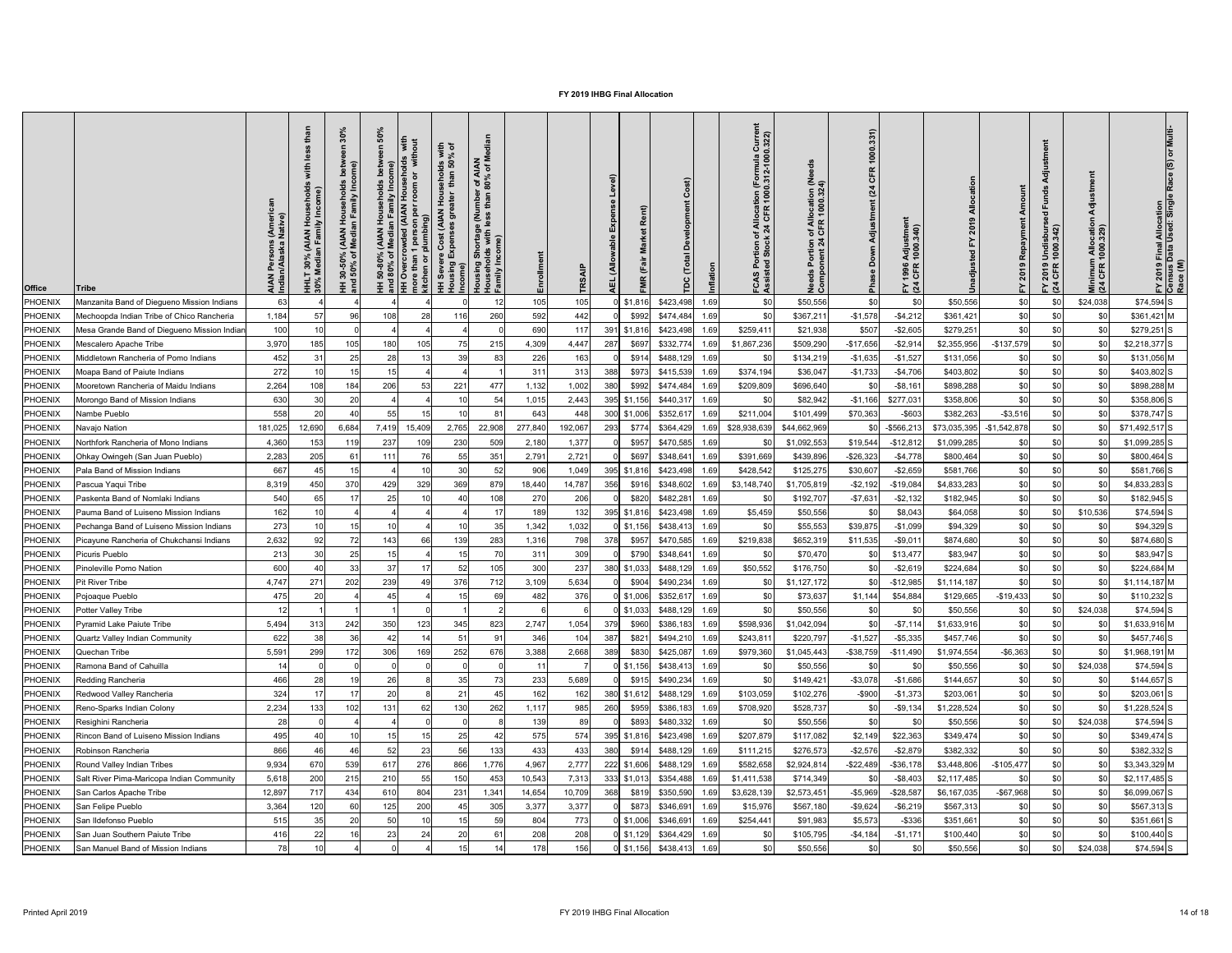| 572<br>$-$1,838$<br>$-$9,791$<br>\$0<br>30<br>294<br>\$274,915<br>\$113,505<br>\$0<br>\$0<br>\$376,791 S<br>PHOENIX<br>San Pasqual Band of Diegueno Mission Indians<br>30<br>15<br>20<br>429<br>\$423,498<br>\$386,582<br>10<br>44<br>395 \$1,816<br>1.69<br>761<br>$-$9,130$<br>25<br>\$342,715<br>$-$1,686$<br>\$248,842<br>\$0<br>89<br>487<br>413<br>\$873<br>\$134,031<br>\$0<br>$$239,712$ S<br>PHOENIX<br>Sandia Pueblo<br>59<br>15<br>1.69<br>\$116,498<br>\$0<br>14<br>704<br>20<br>30<br>65<br>765<br>681<br>\$873<br>\$102,203<br>$-$1,345$<br>\$183,382<br>\$0<br>\$0<br>$$183,382$ S<br>\$346,691<br>\$86,384<br>$- $3,861$<br>\$0<br>PHOENIX<br>Santa Ana Pueblo<br>15<br>1.69<br>220<br>2,764<br>\$0<br>\$0<br>1,599<br>50<br>20<br>300<br>$-$4,004$<br>$$765,299$ S<br>PHOENIX<br>Santa Clara Pueblo<br>95<br>2,200<br>\$717<br>\$346,691<br>\$505,909<br>\$263,393<br>\$765,299<br>\$0<br>11 <sub>0</sub><br>50<br>\$0<br>1.69<br>\$9,283<br>Santa Rosa Band of Cahuilla Indians<br>70<br>21<br>\$438,413<br>\$0<br>\$8,583<br>\$83,877 S<br>PHOENIX<br>10<br>141<br>395 \$1,156<br>\$15,455<br>\$50,556<br>\$66,011<br>\$0<br>141<br>1.69<br>\$0<br>\$0<br>586<br>25<br>20<br>738<br>701<br>\$929<br>\$446,999<br>\$417,527<br>\$0<br>$- $3,589$<br>\$479,197<br>\$0<br>$$479,197$ S<br>PHOENIX<br>Santa Rosa Indian Community<br>378<br>\$65,259<br>\$0<br>1.69<br>187<br>\$0<br>\$0<br>30<br>400<br>395 \$1,917<br>\$468,714<br>\$207,608<br>\$259,497<br>$$259,497$ S<br>Santa Ynez Band of Chumash Mission Indians<br>44<br>154<br>\$0<br>\$0<br>PHOENIX<br>\$51,889<br>1.69<br>\$0<br>526<br>294<br>\$0<br>\$0<br>32<br>88<br>263<br>$0$ \$1,875<br>\$488,129<br>\$170,377<br>$-$1,668$<br>\$166,766<br>$$166,766$ S<br>PHOENIX<br>Scotts Valley Band of Pomo Indians<br>28<br>28<br>34<br>$-$1,944$<br>\$0<br>14<br>1.69<br>932<br>130<br>\$560,420<br>\$0<br>\$0<br>$$560,420$ S<br>PHOENIX<br>56<br>644<br>380 \$1,508<br>\$488,129<br>\$274,663<br>\$293,362<br>$-$2,564$<br>$-$ \$5,04 $\cdot$<br>\$0<br>Sherwood Valley Rancheria of Pomo Indians<br>50<br>49<br>24<br>60<br>466<br>1.69<br>79<br>\$0<br>\$0<br>898<br>71<br>197<br>1,688<br>$-$13,885$<br>$-$ \$4,34 $\cdot$<br>PHOENIX<br>Shingle Springs Band of Miwok Indians<br>124<br>449<br>0 \$1,086<br>\$480,332<br>\$390,683<br>\$372,458<br>\$0<br>$$372,458$ S<br>1.69<br>\$0<br>\$0<br>479<br>\$0<br>1 <sup>1</sup><br>45<br>963<br>963<br>\$49,486<br>\$181,759<br>$$319,377$ S<br>PHOENIX<br>Soboba Band of Luiseno Indians<br>25<br>15<br>395 \$1,156<br>\$438,413<br>\$72,302<br>\$15,830<br>\$319,377<br>1.69<br>\$0<br>133<br>\$24,038<br>PHOENIX<br>\$50,556<br>\$50,556<br>$$74,594$ S<br>Summit Lake Paiute Tribe<br>106<br>\$944<br>\$392,147<br>\$0<br>1.69<br>1,667<br>\$172,536<br>$- $3,064$<br>\$767,500<br>\$0<br>\$0<br>\$767,500 M<br>PHOENIX<br>35<br>55<br>30<br>1,757<br>387<br>\$868<br>\$487,375<br>\$110,653<br>Susanville Indian Rancheria<br>20<br>89<br>1,171<br>\$468,480<br>1.69<br>\$0<br>120<br>153<br>\$24,038<br>$$74,594$ S<br>Sycuan Band of Kumeyaay Nation<br>\$423,498<br>\$50,556<br>\$50,556<br>PHOENIX<br>73<br>395<br>\$1,816<br>1.69<br>\$0<br>\$0<br>\$24,038<br>115<br>\$0<br>\$50,556<br>$$74,594$ S<br>PHOENIX<br>\$958<br>\$488,479<br>\$50,556<br>Table Mountain Rancheria<br>1.6<br>\$0<br>1,331<br>220<br>2,410<br>\$38,566<br>\$174,705<br>\$488,142<br>$$488,142$ S<br>PHOENIX<br>80<br>80<br>55<br>2,543<br>\$790<br>\$348,641<br>\$274,87<br>\$ <sub>0</sub><br><b>Taos Pueblo</b><br>1.6<br>\$0<br>\$24,038<br><b>PHOENIX</b><br>\$432,938<br>\$50,556<br>\$50,556<br>\$74,594 M<br>Tejon Indian Tribe<br>\$C<br>1.69<br>\$0<br>\$0<br>$-$2,000$<br>1,070<br>177<br>2,597<br>\$397,995<br>\$671,869<br>$$1,322,120$ S<br>PHOENIX<br><b>Te-Moak Tribe of Western Shoshone Indians</b><br>10 <sub>S</sub><br>68<br>77<br>33<br>2,597<br>418<br>\$959<br>\$242,478<br>$-$5,973$<br>\$415,74<br>\$1,324,120<br>\$ <sub>0</sub><br>1.69<br>405<br>527<br>435<br>\$36,523<br>\$50,556<br>\$16,376<br>\$122,032<br>\$0<br>$$122,032$ S<br>PHOENIX<br>Tesuque Pueblo<br>10<br>21<br>$0$ \$1,006<br>\$352,617<br>\$18,577<br>\$0<br>10<br>1.69<br>783<br>9,477<br>162<br>434<br>1,891<br>26,673<br>1,522<br>26,673<br>170<br>\$873<br>\$1,267,22'<br>\$3,066,808<br>\$213,210<br>$-$ \$21,456<br>\$4,525,783<br>\$1,009,447<br>\$ <sub>0</sub><br>$$5,535,230$ S<br>PHOENIX<br>Tohono O'Odham Nation<br>\$354,488<br>1.69<br>-411<br>528<br>\$0<br>2,819<br>165<br>191<br>66<br>230<br>1,569<br>3,191<br>\$905<br>\$1,008,489<br>$-$11,509$<br>\$987,510<br>\$C<br>\$0<br>\$987,510 S<br><b>PHOENIX</b><br>Tolowa Dee-ni' Nation (Smith River Rancheria)<br>\$480,332<br>$-$9,471$<br>1.69<br>\$0<br>\$24,038<br>$$74,594$ S<br>PHOENIX<br>96<br>131<br>\$861<br>\$360,531<br>\$50,556<br>\$50,556<br>Tonto Apache Tribe of Arizona<br>1.69<br>\$0<br>25<br>$-$ \$462<br>$-$9,272$<br>266<br>573<br>32 <sup>1</sup><br>\$28,653<br>\$180,932<br>\$0<br>395 \$1,155<br>\$440,317<br>\$99,140<br>\$53,602<br>\$0<br>\$171,660 M<br>PHOENIX<br>Torres-Martinez Desert Cahuilla Indians<br>19<br>1.69<br>3,202<br>163<br>202<br>369<br>1,205<br>\$678,749<br>$-$10,330$<br>19<br>9 <sup>′</sup><br>1,601<br>\$925,728<br>\$1,594,146<br>\$C<br>\$0<br>\$ <sub>0</sub><br>$$1,594,146$ S<br>91<br>373<br>\$842<br>\$474,834<br>PHOENIX<br>Tule River Indian Tribe<br>\$0<br>1.69<br>726<br>363<br>2,812<br>378<br>$-$12,299$<br>$- $3,900$<br>\$404,140<br>\$C<br>\$0<br>92<br>38<br>\$957<br>\$470,585<br>\$133,099<br>\$287,24<br>\$ <sub>6</sub><br>$$404,140$ S<br>PHOENIX<br><b>Tuolumne Band of Me-Wuk Indians</b><br>34<br>119<br>1.6<br>\$0<br>\$50,556<br>\$24,038<br>$$74,594$ S<br>PHOENIX<br>-13<br>\$438,413<br>\$50,556<br>Twenty-Nine Palms Band of Mission Indians<br>$0$ \$1,156<br>1.69<br>\$0<br>\$0<br>\$0<br>526<br>22<br>263<br>214<br>\$ <sub>0</sub><br>57<br>$0$ \$1,086<br>\$480,332<br>\$0<br>\$143,980<br>$-$1,012$<br>$-$1,647$<br>\$141,321<br>$$141,321$ S<br>PHOENIX<br>United Auburn Indian Community<br>1.69<br>42<br>\$0<br>12<br>68<br>136<br>\$24,038<br>67<br>$0$ \$1,229<br>\$458,890<br>\$ſ<br>\$50,556<br>\$50,556<br>$$74,594$ S<br>PHOENIX<br>Jtu Utu Gwaiti Paiute Tribe<br>1.69<br>\$0<br>224<br>\$C<br>329<br>38<br>268<br>\$187,844<br>\$11,791<br>\$0<br>$$187,844$ S<br><b>PHOENIX</b><br>\$67,545<br>$-$1,090$<br>\$109,598<br>Viejas Group of Capitan Grande Band<br>395 \$1,816<br>\$423,498<br>1.69<br>$-$75,458$<br>6,016<br>358<br>274<br>352<br>904<br>3,008<br>\$2,137,948<br>\$ <sub>0</sub><br>167<br>349<br>1,740<br>\$657,050<br>\$1,496,366<br>\$2,062,490 S<br>PHOENIX<br><b>Nalker River Paiute Tribe</b><br>349<br>\$956<br>\$392,147<br>$-$15,468$<br>\$0<br>1.69<br>185<br>419<br>1,580<br>\$1,595,932<br>\$C<br><b>PHOENIX</b><br>3,164<br>188<br>144<br>88<br>184<br>1,582<br>385<br>\$959<br>\$392,147<br>\$837,265<br>\$772,660<br>$-$13,993$<br>\$0<br>$$1,595,932$ S<br>Nashoe Tribe<br>\$0<br>1.6<br>575<br>285<br>\$0<br>14,67'<br>93<br>515<br>1,015<br>13,230<br>12,213<br>\$3,120,919<br>\$6,861,233<br>PHOENIX<br>,402<br>163<br>\$739<br>\$354,488<br>\$3,776,874<br>$-$36,56$<br>\$ <sub>0</sub><br>\$6,861,233 S<br>White Mountain Apache (Fort Apache)<br>235<br>15,279<br>$-$13,751$<br>\$0<br>1,320<br>83<br>$2^{\frac{1}{2}}$<br>\$460,550<br>\$455,265<br>$-$5,086$<br>\$436,427<br>\$0<br>\$436,427 S<br><b>PHOENIX</b><br>660<br>$0$ \$1,086<br>57<br><b>Nilton Rancheria</b><br>117<br>∣.6<br>\$0<br>\$24,038<br><b>PHOENIX</b><br>66<br>\$392,147<br>\$50,556<br>$$74,594$ S<br>47<br>77<br>\$944<br>1.69<br>\$50,556<br>Winnemucca Indian Colony<br>\$0<br>526<br>96<br>\$492,26<br>\$0<br>\$24,038<br>\$74,594 M<br><b>PHOENIX</b><br>Wiyot Tribe (Table Bluff)<br>86<br>33<br>\$956<br>1.69<br>\$50,556<br>\$0<br>\$50,556<br>\$0<br>\$0<br>665<br>50<br>134<br>2,011<br>356<br>\$889,959<br>\$163,258<br>$-$ \$6,888<br>\$1,122,099<br>$$1,122,099$ S<br>PHOENIX<br>80<br>35<br>2,134<br>\$891<br>\$362,480<br>\$75,770<br>Yavapai-Apache Nation (Camp Verde)<br>1.69<br>\$0<br>137<br>35<br>272<br>\$0<br>\$24,038<br>\$891<br>\$362,480<br>\$50,556<br>\$50,556<br>$$74,594$ S<br>PHOENIX<br>Yavapai-Prescott Indian Tribe<br>1.69<br>284<br>ፍሰ<br>PHOENIX<br>1,819<br>107I<br>50<br>467<br>335 \$958 \$392,147 1.69<br>\$293,649<br>\$455,621<br>\$0<br>$-$4,847$<br>\$744,424<br>$\mathfrak{c}_0$<br>ፍሰ<br>\$744,424 <b>S</b><br>108<br>83<br>106<br>1133<br>Yerington Paiute Tribe<br>ט ט<br>1 V I<br>ັບບ∣<br>1 U U<br>טטו, ו<br>Ψ⊻∣<br>ູບ<br>ູ∾ບ∣<br>20<br>380 \$1,203 \$480,332 1.69<br>\$0<br>88<br>\$0<br>\$24,038<br>$$74,594$ S<br>PHOENIX<br>\$0<br>\$50,556<br>\$0<br>\$50,556<br>\$0<br>Yocha Dehe Wintun Nation (Rumsey Rancheria<br>44<br>-44<br>22<br>40<br>$$959$ $$415,539$ 1.69<br>\$0<br>378<br>22<br>189<br>116<br>382<br>\$208,921<br>\$0<br>$-$2,667$<br>\$301,800<br>\$0<br>$$301,800$ S<br>PHOENIX<br>Yomba Shoshone Tribe<br>17<br>\$95,547 | <b>Office</b> | <b>Tribe</b> | AIAN Persons (Ameri<br>Indian/Alaska Native) | ehold:<br>come;<br>nl vii<br>iiv In<br>AIAN)<br>an Fami<br>30%<br><b>Media</b><br>HHLT<br>30% N | 30%<br>ome)<br><b>nily</b> In<br>$rac{5}{2}$ $rac{1}{2}$<br>(AIAN<br>Media<br>ని స<br>$150\%$ | <u>ငွ</u><br>ঁ০ | room | with<br>% of<br><b>9 8</b><br>ehol<br>than<br>Tour<br>That<br>Š | <b>IAN</b><br>of M.<br>r of A<br>80%<br>mbei<br>than<br>rtage (Nu<br>with less 1<br>စ်<br>guis | TR <sub>S</sub> | evel)<br>able<br>(Allo<br>파 | ent)<br>œ | $\ddot{t}$ | Currel<br>0.322)<br>ation (Formula<br>! 1000.312-1000<br>of Allocat<br>:k 24 CFR<br>ုပ် ပွဲ | eed<br>of Allocation (Ne<br>1 CFR 1000.324)<br>$5\frac{4}{3}$<br>မွီ ပိ | 1000.331)<br><b>CFR</b><br>(24)<br>$\overline{\mathbf{r}}$<br>Adjustme<br>Down<br>Pha | ゠<br>Adjustmer<br>1000.340)<br>1996<br>CFR<br>$\Sigma_{\alpha}$ | Amount | 'ਰ<br>$\overline{e}$<br>′ 2019 Undisburs<br>1 CFR 1000.342)<br>$E \tilde{q}$ | ᇹ<br>Minimum Allocatio<br>(24 CFR 1000.329) | Multi<br>) Final Allocation<br>Data Used: Single<br>FY 2019 F<br>Census D<br>Race (M) |
|-----------------------------------------------------------------------------------------------------------------------------------------------------------------------------------------------------------------------------------------------------------------------------------------------------------------------------------------------------------------------------------------------------------------------------------------------------------------------------------------------------------------------------------------------------------------------------------------------------------------------------------------------------------------------------------------------------------------------------------------------------------------------------------------------------------------------------------------------------------------------------------------------------------------------------------------------------------------------------------------------------------------------------------------------------------------------------------------------------------------------------------------------------------------------------------------------------------------------------------------------------------------------------------------------------------------------------------------------------------------------------------------------------------------------------------------------------------------------------------------------------------------------------------------------------------------------------------------------------------------------------------------------------------------------------------------------------------------------------------------------------------------------------------------------------------------------------------------------------------------------------------------------------------------------------------------------------------------------------------------------------------------------------------------------------------------------------------------------------------------------------------------------------------------------------------------------------------------------------------------------------------------------------------------------------------------------------------------------------------------------------------------------------------------------------------------------------------------------------------------------------------------------------------------------------------------------------------------------------------------------------------------------------------------------------------------------------------------------------------------------------------------------------------------------------------------------------------------------------------------------------------------------------------------------------------------------------------------------------------------------------------------------------------------------------------------------------------------------------------------------------------------------------------------------------------------------------------------------------------------------------------------------------------------------------------------------------------------------------------------------------------------------------------------------------------------------------------------------------------------------------------------------------------------------------------------------------------------------------------------------------------------------------------------------------------------------------------------------------------------------------------------------------------------------------------------------------------------------------------------------------------------------------------------------------------------------------------------------------------------------------------------------------------------------------------------------------------------------------------------------------------------------------------------------------------------------------------------------------------------------------------------------------------------------------------------------------------------------------------------------------------------------------------------------------------------------------------------------------------------------------------------------------------------------------------------------------------------------------------------------------------------------------------------------------------------------------------------------------------------------------------------------------------------------------------------------------------------------------------------------------------------------------------------------------------------------------------------------------------------------------------------------------------------------------------------------------------------------------------------------------------------------------------------------------------------------------------------------------------------------------------------------------------------------------------------------------------------------------------------------------------------------------------------------------------------------------------------------------------------------------------------------------------------------------------------------------------------------------------------------------------------------------------------------------------------------------------------------------------------------------------------------------------------------------------------------------------------------------------------------------------------------------------------------------------------------------------------------------------------------------------------------------------------------------------------------------------------------------------------------------------------------------------------------------------------------------------------------------------------------------------------------------------------------------------------------------------------------------------------------------------------------------------------------------------------------------------------------------------------------------------------------------------------------------------------------------------------------------------------------------------------------------------------------------------------------------------------------------------------------------------------------------------------------------------------------------------------------------------------------------------------------------------------------------------------------------------------------------------------------------------------------------------------------------------------------------------------------------------------------------------------------------------------------------------------------------------------------------------------------------------------------------------------------------------------------------------------------------------------------------------------------------------------------------------------------------------------------------------------------------------------------------------------------------------------------------------------------------------------------------------------------------------------------------------------------------------------------------------------------------------------------------------------------------------------------------------------------------------------------------------------------------------------------------------------------------------------------------------------------------------------------------------------------------------------------------------------------------------------------------------------------------------------------------------------------------------------------------------------------------------------------------------------------------------------------------------------------------------------------------------------------------------------------------------------------------------------------------------------------------------------------------------------------------------------------------------------------------------------------------------------------------------------------------------------------------------------------------------------------------------------------------------------------------------------------------------------------------------------------------------------------------------------------------------------------------------------------------------------------------------|---------------|--------------|----------------------------------------------|-------------------------------------------------------------------------------------------------|-----------------------------------------------------------------------------------------------|-----------------|------|-----------------------------------------------------------------|------------------------------------------------------------------------------------------------|-----------------|-----------------------------|-----------|------------|---------------------------------------------------------------------------------------------|-------------------------------------------------------------------------|---------------------------------------------------------------------------------------|-----------------------------------------------------------------|--------|------------------------------------------------------------------------------|---------------------------------------------|---------------------------------------------------------------------------------------|
|                                                                                                                                                                                                                                                                                                                                                                                                                                                                                                                                                                                                                                                                                                                                                                                                                                                                                                                                                                                                                                                                                                                                                                                                                                                                                                                                                                                                                                                                                                                                                                                                                                                                                                                                                                                                                                                                                                                                                                                                                                                                                                                                                                                                                                                                                                                                                                                                                                                                                                                                                                                                                                                                                                                                                                                                                                                                                                                                                                                                                                                                                                                                                                                                                                                                                                                                                                                                                                                                                                                                                                                                                                                                                                                                                                                                                                                                                                                                                                                                                                                                                                                                                                                                                                                                                                                                                                                                                                                                                                                                                                                                                                                                                                                                                                                                                                                                                                                                                                                                                                                                                                                                                                                                                                                                                                                                                                                                                                                                                                                                                                                                                                                                                                                                                                                                                                                                                                                                                                                                                                                                                                                                                                                                                                                                                                                                                                                                                                                                                                                                                                                                                                                                                                                                                                                                                                                                                                                                                                                                                                                                                                                                                                                                                                                                                                                                                                                                                                                                                                                                                                                                                                                                                                                                                                                                                                                                                                                                                                                                                                                                                                                                                                                                                                                                                                                                                                                                                                                                                                                                                                                                                                                                                                                                                                                                                                                                                                                                                                                                           |               |              |                                              |                                                                                                 |                                                                                               |                 |      |                                                                 |                                                                                                |                 |                             |           |            |                                                                                             |                                                                         |                                                                                       |                                                                 |        |                                                                              |                                             |                                                                                       |
|                                                                                                                                                                                                                                                                                                                                                                                                                                                                                                                                                                                                                                                                                                                                                                                                                                                                                                                                                                                                                                                                                                                                                                                                                                                                                                                                                                                                                                                                                                                                                                                                                                                                                                                                                                                                                                                                                                                                                                                                                                                                                                                                                                                                                                                                                                                                                                                                                                                                                                                                                                                                                                                                                                                                                                                                                                                                                                                                                                                                                                                                                                                                                                                                                                                                                                                                                                                                                                                                                                                                                                                                                                                                                                                                                                                                                                                                                                                                                                                                                                                                                                                                                                                                                                                                                                                                                                                                                                                                                                                                                                                                                                                                                                                                                                                                                                                                                                                                                                                                                                                                                                                                                                                                                                                                                                                                                                                                                                                                                                                                                                                                                                                                                                                                                                                                                                                                                                                                                                                                                                                                                                                                                                                                                                                                                                                                                                                                                                                                                                                                                                                                                                                                                                                                                                                                                                                                                                                                                                                                                                                                                                                                                                                                                                                                                                                                                                                                                                                                                                                                                                                                                                                                                                                                                                                                                                                                                                                                                                                                                                                                                                                                                                                                                                                                                                                                                                                                                                                                                                                                                                                                                                                                                                                                                                                                                                                                                                                                                                                                           |               |              |                                              |                                                                                                 |                                                                                               |                 |      |                                                                 |                                                                                                |                 |                             |           |            |                                                                                             |                                                                         |                                                                                       |                                                                 |        |                                                                              |                                             |                                                                                       |
|                                                                                                                                                                                                                                                                                                                                                                                                                                                                                                                                                                                                                                                                                                                                                                                                                                                                                                                                                                                                                                                                                                                                                                                                                                                                                                                                                                                                                                                                                                                                                                                                                                                                                                                                                                                                                                                                                                                                                                                                                                                                                                                                                                                                                                                                                                                                                                                                                                                                                                                                                                                                                                                                                                                                                                                                                                                                                                                                                                                                                                                                                                                                                                                                                                                                                                                                                                                                                                                                                                                                                                                                                                                                                                                                                                                                                                                                                                                                                                                                                                                                                                                                                                                                                                                                                                                                                                                                                                                                                                                                                                                                                                                                                                                                                                                                                                                                                                                                                                                                                                                                                                                                                                                                                                                                                                                                                                                                                                                                                                                                                                                                                                                                                                                                                                                                                                                                                                                                                                                                                                                                                                                                                                                                                                                                                                                                                                                                                                                                                                                                                                                                                                                                                                                                                                                                                                                                                                                                                                                                                                                                                                                                                                                                                                                                                                                                                                                                                                                                                                                                                                                                                                                                                                                                                                                                                                                                                                                                                                                                                                                                                                                                                                                                                                                                                                                                                                                                                                                                                                                                                                                                                                                                                                                                                                                                                                                                                                                                                                                                           |               |              |                                              |                                                                                                 |                                                                                               |                 |      |                                                                 |                                                                                                |                 |                             |           |            |                                                                                             |                                                                         |                                                                                       |                                                                 |        |                                                                              |                                             |                                                                                       |
|                                                                                                                                                                                                                                                                                                                                                                                                                                                                                                                                                                                                                                                                                                                                                                                                                                                                                                                                                                                                                                                                                                                                                                                                                                                                                                                                                                                                                                                                                                                                                                                                                                                                                                                                                                                                                                                                                                                                                                                                                                                                                                                                                                                                                                                                                                                                                                                                                                                                                                                                                                                                                                                                                                                                                                                                                                                                                                                                                                                                                                                                                                                                                                                                                                                                                                                                                                                                                                                                                                                                                                                                                                                                                                                                                                                                                                                                                                                                                                                                                                                                                                                                                                                                                                                                                                                                                                                                                                                                                                                                                                                                                                                                                                                                                                                                                                                                                                                                                                                                                                                                                                                                                                                                                                                                                                                                                                                                                                                                                                                                                                                                                                                                                                                                                                                                                                                                                                                                                                                                                                                                                                                                                                                                                                                                                                                                                                                                                                                                                                                                                                                                                                                                                                                                                                                                                                                                                                                                                                                                                                                                                                                                                                                                                                                                                                                                                                                                                                                                                                                                                                                                                                                                                                                                                                                                                                                                                                                                                                                                                                                                                                                                                                                                                                                                                                                                                                                                                                                                                                                                                                                                                                                                                                                                                                                                                                                                                                                                                                                                           |               |              |                                              |                                                                                                 |                                                                                               |                 |      |                                                                 |                                                                                                |                 |                             |           |            |                                                                                             |                                                                         |                                                                                       |                                                                 |        |                                                                              |                                             |                                                                                       |
|                                                                                                                                                                                                                                                                                                                                                                                                                                                                                                                                                                                                                                                                                                                                                                                                                                                                                                                                                                                                                                                                                                                                                                                                                                                                                                                                                                                                                                                                                                                                                                                                                                                                                                                                                                                                                                                                                                                                                                                                                                                                                                                                                                                                                                                                                                                                                                                                                                                                                                                                                                                                                                                                                                                                                                                                                                                                                                                                                                                                                                                                                                                                                                                                                                                                                                                                                                                                                                                                                                                                                                                                                                                                                                                                                                                                                                                                                                                                                                                                                                                                                                                                                                                                                                                                                                                                                                                                                                                                                                                                                                                                                                                                                                                                                                                                                                                                                                                                                                                                                                                                                                                                                                                                                                                                                                                                                                                                                                                                                                                                                                                                                                                                                                                                                                                                                                                                                                                                                                                                                                                                                                                                                                                                                                                                                                                                                                                                                                                                                                                                                                                                                                                                                                                                                                                                                                                                                                                                                                                                                                                                                                                                                                                                                                                                                                                                                                                                                                                                                                                                                                                                                                                                                                                                                                                                                                                                                                                                                                                                                                                                                                                                                                                                                                                                                                                                                                                                                                                                                                                                                                                                                                                                                                                                                                                                                                                                                                                                                                                                           |               |              |                                              |                                                                                                 |                                                                                               |                 |      |                                                                 |                                                                                                |                 |                             |           |            |                                                                                             |                                                                         |                                                                                       |                                                                 |        |                                                                              |                                             |                                                                                       |
|                                                                                                                                                                                                                                                                                                                                                                                                                                                                                                                                                                                                                                                                                                                                                                                                                                                                                                                                                                                                                                                                                                                                                                                                                                                                                                                                                                                                                                                                                                                                                                                                                                                                                                                                                                                                                                                                                                                                                                                                                                                                                                                                                                                                                                                                                                                                                                                                                                                                                                                                                                                                                                                                                                                                                                                                                                                                                                                                                                                                                                                                                                                                                                                                                                                                                                                                                                                                                                                                                                                                                                                                                                                                                                                                                                                                                                                                                                                                                                                                                                                                                                                                                                                                                                                                                                                                                                                                                                                                                                                                                                                                                                                                                                                                                                                                                                                                                                                                                                                                                                                                                                                                                                                                                                                                                                                                                                                                                                                                                                                                                                                                                                                                                                                                                                                                                                                                                                                                                                                                                                                                                                                                                                                                                                                                                                                                                                                                                                                                                                                                                                                                                                                                                                                                                                                                                                                                                                                                                                                                                                                                                                                                                                                                                                                                                                                                                                                                                                                                                                                                                                                                                                                                                                                                                                                                                                                                                                                                                                                                                                                                                                                                                                                                                                                                                                                                                                                                                                                                                                                                                                                                                                                                                                                                                                                                                                                                                                                                                                                                           |               |              |                                              |                                                                                                 |                                                                                               |                 |      |                                                                 |                                                                                                |                 |                             |           |            |                                                                                             |                                                                         |                                                                                       |                                                                 |        |                                                                              |                                             |                                                                                       |
|                                                                                                                                                                                                                                                                                                                                                                                                                                                                                                                                                                                                                                                                                                                                                                                                                                                                                                                                                                                                                                                                                                                                                                                                                                                                                                                                                                                                                                                                                                                                                                                                                                                                                                                                                                                                                                                                                                                                                                                                                                                                                                                                                                                                                                                                                                                                                                                                                                                                                                                                                                                                                                                                                                                                                                                                                                                                                                                                                                                                                                                                                                                                                                                                                                                                                                                                                                                                                                                                                                                                                                                                                                                                                                                                                                                                                                                                                                                                                                                                                                                                                                                                                                                                                                                                                                                                                                                                                                                                                                                                                                                                                                                                                                                                                                                                                                                                                                                                                                                                                                                                                                                                                                                                                                                                                                                                                                                                                                                                                                                                                                                                                                                                                                                                                                                                                                                                                                                                                                                                                                                                                                                                                                                                                                                                                                                                                                                                                                                                                                                                                                                                                                                                                                                                                                                                                                                                                                                                                                                                                                                                                                                                                                                                                                                                                                                                                                                                                                                                                                                                                                                                                                                                                                                                                                                                                                                                                                                                                                                                                                                                                                                                                                                                                                                                                                                                                                                                                                                                                                                                                                                                                                                                                                                                                                                                                                                                                                                                                                                                           |               |              |                                              |                                                                                                 |                                                                                               |                 |      |                                                                 |                                                                                                |                 |                             |           |            |                                                                                             |                                                                         |                                                                                       |                                                                 |        |                                                                              |                                             |                                                                                       |
|                                                                                                                                                                                                                                                                                                                                                                                                                                                                                                                                                                                                                                                                                                                                                                                                                                                                                                                                                                                                                                                                                                                                                                                                                                                                                                                                                                                                                                                                                                                                                                                                                                                                                                                                                                                                                                                                                                                                                                                                                                                                                                                                                                                                                                                                                                                                                                                                                                                                                                                                                                                                                                                                                                                                                                                                                                                                                                                                                                                                                                                                                                                                                                                                                                                                                                                                                                                                                                                                                                                                                                                                                                                                                                                                                                                                                                                                                                                                                                                                                                                                                                                                                                                                                                                                                                                                                                                                                                                                                                                                                                                                                                                                                                                                                                                                                                                                                                                                                                                                                                                                                                                                                                                                                                                                                                                                                                                                                                                                                                                                                                                                                                                                                                                                                                                                                                                                                                                                                                                                                                                                                                                                                                                                                                                                                                                                                                                                                                                                                                                                                                                                                                                                                                                                                                                                                                                                                                                                                                                                                                                                                                                                                                                                                                                                                                                                                                                                                                                                                                                                                                                                                                                                                                                                                                                                                                                                                                                                                                                                                                                                                                                                                                                                                                                                                                                                                                                                                                                                                                                                                                                                                                                                                                                                                                                                                                                                                                                                                                                                           |               |              |                                              |                                                                                                 |                                                                                               |                 |      |                                                                 |                                                                                                |                 |                             |           |            |                                                                                             |                                                                         |                                                                                       |                                                                 |        |                                                                              |                                             |                                                                                       |
|                                                                                                                                                                                                                                                                                                                                                                                                                                                                                                                                                                                                                                                                                                                                                                                                                                                                                                                                                                                                                                                                                                                                                                                                                                                                                                                                                                                                                                                                                                                                                                                                                                                                                                                                                                                                                                                                                                                                                                                                                                                                                                                                                                                                                                                                                                                                                                                                                                                                                                                                                                                                                                                                                                                                                                                                                                                                                                                                                                                                                                                                                                                                                                                                                                                                                                                                                                                                                                                                                                                                                                                                                                                                                                                                                                                                                                                                                                                                                                                                                                                                                                                                                                                                                                                                                                                                                                                                                                                                                                                                                                                                                                                                                                                                                                                                                                                                                                                                                                                                                                                                                                                                                                                                                                                                                                                                                                                                                                                                                                                                                                                                                                                                                                                                                                                                                                                                                                                                                                                                                                                                                                                                                                                                                                                                                                                                                                                                                                                                                                                                                                                                                                                                                                                                                                                                                                                                                                                                                                                                                                                                                                                                                                                                                                                                                                                                                                                                                                                                                                                                                                                                                                                                                                                                                                                                                                                                                                                                                                                                                                                                                                                                                                                                                                                                                                                                                                                                                                                                                                                                                                                                                                                                                                                                                                                                                                                                                                                                                                                                           |               |              |                                              |                                                                                                 |                                                                                               |                 |      |                                                                 |                                                                                                |                 |                             |           |            |                                                                                             |                                                                         |                                                                                       |                                                                 |        |                                                                              |                                             |                                                                                       |
|                                                                                                                                                                                                                                                                                                                                                                                                                                                                                                                                                                                                                                                                                                                                                                                                                                                                                                                                                                                                                                                                                                                                                                                                                                                                                                                                                                                                                                                                                                                                                                                                                                                                                                                                                                                                                                                                                                                                                                                                                                                                                                                                                                                                                                                                                                                                                                                                                                                                                                                                                                                                                                                                                                                                                                                                                                                                                                                                                                                                                                                                                                                                                                                                                                                                                                                                                                                                                                                                                                                                                                                                                                                                                                                                                                                                                                                                                                                                                                                                                                                                                                                                                                                                                                                                                                                                                                                                                                                                                                                                                                                                                                                                                                                                                                                                                                                                                                                                                                                                                                                                                                                                                                                                                                                                                                                                                                                                                                                                                                                                                                                                                                                                                                                                                                                                                                                                                                                                                                                                                                                                                                                                                                                                                                                                                                                                                                                                                                                                                                                                                                                                                                                                                                                                                                                                                                                                                                                                                                                                                                                                                                                                                                                                                                                                                                                                                                                                                                                                                                                                                                                                                                                                                                                                                                                                                                                                                                                                                                                                                                                                                                                                                                                                                                                                                                                                                                                                                                                                                                                                                                                                                                                                                                                                                                                                                                                                                                                                                                                                           |               |              |                                              |                                                                                                 |                                                                                               |                 |      |                                                                 |                                                                                                |                 |                             |           |            |                                                                                             |                                                                         |                                                                                       |                                                                 |        |                                                                              |                                             |                                                                                       |
|                                                                                                                                                                                                                                                                                                                                                                                                                                                                                                                                                                                                                                                                                                                                                                                                                                                                                                                                                                                                                                                                                                                                                                                                                                                                                                                                                                                                                                                                                                                                                                                                                                                                                                                                                                                                                                                                                                                                                                                                                                                                                                                                                                                                                                                                                                                                                                                                                                                                                                                                                                                                                                                                                                                                                                                                                                                                                                                                                                                                                                                                                                                                                                                                                                                                                                                                                                                                                                                                                                                                                                                                                                                                                                                                                                                                                                                                                                                                                                                                                                                                                                                                                                                                                                                                                                                                                                                                                                                                                                                                                                                                                                                                                                                                                                                                                                                                                                                                                                                                                                                                                                                                                                                                                                                                                                                                                                                                                                                                                                                                                                                                                                                                                                                                                                                                                                                                                                                                                                                                                                                                                                                                                                                                                                                                                                                                                                                                                                                                                                                                                                                                                                                                                                                                                                                                                                                                                                                                                                                                                                                                                                                                                                                                                                                                                                                                                                                                                                                                                                                                                                                                                                                                                                                                                                                                                                                                                                                                                                                                                                                                                                                                                                                                                                                                                                                                                                                                                                                                                                                                                                                                                                                                                                                                                                                                                                                                                                                                                                                                           |               |              |                                              |                                                                                                 |                                                                                               |                 |      |                                                                 |                                                                                                |                 |                             |           |            |                                                                                             |                                                                         |                                                                                       |                                                                 |        |                                                                              |                                             |                                                                                       |
|                                                                                                                                                                                                                                                                                                                                                                                                                                                                                                                                                                                                                                                                                                                                                                                                                                                                                                                                                                                                                                                                                                                                                                                                                                                                                                                                                                                                                                                                                                                                                                                                                                                                                                                                                                                                                                                                                                                                                                                                                                                                                                                                                                                                                                                                                                                                                                                                                                                                                                                                                                                                                                                                                                                                                                                                                                                                                                                                                                                                                                                                                                                                                                                                                                                                                                                                                                                                                                                                                                                                                                                                                                                                                                                                                                                                                                                                                                                                                                                                                                                                                                                                                                                                                                                                                                                                                                                                                                                                                                                                                                                                                                                                                                                                                                                                                                                                                                                                                                                                                                                                                                                                                                                                                                                                                                                                                                                                                                                                                                                                                                                                                                                                                                                                                                                                                                                                                                                                                                                                                                                                                                                                                                                                                                                                                                                                                                                                                                                                                                                                                                                                                                                                                                                                                                                                                                                                                                                                                                                                                                                                                                                                                                                                                                                                                                                                                                                                                                                                                                                                                                                                                                                                                                                                                                                                                                                                                                                                                                                                                                                                                                                                                                                                                                                                                                                                                                                                                                                                                                                                                                                                                                                                                                                                                                                                                                                                                                                                                                                                           |               |              |                                              |                                                                                                 |                                                                                               |                 |      |                                                                 |                                                                                                |                 |                             |           |            |                                                                                             |                                                                         |                                                                                       |                                                                 |        |                                                                              |                                             |                                                                                       |
|                                                                                                                                                                                                                                                                                                                                                                                                                                                                                                                                                                                                                                                                                                                                                                                                                                                                                                                                                                                                                                                                                                                                                                                                                                                                                                                                                                                                                                                                                                                                                                                                                                                                                                                                                                                                                                                                                                                                                                                                                                                                                                                                                                                                                                                                                                                                                                                                                                                                                                                                                                                                                                                                                                                                                                                                                                                                                                                                                                                                                                                                                                                                                                                                                                                                                                                                                                                                                                                                                                                                                                                                                                                                                                                                                                                                                                                                                                                                                                                                                                                                                                                                                                                                                                                                                                                                                                                                                                                                                                                                                                                                                                                                                                                                                                                                                                                                                                                                                                                                                                                                                                                                                                                                                                                                                                                                                                                                                                                                                                                                                                                                                                                                                                                                                                                                                                                                                                                                                                                                                                                                                                                                                                                                                                                                                                                                                                                                                                                                                                                                                                                                                                                                                                                                                                                                                                                                                                                                                                                                                                                                                                                                                                                                                                                                                                                                                                                                                                                                                                                                                                                                                                                                                                                                                                                                                                                                                                                                                                                                                                                                                                                                                                                                                                                                                                                                                                                                                                                                                                                                                                                                                                                                                                                                                                                                                                                                                                                                                                                                           |               |              |                                              |                                                                                                 |                                                                                               |                 |      |                                                                 |                                                                                                |                 |                             |           |            |                                                                                             |                                                                         |                                                                                       |                                                                 |        |                                                                              |                                             |                                                                                       |
|                                                                                                                                                                                                                                                                                                                                                                                                                                                                                                                                                                                                                                                                                                                                                                                                                                                                                                                                                                                                                                                                                                                                                                                                                                                                                                                                                                                                                                                                                                                                                                                                                                                                                                                                                                                                                                                                                                                                                                                                                                                                                                                                                                                                                                                                                                                                                                                                                                                                                                                                                                                                                                                                                                                                                                                                                                                                                                                                                                                                                                                                                                                                                                                                                                                                                                                                                                                                                                                                                                                                                                                                                                                                                                                                                                                                                                                                                                                                                                                                                                                                                                                                                                                                                                                                                                                                                                                                                                                                                                                                                                                                                                                                                                                                                                                                                                                                                                                                                                                                                                                                                                                                                                                                                                                                                                                                                                                                                                                                                                                                                                                                                                                                                                                                                                                                                                                                                                                                                                                                                                                                                                                                                                                                                                                                                                                                                                                                                                                                                                                                                                                                                                                                                                                                                                                                                                                                                                                                                                                                                                                                                                                                                                                                                                                                                                                                                                                                                                                                                                                                                                                                                                                                                                                                                                                                                                                                                                                                                                                                                                                                                                                                                                                                                                                                                                                                                                                                                                                                                                                                                                                                                                                                                                                                                                                                                                                                                                                                                                                                           |               |              |                                              |                                                                                                 |                                                                                               |                 |      |                                                                 |                                                                                                |                 |                             |           |            |                                                                                             |                                                                         |                                                                                       |                                                                 |        |                                                                              |                                             |                                                                                       |
|                                                                                                                                                                                                                                                                                                                                                                                                                                                                                                                                                                                                                                                                                                                                                                                                                                                                                                                                                                                                                                                                                                                                                                                                                                                                                                                                                                                                                                                                                                                                                                                                                                                                                                                                                                                                                                                                                                                                                                                                                                                                                                                                                                                                                                                                                                                                                                                                                                                                                                                                                                                                                                                                                                                                                                                                                                                                                                                                                                                                                                                                                                                                                                                                                                                                                                                                                                                                                                                                                                                                                                                                                                                                                                                                                                                                                                                                                                                                                                                                                                                                                                                                                                                                                                                                                                                                                                                                                                                                                                                                                                                                                                                                                                                                                                                                                                                                                                                                                                                                                                                                                                                                                                                                                                                                                                                                                                                                                                                                                                                                                                                                                                                                                                                                                                                                                                                                                                                                                                                                                                                                                                                                                                                                                                                                                                                                                                                                                                                                                                                                                                                                                                                                                                                                                                                                                                                                                                                                                                                                                                                                                                                                                                                                                                                                                                                                                                                                                                                                                                                                                                                                                                                                                                                                                                                                                                                                                                                                                                                                                                                                                                                                                                                                                                                                                                                                                                                                                                                                                                                                                                                                                                                                                                                                                                                                                                                                                                                                                                                                           |               |              |                                              |                                                                                                 |                                                                                               |                 |      |                                                                 |                                                                                                |                 |                             |           |            |                                                                                             |                                                                         |                                                                                       |                                                                 |        |                                                                              |                                             |                                                                                       |
|                                                                                                                                                                                                                                                                                                                                                                                                                                                                                                                                                                                                                                                                                                                                                                                                                                                                                                                                                                                                                                                                                                                                                                                                                                                                                                                                                                                                                                                                                                                                                                                                                                                                                                                                                                                                                                                                                                                                                                                                                                                                                                                                                                                                                                                                                                                                                                                                                                                                                                                                                                                                                                                                                                                                                                                                                                                                                                                                                                                                                                                                                                                                                                                                                                                                                                                                                                                                                                                                                                                                                                                                                                                                                                                                                                                                                                                                                                                                                                                                                                                                                                                                                                                                                                                                                                                                                                                                                                                                                                                                                                                                                                                                                                                                                                                                                                                                                                                                                                                                                                                                                                                                                                                                                                                                                                                                                                                                                                                                                                                                                                                                                                                                                                                                                                                                                                                                                                                                                                                                                                                                                                                                                                                                                                                                                                                                                                                                                                                                                                                                                                                                                                                                                                                                                                                                                                                                                                                                                                                                                                                                                                                                                                                                                                                                                                                                                                                                                                                                                                                                                                                                                                                                                                                                                                                                                                                                                                                                                                                                                                                                                                                                                                                                                                                                                                                                                                                                                                                                                                                                                                                                                                                                                                                                                                                                                                                                                                                                                                                                           |               |              |                                              |                                                                                                 |                                                                                               |                 |      |                                                                 |                                                                                                |                 |                             |           |            |                                                                                             |                                                                         |                                                                                       |                                                                 |        |                                                                              |                                             |                                                                                       |
|                                                                                                                                                                                                                                                                                                                                                                                                                                                                                                                                                                                                                                                                                                                                                                                                                                                                                                                                                                                                                                                                                                                                                                                                                                                                                                                                                                                                                                                                                                                                                                                                                                                                                                                                                                                                                                                                                                                                                                                                                                                                                                                                                                                                                                                                                                                                                                                                                                                                                                                                                                                                                                                                                                                                                                                                                                                                                                                                                                                                                                                                                                                                                                                                                                                                                                                                                                                                                                                                                                                                                                                                                                                                                                                                                                                                                                                                                                                                                                                                                                                                                                                                                                                                                                                                                                                                                                                                                                                                                                                                                                                                                                                                                                                                                                                                                                                                                                                                                                                                                                                                                                                                                                                                                                                                                                                                                                                                                                                                                                                                                                                                                                                                                                                                                                                                                                                                                                                                                                                                                                                                                                                                                                                                                                                                                                                                                                                                                                                                                                                                                                                                                                                                                                                                                                                                                                                                                                                                                                                                                                                                                                                                                                                                                                                                                                                                                                                                                                                                                                                                                                                                                                                                                                                                                                                                                                                                                                                                                                                                                                                                                                                                                                                                                                                                                                                                                                                                                                                                                                                                                                                                                                                                                                                                                                                                                                                                                                                                                                                                           |               |              |                                              |                                                                                                 |                                                                                               |                 |      |                                                                 |                                                                                                |                 |                             |           |            |                                                                                             |                                                                         |                                                                                       |                                                                 |        |                                                                              |                                             |                                                                                       |
|                                                                                                                                                                                                                                                                                                                                                                                                                                                                                                                                                                                                                                                                                                                                                                                                                                                                                                                                                                                                                                                                                                                                                                                                                                                                                                                                                                                                                                                                                                                                                                                                                                                                                                                                                                                                                                                                                                                                                                                                                                                                                                                                                                                                                                                                                                                                                                                                                                                                                                                                                                                                                                                                                                                                                                                                                                                                                                                                                                                                                                                                                                                                                                                                                                                                                                                                                                                                                                                                                                                                                                                                                                                                                                                                                                                                                                                                                                                                                                                                                                                                                                                                                                                                                                                                                                                                                                                                                                                                                                                                                                                                                                                                                                                                                                                                                                                                                                                                                                                                                                                                                                                                                                                                                                                                                                                                                                                                                                                                                                                                                                                                                                                                                                                                                                                                                                                                                                                                                                                                                                                                                                                                                                                                                                                                                                                                                                                                                                                                                                                                                                                                                                                                                                                                                                                                                                                                                                                                                                                                                                                                                                                                                                                                                                                                                                                                                                                                                                                                                                                                                                                                                                                                                                                                                                                                                                                                                                                                                                                                                                                                                                                                                                                                                                                                                                                                                                                                                                                                                                                                                                                                                                                                                                                                                                                                                                                                                                                                                                                                           |               |              |                                              |                                                                                                 |                                                                                               |                 |      |                                                                 |                                                                                                |                 |                             |           |            |                                                                                             |                                                                         |                                                                                       |                                                                 |        |                                                                              |                                             |                                                                                       |
|                                                                                                                                                                                                                                                                                                                                                                                                                                                                                                                                                                                                                                                                                                                                                                                                                                                                                                                                                                                                                                                                                                                                                                                                                                                                                                                                                                                                                                                                                                                                                                                                                                                                                                                                                                                                                                                                                                                                                                                                                                                                                                                                                                                                                                                                                                                                                                                                                                                                                                                                                                                                                                                                                                                                                                                                                                                                                                                                                                                                                                                                                                                                                                                                                                                                                                                                                                                                                                                                                                                                                                                                                                                                                                                                                                                                                                                                                                                                                                                                                                                                                                                                                                                                                                                                                                                                                                                                                                                                                                                                                                                                                                                                                                                                                                                                                                                                                                                                                                                                                                                                                                                                                                                                                                                                                                                                                                                                                                                                                                                                                                                                                                                                                                                                                                                                                                                                                                                                                                                                                                                                                                                                                                                                                                                                                                                                                                                                                                                                                                                                                                                                                                                                                                                                                                                                                                                                                                                                                                                                                                                                                                                                                                                                                                                                                                                                                                                                                                                                                                                                                                                                                                                                                                                                                                                                                                                                                                                                                                                                                                                                                                                                                                                                                                                                                                                                                                                                                                                                                                                                                                                                                                                                                                                                                                                                                                                                                                                                                                                                           |               |              |                                              |                                                                                                 |                                                                                               |                 |      |                                                                 |                                                                                                |                 |                             |           |            |                                                                                             |                                                                         |                                                                                       |                                                                 |        |                                                                              |                                             |                                                                                       |
|                                                                                                                                                                                                                                                                                                                                                                                                                                                                                                                                                                                                                                                                                                                                                                                                                                                                                                                                                                                                                                                                                                                                                                                                                                                                                                                                                                                                                                                                                                                                                                                                                                                                                                                                                                                                                                                                                                                                                                                                                                                                                                                                                                                                                                                                                                                                                                                                                                                                                                                                                                                                                                                                                                                                                                                                                                                                                                                                                                                                                                                                                                                                                                                                                                                                                                                                                                                                                                                                                                                                                                                                                                                                                                                                                                                                                                                                                                                                                                                                                                                                                                                                                                                                                                                                                                                                                                                                                                                                                                                                                                                                                                                                                                                                                                                                                                                                                                                                                                                                                                                                                                                                                                                                                                                                                                                                                                                                                                                                                                                                                                                                                                                                                                                                                                                                                                                                                                                                                                                                                                                                                                                                                                                                                                                                                                                                                                                                                                                                                                                                                                                                                                                                                                                                                                                                                                                                                                                                                                                                                                                                                                                                                                                                                                                                                                                                                                                                                                                                                                                                                                                                                                                                                                                                                                                                                                                                                                                                                                                                                                                                                                                                                                                                                                                                                                                                                                                                                                                                                                                                                                                                                                                                                                                                                                                                                                                                                                                                                                                                           |               |              |                                              |                                                                                                 |                                                                                               |                 |      |                                                                 |                                                                                                |                 |                             |           |            |                                                                                             |                                                                         |                                                                                       |                                                                 |        |                                                                              |                                             |                                                                                       |
|                                                                                                                                                                                                                                                                                                                                                                                                                                                                                                                                                                                                                                                                                                                                                                                                                                                                                                                                                                                                                                                                                                                                                                                                                                                                                                                                                                                                                                                                                                                                                                                                                                                                                                                                                                                                                                                                                                                                                                                                                                                                                                                                                                                                                                                                                                                                                                                                                                                                                                                                                                                                                                                                                                                                                                                                                                                                                                                                                                                                                                                                                                                                                                                                                                                                                                                                                                                                                                                                                                                                                                                                                                                                                                                                                                                                                                                                                                                                                                                                                                                                                                                                                                                                                                                                                                                                                                                                                                                                                                                                                                                                                                                                                                                                                                                                                                                                                                                                                                                                                                                                                                                                                                                                                                                                                                                                                                                                                                                                                                                                                                                                                                                                                                                                                                                                                                                                                                                                                                                                                                                                                                                                                                                                                                                                                                                                                                                                                                                                                                                                                                                                                                                                                                                                                                                                                                                                                                                                                                                                                                                                                                                                                                                                                                                                                                                                                                                                                                                                                                                                                                                                                                                                                                                                                                                                                                                                                                                                                                                                                                                                                                                                                                                                                                                                                                                                                                                                                                                                                                                                                                                                                                                                                                                                                                                                                                                                                                                                                                                                           |               |              |                                              |                                                                                                 |                                                                                               |                 |      |                                                                 |                                                                                                |                 |                             |           |            |                                                                                             |                                                                         |                                                                                       |                                                                 |        |                                                                              |                                             |                                                                                       |
|                                                                                                                                                                                                                                                                                                                                                                                                                                                                                                                                                                                                                                                                                                                                                                                                                                                                                                                                                                                                                                                                                                                                                                                                                                                                                                                                                                                                                                                                                                                                                                                                                                                                                                                                                                                                                                                                                                                                                                                                                                                                                                                                                                                                                                                                                                                                                                                                                                                                                                                                                                                                                                                                                                                                                                                                                                                                                                                                                                                                                                                                                                                                                                                                                                                                                                                                                                                                                                                                                                                                                                                                                                                                                                                                                                                                                                                                                                                                                                                                                                                                                                                                                                                                                                                                                                                                                                                                                                                                                                                                                                                                                                                                                                                                                                                                                                                                                                                                                                                                                                                                                                                                                                                                                                                                                                                                                                                                                                                                                                                                                                                                                                                                                                                                                                                                                                                                                                                                                                                                                                                                                                                                                                                                                                                                                                                                                                                                                                                                                                                                                                                                                                                                                                                                                                                                                                                                                                                                                                                                                                                                                                                                                                                                                                                                                                                                                                                                                                                                                                                                                                                                                                                                                                                                                                                                                                                                                                                                                                                                                                                                                                                                                                                                                                                                                                                                                                                                                                                                                                                                                                                                                                                                                                                                                                                                                                                                                                                                                                                                           |               |              |                                              |                                                                                                 |                                                                                               |                 |      |                                                                 |                                                                                                |                 |                             |           |            |                                                                                             |                                                                         |                                                                                       |                                                                 |        |                                                                              |                                             |                                                                                       |
|                                                                                                                                                                                                                                                                                                                                                                                                                                                                                                                                                                                                                                                                                                                                                                                                                                                                                                                                                                                                                                                                                                                                                                                                                                                                                                                                                                                                                                                                                                                                                                                                                                                                                                                                                                                                                                                                                                                                                                                                                                                                                                                                                                                                                                                                                                                                                                                                                                                                                                                                                                                                                                                                                                                                                                                                                                                                                                                                                                                                                                                                                                                                                                                                                                                                                                                                                                                                                                                                                                                                                                                                                                                                                                                                                                                                                                                                                                                                                                                                                                                                                                                                                                                                                                                                                                                                                                                                                                                                                                                                                                                                                                                                                                                                                                                                                                                                                                                                                                                                                                                                                                                                                                                                                                                                                                                                                                                                                                                                                                                                                                                                                                                                                                                                                                                                                                                                                                                                                                                                                                                                                                                                                                                                                                                                                                                                                                                                                                                                                                                                                                                                                                                                                                                                                                                                                                                                                                                                                                                                                                                                                                                                                                                                                                                                                                                                                                                                                                                                                                                                                                                                                                                                                                                                                                                                                                                                                                                                                                                                                                                                                                                                                                                                                                                                                                                                                                                                                                                                                                                                                                                                                                                                                                                                                                                                                                                                                                                                                                                                           |               |              |                                              |                                                                                                 |                                                                                               |                 |      |                                                                 |                                                                                                |                 |                             |           |            |                                                                                             |                                                                         |                                                                                       |                                                                 |        |                                                                              |                                             |                                                                                       |
|                                                                                                                                                                                                                                                                                                                                                                                                                                                                                                                                                                                                                                                                                                                                                                                                                                                                                                                                                                                                                                                                                                                                                                                                                                                                                                                                                                                                                                                                                                                                                                                                                                                                                                                                                                                                                                                                                                                                                                                                                                                                                                                                                                                                                                                                                                                                                                                                                                                                                                                                                                                                                                                                                                                                                                                                                                                                                                                                                                                                                                                                                                                                                                                                                                                                                                                                                                                                                                                                                                                                                                                                                                                                                                                                                                                                                                                                                                                                                                                                                                                                                                                                                                                                                                                                                                                                                                                                                                                                                                                                                                                                                                                                                                                                                                                                                                                                                                                                                                                                                                                                                                                                                                                                                                                                                                                                                                                                                                                                                                                                                                                                                                                                                                                                                                                                                                                                                                                                                                                                                                                                                                                                                                                                                                                                                                                                                                                                                                                                                                                                                                                                                                                                                                                                                                                                                                                                                                                                                                                                                                                                                                                                                                                                                                                                                                                                                                                                                                                                                                                                                                                                                                                                                                                                                                                                                                                                                                                                                                                                                                                                                                                                                                                                                                                                                                                                                                                                                                                                                                                                                                                                                                                                                                                                                                                                                                                                                                                                                                                                           |               |              |                                              |                                                                                                 |                                                                                               |                 |      |                                                                 |                                                                                                |                 |                             |           |            |                                                                                             |                                                                         |                                                                                       |                                                                 |        |                                                                              |                                             |                                                                                       |
|                                                                                                                                                                                                                                                                                                                                                                                                                                                                                                                                                                                                                                                                                                                                                                                                                                                                                                                                                                                                                                                                                                                                                                                                                                                                                                                                                                                                                                                                                                                                                                                                                                                                                                                                                                                                                                                                                                                                                                                                                                                                                                                                                                                                                                                                                                                                                                                                                                                                                                                                                                                                                                                                                                                                                                                                                                                                                                                                                                                                                                                                                                                                                                                                                                                                                                                                                                                                                                                                                                                                                                                                                                                                                                                                                                                                                                                                                                                                                                                                                                                                                                                                                                                                                                                                                                                                                                                                                                                                                                                                                                                                                                                                                                                                                                                                                                                                                                                                                                                                                                                                                                                                                                                                                                                                                                                                                                                                                                                                                                                                                                                                                                                                                                                                                                                                                                                                                                                                                                                                                                                                                                                                                                                                                                                                                                                                                                                                                                                                                                                                                                                                                                                                                                                                                                                                                                                                                                                                                                                                                                                                                                                                                                                                                                                                                                                                                                                                                                                                                                                                                                                                                                                                                                                                                                                                                                                                                                                                                                                                                                                                                                                                                                                                                                                                                                                                                                                                                                                                                                                                                                                                                                                                                                                                                                                                                                                                                                                                                                                                           |               |              |                                              |                                                                                                 |                                                                                               |                 |      |                                                                 |                                                                                                |                 |                             |           |            |                                                                                             |                                                                         |                                                                                       |                                                                 |        |                                                                              |                                             |                                                                                       |
|                                                                                                                                                                                                                                                                                                                                                                                                                                                                                                                                                                                                                                                                                                                                                                                                                                                                                                                                                                                                                                                                                                                                                                                                                                                                                                                                                                                                                                                                                                                                                                                                                                                                                                                                                                                                                                                                                                                                                                                                                                                                                                                                                                                                                                                                                                                                                                                                                                                                                                                                                                                                                                                                                                                                                                                                                                                                                                                                                                                                                                                                                                                                                                                                                                                                                                                                                                                                                                                                                                                                                                                                                                                                                                                                                                                                                                                                                                                                                                                                                                                                                                                                                                                                                                                                                                                                                                                                                                                                                                                                                                                                                                                                                                                                                                                                                                                                                                                                                                                                                                                                                                                                                                                                                                                                                                                                                                                                                                                                                                                                                                                                                                                                                                                                                                                                                                                                                                                                                                                                                                                                                                                                                                                                                                                                                                                                                                                                                                                                                                                                                                                                                                                                                                                                                                                                                                                                                                                                                                                                                                                                                                                                                                                                                                                                                                                                                                                                                                                                                                                                                                                                                                                                                                                                                                                                                                                                                                                                                                                                                                                                                                                                                                                                                                                                                                                                                                                                                                                                                                                                                                                                                                                                                                                                                                                                                                                                                                                                                                                                           |               |              |                                              |                                                                                                 |                                                                                               |                 |      |                                                                 |                                                                                                |                 |                             |           |            |                                                                                             |                                                                         |                                                                                       |                                                                 |        |                                                                              |                                             |                                                                                       |
|                                                                                                                                                                                                                                                                                                                                                                                                                                                                                                                                                                                                                                                                                                                                                                                                                                                                                                                                                                                                                                                                                                                                                                                                                                                                                                                                                                                                                                                                                                                                                                                                                                                                                                                                                                                                                                                                                                                                                                                                                                                                                                                                                                                                                                                                                                                                                                                                                                                                                                                                                                                                                                                                                                                                                                                                                                                                                                                                                                                                                                                                                                                                                                                                                                                                                                                                                                                                                                                                                                                                                                                                                                                                                                                                                                                                                                                                                                                                                                                                                                                                                                                                                                                                                                                                                                                                                                                                                                                                                                                                                                                                                                                                                                                                                                                                                                                                                                                                                                                                                                                                                                                                                                                                                                                                                                                                                                                                                                                                                                                                                                                                                                                                                                                                                                                                                                                                                                                                                                                                                                                                                                                                                                                                                                                                                                                                                                                                                                                                                                                                                                                                                                                                                                                                                                                                                                                                                                                                                                                                                                                                                                                                                                                                                                                                                                                                                                                                                                                                                                                                                                                                                                                                                                                                                                                                                                                                                                                                                                                                                                                                                                                                                                                                                                                                                                                                                                                                                                                                                                                                                                                                                                                                                                                                                                                                                                                                                                                                                                                                           |               |              |                                              |                                                                                                 |                                                                                               |                 |      |                                                                 |                                                                                                |                 |                             |           |            |                                                                                             |                                                                         |                                                                                       |                                                                 |        |                                                                              |                                             |                                                                                       |
|                                                                                                                                                                                                                                                                                                                                                                                                                                                                                                                                                                                                                                                                                                                                                                                                                                                                                                                                                                                                                                                                                                                                                                                                                                                                                                                                                                                                                                                                                                                                                                                                                                                                                                                                                                                                                                                                                                                                                                                                                                                                                                                                                                                                                                                                                                                                                                                                                                                                                                                                                                                                                                                                                                                                                                                                                                                                                                                                                                                                                                                                                                                                                                                                                                                                                                                                                                                                                                                                                                                                                                                                                                                                                                                                                                                                                                                                                                                                                                                                                                                                                                                                                                                                                                                                                                                                                                                                                                                                                                                                                                                                                                                                                                                                                                                                                                                                                                                                                                                                                                                                                                                                                                                                                                                                                                                                                                                                                                                                                                                                                                                                                                                                                                                                                                                                                                                                                                                                                                                                                                                                                                                                                                                                                                                                                                                                                                                                                                                                                                                                                                                                                                                                                                                                                                                                                                                                                                                                                                                                                                                                                                                                                                                                                                                                                                                                                                                                                                                                                                                                                                                                                                                                                                                                                                                                                                                                                                                                                                                                                                                                                                                                                                                                                                                                                                                                                                                                                                                                                                                                                                                                                                                                                                                                                                                                                                                                                                                                                                                                           |               |              |                                              |                                                                                                 |                                                                                               |                 |      |                                                                 |                                                                                                |                 |                             |           |            |                                                                                             |                                                                         |                                                                                       |                                                                 |        |                                                                              |                                             |                                                                                       |
|                                                                                                                                                                                                                                                                                                                                                                                                                                                                                                                                                                                                                                                                                                                                                                                                                                                                                                                                                                                                                                                                                                                                                                                                                                                                                                                                                                                                                                                                                                                                                                                                                                                                                                                                                                                                                                                                                                                                                                                                                                                                                                                                                                                                                                                                                                                                                                                                                                                                                                                                                                                                                                                                                                                                                                                                                                                                                                                                                                                                                                                                                                                                                                                                                                                                                                                                                                                                                                                                                                                                                                                                                                                                                                                                                                                                                                                                                                                                                                                                                                                                                                                                                                                                                                                                                                                                                                                                                                                                                                                                                                                                                                                                                                                                                                                                                                                                                                                                                                                                                                                                                                                                                                                                                                                                                                                                                                                                                                                                                                                                                                                                                                                                                                                                                                                                                                                                                                                                                                                                                                                                                                                                                                                                                                                                                                                                                                                                                                                                                                                                                                                                                                                                                                                                                                                                                                                                                                                                                                                                                                                                                                                                                                                                                                                                                                                                                                                                                                                                                                                                                                                                                                                                                                                                                                                                                                                                                                                                                                                                                                                                                                                                                                                                                                                                                                                                                                                                                                                                                                                                                                                                                                                                                                                                                                                                                                                                                                                                                                                                           |               |              |                                              |                                                                                                 |                                                                                               |                 |      |                                                                 |                                                                                                |                 |                             |           |            |                                                                                             |                                                                         |                                                                                       |                                                                 |        |                                                                              |                                             |                                                                                       |
|                                                                                                                                                                                                                                                                                                                                                                                                                                                                                                                                                                                                                                                                                                                                                                                                                                                                                                                                                                                                                                                                                                                                                                                                                                                                                                                                                                                                                                                                                                                                                                                                                                                                                                                                                                                                                                                                                                                                                                                                                                                                                                                                                                                                                                                                                                                                                                                                                                                                                                                                                                                                                                                                                                                                                                                                                                                                                                                                                                                                                                                                                                                                                                                                                                                                                                                                                                                                                                                                                                                                                                                                                                                                                                                                                                                                                                                                                                                                                                                                                                                                                                                                                                                                                                                                                                                                                                                                                                                                                                                                                                                                                                                                                                                                                                                                                                                                                                                                                                                                                                                                                                                                                                                                                                                                                                                                                                                                                                                                                                                                                                                                                                                                                                                                                                                                                                                                                                                                                                                                                                                                                                                                                                                                                                                                                                                                                                                                                                                                                                                                                                                                                                                                                                                                                                                                                                                                                                                                                                                                                                                                                                                                                                                                                                                                                                                                                                                                                                                                                                                                                                                                                                                                                                                                                                                                                                                                                                                                                                                                                                                                                                                                                                                                                                                                                                                                                                                                                                                                                                                                                                                                                                                                                                                                                                                                                                                                                                                                                                                                           |               |              |                                              |                                                                                                 |                                                                                               |                 |      |                                                                 |                                                                                                |                 |                             |           |            |                                                                                             |                                                                         |                                                                                       |                                                                 |        |                                                                              |                                             |                                                                                       |
|                                                                                                                                                                                                                                                                                                                                                                                                                                                                                                                                                                                                                                                                                                                                                                                                                                                                                                                                                                                                                                                                                                                                                                                                                                                                                                                                                                                                                                                                                                                                                                                                                                                                                                                                                                                                                                                                                                                                                                                                                                                                                                                                                                                                                                                                                                                                                                                                                                                                                                                                                                                                                                                                                                                                                                                                                                                                                                                                                                                                                                                                                                                                                                                                                                                                                                                                                                                                                                                                                                                                                                                                                                                                                                                                                                                                                                                                                                                                                                                                                                                                                                                                                                                                                                                                                                                                                                                                                                                                                                                                                                                                                                                                                                                                                                                                                                                                                                                                                                                                                                                                                                                                                                                                                                                                                                                                                                                                                                                                                                                                                                                                                                                                                                                                                                                                                                                                                                                                                                                                                                                                                                                                                                                                                                                                                                                                                                                                                                                                                                                                                                                                                                                                                                                                                                                                                                                                                                                                                                                                                                                                                                                                                                                                                                                                                                                                                                                                                                                                                                                                                                                                                                                                                                                                                                                                                                                                                                                                                                                                                                                                                                                                                                                                                                                                                                                                                                                                                                                                                                                                                                                                                                                                                                                                                                                                                                                                                                                                                                                                           |               |              |                                              |                                                                                                 |                                                                                               |                 |      |                                                                 |                                                                                                |                 |                             |           |            |                                                                                             |                                                                         |                                                                                       |                                                                 |        |                                                                              |                                             |                                                                                       |
|                                                                                                                                                                                                                                                                                                                                                                                                                                                                                                                                                                                                                                                                                                                                                                                                                                                                                                                                                                                                                                                                                                                                                                                                                                                                                                                                                                                                                                                                                                                                                                                                                                                                                                                                                                                                                                                                                                                                                                                                                                                                                                                                                                                                                                                                                                                                                                                                                                                                                                                                                                                                                                                                                                                                                                                                                                                                                                                                                                                                                                                                                                                                                                                                                                                                                                                                                                                                                                                                                                                                                                                                                                                                                                                                                                                                                                                                                                                                                                                                                                                                                                                                                                                                                                                                                                                                                                                                                                                                                                                                                                                                                                                                                                                                                                                                                                                                                                                                                                                                                                                                                                                                                                                                                                                                                                                                                                                                                                                                                                                                                                                                                                                                                                                                                                                                                                                                                                                                                                                                                                                                                                                                                                                                                                                                                                                                                                                                                                                                                                                                                                                                                                                                                                                                                                                                                                                                                                                                                                                                                                                                                                                                                                                                                                                                                                                                                                                                                                                                                                                                                                                                                                                                                                                                                                                                                                                                                                                                                                                                                                                                                                                                                                                                                                                                                                                                                                                                                                                                                                                                                                                                                                                                                                                                                                                                                                                                                                                                                                                                           |               |              |                                              |                                                                                                 |                                                                                               |                 |      |                                                                 |                                                                                                |                 |                             |           |            |                                                                                             |                                                                         |                                                                                       |                                                                 |        |                                                                              |                                             |                                                                                       |
|                                                                                                                                                                                                                                                                                                                                                                                                                                                                                                                                                                                                                                                                                                                                                                                                                                                                                                                                                                                                                                                                                                                                                                                                                                                                                                                                                                                                                                                                                                                                                                                                                                                                                                                                                                                                                                                                                                                                                                                                                                                                                                                                                                                                                                                                                                                                                                                                                                                                                                                                                                                                                                                                                                                                                                                                                                                                                                                                                                                                                                                                                                                                                                                                                                                                                                                                                                                                                                                                                                                                                                                                                                                                                                                                                                                                                                                                                                                                                                                                                                                                                                                                                                                                                                                                                                                                                                                                                                                                                                                                                                                                                                                                                                                                                                                                                                                                                                                                                                                                                                                                                                                                                                                                                                                                                                                                                                                                                                                                                                                                                                                                                                                                                                                                                                                                                                                                                                                                                                                                                                                                                                                                                                                                                                                                                                                                                                                                                                                                                                                                                                                                                                                                                                                                                                                                                                                                                                                                                                                                                                                                                                                                                                                                                                                                                                                                                                                                                                                                                                                                                                                                                                                                                                                                                                                                                                                                                                                                                                                                                                                                                                                                                                                                                                                                                                                                                                                                                                                                                                                                                                                                                                                                                                                                                                                                                                                                                                                                                                                                           |               |              |                                              |                                                                                                 |                                                                                               |                 |      |                                                                 |                                                                                                |                 |                             |           |            |                                                                                             |                                                                         |                                                                                       |                                                                 |        |                                                                              |                                             |                                                                                       |
|                                                                                                                                                                                                                                                                                                                                                                                                                                                                                                                                                                                                                                                                                                                                                                                                                                                                                                                                                                                                                                                                                                                                                                                                                                                                                                                                                                                                                                                                                                                                                                                                                                                                                                                                                                                                                                                                                                                                                                                                                                                                                                                                                                                                                                                                                                                                                                                                                                                                                                                                                                                                                                                                                                                                                                                                                                                                                                                                                                                                                                                                                                                                                                                                                                                                                                                                                                                                                                                                                                                                                                                                                                                                                                                                                                                                                                                                                                                                                                                                                                                                                                                                                                                                                                                                                                                                                                                                                                                                                                                                                                                                                                                                                                                                                                                                                                                                                                                                                                                                                                                                                                                                                                                                                                                                                                                                                                                                                                                                                                                                                                                                                                                                                                                                                                                                                                                                                                                                                                                                                                                                                                                                                                                                                                                                                                                                                                                                                                                                                                                                                                                                                                                                                                                                                                                                                                                                                                                                                                                                                                                                                                                                                                                                                                                                                                                                                                                                                                                                                                                                                                                                                                                                                                                                                                                                                                                                                                                                                                                                                                                                                                                                                                                                                                                                                                                                                                                                                                                                                                                                                                                                                                                                                                                                                                                                                                                                                                                                                                                                           |               |              |                                              |                                                                                                 |                                                                                               |                 |      |                                                                 |                                                                                                |                 |                             |           |            |                                                                                             |                                                                         |                                                                                       |                                                                 |        |                                                                              |                                             |                                                                                       |
|                                                                                                                                                                                                                                                                                                                                                                                                                                                                                                                                                                                                                                                                                                                                                                                                                                                                                                                                                                                                                                                                                                                                                                                                                                                                                                                                                                                                                                                                                                                                                                                                                                                                                                                                                                                                                                                                                                                                                                                                                                                                                                                                                                                                                                                                                                                                                                                                                                                                                                                                                                                                                                                                                                                                                                                                                                                                                                                                                                                                                                                                                                                                                                                                                                                                                                                                                                                                                                                                                                                                                                                                                                                                                                                                                                                                                                                                                                                                                                                                                                                                                                                                                                                                                                                                                                                                                                                                                                                                                                                                                                                                                                                                                                                                                                                                                                                                                                                                                                                                                                                                                                                                                                                                                                                                                                                                                                                                                                                                                                                                                                                                                                                                                                                                                                                                                                                                                                                                                                                                                                                                                                                                                                                                                                                                                                                                                                                                                                                                                                                                                                                                                                                                                                                                                                                                                                                                                                                                                                                                                                                                                                                                                                                                                                                                                                                                                                                                                                                                                                                                                                                                                                                                                                                                                                                                                                                                                                                                                                                                                                                                                                                                                                                                                                                                                                                                                                                                                                                                                                                                                                                                                                                                                                                                                                                                                                                                                                                                                                                                           |               |              |                                              |                                                                                                 |                                                                                               |                 |      |                                                                 |                                                                                                |                 |                             |           |            |                                                                                             |                                                                         |                                                                                       |                                                                 |        |                                                                              |                                             |                                                                                       |
|                                                                                                                                                                                                                                                                                                                                                                                                                                                                                                                                                                                                                                                                                                                                                                                                                                                                                                                                                                                                                                                                                                                                                                                                                                                                                                                                                                                                                                                                                                                                                                                                                                                                                                                                                                                                                                                                                                                                                                                                                                                                                                                                                                                                                                                                                                                                                                                                                                                                                                                                                                                                                                                                                                                                                                                                                                                                                                                                                                                                                                                                                                                                                                                                                                                                                                                                                                                                                                                                                                                                                                                                                                                                                                                                                                                                                                                                                                                                                                                                                                                                                                                                                                                                                                                                                                                                                                                                                                                                                                                                                                                                                                                                                                                                                                                                                                                                                                                                                                                                                                                                                                                                                                                                                                                                                                                                                                                                                                                                                                                                                                                                                                                                                                                                                                                                                                                                                                                                                                                                                                                                                                                                                                                                                                                                                                                                                                                                                                                                                                                                                                                                                                                                                                                                                                                                                                                                                                                                                                                                                                                                                                                                                                                                                                                                                                                                                                                                                                                                                                                                                                                                                                                                                                                                                                                                                                                                                                                                                                                                                                                                                                                                                                                                                                                                                                                                                                                                                                                                                                                                                                                                                                                                                                                                                                                                                                                                                                                                                                                                           |               |              |                                              |                                                                                                 |                                                                                               |                 |      |                                                                 |                                                                                                |                 |                             |           |            |                                                                                             |                                                                         |                                                                                       |                                                                 |        |                                                                              |                                             |                                                                                       |
|                                                                                                                                                                                                                                                                                                                                                                                                                                                                                                                                                                                                                                                                                                                                                                                                                                                                                                                                                                                                                                                                                                                                                                                                                                                                                                                                                                                                                                                                                                                                                                                                                                                                                                                                                                                                                                                                                                                                                                                                                                                                                                                                                                                                                                                                                                                                                                                                                                                                                                                                                                                                                                                                                                                                                                                                                                                                                                                                                                                                                                                                                                                                                                                                                                                                                                                                                                                                                                                                                                                                                                                                                                                                                                                                                                                                                                                                                                                                                                                                                                                                                                                                                                                                                                                                                                                                                                                                                                                                                                                                                                                                                                                                                                                                                                                                                                                                                                                                                                                                                                                                                                                                                                                                                                                                                                                                                                                                                                                                                                                                                                                                                                                                                                                                                                                                                                                                                                                                                                                                                                                                                                                                                                                                                                                                                                                                                                                                                                                                                                                                                                                                                                                                                                                                                                                                                                                                                                                                                                                                                                                                                                                                                                                                                                                                                                                                                                                                                                                                                                                                                                                                                                                                                                                                                                                                                                                                                                                                                                                                                                                                                                                                                                                                                                                                                                                                                                                                                                                                                                                                                                                                                                                                                                                                                                                                                                                                                                                                                                                                           |               |              |                                              |                                                                                                 |                                                                                               |                 |      |                                                                 |                                                                                                |                 |                             |           |            |                                                                                             |                                                                         |                                                                                       |                                                                 |        |                                                                              |                                             |                                                                                       |
|                                                                                                                                                                                                                                                                                                                                                                                                                                                                                                                                                                                                                                                                                                                                                                                                                                                                                                                                                                                                                                                                                                                                                                                                                                                                                                                                                                                                                                                                                                                                                                                                                                                                                                                                                                                                                                                                                                                                                                                                                                                                                                                                                                                                                                                                                                                                                                                                                                                                                                                                                                                                                                                                                                                                                                                                                                                                                                                                                                                                                                                                                                                                                                                                                                                                                                                                                                                                                                                                                                                                                                                                                                                                                                                                                                                                                                                                                                                                                                                                                                                                                                                                                                                                                                                                                                                                                                                                                                                                                                                                                                                                                                                                                                                                                                                                                                                                                                                                                                                                                                                                                                                                                                                                                                                                                                                                                                                                                                                                                                                                                                                                                                                                                                                                                                                                                                                                                                                                                                                                                                                                                                                                                                                                                                                                                                                                                                                                                                                                                                                                                                                                                                                                                                                                                                                                                                                                                                                                                                                                                                                                                                                                                                                                                                                                                                                                                                                                                                                                                                                                                                                                                                                                                                                                                                                                                                                                                                                                                                                                                                                                                                                                                                                                                                                                                                                                                                                                                                                                                                                                                                                                                                                                                                                                                                                                                                                                                                                                                                                                           |               |              |                                              |                                                                                                 |                                                                                               |                 |      |                                                                 |                                                                                                |                 |                             |           |            |                                                                                             |                                                                         |                                                                                       |                                                                 |        |                                                                              |                                             |                                                                                       |
|                                                                                                                                                                                                                                                                                                                                                                                                                                                                                                                                                                                                                                                                                                                                                                                                                                                                                                                                                                                                                                                                                                                                                                                                                                                                                                                                                                                                                                                                                                                                                                                                                                                                                                                                                                                                                                                                                                                                                                                                                                                                                                                                                                                                                                                                                                                                                                                                                                                                                                                                                                                                                                                                                                                                                                                                                                                                                                                                                                                                                                                                                                                                                                                                                                                                                                                                                                                                                                                                                                                                                                                                                                                                                                                                                                                                                                                                                                                                                                                                                                                                                                                                                                                                                                                                                                                                                                                                                                                                                                                                                                                                                                                                                                                                                                                                                                                                                                                                                                                                                                                                                                                                                                                                                                                                                                                                                                                                                                                                                                                                                                                                                                                                                                                                                                                                                                                                                                                                                                                                                                                                                                                                                                                                                                                                                                                                                                                                                                                                                                                                                                                                                                                                                                                                                                                                                                                                                                                                                                                                                                                                                                                                                                                                                                                                                                                                                                                                                                                                                                                                                                                                                                                                                                                                                                                                                                                                                                                                                                                                                                                                                                                                                                                                                                                                                                                                                                                                                                                                                                                                                                                                                                                                                                                                                                                                                                                                                                                                                                                                           |               |              |                                              |                                                                                                 |                                                                                               |                 |      |                                                                 |                                                                                                |                 |                             |           |            |                                                                                             |                                                                         |                                                                                       |                                                                 |        |                                                                              |                                             |                                                                                       |
|                                                                                                                                                                                                                                                                                                                                                                                                                                                                                                                                                                                                                                                                                                                                                                                                                                                                                                                                                                                                                                                                                                                                                                                                                                                                                                                                                                                                                                                                                                                                                                                                                                                                                                                                                                                                                                                                                                                                                                                                                                                                                                                                                                                                                                                                                                                                                                                                                                                                                                                                                                                                                                                                                                                                                                                                                                                                                                                                                                                                                                                                                                                                                                                                                                                                                                                                                                                                                                                                                                                                                                                                                                                                                                                                                                                                                                                                                                                                                                                                                                                                                                                                                                                                                                                                                                                                                                                                                                                                                                                                                                                                                                                                                                                                                                                                                                                                                                                                                                                                                                                                                                                                                                                                                                                                                                                                                                                                                                                                                                                                                                                                                                                                                                                                                                                                                                                                                                                                                                                                                                                                                                                                                                                                                                                                                                                                                                                                                                                                                                                                                                                                                                                                                                                                                                                                                                                                                                                                                                                                                                                                                                                                                                                                                                                                                                                                                                                                                                                                                                                                                                                                                                                                                                                                                                                                                                                                                                                                                                                                                                                                                                                                                                                                                                                                                                                                                                                                                                                                                                                                                                                                                                                                                                                                                                                                                                                                                                                                                                                                           |               |              |                                              |                                                                                                 |                                                                                               |                 |      |                                                                 |                                                                                                |                 |                             |           |            |                                                                                             |                                                                         |                                                                                       |                                                                 |        |                                                                              |                                             |                                                                                       |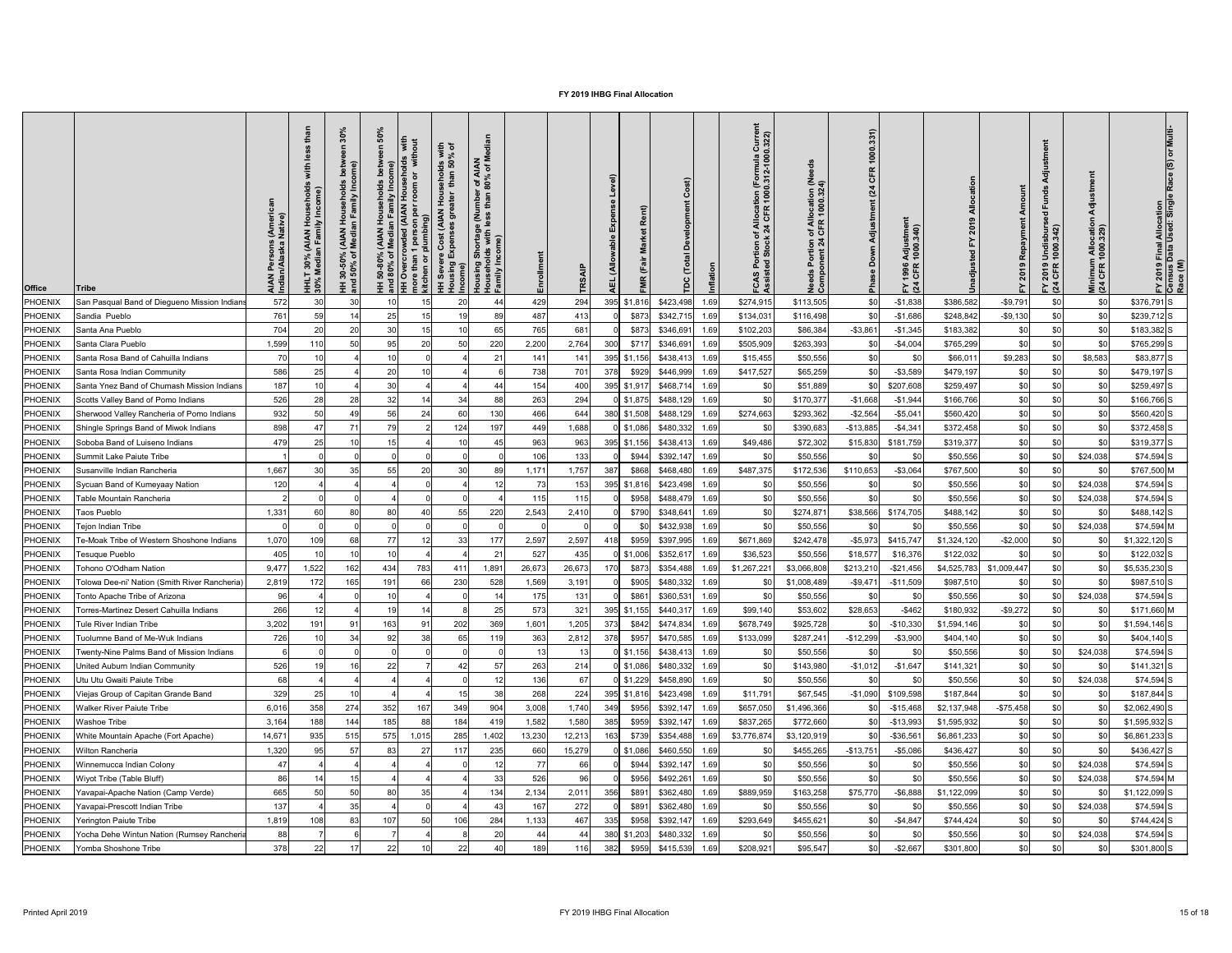| Office         | <b>Tribe</b>          | AIAN Persons (Ameri<br>Indian/Alaska Native) | hold<br>ime)<br>HHLT 30% (AIAN Ho<br>30% Median Family I | Households betw<br>n Family Income)<br>HH 30-50% (AIAN I<br>and 50% of Mediar | 50<br>ξĒ.<br>ទ<br>ក្នុង<br>$rac{5}{6}$ $\equiv$ | $\mathbf{E}$ $\mathbf{c}$<br><b>a</b><br>50<br>$\frac{1}{2}$<br>the set of $\frac{1}{2}$<br>$\frac{1}{2}$<br>' 王 호 | sing Shortage (Number of AIAN<br>seholds with less than 80% of M<br>illy Income)<br>화 호 호 |         | TRSAIP  | $\widehat{\mathsf{a}}$ |       | 슸<br>$\Omega$<br>TDC |      | Current<br>0.322)<br>Portion of Allocation (Formula<br>ed Stock 24 CFR 1000.312-100<br>ပ္ ဖွံ | Needs Portion of Allocation (N<br>Component 24 CFR 1000.324) | ≘<br>$\alpha$<br>ō<br>(24)<br>å<br>ᇵ | Adjustment<br>1000.340)<br>1996<br>CFR<br>$E \times 4$ |                                        | 2019<br>노 | FY 2019 Undisburs<br>(24 CFR 1000.342) | Minimum Allocation<br>(24 CFR 1000.329) | FY 2019 Final Allocation<br>Census Data Used: Single<br>Race (M) |
|----------------|-----------------------|----------------------------------------------|----------------------------------------------------------|-------------------------------------------------------------------------------|-------------------------------------------------|--------------------------------------------------------------------------------------------------------------------|-------------------------------------------------------------------------------------------|---------|---------|------------------------|-------|----------------------|------|-----------------------------------------------------------------------------------------------|--------------------------------------------------------------|--------------------------------------|--------------------------------------------------------|----------------------------------------|-----------|----------------------------------------|-----------------------------------------|------------------------------------------------------------------|
| PHOENIX        | Ysleta Del Sur Pueblo | 8,310                                        | 477                                                      | 290                                                                           | 170<br>519                                      | 481                                                                                                                | 1,268                                                                                     | 4,155   | 901     |                        | \$842 | \$332,930            | 1.69 | \$464,014                                                                                     | \$1,291,121                                                  | \$0                                  | $-$ \$18,484                                           | \$1,736,651                            | \$0       | \$ <sub>0</sub>                        | \$0                                     | \$1,736,651 M                                                    |
| PHOENIX        | <b>Yurok Tribe</b>    | 11,156                                       | 681                                                      | 653                                                                           | 260<br>757                                      | 909                                                                                                                | 2,016                                                                                     | 6,209   | 21,961  | 380                    | \$940 | \$492,261            | 1.69 | \$619,005                                                                                     | \$4,063,787                                                  | $-$ \$36,556                         | $-$ \$53,526                                           | \$4,592,711                            | \$0       |                                        | \$0                                     | $$4,592,711$ S                                                   |
| PHOENIX        | Zia Pueblo            | 875                                          |                                                          | 25                                                                            | 35<br>50                                        |                                                                                                                    | 92                                                                                        | 922     | 865     |                        | \$873 | \$346,691            | 1.69 | \$117,204                                                                                     | \$135,967                                                    | $-$ \$6,988                          | $-$1,190$                                              | \$244,993                              | \$0       |                                        | \$0                                     | $$244,993$ S                                                     |
| PHOENIX        | Zuni Tribe            | 8,558                                        | 440                                                      | 275                                                                           | 395<br>400                                      |                                                                                                                    | 916                                                                                       | 10,258  | 10,369  | 278                    | \$697 | \$338,777            | 1.69 | \$1,421,353                                                                                   | \$1,408,292                                                  | $-$1,199$                            | $-$7,968$                                              | \$2,820,478                            | \$0       |                                        | \$0                                     | $$2,820,478$ S                                                   |
| <b>PHOENIX</b> | <b>TOTAL</b>          | 469,919                                      | 30,539                                                   | 18,334                                                                        | 25,986<br>23,335                                | 16,288                                                                                                             | 62,010                                                                                    | 562,928 | 481,291 |                        |       |                      |      |                                                                                               | \$84,040,535 \$114,405,474                                   | \$1,128,599                          |                                                        | $$654,625$ $$200,229,242$ $$1,467,206$ |           | \$0                                    |                                         | $$903,705$ $$199,665,740$                                        |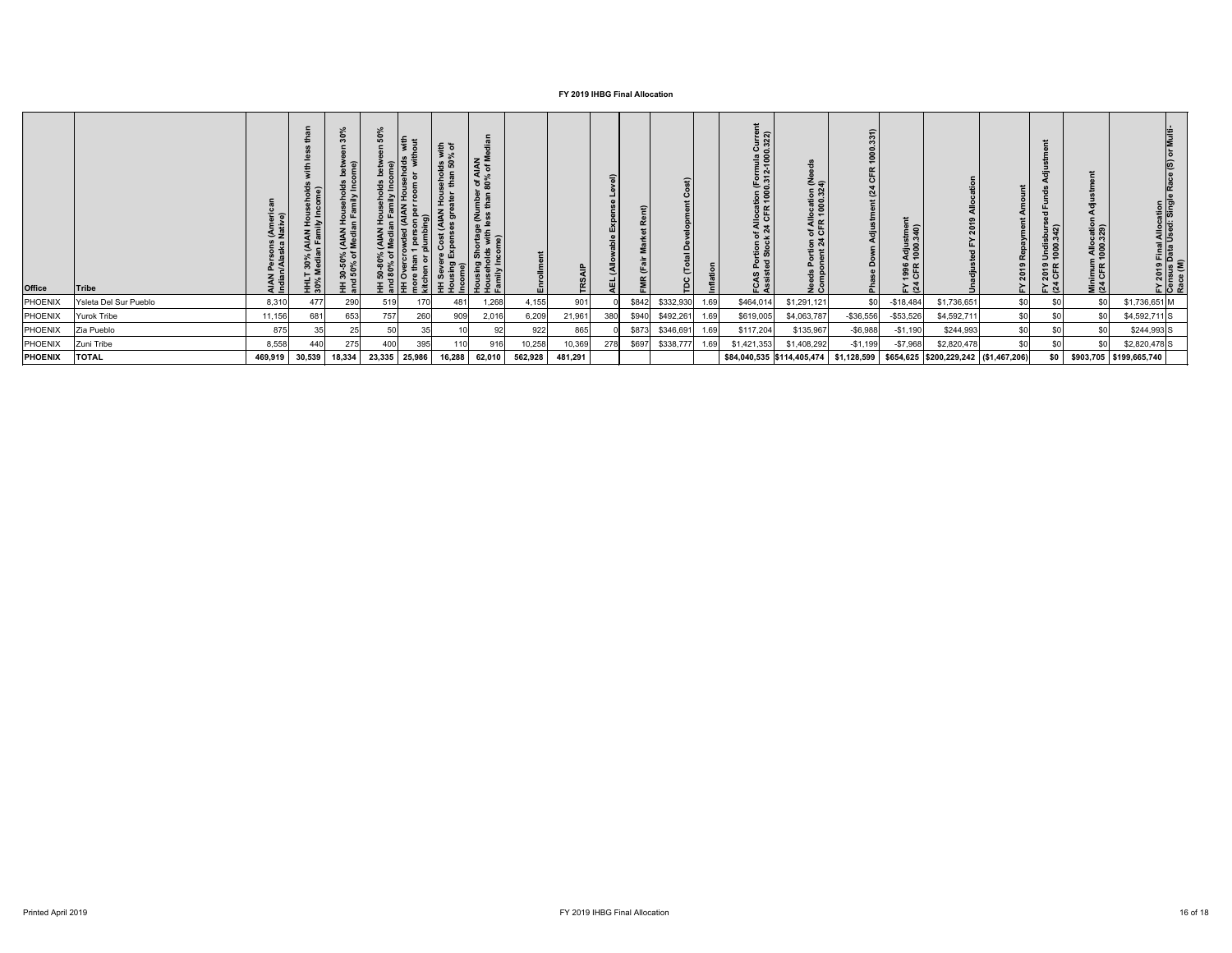| 1000.331)<br>with<br>% of<br>ation (Formula<br>१ 1000.312-1000<br><b>IAN</b><br>of M<br><b>9 8</b><br>ome)<br>eed<br>CFR<br>iohol<br>than<br>r of A<br>80%<br>evel)<br>n of Allocation (Ne<br>1 CFR 1000.324)<br>room<br><b>nily</b> In<br>(24)<br>Amount<br>iehold<br>Como<br>Houser<br>mbei<br>than<br>$\vec{E}$<br>ent)<br>of Allocat<br>:k 24 CFR<br>Adjustme<br><b>AIAN</b><br>prtage (Nu<br>with less 1<br>nl vii<br>iiv In<br>AIAN Persons (Ameri<br>Indian/Alaska Native)<br>$rac{5}{2}$ $rac{1}{2}$<br>plumbing)<br>゠<br>œ<br>Adjustmeı<br>1000.340)<br>(AIAN<br>Media<br>AIAN)<br>an Fami<br>$\overline{\phantom{a}}$<br>ntion<br>nt 24<br>Down<br>ຣ໌້<br>ని స<br>$\sigma$<br>30%<br>Media<br><b>Allo</b><br>$150\%$<br>sing<br>ome)<br>1996<br>CFR<br>Needs<br>Compo<br><b>HHLT</b><br>30% M<br>TR <sub>S</sub><br>可<br>mor<br>kitcl<br><b>Pha</b><br>$\tilde{a}$<br>ပိုး ဒီ<br>$\sum_{i=1}^{n}$<br>띧<br><b>Office</b><br><b>Tribe</b> | ) Final Allocation<br>Data Used: Single<br>ᇹ<br>$\overline{6}$<br>Minimum Allocatio<br>(24 CFR 1000.329)<br>′ 2019 Undisburs<br>1 CFR 1000.342)<br>FY 2019 F<br>Census D<br>Race (M)<br>$E \tilde{q}$ |
|---------------------------------------------------------------------------------------------------------------------------------------------------------------------------------------------------------------------------------------------------------------------------------------------------------------------------------------------------------------------------------------------------------------------------------------------------------------------------------------------------------------------------------------------------------------------------------------------------------------------------------------------------------------------------------------------------------------------------------------------------------------------------------------------------------------------------------------------------------------------------------------------------------------------------------------------------|-------------------------------------------------------------------------------------------------------------------------------------------------------------------------------------------------------|
| 415<br>\$0<br>$-$1,365$<br>\$0<br><b>SEATTLE</b><br><b>Burns Paiute Tribe</b><br>45<br>241<br>\$697<br>\$401,660<br>\$67,043<br>\$51,431<br>\$117,109<br>410<br>1.69<br>15                                                                                                                                                                                                                                                                                                                                                                                                                                                                                                                                                                                                                                                                                                                                                                        | \$0<br>$$117,109$ M<br>\$0                                                                                                                                                                            |
| Chehalis Confederated Tribes                                                                                                                                                                                                                                                                                                                                                                                                                                                                                                                                                                                                                                                                                                                                                                                                                                                                                                                      |                                                                                                                                                                                                       |
| 1,660<br>230<br>3,453<br>$-$4,340$<br>\$0<br>122<br>\$429,495<br>\$621,782<br>\$449,824<br>$-$5,317$<br>\$1,061,948<br><b>SEATTLE</b><br>77<br>90<br>38<br>100<br>830<br>241<br>\$979<br>1.69                                                                                                                                                                                                                                                                                                                                                                                                                                                                                                                                                                                                                                                                                                                                                     | \$0<br>$$1,061,948$ S                                                                                                                                                                                 |
| 95<br>1,251<br>$-$7,393$<br>\$0<br><b>SEATTLE</b><br>1,341<br>105<br>65<br>55<br>194<br>277<br>\$752<br>\$383,883<br>\$697,106<br>\$359,559<br>$-$10,027$<br>\$1,039,246<br>Coeur D'Alene Tribe<br>90<br>2,488<br>1.69                                                                                                                                                                                                                                                                                                                                                                                                                                                                                                                                                                                                                                                                                                                            | $$1,039,246$ S<br>\$0<br>\$0                                                                                                                                                                          |
| 10,353<br>1,878<br>5,052<br>\$1,343<br><b>SEATTLE</b><br><b>Colville Confederated Tribes</b><br>815<br>519<br>344<br>219<br>\$740<br>\$409,846<br>\$2,228,504<br>$-$ \$28,302<br>\$4,045,764<br>815<br>430<br>9,530<br>\$1,845,562<br>\$0<br>1.6                                                                                                                                                                                                                                                                                                                                                                                                                                                                                                                                                                                                                                                                                                  | \$4,047,107 M<br>\$0<br>\$0                                                                                                                                                                           |
| 389<br>4,266<br>$-$5,964$<br>\$0<br><b>SEATTLE</b><br>Coos, Lower Umpqua and Siuslaw Confederate<br>2,154<br>132<br>126<br>146<br>50<br>\$889<br>\$411,640<br>\$289,866<br>\$656,584<br>$-$10,835$<br>\$929,652<br>1,199<br>175<br>1.69                                                                                                                                                                                                                                                                                                                                                                                                                                                                                                                                                                                                                                                                                                           | \$0<br>\$929,652S<br>\$0                                                                                                                                                                              |
| \$0<br>309<br>\$1,087,565<br><b>SEATTLE</b><br>1,953<br>114<br>132<br>1,087<br>5,186<br>\$891<br>\$411,640<br>\$521,655<br>\$583,507<br>$-$4,922$<br>$-$12,675$<br>Coquille Indian Tribe<br>11S<br>159<br>1.69                                                                                                                                                                                                                                                                                                                                                                                                                                                                                                                                                                                                                                                                                                                                    | \$0<br>$$1,087,565$ S<br>\$0                                                                                                                                                                          |
| 188<br>209<br>72<br>577<br>\$0<br>3,078<br>180<br>251<br>8,137<br>\$882<br>$-$9,213$<br>$-$ \$10,765<br>\$923,649<br><b>SEATTLE</b><br>Cow Creek Band of Umpqua Tribe<br>1,713<br>\$411,640<br>\$943,626<br>\$0<br>1.69                                                                                                                                                                                                                                                                                                                                                                                                                                                                                                                                                                                                                                                                                                                           | \$0<br>\$0<br>\$923,649 S                                                                                                                                                                             |
| 100<br>\$403,765<br>\$1,668,367<br>\$0<br><b>SEATTLE</b><br>7,708<br>478<br>439<br>557<br>1,474<br>3,854<br>$0$ \$1,141<br>\$1,687,81<br>612<br>$-$19,444$<br>Cowlitz Indian Tribe<br>1.69<br>\$0                                                                                                                                                                                                                                                                                                                                                                                                                                                                                                                                                                                                                                                                                                                                                 | \$0<br>\$1,668,367 M                                                                                                                                                                                  |
| 227<br>\$0<br>596<br>570<br>1,807<br>18,503<br>\$409,652<br>\$178,312<br>$-$27,513$<br>\$3,082,707<br><b>SEATTLE</b><br><b>Grand Ronde Confederated Tribes</b><br>9,749<br>661<br>794<br>$0$ \$1,197<br>\$2,967,835<br>$-$ \$35,927<br>5,426<br>1.69                                                                                                                                                                                                                                                                                                                                                                                                                                                                                                                                                                                                                                                                                              | \$0<br>\$3,082,707 S<br>\$0                                                                                                                                                                           |
| 25<br>$-$ \$748<br>\$0<br><b>SEATTLE</b><br>387<br>20<br>27<br>69<br>252<br>172<br>\$443,334<br>\$30,322<br>\$94,538<br>$-$1,375$<br>\$122,737<br>Hoh Indian Tribe<br>28<br>241<br>\$815<br>1.69                                                                                                                                                                                                                                                                                                                                                                                                                                                                                                                                                                                                                                                                                                                                                  | \$0<br>\$122,737 M<br>\$0                                                                                                                                                                             |
| \$0<br>1,154<br>53<br>201<br>1,192<br>$-$ \$3,655<br><b>SEATTLE</b><br>Jamestown S'Klallam Tribe<br>85<br>62<br>26<br>577<br>\$900<br>\$425,441<br>\$321,470<br>$-$4,201$<br>\$313,614<br>69<br>1.69                                                                                                                                                                                                                                                                                                                                                                                                                                                                                                                                                                                                                                                                                                                                              | \$0<br>$$313,614$ S                                                                                                                                                                                   |
| 25<br>36<br>\$0<br><b>SEATTLE</b><br>199<br>185<br>269<br>\$50,556<br>\$12,799<br>\$745<br>\$46,245<br>\$109,600<br>Kalispel Indian Community<br>472<br>\$419,593<br>1.69                                                                                                                                                                                                                                                                                                                                                                                                                                                                                                                                                                                                                                                                                                                                                                         | \$0<br>\$109,600 S                                                                                                                                                                                    |
| <b>SEATTLE</b><br>\$2,768,514<br>8,484<br>496<br>575<br>198<br>691<br>1,579<br>4,722<br>220<br>\$765<br>\$397,762<br>\$315,315<br>\$2,509,582<br>$-$24,117$<br>$-$ \$32,266<br>\$0<br><b>Klamath Tribes</b><br>518<br>5,449<br>1.69                                                                                                                                                                                                                                                                                                                                                                                                                                                                                                                                                                                                                                                                                                               | $$2,768,514$ S<br>\$0                                                                                                                                                                                 |
| \$C<br>88<br>154<br>649<br>277<br>\$720<br>\$383,883<br>\$31,495<br>\$50,556<br>\$82,051<br><b>SEATTLE</b><br><b>Kootenai Tribe</b><br>1.69<br>\$0                                                                                                                                                                                                                                                                                                                                                                                                                                                                                                                                                                                                                                                                                                                                                                                                | \$0<br>$$82,051$ S                                                                                                                                                                                    |
| 330<br>$-$29,507$<br>1,968<br>104<br>125<br>984<br>1,216<br>$-$7,279$<br><b>SEATTLE</b><br>137<br>\$888<br>\$425,441<br>\$221,521<br>\$454,112<br>$-$4,264$<br>\$664,090<br>Lower Elwha Tribal Community<br>$14^{\circ}$<br>1.69                                                                                                                                                                                                                                                                                                                                                                                                                                                                                                                                                                                                                                                                                                                  | \$0<br>\$634,583 M                                                                                                                                                                                    |
| 655<br>235<br>4,976<br>10,300<br>749<br>544<br>1,819<br>$-$ \$23,00<br>\$3,332,936<br><b>SEATTLE</b><br>ummi Tribe<br>717<br>5,150<br>\$435,265<br>\$943,46<br>\$2,448,51<br>$-$36,038$<br>\$C<br>238 \$1,028                                                                                                                                                                                                                                                                                                                                                                                                                                                                                                                                                                                                                                                                                                                                     | \$3,332,936 M<br>\$ <sub>0</sub>                                                                                                                                                                      |
| \$C<br>Makah Indian Tribe<br>1,203<br>105<br>60<br>173<br>2,534<br>1,304<br>\$557,983<br>\$312,834<br>$-$1,112$<br>\$869,705<br><b>SEATTLE</b><br>70<br>\$888<br>\$443,334<br>45<br>198<br>\$0<br>1.69                                                                                                                                                                                                                                                                                                                                                                                                                                                                                                                                                                                                                                                                                                                                            | \$0<br>\$869,705 S                                                                                                                                                                                    |
| 1,428<br>55<br>4,21<br>\$343,272<br>\$1,576,814<br>\$C<br>145<br>50<br>146<br>2,901<br>\$445,245<br>\$1,274,815<br>$-$26,080$<br>$-$15,193$<br><b>SEATTLE</b><br>Muckleshoot Indian Tribe<br>239 \$1,878<br>1.6                                                                                                                                                                                                                                                                                                                                                                                                                                                                                                                                                                                                                                                                                                                                   | $$1,576,814$ S<br>\$0                                                                                                                                                                                 |
| 390<br>3,064<br>154<br>249<br>1,978<br>\$469,782<br>\$1,150,339<br>\$C<br><b>SEATTLE</b><br>Nez Perce Tribe<br>88<br>82<br>3,338<br>193<br>\$383,883<br>\$683,449<br>$-$2,89$<br>\$753<br>1.69<br>\$0                                                                                                                                                                                                                                                                                                                                                                                                                                                                                                                                                                                                                                                                                                                                             | $$1,150,339$ M<br>\$ <sub>0</sub>                                                                                                                                                                     |
| 260<br>85<br>36<br>\$C<br>1,568<br>784<br>6,165<br>$-$5,753$<br>$-$3,069$<br>\$546,748<br><b>SEATTLE</b><br>\$1,139<br>\$443,334<br>\$104,45<br>\$451,113<br>Nisqually Indian Tribe<br>115<br>94<br>241<br>1.69                                                                                                                                                                                                                                                                                                                                                                                                                                                                                                                                                                                                                                                                                                                                   | \$0<br>$$546,748$ S                                                                                                                                                                                   |
| 377<br>\$C<br>2,254<br>$-$1,779$<br>143<br>1,820<br>238 \$1,028<br>\$316,337<br>\$531,75<br>$-$7,718$<br>\$838,591<br><b>SEATTLE</b><br>164<br>119<br>$5^{\circ}$<br>1,001<br>\$435,265<br>Nooksack Indian Tribe<br>157<br>1.69                                                                                                                                                                                                                                                                                                                                                                                                                                                                                                                                                                                                                                                                                                                   | \$0<br>\$838,591 M                                                                                                                                                                                    |
| 2,626<br>$-$ \$32,966<br>Port Gamble S'Klallam Tribe<br>139<br>167<br>60<br>453<br>1,255<br>215 \$1,137<br>\$425,441<br>\$374,731<br>\$608,304<br>$-$4,679$<br>$-$6,306$<br>\$972,050<br><b>SEATTLE</b><br>19<br>183<br>1,313<br>1.69                                                                                                                                                                                                                                                                                                                                                                                                                                                                                                                                                                                                                                                                                                             | \$0<br>\$939,084 M                                                                                                                                                                                    |
| 782<br>575<br>$-$ \$36,894<br>\$3,320,947<br>10,622<br>490<br>243<br>1,810<br>5,311<br>24,016<br>263 \$1,145<br>\$445,245<br>\$312,899<br>\$3,080,65<br>$-$35,709$<br>\$C<br><b>SEATTLE</b><br>Puyallup Tribe<br>639<br>1.69                                                                                                                                                                                                                                                                                                                                                                                                                                                                                                                                                                                                                                                                                                                      | \$ <sub>0</sub><br>$$3,320,947$ S<br>\$0                                                                                                                                                              |
| 25<br>37<br>1,513<br>\$C<br>417<br>20<br>793<br>\$299,009<br>\$67,267<br>\$37,538<br>\$245,507<br>\$649,322<br>\$888<br>\$443,334<br><b>SEATTLE</b><br>Quileute Tribe<br>1.69                                                                                                                                                                                                                                                                                                                                                                                                                                                                                                                                                                                                                                                                                                                                                                     | \$0<br>\$0<br>\$649,322 S                                                                                                                                                                             |
| 6,276<br>332<br>399<br>3,203<br>$-$12,575$<br>\$2,022,044<br>\$C<br>143<br>1,111<br>3,138<br>216<br>\$787<br>\$439,436<br>\$549,774<br>\$1,507,162<br>$-$ \$22,316<br><b>SEATTLE</b><br>Quinault Indian Nation<br>45<br>437<br>1.6                                                                                                                                                                                                                                                                                                                                                                                                                                                                                                                                                                                                                                                                                                                | \$ <sub>0</sub><br>\$2,022,044 M                                                                                                                                                                      |
| \$C<br>290<br>253<br>754<br>1,993<br>2,724<br>$-$9,759$<br>\$938,171<br>3,986<br>211<br>$9^{\circ}$<br>277<br>\$435,265<br>\$958,863<br>$-$10,934$<br><b>SEATTLE</b><br>$0$ \$1,540<br>Samish Indian Nation<br>1.69                                                                                                                                                                                                                                                                                                                                                                                                                                                                                                                                                                                                                                                                                                                               | \$0<br>$$938,171$ M<br>\$0                                                                                                                                                                            |
| \$1,129<br>493<br>26<br>31<br>93<br>310<br>219<br>0 \$1,657<br>\$433,316<br>\$388,707<br>\$118,607<br>$-$1,031$<br>$- $3,394$<br>\$502,889<br><b>SEATTLE</b><br>Sauk-Suiattle Indian Tribe<br>34<br>1.69                                                                                                                                                                                                                                                                                                                                                                                                                                                                                                                                                                                                                                                                                                                                          | \$0<br>\$504,018 M                                                                                                                                                                                    |
| 774<br>150<br>52<br>387<br>1,294<br>\$C<br>41<br>\$439,436<br>\$53,556<br>\$208,356<br>$-$5,347$<br>$-$2,317$<br>\$254,247<br><b>SEATTLE</b><br>Shoalwater Bay Indian Tribe<br>66<br>241<br>\$836<br>1.69                                                                                                                                                                                                                                                                                                                                                                                                                                                                                                                                                                                                                                                                                                                                         | \$0<br>\$254,247 M                                                                                                                                                                                    |
| 3,978<br>135<br>229<br>439<br>\$C<br>195<br>6,008<br>\$720,780<br>\$670,83<br>$-$ \$6,87<br>\$1,384,734<br>Shoshone-Bannock Tribes, Ft. Hall Reservatio<br>119<br>90<br>13,547<br>159<br><b>SEATTLE</b><br>\$715<br>\$360,375<br>\$0<br>1.6:                                                                                                                                                                                                                                                                                                                                                                                                                                                                                                                                                                                                                                                                                                      | \$ <sub>0</sub><br>$$1,384,734$ S                                                                                                                                                                     |
| 9,487<br>555<br>221<br>\$28,853<br>579<br>643<br>773<br>1,709<br>5,280<br>50,860<br>\$2,874,590<br>$-$25,758$<br>$-$45,05$<br>\$3,921,873<br><b>SEATTLE</b><br><b>Siletz Confederated Tribes</b><br>\$409,652<br>\$1,118,092<br>242 \ \ \$1,144<br>1.6                                                                                                                                                                                                                                                                                                                                                                                                                                                                                                                                                                                                                                                                                            | \$ <sub>0</sub><br>$$3,950,726$ S                                                                                                                                                                     |
| 243<br>$-$4,155$<br>\$50,229<br>1,552<br>72<br>84<br>35<br>776<br>2,321<br>\$439,436<br>\$173,904<br>\$438,492<br>$-$5,235$<br>\$603,006<br><b>SEATTLE</b><br>Skokomish Indian Tribe<br>93<br>241<br>\$935<br>114<br>1.6                                                                                                                                                                                                                                                                                                                                                                                                                                                                                                                                                                                                                                                                                                                          | \$0<br>\$653,235 S                                                                                                                                                                                    |
| 201<br>47 <sup>′</sup><br>1,060<br>56<br>67<br>597<br>$-$3,747$<br>$-$2,90$<br>\$248,890<br>\$C<br>24<br>$0$ \$1,878<br>\$435,265<br>\$255,538<br><b>SEATTLE</b><br>Snoqualmie Indian Tribe<br>1.69                                                                                                                                                                                                                                                                                                                                                                                                                                                                                                                                                                                                                                                                                                                                               | \$0<br>\$248,890 M                                                                                                                                                                                    |
| 257<br>375<br>995<br>5,760<br>50 <sub>4</sub><br>66<br>387<br>2,880<br>12,201<br>\$1,591,792<br>$-$18,22$<br>\$2,542,459<br>\$C<br><b>SEATTLE</b><br>269<br>\$847<br>\$419,593<br>\$1,010,728<br>$-$41,84$<br>Spokane Tribe                                                                                                                                                                                                                                                                                                                                                                                                                                                                                                                                                                                                                                                                                                                       | \$ <sub>0</sub><br>\$2,542,459 S                                                                                                                                                                      |
| \$33,401<br>2,226<br>121<br>348<br>2,591<br>\$439,436<br>\$628,580<br>$-$7,634$<br>$-$7,358$<br>\$862,395<br><b>SEATTLE</b><br>Squaxin Island Tribe<br>164<br>103<br>5 <sup>′</sup><br>134<br>\$983<br>\$248,807<br>1,113<br>241<br>1.69                                                                                                                                                                                                                                                                                                                                                                                                                                                                                                                                                                                                                                                                                                          | \$0<br>\$895,796 S                                                                                                                                                                                    |
| 26<br>182<br>$-$ \$514<br>\$228,168<br>410<br>22<br>29<br>247<br>$0$ \$1,878<br>\$435,265<br>\$131,027<br>\$99,11<br>$-$1,456$<br>\$C<br><b>SEATTLE</b><br>Stillaguamish Tribe<br>1.69                                                                                                                                                                                                                                                                                                                                                                                                                                                                                                                                                                                                                                                                                                                                                            | \$0<br>\$228,168 M                                                                                                                                                                                    |
| 109<br>385<br>2,368<br>128<br>3,783<br>$-$7,64$<br>\$858,942<br>\$C<br><b>SEATTLE</b><br>Suquamish Indian Tribe<br>174<br>54<br>241 \$1,552<br>\$443,334<br>\$193,91<br>\$678,809<br>$-$6,136$<br>142<br>1,184<br>1.69                                                                                                                                                                                                                                                                                                                                                                                                                                                                                                                                                                                                                                                                                                                            | \$0<br>\$858,942 S                                                                                                                                                                                    |
| 1,674<br>106<br>238<br>\$0<br>38<br>829<br>263<br>\$970<br>\$772,407<br>\$385,855<br>$-$11,345$<br>\$1,143,480<br><b>SEATTLE</b><br>Swinomish Indian Tribal Community<br>122<br>837<br>\$435,265<br>$- $3,438$<br>1.69                                                                                                                                                                                                                                                                                                                                                                                                                                                                                                                                                                                                                                                                                                                            | $$1,143,480$ M                                                                                                                                                                                        |
| $-$ \$27,406 \$3,059,820 $-$ \$161,729<br>2,869<br>240 \$1,878 \$447,194 1.69 \$1,542,529<br>SEATTLE   Tulalip Tribes<br>6,459<br>341<br>148<br>1,091<br>4,622<br>\$1,566,783<br>$-$ \$22,086<br>470<br>411<br>449<br>- <del>7</del> 1 1                                                                                                                                                                                                                                                                                                                                                                                                                                                                                                                                                                                                                                                                                                          | $$0$ $$2,898,091$ M<br>ູ∾∨∣                                                                                                                                                                           |
| 4,729<br>185<br>269<br>100<br>235<br>571<br>\$0<br>SEATTLE<br>249<br>3,083<br>2,674<br>217<br>\$1,087,236<br>$-$ \$12,076<br>$-$ \$6,988<br>\$1,873,613<br>Umatilla Confederated Tribes<br>\$805,440                                                                                                                                                                                                                                                                                                                                                                                                                                                                                                                                                                                                                                                                                                                                              | \$0<br>\$0<br>\$1,873,613 M                                                                                                                                                                           |
| \$0<br>32<br>39<br>68<br>271<br>$$970$ $$435,265$ 1.69<br>\$1,146,866<br>\$1,273,278<br>SEATTLE<br>Upper Skagit Tribe<br>610<br>14<br>1,336<br>\$137,059<br>$-$1,974$<br>$-$ \$8,673<br>42                                                                                                                                                                                                                                                                                                                                                                                                                                                                                                                                                                                                                                                                                                                                                        | $$0$ $$1,273,278$ M<br>\$0                                                                                                                                                                            |